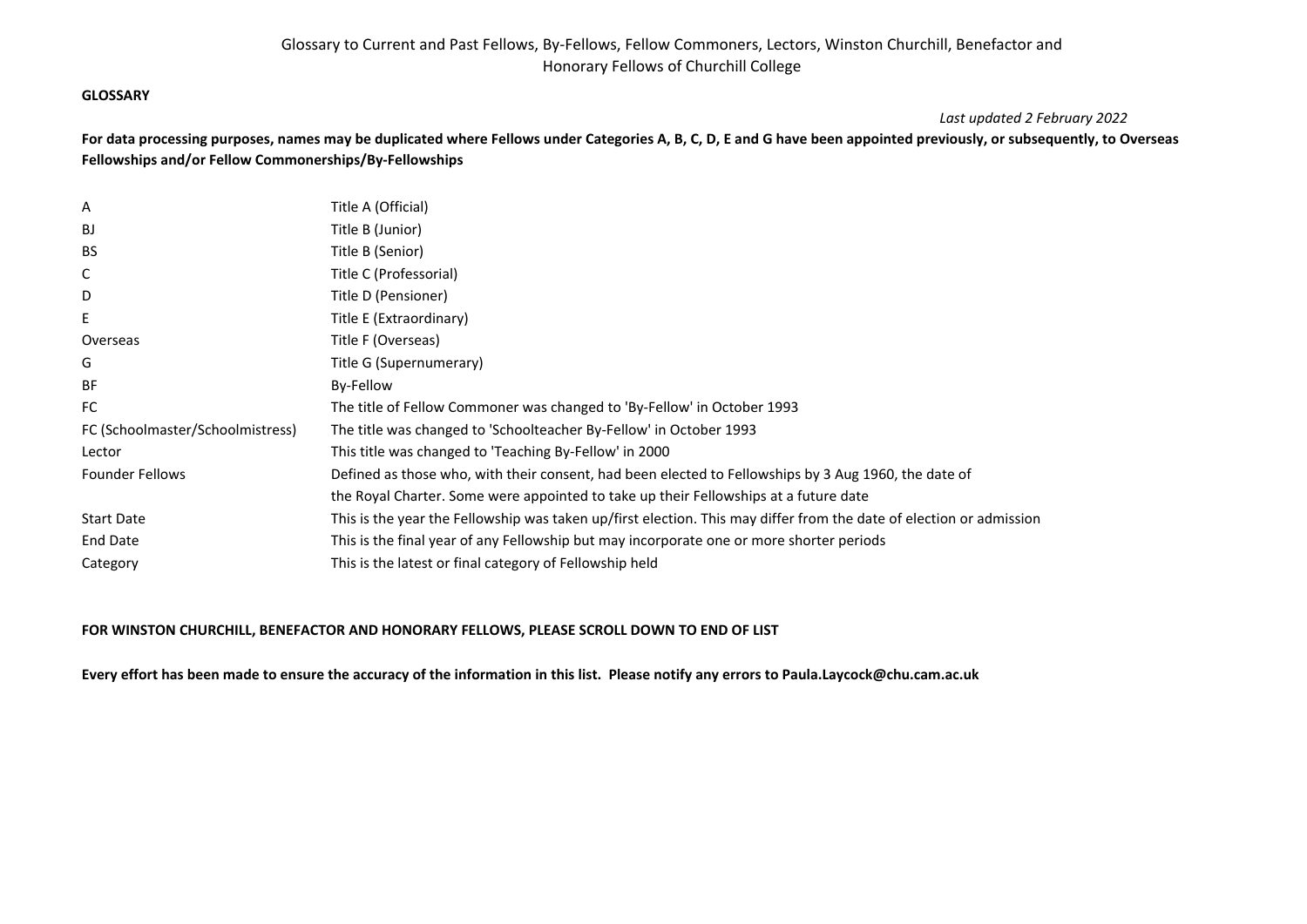| <b>LIST</b>         |              |                      |                      |                        |                          |           |                                                      |
|---------------------|--------------|----------------------|----------------------|------------------------|--------------------------|-----------|------------------------------------------------------|
|                     |              |                      |                      |                        |                          |           |                                                      |
| Surname             | <b>Title</b> | <b>First Name</b>    | <b>Other Name(s)</b> | Category               | <b>Type</b>              | Start End | Subject                                              |
| Aaserud             | Dr           | Finn                 |                      | <b>By-Fellow</b>       | Archives                 | 1996      | 1996 History                                         |
| Abdel-Rahman        | Prof         | Mansour              | Hasan                | Fellow Commoner        |                          | 1985      | 1986 Electrical Engineering                          |
| Abdi                | Dr           | Ehsan                |                      | <b>By-Fellow</b>       | <b>Teaching</b>          | 2009      | 2014 Engineering                                     |
| Abecasis            | Prof         | Goncalo              | Rocha                | <b>By-Fellow</b>       |                          | 2009      | 2009 Biostatistics                                   |
| Abrahams            | Dr           | Raphael (Ray)        | Garvin               | D                      |                          | 1969      | Social Anthropology                                  |
| Acarnley            | Dr           |                      |                      | Lector                 |                          |           | 1984 1985 Engineering                                |
| Acheson             | Prof         | Roy                  | Malcolm              | C                      |                          | 1977      | 2003 Epidemiology                                    |
| Adams               | Prof         | Richard              | <b>Edward Wood</b>   | Overseas               |                          | 1979      | 1980 Anthropology                                    |
| Adetuyibi           | Prof         | Ademilola            |                      | Overseas               |                          | 1986      | 1987 Medicine                                        |
| Adrian              | Lord         | Richard              | Hume                 | C                      | <b>Founder Fellow</b>    | 1960      | 1981 Biophysics                                      |
| Adrian              | Prof         | Ronald               |                      | <b>By-Fellow</b>       |                          | 1994      | 1994 Theoretical & Applied Mechanics                 |
| Agarwala            | Dr           | Matthew              | K                    | <b>By-Fellow</b>       | Postdoctoral             | 2022      | Economics & Sustainability                           |
| Agliardi            | Prof         | Elettra              |                      |                        |                          | 1990      | 1995 Economics                                       |
| Agliardi            | Prof         | Elettra              |                      | <b>By-Fellow</b>       |                          | 2016      | 2016 Economics                                       |
| <b>Agullo Tomas</b> | Dr           | Esteban              |                      | <b>By-Fellow</b>       |                          |           | 2013 2013 Social Psychology                          |
| Ahmad               | Prof         | Majeed               |                      | <b>Fellow Commoner</b> |                          |           | 1972 1972 Botany                                     |
| Ainsworth           | Dr           | Sam                  |                      | <b>By-Fellow</b>       | Teaching                 | 2018      | 2021 Computer Science                                |
| Akagi               | Prof         | Hirokazu             |                      | <b>By-Fellow</b>       |                          | 1994      | 1995 Civil Engineering                               |
| Akinwande           | Prof         | Akintunde            |                      | Overseas               |                          |           | 2003 2003 Electrical Engineering & Computer Science  |
| Akroyd              | Dr           | Jethro               | William J            |                        |                          | 2013      | <b>Chemical Engineering</b>                          |
| Akroyd              | Dr           | Jethro               | William J            | <b>By-Fellow</b>       | Teaching                 | 2011      | 2013 Chemical Engineering                            |
| Alexander-Webber    | Dr           | Jack                 | Allen                | <b>BJ</b>              |                          | 2014      | 2017 Electrical Engineering                          |
| Ali                 | Dr           | <b>Jason Mohamed</b> |                      |                        |                          | 2015      | <b>Medical &amp; Veterinary Sciences</b>             |
| Ali                 | Dr           | Jason Mohamed        |                      | <b>By-Fellow</b>       | Teaching                 | 2007      | 2015 Medical & Veterinary Sciences                   |
| Allan               | Dr           | Graham               | Robert               | D                      |                          | 1964      | 2007 Pure Mathematics                                |
| Allchin             | Dr           | Frank                | Raymond (Ray)        | D                      |                          | 1963      | 2010 South Asian Archaeology                         |
| Allen               | Mr           | Michael              | John                 | D                      |                          | 1985      | Bursar 1990-98; English                              |
| Allen               | Dr           | Anna                 |                      | <b>By-Fellow</b>       | Teaching                 |           | 2013 2014 Chemistry                                  |
| Allen               | Prof         | Beth                 | Elaine               | By-Fellow              |                          | 1994      | 1994 Economics                                       |
| Allen               | Dr           | Michael              | Richard              | Overseas               |                          | 1974      | 1975 Social Anthropology                             |
| Almond              | Prof         | Gabriel              | Abraham              | Overseas               |                          | 1972      | 1973 Political Studies                               |
| Aloulou El M'Ghari  | Dr           | Meryem               |                      | <b>By-Fellow</b>       | <b>French Government</b> | 2020      | Biology                                              |
| Alvaro              | Dr           | Jose                 | Luis                 | <b>Fellow Commoner</b> |                          |           | 1988 1989 Social Psychology                          |
| Amaratunga          | Prof         | Gehan                | Anil Joseph          | C                      |                          | 1987      | Engineering                                          |
| Amunts              | Dr           | Alexey               |                      | <b>By-Fellow</b>       | Postdoctoral (Sackler)   | 2014      | 2017 Molecular Biology                               |
| Andersen            | Prof         | Jens                 | Ulrik                | Overseas               | Carlsberg                | 1985      | 1985 Physics                                         |
| Andersen            | Mr           | Thomas               | Tune                 | <b>By-Fellow</b>       | Professional             | 2008      | 2014 Moller Centre Board Member                      |
| Anderson            | Mr           | B                    | M                    | <b>Fellow Commoner</b> | Schoolmaster             |           | 1969 1969 Belfast Royal Academy Institute: Chemistry |
| Anderson            | Prof         | Ross                 | John                 | <b>BS</b>              |                          | 2014      | <b>Computer Science</b>                              |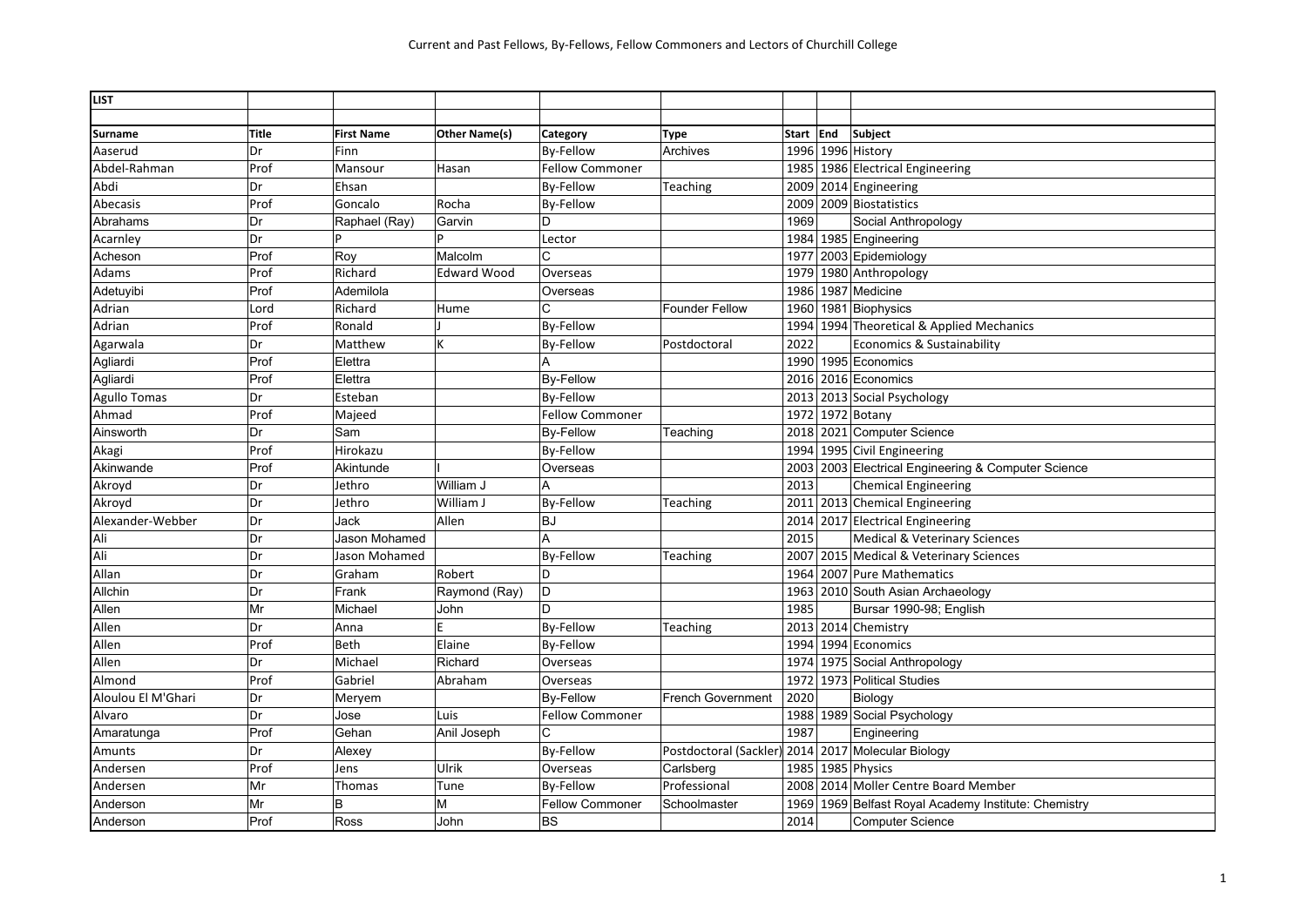| Anderson        | Dr   | Robin      | Onebye         | <b>BJ</b>              | Gulbenkian                                 |      |          | 1970 1973 Modern Languages                            |
|-----------------|------|------------|----------------|------------------------|--------------------------------------------|------|----------|-------------------------------------------------------|
| Anderson        | Mr   |            |                | <b>Fellow Commoner</b> | Schoolmaster                               |      |          | 1962 1963 North Manchester Grammar School: Physics    |
| Anderson        | Prof | Philip     | Waren          | Overseas               |                                            | 1961 |          | 1962 Theoretical Physics                              |
| Anderson        | Dr   | Robert     |                | <b>By-Fellow</b>       |                                            |      |          | 2003 2004 History of Chemistry                        |
| Andreau         | Dr   | Jean       |                | Overseas               | <b>French Government</b>                   | 1990 |          | 1991 Social Sciences                                  |
| Andrews         | Prof | Neil       | Howard         |                        |                                            | 1983 | 1995 Law |                                                       |
| Andrews         | Dr   | Molly      |                | <b>Fellow Commoner</b> |                                            | 1992 |          | 1992 Sociology                                        |
| Andrieu         | Dr   | Christophe |                |                        |                                            | 1999 |          | 2000 Engineering                                      |
| Anthony         | Dr   | Scott      | Michael        | <b>By-Fellow</b>       | Postdoctoral                               | 2013 |          | 2014 History & Philosophy of Science                  |
| Apostolopoulou  | Dr   | Evangelia  |                | <b>By-Fellow</b>       | Postdoctoral (Sackler) 2014 2016 Geography |      |          |                                                       |
| Appleby         | Prof | Joyce      | Oldham         | By-Fellow              |                                            | 1977 |          | 1977 History                                          |
| Aprile          | Dr   | Francesco  | Antonio        | <b>By-Fellow</b>       | Postdoctoral                               | 2018 |          | 2020 Biochemistry & Biophysics                        |
| Archer          | Mrs  | А          | B              | <b>Fellow Commoner</b> | Schoolmistress                             |      |          | 1973 1973 King Alfred School, Hampstead: Headmistress |
| Archibald       | Prof | John       | M              | <b>By-Fellow</b>       |                                            |      |          | 2012 2012 Molecular Biology                           |
| Arimondo        | Prof | Paola      |                | Overseas               | French Government                          | 2016 |          | 2017 Biophysics                                       |
| Armstrong       | Dr   | William    | Denys          |                        | <b>Founder Fellow</b>                      | 1960 |          | 1971 Chemical Engineering                             |
| Arnold          | Prof | Douglas    | N              | Overseas               |                                            | 2013 |          | 2013 Mathematics                                      |
| Arrow           | Prof | Kenneth    | Joseph         | Overseas               |                                            |      |          | 1963 1986 Economics                                   |
| Artamonov       | Dr   | Yu         | Fydorovich     | <b>Fellow Commoner</b> |                                            |      |          | 1977 1977 Chemical Engineering                        |
| Ashburner       | Prof | Michael    |                | D                      |                                            | 1980 |          | Genetics                                              |
| Ashcroft        | Mrs  | Kathleen   | M              | <b>Fellow Commoner</b> | Schoolmistress                             | 1986 |          | 1986 Shillingstone Primary School                     |
| Ashcroft        | Prof | Neil       | William        | Overseas               |                                            | 1984 |          | 2002 Physics                                          |
| Ashmore         | Prof | Philip     | George (Sandy) | A                      | <b>Founder Fellow</b>                      | 1960 |          | 1963 Physical Chemistry                               |
| Ashton          | Mr   |            | M              | <b>Fellow Commoner</b> | Schoolmaster                               |      |          | 1983 1983 Llanfair Caereinion High School: English    |
| Ashwood-Smith   | Prof | Michael    |                | Fellow Commoner        |                                            |      |          | 1995 1995 Biology                                     |
| Aslam           | Mr   | M          | Aqib           | By-Fellow              | Teaching                                   | 2006 |          | 2007 Economics                                        |
| Asomaning       | Dr   | William    | Afiakwa        | <b>Fellow Commoner</b> |                                            |      |          | 1977 1978 Chemistry                                   |
| Atkinson        | Prof | Anthony    | <b>Barnes</b>  |                        |                                            | 1992 |          | 1995 Political Economy                                |
| Atzmon          | Prof | Michael    |                | <b>By-Fellow</b>       |                                            | 1996 |          | 1997 Nuclear Engineering                              |
| Aubert          | Prof | Xavier     |                | Overseas               |                                            | 1971 |          | 1971 Medicine/Health Sciences                         |
| Aupetit         | Prof | Bernard    | Henri          | Overseas               |                                            | 1984 |          | 1984 Mathematics                                      |
| Avcioglu        | Prof | Nebahat    |                | <b>By-Fellow</b>       | Archives                                   | 2018 |          | 2018 History                                          |
| Ayton           | Dr   | Lorna      | Jane           |                        |                                            | 2017 |          | 2018 Mathematics                                      |
| Ayton           | Dr   | Lorna      | Jane           | <b>By-Fellow</b>       | <b>By-Fellow</b>                           | 2013 |          | 2014 Mathematics                                      |
| <b>Baddeley</b> | Prof | Alan       | David          | <b>BS</b>              |                                            | 1987 |          | 1995 Psychology                                       |
| Bae             | Dr   | Chang-Hee  | Christine      | By-Fellow              |                                            | 2004 |          | 2004 Urban Design & Planning                          |
| Bailey          | Prof | Richard    |                | <b>Fellow Commoner</b> |                                            | 1984 |          | 1985 Physics/Geology                                  |
| <b>Bailleul</b> | Dr   | Ismael     |                | <b>By-Fellow</b>       | Teaching                                   | 2007 |          | 2009 Statistics                                       |
| <b>Baker</b>    | Mr   | Þ          | G              | <b>Fellow Commoner</b> | Schoolmaster                               | 1963 |          | 1963 The Judd, Tonbridge: English & History           |
| Baldwin         | Dr   | Thomas     | Raymond        | <b>BJ</b>              |                                            | 1973 |          | 1974 Philosophy                                       |
| <b>Ball</b>     | Ms   | Siolian    | L R            | By-Fellow              | Teaching                                   |      |          | 2003 2005 Pharmacology                                |
| Balmforth       | Prof | Neil       | James          | Overseas               |                                            |      |          | 2014 2014 Mathematics                                 |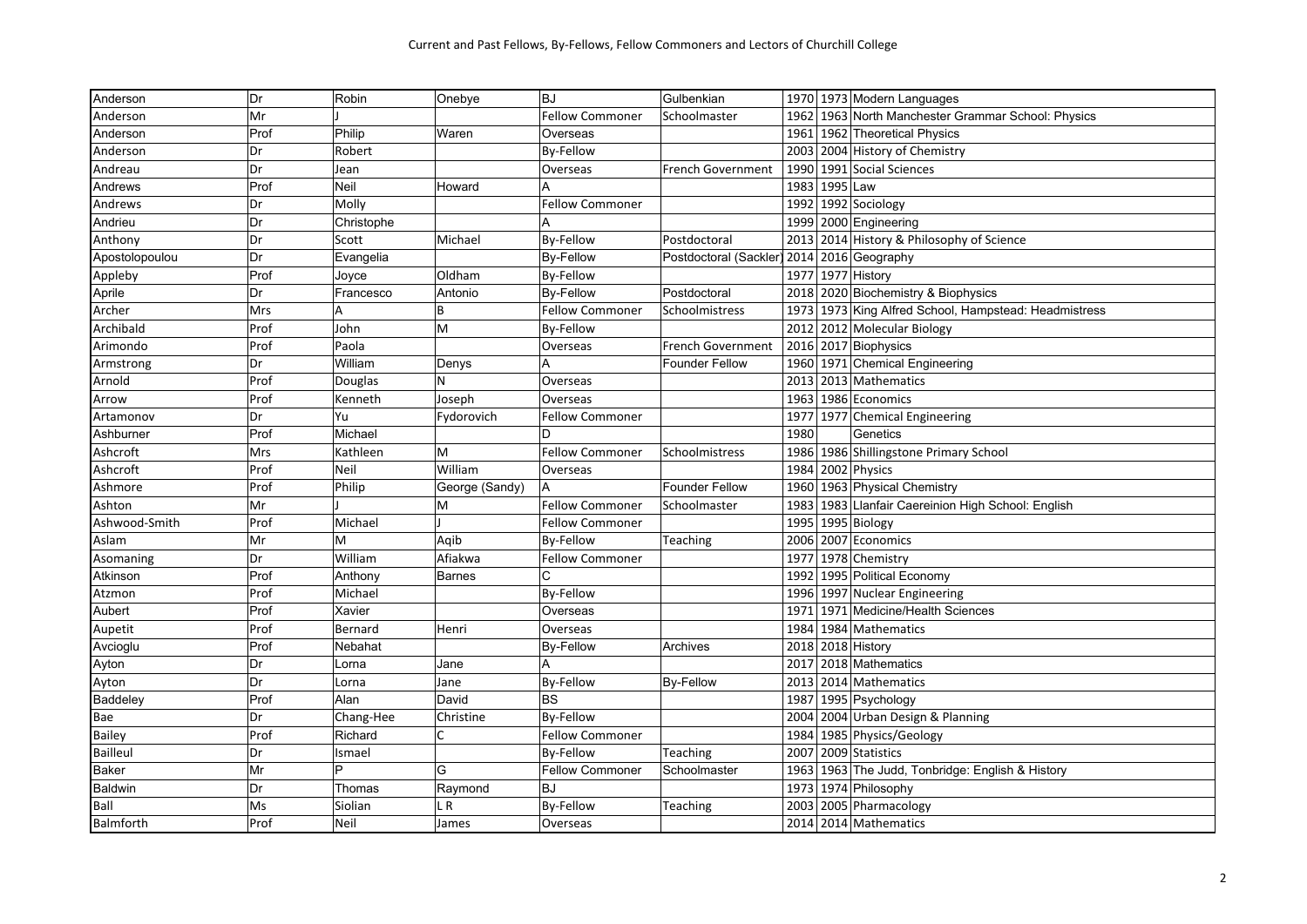| Balthasar         | Dr      | Michael         |                     | <b>BJ</b>              |                          |      |               | 2001 2004 Chemical Engineering                         |
|-------------------|---------|-----------------|---------------------|------------------------|--------------------------|------|---------------|--------------------------------------------------------|
| Bandele           | Mr      | Biyi            |                     | <b>By-Fellow</b>       | Artist                   |      |               | 2000 2019 Dramatic Arts                                |
| Bannard-Smith     | Mr      | Anthony (Tony)  | Kendal              |                        |                          |      |               | 2001 2006 Development Director                         |
| Barbrook          | Dr      | Adrian          | Charles             | A                      |                          | 1996 |               | Biochemistry                                           |
| Bardacki          | Prof    | Korkut          |                     | Overseas               |                          |      |               | 1972 1972 Particle Physics                             |
| Barker            | Captain | Nick            | John                | <b>Fellow Commoner</b> |                          |      |               | 1983 1984 Ministry of Defence                          |
| <b>Barnard</b>    | Dr      | Peter           | BT                  | <b>Fellow Commoner</b> |                          |      |               | 1979 1980 Animal Physiology                            |
| Barndorff-Nielsen | Prof    | Ole             |                     | Overseas               |                          |      |               | 1974 1975 Statistics                                   |
| <b>Barnes</b>     | Prof    | John            | Arundel             | D                      |                          |      |               | 1969 2010 Social Anthropology                          |
| Barnes            | Prof    | John            | Arundel             | Overseas               |                          |      |               | 1965 1966 Social Anthropology                          |
| <b>Barnes</b>     | Mr      | John            |                     | <b>Fellow Commoner</b> | Archives                 |      |               | 1990 1990 History                                      |
| <b>Barnett</b>    | Mr      | Correlli (Bill) |                     | D                      |                          | 1977 |               | <b>Military History</b>                                |
| Barra, de la      | Mr      | Tomas           | R                   | <b>Fellow Commoner</b> |                          |      |               | 1973 1974 Architecture & Planning                      |
| <b>Barrass</b>    | Mr      | David           | Arthur              | Α                      |                          |      |               | 1962 1969 History                                      |
| Barrett           | Mr      | Benjamin        |                     | <b>By-Fellow</b>       | Teaching                 |      |               | 2017 2018 Pure Mathematics                             |
| <b>Barrett</b>    | Dr      | Emma            |                     | <b>By-Fellow</b>       | Archives                 |      |               | 2021 2021 History                                      |
| <b>Barton</b>     | Dr      | <b>Brian</b>    | Edwin               | <b>By-Fellow</b>       | Schoolteacher            |      |               | 1993 1994 History: Belfast Inst of Further & Higher Ed |
| <b>Bartter</b>    | Prof    | Frederic        | Crosby              | Overseas               |                          |      |               | 1968 1969 Endocrinology                                |
| Barzun            | Prof    | Jacques         |                     | Overseas               |                          |      |               | 1963 1964 History                                      |
| Basboll           | Prof    | Hans            |                     | Overseas               | Carlsberg                |      |               | 1996 1997 Linguistics                                  |
| <b>Basinksi</b>   | Dr      | 7               | S                   | Overseas               |                          |      |               | 1980 1981 Physics                                      |
| <b>Basu</b>       | Prof    | Prahalad        |                     | <b>Fellow Commoner</b> |                          |      |               | 1990 1991 Management                                   |
| <b>Bates</b>      | Dr      | Crispin         | Nicholas            | <b>BJ</b>              |                          |      |               | 1986 1989 Economic History                             |
| <b>Bates</b>      | Prof    | Catherine       |                     | <b>By-Fellow</b>       |                          |      |               | 2015 2016 English                                      |
| Battaglia-Mayer   | Prof    | Alexandra       |                     | <b>By-Fellow</b>       |                          |      |               | 2016 2016 Physiology                                   |
| <b>Baxter</b>     | Dr      | Caroline        | Susan               | <b>BJ</b>              | Goldsmiths               |      |               | 1986 1989 Metal Physics                                |
| Baxter            | Dr      | Dale            |                     | <b>Fellow Commoner</b> | Schoolmaster             |      |               | 1986 1986 Hyde Sixth Form College, Cheshire            |
| <b>Beck</b>       | Dr      | Jess            |                     | <b>By-Fellow</b>       | Postdoctoral             |      |               | 2017 2020 Anthropology                                 |
| <b>Becker</b>     | Dr      | D               |                     | <b>Fellow Commoner</b> | Technion                 |      |               | 1982 1982 Chemistry                                    |
| Beharry           | Dr      | Nigel           | A                   | By-Fellow              | Teaching                 |      |               | 2001 2002 Anatomy                                      |
| Bell              | Dr      | David           | Edwin               | <b>BS</b>              | Allen Clark              |      |               | 1976 1977 Operations Research                          |
| Ben-Amitai        | Dr      | Boaz            | Baruch              | <b>By-Fellow</b>       | Teaching                 |      | 2006 2009 Law |                                                        |
| Benatouil         | Prof    | Thomas          |                     | Overseas               | <b>French Government</b> |      |               | 2019 2019 Philosophy                                   |
| <b>Benedictus</b> | Mr      | David           | H                   | <b>Fellow Commoner</b> |                          |      |               | 1981 1982 Writer/Playwright                            |
| <b>Bennett</b>    | Prof    | James (Jim)     | Arthur              | <b>BS</b>              |                          |      |               | 1984 1994 History of Science                           |
| Bennett           | Prof    | <b>Bruce</b>    |                     | Overseas               |                          |      |               | 2005 2005 English                                      |
| <b>Bentley</b>    | Dr      | Gillian         | Ruth                | <b>BS</b>              |                          |      |               | 2000 2000 Biological Anthropology                      |
| Benton            | Dr      | Phillips        | Alexander           | By-Fellow              | Teaching                 |      |               | 2006 2018 Computer Science                             |
| Berg              | Prof    | Howard          | Curtis              | Overseas               |                          |      |               | 2012 2012 Physics & Biology                            |
| Bergman           | Prof    | Claude          | <b>Charles Paul</b> | Overseas               | <b>French Government</b> |      |               | 1976 1977 Physiology                                   |
| Bergman           | Dr      | Max             |                     | <b>By-Fellow</b>       | Teaching                 |      |               | 1999 2000 Social & Political Sciences                  |
| Berkowitz         | Prof    | Leonard         | M                   | Overseas               |                          |      |               | 1974 1976 Psychology                                   |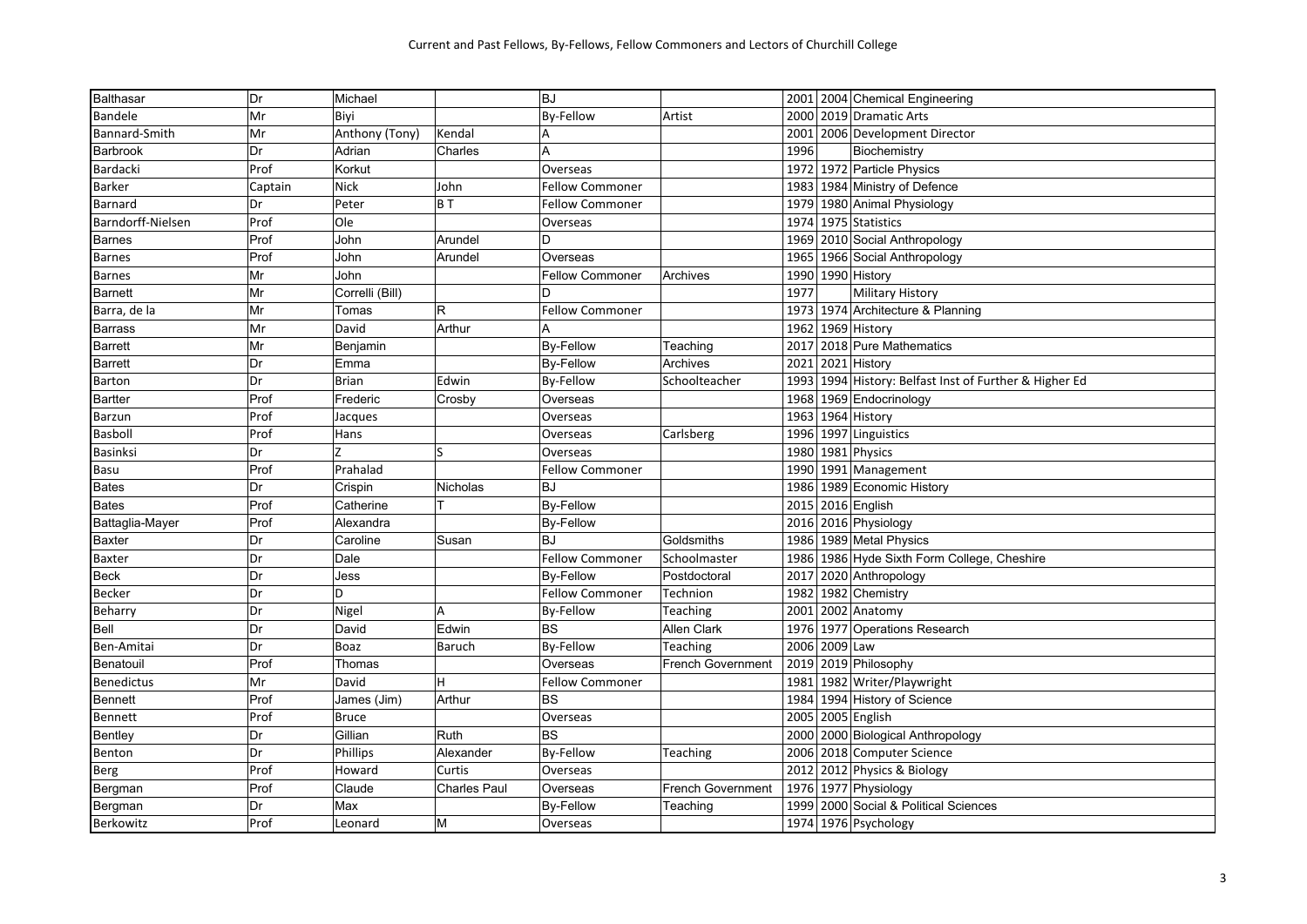| Bernau           | Dr   | Simon         | John               | <b>BJ</b>              | Gulbenkian               |               | 1963 1963 Mathematics                                          |
|------------------|------|---------------|--------------------|------------------------|--------------------------|---------------|----------------------------------------------------------------|
| <b>Berry</b>     | Ms   | Ruth          |                    | <b>By-Fellow</b>       | Møller                   |               | 2003 2005 Director of Executive Education, Judge Institute     |
| Bertelsen        | Dr   | Rasmus        | Gjedssoe           | <b>By-Fellow</b>       | <b>Archives</b>          |               | 2005   2006 International Affairs                              |
| <b>Berthier</b>  | Prof | Ludovic       |                    | Overseas               | French Government        | 2019          | <b>Theoretical Physics</b>                                     |
| Bertone          | Dr   | Paul          |                    | BJ                     | Sackler                  |               | 2006 2009 Biological Sciences                                  |
| <b>Bhaskar</b>   | Prof | Atul          |                    | BJ                     |                          |               | 1992 1994 Engineering                                          |
| Biagini          | Prof | Eugenio       | Federico           | <b>BJ</b>              |                          | 1987          | 1991 History                                                   |
| Biagini          | Prof | Eugenio       | Federico           | <b>By-Fellow</b>       |                          |               | 1995 1996 History                                              |
| <b>Bianchi</b>   | Dr   | Alfredo       | Sebastian          | By-Fellow              | Teaching                 | 2006          | Spanish                                                        |
| <b>Biberauer</b> | Dr   | Theresa       |                    | А                      |                          | 2012          | Linguistics                                                    |
| Bielstein        | Dr   | George        |                    | <b>Fellow Commoner</b> |                          |               | 1968 1968 Insulated Callender's Cables Ltd, now Balfour Beatty |
| <b>Bierne</b>    | Dr   | Nicolas       |                    | Overseas               | <b>French Government</b> | 2018          | 2018 Ecological Genomics & Marine Biology                      |
| <b>Binmore</b>   | Prof | Kenneth       | George             | <b>Fellow Commoner</b> |                          | 1980          | 1980 Economics                                                 |
| <b>Birch</b>     | Prof | Bryan         | John               | BS                     | <b>Founder Fellow</b>    |               | 1960 1962 Mathematics                                          |
| <b>Birch</b>     | Prof | Bryan         | John               | <b>Fellow Commoner</b> |                          |               | 1993   1993   Mathematics                                      |
| <b>Birch</b>     | Dr   | Edmund        |                    | А                      |                          | 2016          | MML - French                                                   |
| <b>Birney</b>    | Prof | Ewan (John)   | <b>Frederick W</b> | <b>BS</b>              |                          |               | 2007 2012 Bioinformatics                                       |
| Bishop           | Dr   | Dorothy       | Vera M             | <b>BS</b>              |                          |               | 1993 1998 Applied Psychology                                   |
| Bishop           | Prof | John          | Christopher        | <b>Fellow Commoner</b> |                          |               | 1993 1993 Philosophy                                           |
| Bisnovatyi-Kogan | Dr   | Gennadii      |                    | <b>By-Fellow</b>       |                          |               | 1994 1994 Space Research                                       |
| <b>Bithell</b>   | Dr   | Erica         | Grace              | BJ                     |                          |               | 1987 1990 Materials Science & Metallurgy                       |
| <b>Bittles</b>   | Prof | Alan          |                    | <b>By-Fellow</b>       |                          |               | 1998 1999 Human Genetics                                       |
| Bittleston       | Dr   | Simon         |                    | By-Fellow              | Professional             | 2010          | Schlumberger MD                                                |
| <b>Black</b>     | Dr   | Richard       | John               | BJ                     |                          |               | 1995 1997 Computer Science                                     |
| Blackburn        | Prof | Simon         | W                  | BJ                     |                          |               | 1967 1969 Philosophy                                           |
| Blackwood        | Mr   | Bruce         | G                  | <b>Fellow Commoner</b> | Schoolmaster             | 1965          | 1965 Guildford Royal Grammar School: History                   |
| Blake            | Dr   | Michael       | Andrew             | ВJ                     |                          |               | 2014 2016 Applied Mathematics                                  |
| Blake            | Dr   | Lucy          |                    | By-Fellow              | Postdoctoral             |               | 2013 2014 Psychology                                           |
| Blankenbecler    | Prof | Richard       |                    | Overseas               |                          |               | 1963 1964 Physics                                              |
| <b>Bloch</b>     | Prof | Felix         |                    | Overseas               |                          |               | 1967 1967 Physics                                              |
| Bloznelyte       | Dr   | Kotryna       |                    | <b>By-Fellow</b>       | Teaching                 |               | 2019 2021 Biochemistry                                         |
| Bloznelyte       | Dr   | Kotryna       |                    | Α                      |                          | 2021          | Biochemistry                                                   |
| Blumstein        | Prof | Alfred        |                    | Overseas               |                          |               | 1983 1983 Criminology                                          |
| Blurton          | Mr   | <b>Thomas</b> | Richard            | By-Fellow              |                          | 2011          | 2011 Archaeology                                               |
| <b>Blyth</b>     | Dr   | Philip        | Henry              | <b>Fellow Commoner</b> |                          |               | 1989 1990 Classical Studies                                    |
| <b>Bochner</b>   | Dr   | Stephen       |                    | By-Fellow              |                          |               | 1995 1995 Psychology                                           |
| <b>Boden</b>     | Mr   | Thomas        |                    | <b>By-Fellow</b>       | <b>Staff</b>             | 2022          | Head of Estates & Operations Director                          |
| <b>Bodle</b>     | Mr   | George        | E                  | Overseas               |                          | 1977 1978 Law |                                                                |
| Boksenberg       | Prof | Alexander     |                    | D                      |                          | 1996          | Astronomy                                                      |
| Boldsen          | Dr   | Jesper        | Lier               | <b>Fellow Commoner</b> | Carlsberg                |               | 1991 1991 Community Health                                     |
| <b>Bolt</b>      | Prof | <b>Bruce</b>  | Alan               | Overseas               |                          |               | 1980 1980 Geology & Geophysics                                 |
| Bolton           | Prof | Malcolm       | David              | D                      |                          | 1979          | Engineering                                                    |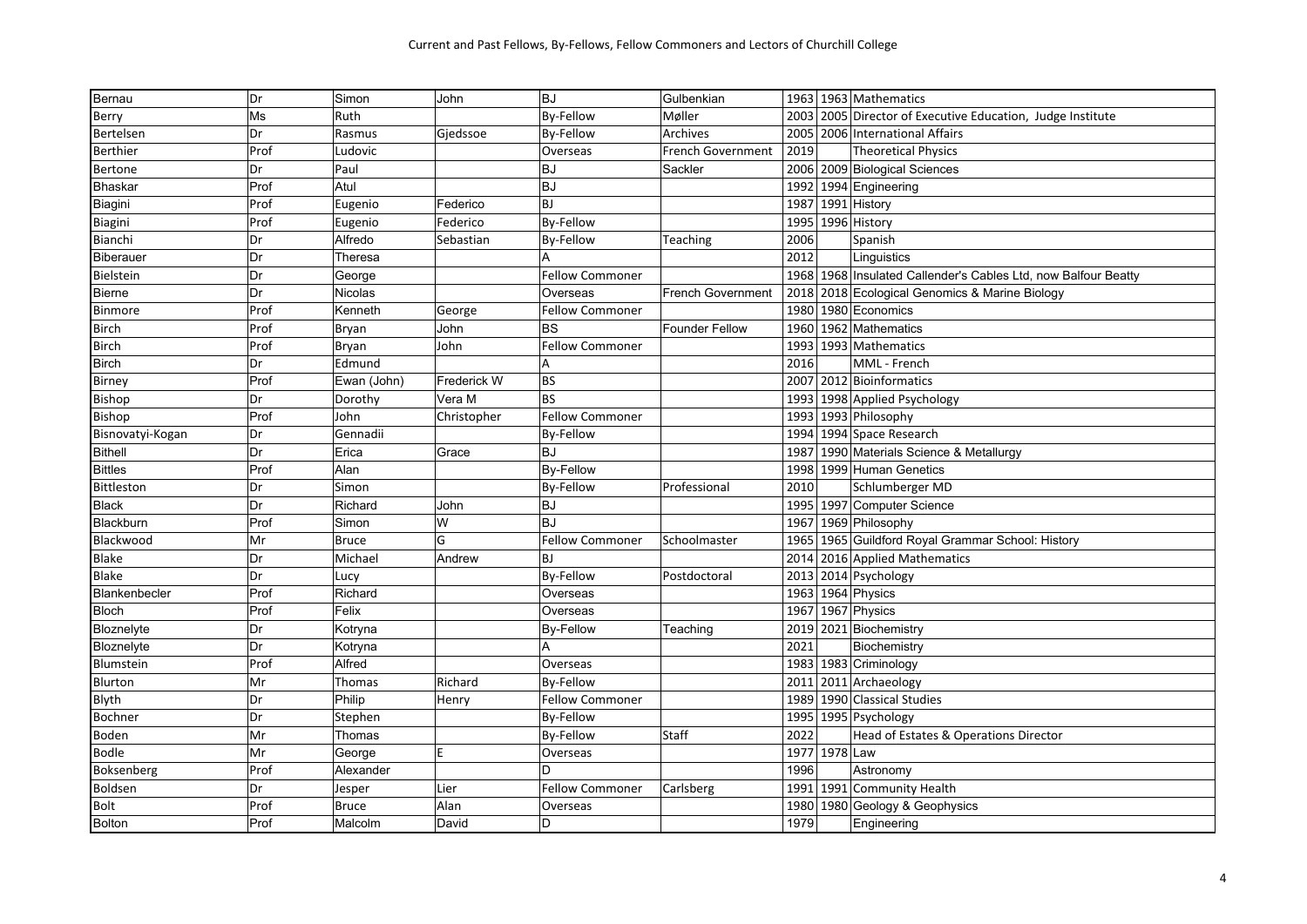| <b>Bond</b>        | Prof | John        | Richard        | Fellow Commoner        |                          |      | 1982 1983 Physics                                 |
|--------------------|------|-------------|----------------|------------------------|--------------------------|------|---------------------------------------------------|
| Bondi              | Sir  | Hermann     |                | D (Former Master)      |                          | 1983 | 2005 Cosmology                                    |
| Bonner             | Prof | Walter      | Daniel         | Overseas               |                          | 1967 | 1968 Physical Biochemistry                        |
| <b>Booth</b>       | Dr   | Philip      | Andrew         |                        |                          | 2011 | 2012 Classics                                     |
| Boselli            | Dr   | Francesco   |                | <b>By-Fellow</b>       | Postdoctoral             | 2017 | 2021 Biological Physics                           |
| <b>Boss</b>        | Dr   | Sally       | Ruth           | A                      |                          | 2006 | Chemistry                                         |
| <b>Bostock</b>     | Dr   | Mark        | John           | <b>By-Fellow</b>       | <b>Teaching</b>          |      | 2012 2018 Chemistry                               |
| Boudaoud           | Prof | Arezeki     |                | Overseas               | <b>French Government</b> | 2017 | 2018 Biology                                      |
| Boulpaep           | Prof | Emile       | Louis          | Overseas               |                          | 1978 | 1978 Physiology                                   |
| Bourguignon        | Prof | François    |                | Overseas               | <b>French Government</b> |      | 1992 1992 Economics                               |
| <b>Bourke</b>      | Prof | Robert      | H              | <b>Fellow Commoner</b> |                          | 1981 | 1982 Oceanography                                 |
| Boussahba-Bravard  | Prof | Myriam      |                | Overseas               | <b>French Government</b> | 2019 | History                                           |
| Bowen              | Prof | Paul        |                | <b>BJ</b>              | Goldsmiths               | 1984 | 1986 Metallurgy & Materials Science               |
| Bowen              | Dr   | Garry       | $\overline{A}$ | <b>BJ</b>              |                          |      | 2003 2006 Theoretical Physics                     |
| Bowen              | Dr   | Edward      | George         | <b>Fellow Commoner</b> |                          |      | 1978 1978 Radiophysics                            |
| <b>Bower</b>       | Dr   | Hannah      |                | <b>BJ</b>              |                          | 2019 | English                                           |
| <b>Bowers</b>      | Prof | Fredson     | Thayer         | <b>Fellow Commoner</b> |                          |      | 1975 1975 English Literature                      |
| Boyd               | Sir  | John        | Ikle           | D (Former Master)      |                          | 1996 | 2019 Modern Languages                             |
| Bracewell          | Dr   | Robert      | Henry          | А                      |                          |      | 2003 2013 Engineering                             |
| <b>Bracewell</b>   | Prof | Ronald      | Newbold        | <b>Fellow Commoner</b> |                          |      | 1988 1988 Electrical Engineering                  |
| <b>Brackbill</b>   | Prof | Yvonne      |                | Overseas               |                          | 1973 | 1974 Obstetrics & Gynaecology                     |
| <b>Bradbury</b>    | Mr   | Adrian      |                | <b>By-Fellow</b>       | Artist                   | 2014 | 2015 Music                                        |
| <b>Bradley</b>     | Prof | Donal       | Donat Conor    | A                      |                          |      | 1989 1993 Physics                                 |
| <b>Braginsky</b>   | Prof | Alexander   | losifovich     | <b>Fellow Commoner</b> |                          | 1981 | 1986 Music                                        |
| <b>Braithwaite</b> | Dr   | Christopher | Henry          | A                      |                          | 2017 | Physics                                           |
| <b>Braithwaite</b> | Dr   | Christopher | Henry          | <b>By-Fellow</b>       | Teaching                 |      | 2015 2017 Physics                                 |
| Brandenburger      | Prof | Adam        | Maurice        | <b>BJ</b>              |                          |      | 1985 1987 Mathematical Economics                  |
| <b>Bratt</b>       | Mr   | R           | W              | <b>Fellow Commoner</b> | Schoolmaster             | 1974 | 1974 Portsmouth Grammar: Modern Languages         |
| <b>Bray</b>        | Dr   | Margaret    | Madeline       | A                      |                          | 1981 | 1986 Economics                                    |
| <b>Bredsdorff</b>  | Dr   | Thomas      |                | By-Fellow              | Carlsberg                | 2002 | 2002 Nordic Philology                             |
| <b>Breeze</b>      | Mr   | A           | R.             | <b>Fellow Commoner</b> | Schoolmaster             | 1974 | 1974 City of Stoke-on-Trent VIth Form Coll: Maths |
| Brendon            | Dr   | Piers       |                | D                      |                          | 1995 | History                                           |
| <b>Brewster</b>    | Dr   | Eric        | M              | <b>By-Fellow</b>       |                          | 2004 | 2006 Business Languages                           |
| <b>Brezianu</b>    | Dr   | Andrei      |                | <b>Fellow Commoner</b> |                          | 1985 | 1985 Writer                                       |
| <b>Brian</b>       | Prof | Pierre      | Leonce Thibaut | Overseas               |                          | 1969 | 1970 Chemical Engineering                         |
| <b>Briant</b>      | Prof | Clyde       |                | Overseas               |                          |      | 1987 1988 Metallurgy                              |
| <b>Brick</b>       | Dr   | Cameron     |                | <b>By-Fellow</b>       | Postdoctoral (Winton)    | 2017 | 2019 Social Psychology                            |
| <b>Bridge</b>      | Prof | Carl        |                | <b>By-Fellow</b>       |                          | 2001 | 2001 Australian Studies                           |
| <b>Brierley</b>    | Dr   | Gemma       |                | <b>By-Fellow</b>       | Postdoctoral             | 2016 | 2019 Medical & Veterinary Sciences                |
| <b>Brink</b>       | Prof | Helge       |                | Overseas               |                          |      | 1989 1990 Macroeconomics                          |
| <b>Bristow</b>     | Mr   | Christopher | Edwin          | <b>Fellow Commoner</b> |                          |      | 1975 1975 English                                 |
| Brodsky            | Prof | Barbara     |                | Overseas               |                          |      | 2004 2004 Biochemistry                            |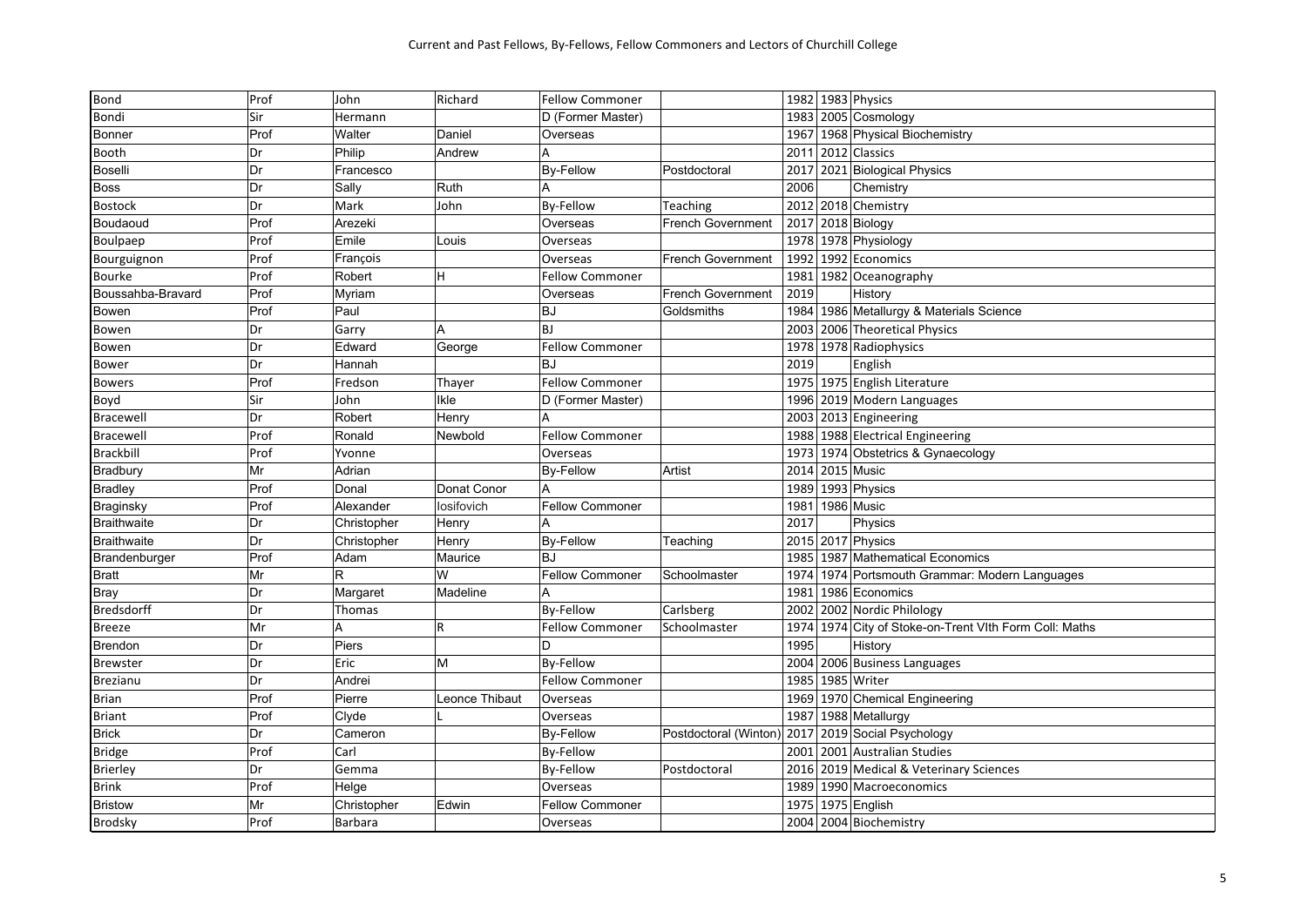| <b>Brody</b>           | Dr          | Dorje          | lC.      | <b>BJ</b>              |                                                   |      |               | 1997 2000 Theoretical Physics                   |
|------------------------|-------------|----------------|----------|------------------------|---------------------------------------------------|------|---------------|-------------------------------------------------|
| <b>Broers</b>          | Rt Hon Lord | Alec           | Nigel    | D (Former Master)      |                                                   | 1990 |               | Engineering                                     |
| <b>Brøns</b>           | Prof        | Hans           | Kristian | Overseas               |                                                   | 1966 |               | 1967 Mathematical Statistics                    |
| <b>Brook</b>           | Mrs         | Jennifer       | Mary     | D                      |                                                   | 1999 |               | Bursar 1999-2017; Chemistry                     |
| <b>Brooke</b>          | Mr          | Peter          |          | <b>By-Fellow</b>       | Archives                                          |      |               | 2016 2016 History                               |
| Broom                  | Prof        | Leonard        |          | Overseas               |                                                   | 1977 |               | 1977 Sociology                                  |
| <b>Brower</b>          | Prof        | Reuben         | Arthur   | Overseas               |                                                   | 1974 |               | 1974 English                                    |
| <b>Brown</b>           | Dr          | Andrew         | Philip   | By-Fellow              | Archives                                          | 2010 |               | 2010 Biographer and Historian                   |
| <b>Brown</b>           | Dr          | <b>Bruce</b>   | Maxwell  |                        |                                                   |      |               | 1973 1975 Mathematics                           |
| <b>Brown</b>           | Dr          | Gillian        | Ruth     | <b>By-Fellow</b>       |                                                   | 2014 |               | 2914 Psychology & Neuroscience                  |
| <b>Bruce-Lockhart</b>  | Ms          | Sally          |          | <b>By-Fellow</b>       | Archives                                          | 2016 |               | 2016 History                                    |
| Bruggen                | Dr          | Marcus         |          | <b>BJ</b>              |                                                   | 1998 |               | 2001 Astrophysics                               |
| <b>Bruna</b>           | Dr          | Maria          |          |                        |                                                   | 2019 |               | Mathematics                                     |
| Brunello               | Dr          | Piero          |          | <b>Fellow Commoner</b> |                                                   |      |               | 1987 1989 Modern Italian History                |
| <b>Brunton</b>         | Dr          | John           | Hubert   | D                      |                                                   | 1964 |               | Engineering                                     |
| <b>Bryanston-Cross</b> | Dr          | Peter          | John     | <b>BJ</b>              |                                                   | 1980 |               | 1984 Engineering                                |
| <b>Buchdahl</b>        | Prof        | Hans           | Adolph   | Overseas               |                                                   | 1979 |               | 1979 Theoretical Physics                        |
| <b>Buckton</b>         | Prof        | Oliver         | Samuel   | <b>By-Fellow</b>       |                                                   | 2010 |               | 2010 English                                    |
| <b>Bukh</b>            | Dr          | <b>Boris</b>   |          | <b>BJ</b>              |                                                   |      |               | 2009 2012 Mathematics                           |
| <b>Bulat</b>           | Dr          | Luana          | Teodora  | <b>By-Fellow</b>       | Teaching                                          | 2021 |               | <b>Computer Science</b>                         |
| <b>Bullard</b>         | Sir         | Edward         | Crisp    | D.                     | <b>Founder Fellow</b>                             | 1960 |               | 1980 Geophysics                                 |
| Bunster                | Dr          | Alvaro         |          | <b>Fellow Commoner</b> |                                                   |      | 1974 1976 Law |                                                 |
| <b>Burge-Hendrix</b>   | Dr          | <b>Brian</b>   |          | <b>BJ</b>              |                                                   | 2005 |               | 2008 Political Philosophy                       |
| Burrell                | Mr          | John           |          | <b>By-Fellow</b>       | Schoolteacher                                     | 2001 |               | 2001 Classics: St John's, Leatherhead           |
| <b>Burrows</b>         | Dr          | Toby           |          | <b>By-Fellow</b>       |                                                   |      |               | 2000 2001 Librarian                             |
| <b>Burton</b>          | Dr          | Alice          |          | By-Fellow              | Postdoctoral                                      | 2022 |               | Immunology                                      |
| Bury                   | Mr          | John           | Bernard  | <b>Fellow Commoner</b> | Industrial                                        |      |               | 1972 1972 Shell International Petroleum Company |
| <b>Butler</b>          | Dr          | Lise           |          | <b>By-Fellow</b>       | Archives                                          | 2019 |               | 2019 History                                    |
| <b>Butler</b>          | Mr          | Matthew        |          | <b>BJ</b>              |                                                   | 1999 |               | 2002 Latin American History                     |
| Butterworth            | Dr          | Emily          |          | <b>BJ</b>              |                                                   | 2001 |               | 2002 Renaissance French Literature              |
| Bystrova               | Dr          | Irina          |          | <b>By-Fellow</b>       | Archives                                          | 2016 |               | 2016 Russian History                            |
| Cai                    | Dr          | Na             |          | <b>By-Fellow</b>       | Postdoctoral (Sackler) 2017   2020 Bioinformatics |      |               |                                                 |
| Cai                    | Dr          | Weiwei         |          | <b>By-Fellow</b>       | Postdoctoral                                      | 2013 |               | 2014 Chemical Engineering                       |
| Cain                   | Revd        | Richard        | Douglas  | <b>Fellow Commoner</b> | Chaplain                                          |      |               | 1973 1982 Chaplain                              |
| Calderon Prieto        | Dr          | Maria          | Jose     | BJ                     |                                                   | 2001 |               | 2005 Materials Science                          |
| Callear                | Dr          | Anthony (Tony) | Bertram  | D                      |                                                   |      |               | 1962 2001 Physical Chemistry                    |
| Calvo                  | Dr          | Florent        |          | Overseas               | <b>French Government</b>                          | 2011 |               | 2011 Chemical Physics                           |
| Calzetti               | Prof        | Daniela        |          | Overseas               |                                                   | 2014 |               | 2014 Astronomy                                  |
| Cameron                | Prof        | Donald         | William  | А                      |                                                   |      |               | 1962 1968 Chemistry                             |
| Cameron                | Dr          | Laura          |          | <b>BJ</b>              |                                                   | 1999 |               | 2002 Historical Geography                       |
| Campbell               | Dr          | Richard        | Colin    | D                      |                                                   | 1962 |               | 2014 Statistics                                 |
| Campbell               | Dr          | Ewan           |          | <b>By-Fellow</b>       | Artist                                            | 2018 |               | Music                                           |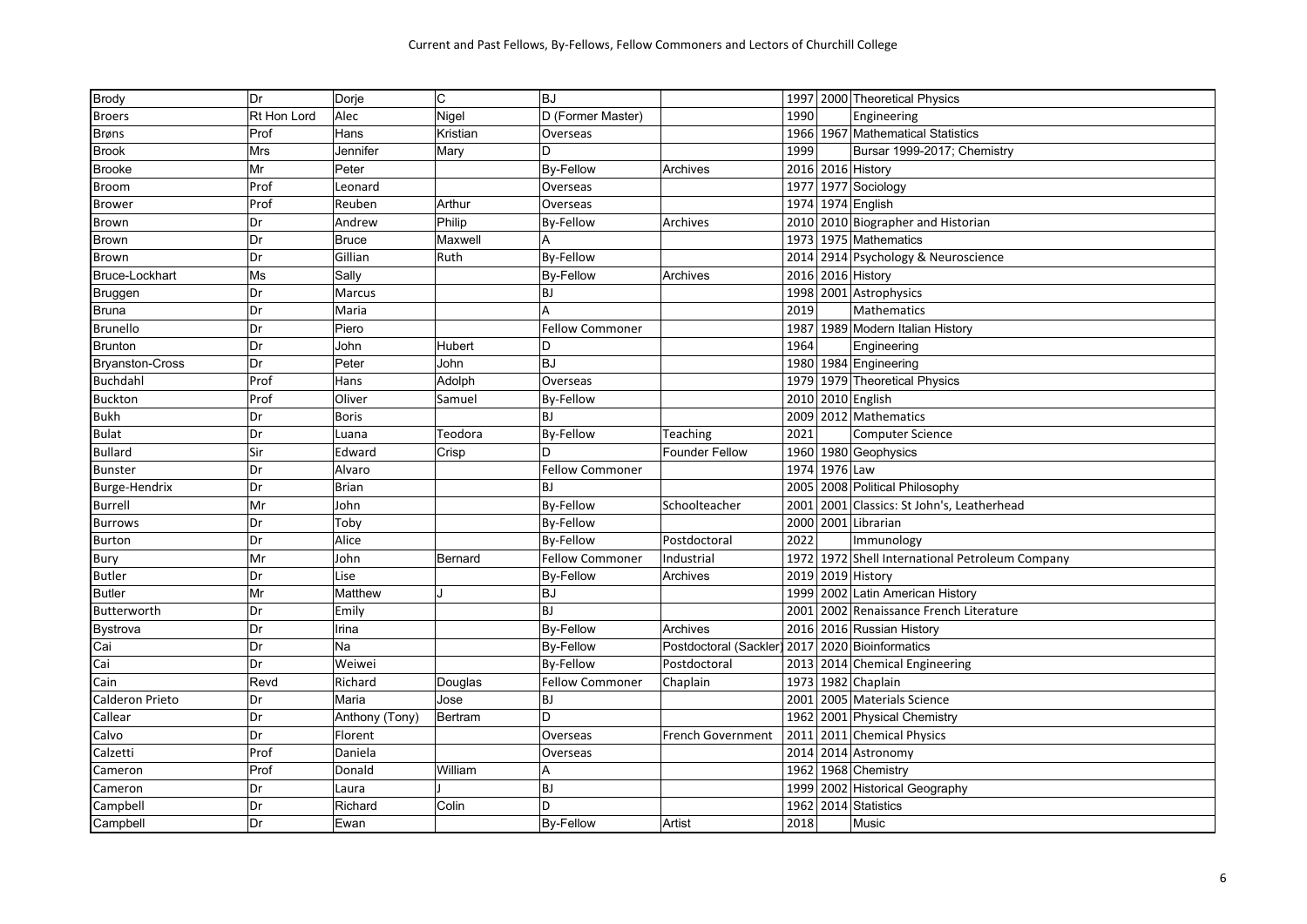| Prof<br>Pierfranco<br><b>Fellow Commoner</b><br>1996 1996 Political Economy<br>Campiglio<br>Luigi<br>Dr<br>Harris<br>1988 1989 Physics<br>John<br>Overseas<br>Cantrell<br>Dr<br>2013 2014 Paleoclimatology<br>Emilie<br>Françoise Nathalie By-Fellow<br>Postdoctoral<br>Capron<br>Dr<br>1977 1978 Physiology<br>Carlo<br>Overseas<br>Caputo<br>Prof<br>1979 1982 Chemical Engineering<br>Carberry<br>James<br>Overseas<br>G<br>Prof<br>Slade<br>1979 1980 Materials Science<br>Cargill<br>Overseas<br>Prof<br>Philippe<br>P <sub>M</sub><br>French Government<br>2008 2009 French Linguistics/Romance Philology<br>Caron<br>Overseas<br><b>Miss</b><br><b>BJ</b><br>1985 1986 Music<br>Carpenter<br>Tethys<br>Lucy<br>Mr<br><b>Fellow Commoner</b><br>1967 1967 Bradfield College, Mathematics<br>Robert<br>Schoolmaster<br>Murray<br>Carr<br>Dr<br>Richard<br>By-Fellow<br>Archives<br>2010 2010 British Politics<br>Carr<br>Dr<br>Gordon<br>1979 1979 Glasgow Academy: Deputy Rector<br>Carruthers<br>Henderson<br><b>Fellow Commoner</b><br>Schoolmaster<br>Dr<br>Jillian<br><b>BJ</b><br>2013 2016 Behavioural Ecology<br>Carter<br>Alecia<br>Prof<br><b>By-Fellow</b><br>2018 2018 Political Philosophy<br>Carter<br>lan | Campbell | Dr | Heather |        | <b>By-Fellow</b> | Postdoctoral |  | 2014 2016 Astronomy |
|-------------------------------------------------------------------------------------------------------------------------------------------------------------------------------------------------------------------------------------------------------------------------------------------------------------------------------------------------------------------------------------------------------------------------------------------------------------------------------------------------------------------------------------------------------------------------------------------------------------------------------------------------------------------------------------------------------------------------------------------------------------------------------------------------------------------------------------------------------------------------------------------------------------------------------------------------------------------------------------------------------------------------------------------------------------------------------------------------------------------------------------------------------------------------------------------------------------------------------|----------|----|---------|--------|------------------|--------------|--|---------------------|
|                                                                                                                                                                                                                                                                                                                                                                                                                                                                                                                                                                                                                                                                                                                                                                                                                                                                                                                                                                                                                                                                                                                                                                                                                               |          |    |         |        |                  |              |  |                     |
|                                                                                                                                                                                                                                                                                                                                                                                                                                                                                                                                                                                                                                                                                                                                                                                                                                                                                                                                                                                                                                                                                                                                                                                                                               |          |    |         |        |                  |              |  |                     |
|                                                                                                                                                                                                                                                                                                                                                                                                                                                                                                                                                                                                                                                                                                                                                                                                                                                                                                                                                                                                                                                                                                                                                                                                                               |          |    |         |        |                  |              |  |                     |
|                                                                                                                                                                                                                                                                                                                                                                                                                                                                                                                                                                                                                                                                                                                                                                                                                                                                                                                                                                                                                                                                                                                                                                                                                               |          |    |         |        |                  |              |  |                     |
|                                                                                                                                                                                                                                                                                                                                                                                                                                                                                                                                                                                                                                                                                                                                                                                                                                                                                                                                                                                                                                                                                                                                                                                                                               |          |    |         |        |                  |              |  |                     |
|                                                                                                                                                                                                                                                                                                                                                                                                                                                                                                                                                                                                                                                                                                                                                                                                                                                                                                                                                                                                                                                                                                                                                                                                                               |          |    |         |        |                  |              |  |                     |
|                                                                                                                                                                                                                                                                                                                                                                                                                                                                                                                                                                                                                                                                                                                                                                                                                                                                                                                                                                                                                                                                                                                                                                                                                               |          |    |         |        |                  |              |  |                     |
|                                                                                                                                                                                                                                                                                                                                                                                                                                                                                                                                                                                                                                                                                                                                                                                                                                                                                                                                                                                                                                                                                                                                                                                                                               |          |    |         |        |                  |              |  |                     |
|                                                                                                                                                                                                                                                                                                                                                                                                                                                                                                                                                                                                                                                                                                                                                                                                                                                                                                                                                                                                                                                                                                                                                                                                                               |          |    |         |        |                  |              |  |                     |
|                                                                                                                                                                                                                                                                                                                                                                                                                                                                                                                                                                                                                                                                                                                                                                                                                                                                                                                                                                                                                                                                                                                                                                                                                               |          |    |         |        |                  |              |  |                     |
|                                                                                                                                                                                                                                                                                                                                                                                                                                                                                                                                                                                                                                                                                                                                                                                                                                                                                                                                                                                                                                                                                                                                                                                                                               |          |    |         |        |                  |              |  |                     |
|                                                                                                                                                                                                                                                                                                                                                                                                                                                                                                                                                                                                                                                                                                                                                                                                                                                                                                                                                                                                                                                                                                                                                                                                                               |          |    |         |        |                  |              |  |                     |
|                                                                                                                                                                                                                                                                                                                                                                                                                                                                                                                                                                                                                                                                                                                                                                                                                                                                                                                                                                                                                                                                                                                                                                                                                               |          |    |         |        |                  |              |  |                     |
| 1974 1975 Engineering Science                                                                                                                                                                                                                                                                                                                                                                                                                                                                                                                                                                                                                                                                                                                                                                                                                                                                                                                                                                                                                                                                                                                                                                                                 | Casey    | Dr | Michael | Victor | <b>BS</b>        | <b>CEGB</b>  |  |                     |
| Dr<br>Christopher<br><b>By-Fellow</b><br>Archives<br>2008 2015 History & Political Thought<br>Catherwood                                                                                                                                                                                                                                                                                                                                                                                                                                                                                                                                                                                                                                                                                                                                                                                                                                                                                                                                                                                                                                                                                                                      |          |    |         |        |                  |              |  |                     |
| Caulfield<br>Prof<br>Colm<br>2005<br><b>Mathematics</b><br>Patrick                                                                                                                                                                                                                                                                                                                                                                                                                                                                                                                                                                                                                                                                                                                                                                                                                                                                                                                                                                                                                                                                                                                                                            |          |    |         |        |                  |              |  |                     |
| 2007 2013 Economics<br>Dr<br>Cavalcanti<br>Tiago<br>A                                                                                                                                                                                                                                                                                                                                                                                                                                                                                                                                                                                                                                                                                                                                                                                                                                                                                                                                                                                                                                                                                                                                                                         |          |    |         |        |                  |              |  |                     |
| Dr<br><b>BJ</b><br>1989 1991 Chemistry<br>John<br>Cavanagh                                                                                                                                                                                                                                                                                                                                                                                                                                                                                                                                                                                                                                                                                                                                                                                                                                                                                                                                                                                                                                                                                                                                                                    |          |    |         |        |                  |              |  |                     |
| Mr<br>D<br>Schoolmaster<br>1985 1985 Lisnasharragh High School<br><b>Fellow Commoner</b><br>Cave                                                                                                                                                                                                                                                                                                                                                                                                                                                                                                                                                                                                                                                                                                                                                                                                                                                                                                                                                                                                                                                                                                                              |          |    |         |        |                  |              |  |                     |
| Mr<br>Peter<br><b>BJ</b><br>1985 1985 Physics<br>Cecil<br>Charles                                                                                                                                                                                                                                                                                                                                                                                                                                                                                                                                                                                                                                                                                                                                                                                                                                                                                                                                                                                                                                                                                                                                                             |          |    |         |        |                  |              |  |                     |
| 2014 2015 Urban Studies<br>Prof<br>Robert<br>Cervero<br>Overseas                                                                                                                                                                                                                                                                                                                                                                                                                                                                                                                                                                                                                                                                                                                                                                                                                                                                                                                                                                                                                                                                                                                                                              |          |    |         |        |                  |              |  |                     |
| C<br>1986 1991 German<br>Dr<br>Andrea<br>Joint College Lecturer<br>Cervi                                                                                                                                                                                                                                                                                                                                                                                                                                                                                                                                                                                                                                                                                                                                                                                                                                                                                                                                                                                                                                                                                                                                                      |          |    |         |        |                  |              |  |                     |
| Dr<br>1993 1995 Chemistry<br>Charusita<br><b>BJ</b><br>Gulbenkian<br>Chakravarty                                                                                                                                                                                                                                                                                                                                                                                                                                                                                                                                                                                                                                                                                                                                                                                                                                                                                                                                                                                                                                                                                                                                              |          |    |         |        |                  |              |  |                     |
| Prof<br>1968 1968 Metallurgy<br>Chalmers<br><b>Bruce</b><br>Overseas                                                                                                                                                                                                                                                                                                                                                                                                                                                                                                                                                                                                                                                                                                                                                                                                                                                                                                                                                                                                                                                                                                                                                          |          |    |         |        |                  |              |  |                     |
| Prof<br>2015 2016 Applied Mathematics<br>Chambolle<br>Antonin<br>French Government<br>Overseas                                                                                                                                                                                                                                                                                                                                                                                                                                                                                                                                                                                                                                                                                                                                                                                                                                                                                                                                                                                                                                                                                                                                |          |    |         |        |                  |              |  |                     |
| 2001 2001 Biology<br>Mr<br><b>By-Fellow</b><br>Schoolteacher<br>Champion<br>Kevin                                                                                                                                                                                                                                                                                                                                                                                                                                                                                                                                                                                                                                                                                                                                                                                                                                                                                                                                                                                                                                                                                                                                             |          |    |         |        |                  |              |  |                     |
| 2000 2000 Materials Science<br>Dr<br>Champion<br>Yannick<br>Overseas<br>French Government                                                                                                                                                                                                                                                                                                                                                                                                                                                                                                                                                                                                                                                                                                                                                                                                                                                                                                                                                                                                                                                                                                                                     |          |    |         |        |                  |              |  |                     |
| Dr<br><b>BJ</b><br>1965 2000 Chemistry<br>Chan<br>Henry<br>Wan-Sheung<br>Gulbenkian                                                                                                                                                                                                                                                                                                                                                                                                                                                                                                                                                                                                                                                                                                                                                                                                                                                                                                                                                                                                                                                                                                                                           |          |    |         |        |                  |              |  |                     |
| <b>By-Fellow</b><br>2001 2001 Engineering<br>Chan<br>Prof<br>Chin Chuen                                                                                                                                                                                                                                                                                                                                                                                                                                                                                                                                                                                                                                                                                                                                                                                                                                                                                                                                                                                                                                                                                                                                                       |          |    |         |        |                  |              |  |                     |
| Dr<br><b>By-Fellow</b><br>2014 2014 Biochemical & Biomedical Sciences<br>Ho<br>Yin Edwin<br>Chan                                                                                                                                                                                                                                                                                                                                                                                                                                                                                                                                                                                                                                                                                                                                                                                                                                                                                                                                                                                                                                                                                                                              |          |    |         |        |                  |              |  |                     |
| Prof<br>1966 1966 Biophysics<br><b>Britton</b><br>Chance<br>Overseas                                                                                                                                                                                                                                                                                                                                                                                                                                                                                                                                                                                                                                                                                                                                                                                                                                                                                                                                                                                                                                                                                                                                                          |          |    |         |        |                  |              |  |                     |
| 1974 1975 Turbomachinery<br>Chang<br>Mr<br>Pao-Tung<br><b>Fellow Commoner</b>                                                                                                                                                                                                                                                                                                                                                                                                                                                                                                                                                                                                                                                                                                                                                                                                                                                                                                                                                                                                                                                                                                                                                 |          |    |         |        |                  |              |  |                     |
| Chang<br>Prof<br>2007 2008 Electrical Engineering<br>Sooyoung<br>Overseas                                                                                                                                                                                                                                                                                                                                                                                                                                                                                                                                                                                                                                                                                                                                                                                                                                                                                                                                                                                                                                                                                                                                                     |          |    |         |        |                  |              |  |                     |
| 1997 1997 Psychology<br>Prof<br>Robin<br>By-Fellow<br>Chapman                                                                                                                                                                                                                                                                                                                                                                                                                                                                                                                                                                                                                                                                                                                                                                                                                                                                                                                                                                                                                                                                                                                                                                 |          |    |         |        |                  |              |  |                     |
| Prof<br>Charmantier<br>French Government<br>2012 2013 Evolutionary Biology<br>Anne<br>Overseas                                                                                                                                                                                                                                                                                                                                                                                                                                                                                                                                                                                                                                                                                                                                                                                                                                                                                                                                                                                                                                                                                                                                |          |    |         |        |                  |              |  |                     |
| Prof<br>1986 1986 English History<br>Charmley<br>John<br><b>Fellow Commoner</b><br>Archives                                                                                                                                                                                                                                                                                                                                                                                                                                                                                                                                                                                                                                                                                                                                                                                                                                                                                                                                                                                                                                                                                                                                   |          |    |         |        |                  |              |  |                     |
| 1993 1994 Psychology<br>Dr<br><b>By-Fellow</b><br>Davida<br>Charney                                                                                                                                                                                                                                                                                                                                                                                                                                                                                                                                                                                                                                                                                                                                                                                                                                                                                                                                                                                                                                                                                                                                                           |          |    |         |        |                  |              |  |                     |
| Prof<br>1972 1973 Meteorology<br>Jule<br>Overseas<br>Charney                                                                                                                                                                                                                                                                                                                                                                                                                                                                                                                                                                                                                                                                                                                                                                                                                                                                                                                                                                                                                                                                                                                                                                  |          |    |         |        |                  |              |  |                     |
| Mr<br>1968 1968 Pilkingtons<br>Charnock<br><b>Fellow Commoner</b><br>Industrial<br>Henry                                                                                                                                                                                                                                                                                                                                                                                                                                                                                                                                                                                                                                                                                                                                                                                                                                                                                                                                                                                                                                                                                                                                      |          |    |         |        |                  |              |  |                     |
| Dr<br><b>By-Fellow</b><br>2014 2016 English<br>Charlotte<br>Postdoctoral<br>Charteris                                                                                                                                                                                                                                                                                                                                                                                                                                                                                                                                                                                                                                                                                                                                                                                                                                                                                                                                                                                                                                                                                                                                         |          |    |         |        |                  |              |  |                     |
| Dr<br>D<br>1990<br>Chatterjee<br>Krishna Kumar<br>Pathology<br>Venganil                                                                                                                                                                                                                                                                                                                                                                                                                                                                                                                                                                                                                                                                                                                                                                                                                                                                                                                                                                                                                                                                                                                                                       |          |    |         |        |                  |              |  |                     |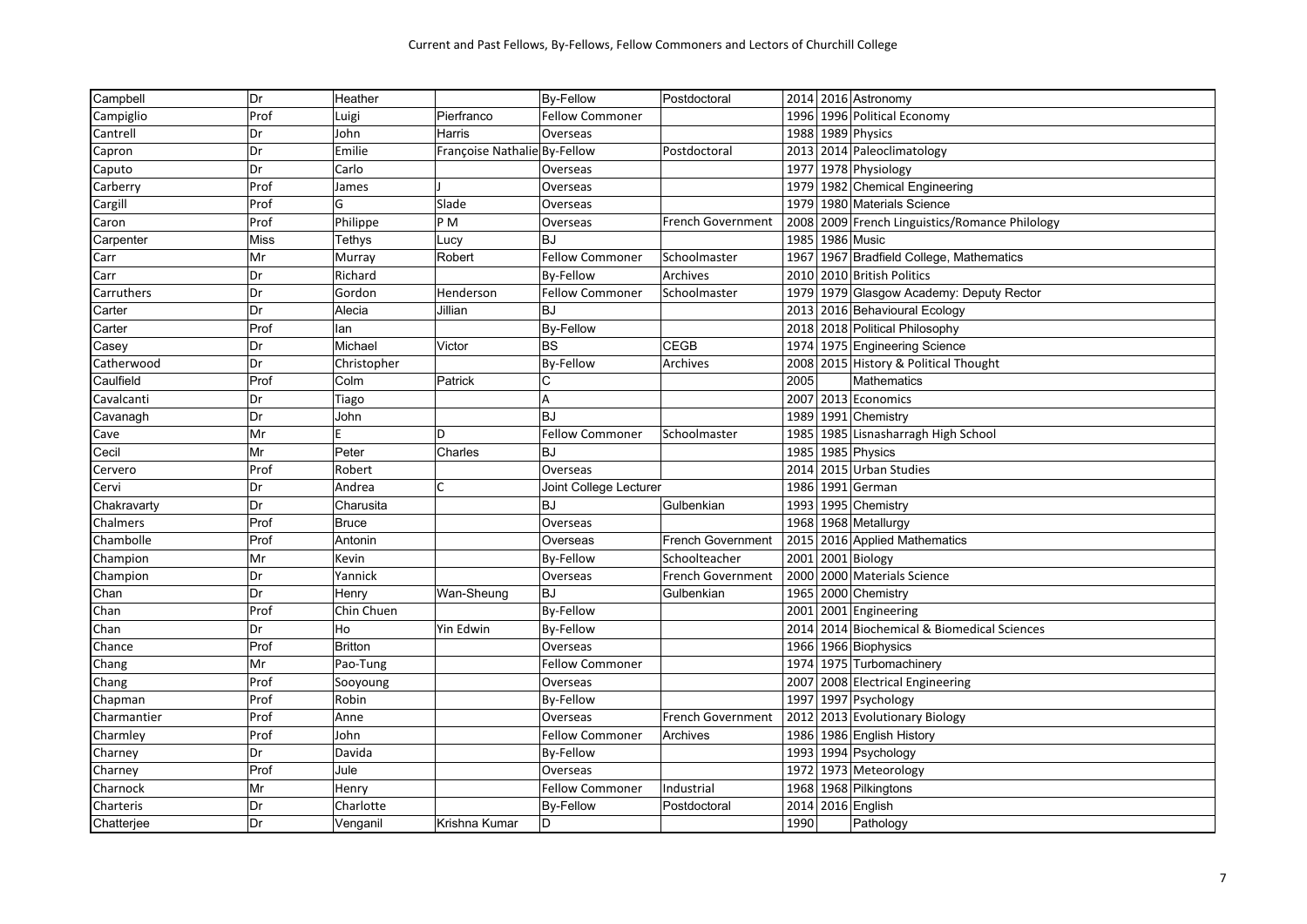| Chatterjee   | Prof | Kalyan           |                     | Overseas               |                      |      |               | 2000 2001 Management Science/Economics                    |
|--------------|------|------------------|---------------------|------------------------|----------------------|------|---------------|-----------------------------------------------------------|
| Chatteriee   | Prof | Kumkum           |                     | <b>By-Fellow</b>       |                      | 2000 |               | 2000 History                                              |
| Chaturvedi   | Dr   | Sanjay           |                     | <b>Fellow Commoner</b> |                      | 1992 |               | 1993 Political Science                                    |
| Chaudhuri    | Prof | Supriya          |                     | Overseas               |                      | 2005 |               | 2009 English Literature                                   |
| Checkel      | Prof | Michael          | David               | <b>Fellow Commoner</b> |                      |      |               | 1978 1988 Mechanical engineering                          |
| Cheek        | Dr   | Timothy          | Richard             | BJ                     | <b>Sydney Harvey</b> | 1990 |               | 1993 Physiology                                           |
| Chen         | Prof | Giin-Shan        |                     | <b>By-Fellow</b>       |                      | 2003 |               | 2003 Materials Science                                    |
| Chen         | Prof | Xiengsheng       |                     | <b>Fellow Commoner</b> |                      | 1992 |               | 1993 Engineering                                          |
| Cherry       | Prof | <b>Brian</b>     | Wilson              | <b>BJ</b>              | Goldsmiths           | 1962 |               | 1965 Materials Science                                    |
| Cheung       | Dr   | <b>Tik Shing</b> |                     | <b>By-Fellow</b>       | Postdoctoral         | 2021 |               | Immunology                                                |
| Chevrier     | Prof | Jacques          |                     | <b>By-Fellow</b>       |                      | 2000 |               | 2000 Francophone Studies                                  |
| Chew         | Prof | Geoffrey         | Foucar              | Overseas               |                      | 1962 |               | 1963 Physics                                              |
| Chhowalla    | Prof | Manish           |                     |                        |                      | 2018 |               | <b>Materials Science</b>                                  |
| Child        | Dr   | Richard          | Noel                | <b>By-Fellow</b>       | Teaching             |      | 2011 2012 Law |                                                           |
| Chinna       | Dr   | Stephen          | R                   | <b>By-Fellow</b>       |                      |      |               | 2003 2003 Lecturer in Theatre                             |
| Chitre       | Prof | Shashikumar      |                     | <b>By-Fellow</b>       |                      |      |               | 2003 2005 Astronomy                                       |
| Choi         | Mr   | Won              | Young               | <b>Fellow Commoner</b> |                      | 1988 |               | 1989 Executive President, Dong Ah ConsortiumKorea         |
| Chomaz       | Dr   | Jean-Marc        |                     | Overseas               |                      |      |               | 2008 2008 Mathematics                                     |
| Christiansen | Dr   | Eric             |                     | <b>By-Fellow</b>       | Carlsberg            | 2000 |               | 2000 History                                              |
| Christofidou | Dr   | Katerina         |                     | By-Fellow              | Postdoctoral         | 2016 |               | 2019 Materials Science & Metallurgy                       |
| Christy      | Prof | Robert           | Frederick           | Overseas               |                      | 1968 |               | 1968 Theoretical & Astrophysics                           |
| Chung        | Dr   | David            | Yu-sum              | By-Fellow              | Artist               | 2009 |               | 2016 Musicology                                           |
| Chung        | Prof | Kai              | Lai                 | Overseas               |                      |      |               | 1976 1976 Statistics                                      |
| Church       | Dr   | Luke             |                     | By-Fellow              | <b>Teaching</b>      | 2008 |               | <b>Computer Science</b>                                   |
| Civan        | Prof | Mortimer         | Mordecai            | Overseas               |                      | 1978 |               | 1979 Physiology & Medicine                                |
| Clark        | Mr   | R                | D                   | <b>Fellow Commoner</b> | Schoolmaster         | 1983 |               | 1983 Chief Education Officer for Gloucestershire          |
| Clarke       | Prof | Graeme           | W                   | Overseas               |                      | 1979 |               | 1979 Classical Studies                                    |
| Clarke       | Prof | John             |                     | By-Fellow              |                      |      |               | 1998 1998 Physics                                         |
| Clarke       | Mr   |                  |                     | Lector                 |                      | 1981 |               | 1983 Pure Mathematics                                     |
| Classen      | Prof | Peter            |                     | Overseas               |                      | 1972 |               | 1972 Medieval History                                     |
| Clayton      | Mrs  | Audrey           | A                   | <b>Fellow Commoner</b> | Schoolmistress       | 1984 |               | 1984 Devonport High School for Girls                      |
| Clibbens     | Dr   | Patrick          |                     | Α                      |                      | 2018 |               | 2021 History                                              |
| Clough       | Prof | Ray              | William             | Overseas               |                      |      |               | 1963 1964 Engineering                                     |
| Clover       | Dr   | $\vee$           | Helen               | Lector                 |                      | 1964 |               | 1968 History                                              |
| Clyne        | Dr   | Michael          | Arthur Alderson     | <b>BJ</b>              |                      | 1962 |               | 1964 Physical Chemistry                                   |
| Coady        | Prof | $\mathsf{C}$     | A (Tony) J          | <b>Fellow Commoner</b> |                      |      |               | 1978 1978 Philosophy                                      |
| Cockburn     | Sir  | Robert           |                     | <b>BS</b>              |                      |      |               | 1972 1976 Engineering                                     |
| Cockburn     | Sir  | Robert           |                     | <b>Fellow Commoner</b> | Industrial           | 1969 |               | 1972 Formerly of RAE                                      |
| Cockburn     | Ms   | Sarah (Sally)    | Elizabeth           | <b>Fellow Commoner</b> | Schoolmistress       | 1989 |               | 1989 History of Art: James Allen's Girls' School, Dulwich |
| Cockcroft    | Sir  | John             |                     | Master                 |                      | 1960 |               | 1967 Physics                                              |
| Coffey       | Prof | John             | <b>Robert David</b> | BJ                     |                      |      |               | 1994 1998 History                                         |
| Cohen        | Prof | David            |                     | Overseas               |                      |      | 1988 1988 Law |                                                           |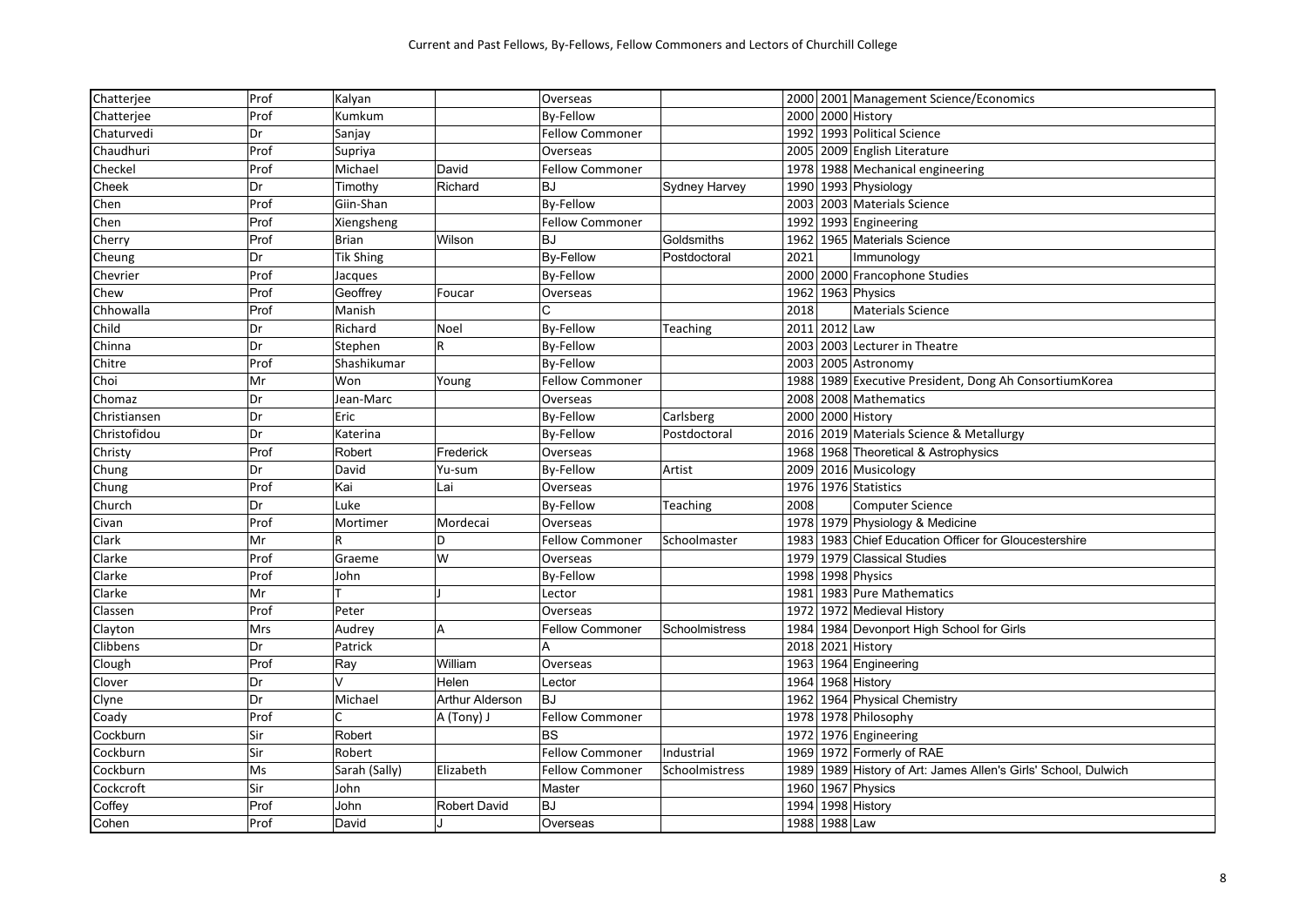| Cohen          | Prof |                  | Bernard        | Overseas               |                                                |      | 1967 1968 History of Science                                   |
|----------------|------|------------------|----------------|------------------------|------------------------------------------------|------|----------------------------------------------------------------|
| Cohen          | Prof | Serge            |                | Overseas               |                                                | 2010 | 2010 Mathematics                                               |
| Cohn           | Prof | Melvin           |                | Overseas               |                                                | 1971 | 1971 Biochemistry                                              |
| Coker          | Dr   | w                | Z              | <b>Fellow Commoner</b> |                                                |      | 1970 1970 Zoology                                              |
| Coleburt       | Mr   | James            | <b>Russell</b> | <b>Fellow Commoner</b> | Schoolmaster                                   |      | 1971 1971 Worth School, Crawley: Classics                      |
| Coleman        | Prof | James            | Samuel         | Overseas               |                                                |      | 1970 1971 Sociology                                            |
| Coleman        | Prof | Simon            | Michael        | <b>BJ</b>              |                                                |      | 1989 1990 Anthropology                                         |
| Collaer        | Prof | Marcia           |                | Overseas               |                                                | 2018 | 2019 Neuroscience & Psychology                                 |
| Colledge       | Dr   | William (Bill)   |                | <b>BS</b>              |                                                | 1997 | 2002 Physiology                                                |
| Colliex        | Dr   | Christian        |                | <b>Fellow Commoner</b> | French Government                              |      | 1976 1976 Physics                                              |
| Collins        | Prof | lan              | F              | Overseas               |                                                | 2003 | 2003 Theoretical/Applied Mechanics                             |
| Colman         | Dr   | Jonathan         |                | By-Fellow              | Archives                                       | 2021 | 2021 History                                                   |
| Collman        | Prof | James            | P              | Overseas               |                                                |      | 1978 1978 Chemistry                                            |
| Colpus         | Dr   | Eve              | Catherine      | <b>By-Fellow</b>       | <b>Archives</b>                                |      | 2019 2019 History                                              |
| Coluzza        | Dr   | Ivan             |                | BJ                     | Sackler                                        | 2007 | 2008 Biological Sciences                                       |
| Condren        | Prof | Conal            |                | Overseas               |                                                | 1995 | 1996 Political Science                                         |
| Constable      | Prof | Giles            |                | Overseas               |                                                | 1974 | 1975 Medieval History                                          |
| Constantinescu | Dr   | Miha             |                | <b>By-Fellow</b>       | Teaching                                       | 2015 | 2018 Psychology                                                |
| Conti          | Dr   | David            |                | By-Fellow              |                                                | 2013 | 2014 Biostatistics & Preventive Medicine                       |
| Cooper         | Dr   | Graham           | Francis        | А                      |                                                |      | 1968 1973 Physiology                                           |
| Copisarow      | Sir  | Alcon            |                | By-Fellow              | Archives                                       |      | 2005 2005 Former Scientific Counsellor, British Embassy, Paris |
| Corander       | Prof | Jukka            |                | <b>By-Fellow</b>       |                                                | 2020 | <b>Biological Sciences</b>                                     |
| Corderoy       | Prof | D                | J H            | <b>Fellow Commoner</b> |                                                |      | 1983 1984 Metallurgy                                           |
| Cornelissen    | Mr   |                  |                | <b>Fellow Commoner</b> |                                                |      | 1968 1969 Shell Company, The Hague                             |
| Correa         | Prof | Charles          | M              | C                      | University Visiting Pro 1985 1986 Architecture |      |                                                                |
| Corthorn       | Dr   | Paul             | Steven         | <b>By-Fellow</b>       | Archives                                       |      | 2012 2012 Modern British History                               |
| Cossu          | Prof | Carlo            |                | Overseas               | French Government                              |      | 2007 2007 Hydrodynamics                                        |
| Cottrell       | Dr   | Christopher      | Bosworth       | <b>BJ</b>              | <b>Founder Fellow</b>                          |      | 1960 1961 Zoology                                              |
| Courbon        | Dr   | Franck           |                | <b>By-Fellow</b>       | Postdoctoral                                   | 2018 | <b>Computer Science</b>                                        |
| Courtice       | Dame | Veronica (Polly) | Ann            | <b>By-Fellow</b>       | Professional                                   |      | 2017 2021 Director, CISL                                       |
| Courtice       | Dame | Veronica (Polly) | Ann            |                        |                                                | 2021 | Director, CISL                                                 |
| Cowan          | Ms   | Ann              |                | By-Fellow              | Industrial                                     | 1998 | 1998 Writer/Publisher                                          |
| Cox            | Dr   | Stephen          |                | Α                      |                                                | 2018 | Chemistry                                                      |
| Coyle          | Prof | Diane            |                | C                      |                                                | 2018 | Economics                                                      |
| Craig          | Prof | Edward           | John           | D                      |                                                | 1966 | Philosophy                                                     |
| Crang          | Dr   | Jeremy           |                | <b>By-Fellow</b>       | Archives                                       |      | 2006 2010 History                                              |
| Craske         | Dr   | Matthew          |                | BJ                     |                                                | 1994 | 1998 History of Art                                            |
| Crawford       | Sir  | John             | Grenfell       | Overseas               |                                                |      | 1965 1965 Pacific Studies                                      |
| Crecine        | Prof | John             | Patrick        | <b>Fellow Commoner</b> |                                                | 1981 | 1982 Political Economy                                         |
| Crellin        | Mr   | Vivian           | Н              | Fellow Commoner        | Schoolmaster                                   | 1984 | 1984 Education: Knight's Templar School, Baldock               |
| Crepon         | Dr   | Michel           |                | Fellow Commoner        | French Government                              |      | 1978 1978 Oceanography                                         |
| Cressey        | Prof | Donald           | Ray            | Overseas               |                                                |      | 1971 1972 Sociology and Criminology                            |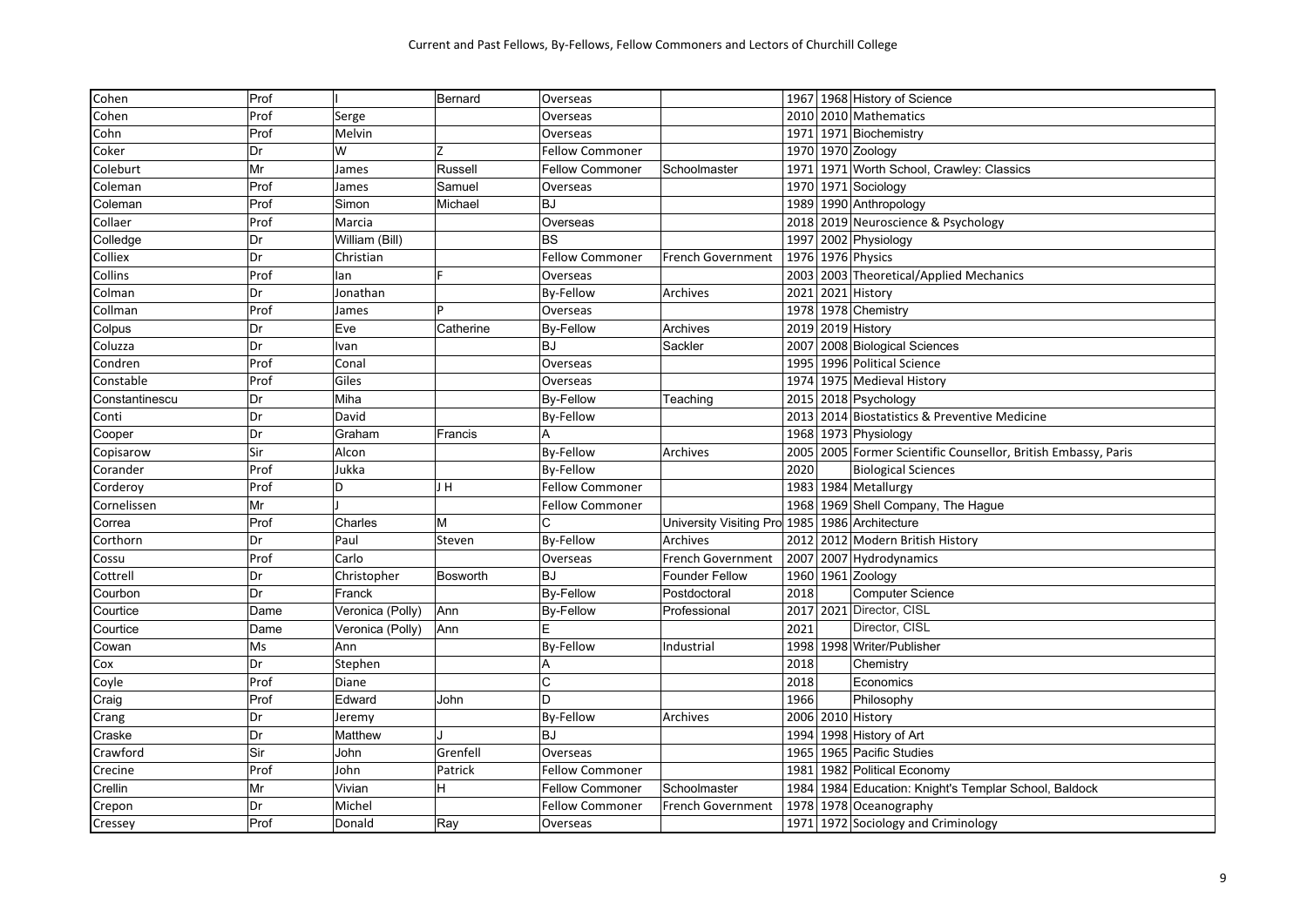| Cressy     | Prof | David           |                | Overseas               |                                             |      | 2000 2001 History                                   |
|------------|------|-----------------|----------------|------------------------|---------------------------------------------|------|-----------------------------------------------------|
| Cribb      | Mr   | Timothy         | John Llanwarne | D                      |                                             | 1970 | English                                             |
| Crick      | Prof | Francis         | Harry Compton  | E                      | <b>Founder Fellow</b>                       |      | 1960 1962 Molecular Biology                         |
| Cripps     | Mr   | Timothy         | Francis        | A                      |                                             |      | 1967 1971 Economics                                 |
| Crisp      | Dr   | Adrian          | James          | D                      |                                             | 1993 | Rheumatology                                        |
| Cross      | Prof |                 | A              | <b>Fellow Commoner</b> | Archives                                    |      | 1985 1985 Politics                                  |
| Crossland  | Dr   | Zoë             |                | <b>BJ</b>              |                                             |      | 2002 2005 Historial Archaeology                     |
| Crowther   | Dr   | Susan           |                | <b>By-Fellow</b>       | Schoolteacher                               |      | 1998 1998 English: North Leamington School          |
| Cubitt     | Dr   | Toby            | Stanley        |                        |                                             |      | 2013 2015 Physics                                   |
| Cuisenier  | Prof | Jean            |                | Overseas               | French Government                           |      | 1984 1985 Social Anthropology                       |
| Cundliffe  | Dr   | Eric            |                | <b>BJ</b>              |                                             |      | 1967 1972 Pharmacology                              |
| Curry      | Dr   | Helen           | Anne           | A                      |                                             | 2012 | History & Philosophy of Science                     |
| Cusumano   | Dr   | James           | A              | Overseas               |                                             |      | 1992 1992 Chemistry                                 |
| Cutkosky   | Prof | R (Dick)        | Edwin          | Overseas               |                                             |      | 1968 1969 Theoretical Physics                       |
| Cutler     | Dr   | Nicholas        | Alan           |                        |                                             |      | 2011 2018 Geography                                 |
| Cvetanovic | Prof | Ratimer         |                | Overseas               |                                             |      | 1967 1967 Applied Chemistry                         |
| Dalitz     | Prof | Richard         | Henry          | Overseas               | <b>Founder Fellow</b>                       |      | 1962 1962 Physics                                   |
| Daly       | Dr   | Ronan           |                | А                      |                                             | 2015 | <b>Manufacturing Engineering</b>                    |
| Damlé      | Dr   | Amaleena        |                | <b>BJ</b>              |                                             |      | 2011 2011 French                                    |
| Daniel     | Mr   |                 | <sub>R</sub>   | <b>Fellow Commoner</b> | Schoolmaster                                |      | 1976 1976 Gowerton School, Swansea: Headmaster      |
| Dantzer    | Dr   | Benjamin        | James          | By-Fellow              | Teaching                                    |      | 2012 2014 Zoology                                   |
| Däppen     | Prof | Werner          |                | Overseas               |                                             |      | 1999 1999 Physics                                   |
| Dardel     | Dr   | Frédéric        |                | <b>Fellow Commoner</b> | <b>ICI France</b>                           |      | 1988 1989 Biochemistry                              |
| Darwin     | Mr   | Kenneth         |                | <b>Fellow Commoner</b> |                                             |      | 1970 1970 History                                   |
| Dashen     | Prof | Roger           | F              | Overseas               |                                             |      | 1967 1967 Physics                                   |
| Datta      | Dr   | Damayanti       |                | <b>By-Fellow</b>       |                                             |      | 2001 2001 History                                   |
| Daunton    | Prof | Martin          | James          | С                      |                                             |      | 1997 2015 Economic History                          |
| David      | Prof | Paul            | Allan          | C                      | University Visiting Pro 1977 1978 Economics |      |                                                     |
| Davidson   | Dr   | Peter           | Alan           | $\Delta$               |                                             |      | 1994 2001 Engineering                               |
| Davidson   | Dr   | Peter           | Alan           | <b>By-Fellow</b>       | Teaching                                    |      | 2002 2006 Engineering                               |
| Davies     | Dr   | Neil            | <b>Stuart</b>  | А                      |                                             | 2013 | <b>Earth Sciences</b>                               |
| Davies     | Mr   | Thomas          |                | <b>BJ</b>              |                                             |      | 2012 2014 Biological Anthropology                   |
| Davies     | Dr   | William         | Hugh           | <b>BJ</b>              |                                             |      | 2011 2015 Philosophy                                |
| Davies     | Mr   |                 | H              | <b>Fellow Commoner</b> | Schoolmaster                                |      | 1969 1969 Pensby School, Heswall, Cheshire: English |
| Davies     | Mr   | Oliver          |                | <b>By-Fellow</b>       | Artist                                      |      | 2015 2015 Music                                     |
| Davis      | Prof | Edward          | Hughesdon      | Overseas               |                                             |      | 1978 1978 Engineering                               |
| Davis      | Prof | Robert          | Olin           | <b>By-Fellow</b>       |                                             |      | 1994 1994 Civil Engineering                         |
| Davison    | Mr   | Stephen         | John           | <b>By-Fellow</b>       | Professional                                | 2017 | Head of International Partnership, Cambridge        |
| Dawes      | Prof | William (Bill)  | Nicholas       | C                      |                                             | 1984 | Engineering                                         |
| Day        | Dr   | Graeme          | Matthew        | A                      |                                             |      | 2009 2012 Chemistry                                 |
| Day        | Prof | <b>Nicholas</b> | Edward         |                        |                                             |      | 1986 1991 Statistics                                |
| Day        | Prof | David           | Andrew         | By-Fellow              | Archives                                    |      | 2004 2004 History                                   |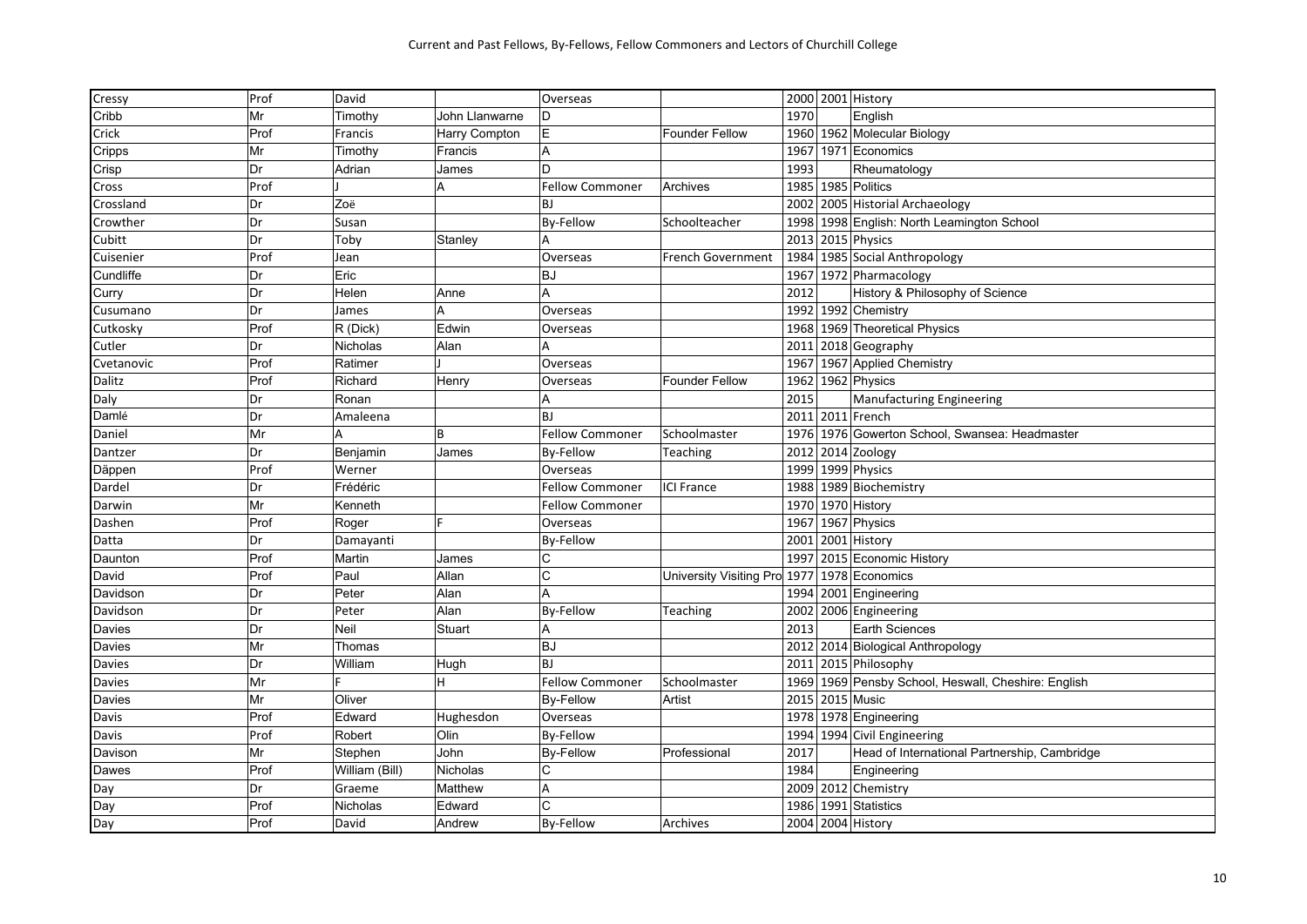| Day                             | Dr       | Geoffrey   |                | <b>Fellow Commoner</b> | Schoolmaster                              |      | 1977 1977 Stockton Sixth Form College: English |
|---------------------------------|----------|------------|----------------|------------------------|-------------------------------------------|------|------------------------------------------------|
| De Alwis                        | Mr       | Senerath   | Prashanta      | <b>BJ</b>              | Gulbenkian                                |      | 1970 1972 Applied Mathematics                  |
| de Bougrenet de la Tocnaye Prof |          | Jean-Louis |                | Overseas               | French Government                         | 1997 | 1998 Engineering                               |
| De Chadarevian                  | Dr       | Soraya     |                | <b>BS</b>              |                                           | 2004 | 2006 History & Philosophy of Science           |
| De Jong                         | Prof     | Jason      |                | Overseas               |                                           | 2016 | 2016 Environmental Engineering                 |
| De Kuijper                      | Dr       | Mia        |                | G                      |                                           |      | 2014 2016 Møller Centre/Education              |
| de la Roche                     | Dr       | Maike      |                | <b>By-Fellow</b>       | Postdoctoral (Sackler) 2014 2017 Medicine |      |                                                |
| de Leeuw                        | Prof     | Karel      |                | Overseas               |                                           |      | 1966 1967 Mathematics                          |
| De Marrais                      | Dr       | Elizabeth  |                | A                      |                                           | 2000 | Archaeology                                    |
| De Rosnay                       | Dr       | Mark       |                | <b>BJ</b>              |                                           | 2003 | 2006 Developmental Psychology                  |
| de Sola Pool                    | Prof     | Ithiel     |                | Overseas               |                                           | 1977 | 1977 Social Sciences                           |
| de Sola-Morales                 | Prof     | Manuel     |                | Overseas               |                                           |      | 1976 1976 Architecture                         |
| De Souza                        | Dr       | Priyanka   |                | By-Fellow              | Teaching                                  | 2019 | Engineering                                    |
| Dearden                         | Dr       | Laura      |                | By-Fellow              | Postdoctoral (Sackler)                    |      | 2015 2018 Biomedical Sciences                  |
| Deaton                          | Prof Sir | Angus      | <b>Stewart</b> | Overseas               |                                           |      | 1990 1991 Economics                            |
| Debnath                         | Dr       | Ramit      |                | <b>By-Fellow</b>       | Postdoctoral Sustaina                     | 2022 | Sustainability                                 |
| Debreu                          | Prof     | Gérard     |                | Overseas               |                                           |      | 1972 1972 Economics                            |
| Debus                           | Prof     | Allen      | George         | Overseas               |                                           |      | 1966 1967 History of Science                   |
| Defay                           | Dr       | Emmanuel   |                | By-Fellow              |                                           | 2010 | 2012 Materials Physics                         |
| Delenne                         | Prof     | Jean-Yves  |                | Overseas               | <b>French Government</b>                  | 2011 | 2012 Physics                                   |
| Dempsey                         | Prof     | John       | P              | Overseas               |                                           | 1998 | 2002 Civil & Environmental Engineering         |
| Denault                         | Dr       | Leigh      | Taliaferro     | A                      |                                           | 2011 | History                                        |
| Denault                         | Dr       | Leigh      | Taliaferro     | By-Fellow              | Teaching                                  |      | 2010 2011 History                              |
| Deng                            | Dr       | Jian       |                | By-Fellow              |                                           | 2014 | 2014 Mechanics                                 |
| Denton                          | Dr       | Alice      |                | <b>By-Fellow</b>       | Postdoctoral                              | 2017 | 2020 Immunology                                |
| Derosas                         | Prof     | Renzo      |                | <b>By-Fellow</b>       | <b>By-Fellow</b>                          |      | 2012 2012 Historical Demography                |
| <b>Desert</b>                   | Prof     | Francois   | Xavier         | Overseas               | French Government                         | 2022 | Astrophysics                                   |
| Deutsch                         | Dr       | James      | Chobot         | <b>BJ</b>              | Glaxo                                     |      | 1993 1996 Behavioural Ecology                  |
| Dexpert                         | Dr       | Hervé      |                | <b>Fellow Commoner</b> | <b>French Government</b>                  |      | 1978 1979 Materials Science                    |
| Di Meglio                       | Prof     | Jean-Marc  |                | Overseas               | French Government                         | 2011 | 2012 Physics                                   |
| Di Vanna                        | Mr       | Joseph     | A              | <b>By-Fellow</b>       | Moller                                    | 2014 | 2016 Business/Leadership                       |
| Diamond                         | Prof     | Peter      | Arthur         | Overseas               |                                           |      | 1965 1967 Economics                            |
| Dicken                          | Dr       | Paul       |                | BJ                     |                                           | 2007 | 2011 Philosophy                                |
| Diggins                         | Prof     | John       | Patrick        | Overseas               |                                           | 1975 | 1976 History                                   |
| Dimberline                      | Mr       | Andrew     | John           | BJ                     |                                           | 1987 | 1988 Sedimentology                             |
| Dixon                           | Dr       | Thomas     | M              | <b>BJ</b>              |                                           | 2000 | 2003 History of Science/Theology               |
| Dixon                           | Dr       | William    | Graham         | D                      |                                           | 1964 | <b>Applied Mathematics</b>                     |
| Doble                           | Mr       | Keith      | $\mathsf{R}$   | <b>Fellow Commoner</b> | Industrial                                | 1981 | 1982 British Petroleum                         |
| Dobson                          | Mr       | Frank      | Henry Reid     | <b>Fellow Commoner</b> | Schoolmaster                              | 1984 | 1984 Blyth Ridley County High School           |
| Dockter                         | Dr       | Warren     |                | <b>By-Fellow</b>       | Archives                                  | 2013 | 2014 History                                   |
| Doddrell                        | Prof     | David      | M              | <b>Fellow Commoner</b> |                                           |      | 1982 1982 Chemistry                            |
| Dodu                            | Prof     | Silas      | Rofino Amu     | Overseas               |                                           |      | 1971 1973 Medicine                             |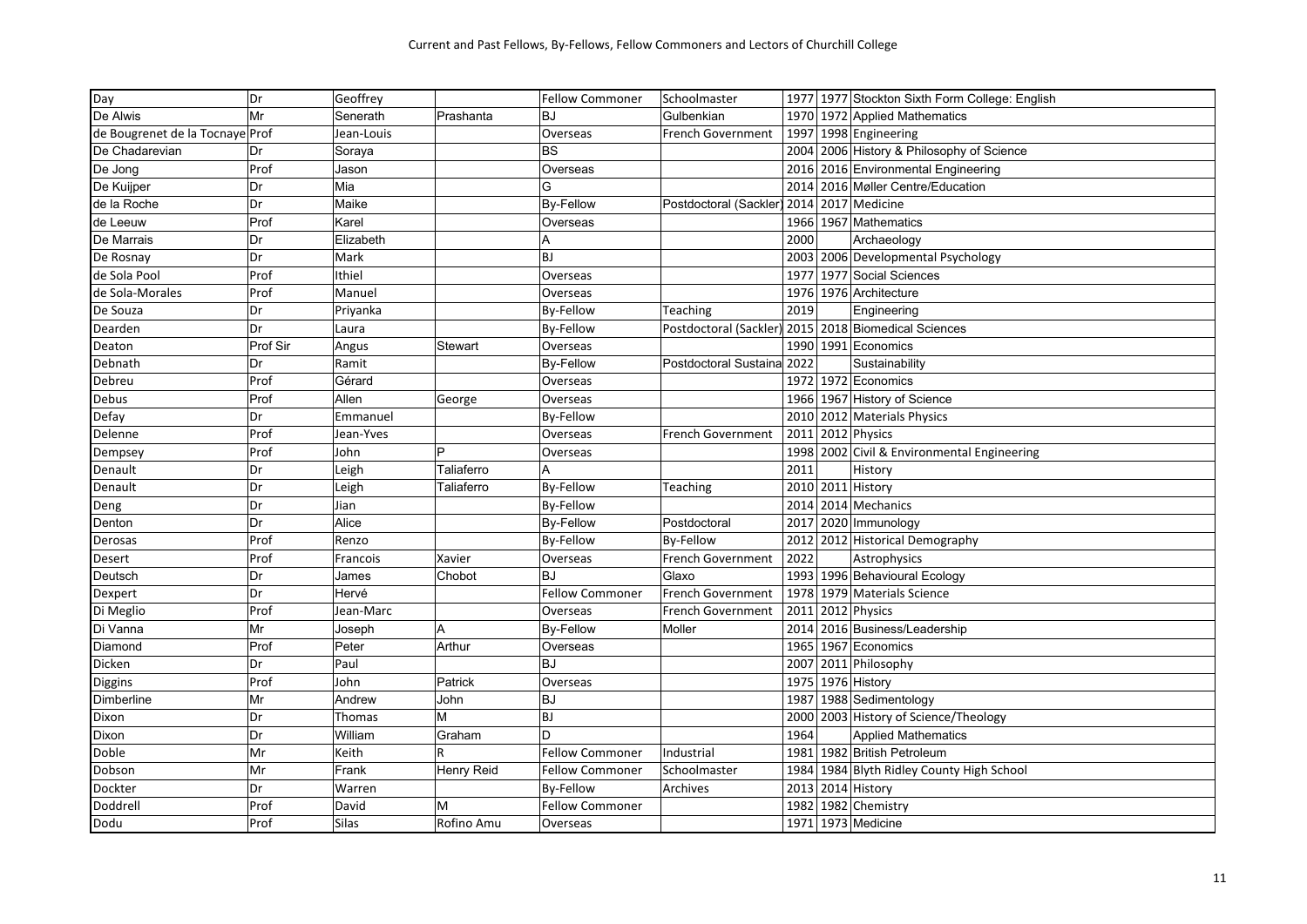| Doerflinger      | Dr        | Helene      |                        | <b>By-Fellow</b>       | Postdoctoral                                     |      |               | 2016 2019 Genetics                        |
|------------------|-----------|-------------|------------------------|------------------------|--------------------------------------------------|------|---------------|-------------------------------------------|
| Dolenz           | Dr        | Heimo       | Thomas                 | By-Fellow              |                                                  |      |               | 1997 2003 Roman Archaeology               |
| Donaghy          | Dr        | Aaron       |                        | <b>By-Fellow</b>       | Archives (Antcliffe)                             |      |               | 2015 2015 History                         |
| Donald           | Prof Dame | Athene      | Margaret               | Master                 |                                                  | 2014 |               | <b>Theoretical Physics</b>                |
| Donald           | Dr        | Matthew     |                        | <b>By-Fellow</b>       | Teaching                                         | 2015 |               | <b>Mathematics</b>                        |
| Donohue          | Dr        | Laura       |                        | <b>By-Fellow</b>       |                                                  |      |               | 2007 2008 Constitutional Law              |
| Doran            | Dr        | Christopher | John Leslie            | <b>BJ</b>              |                                                  |      |               | 1993 1996 Particle Physics                |
| Dorey            | Dr        | Andrew      | Edward                 | <b>BJ</b>              |                                                  |      |               | 1962 1965 Biology                         |
| Dorman           | Dr        | Matthew     | James                  | <b>BJ</b>              |                                                  |      |               | 2020 2021 Biological Sciences             |
| Dorman           | Dr        | Matthew     | James                  | Α                      |                                                  | 2021 |               | <b>Biological Sciences</b>                |
| Doucet           | Dr        | Arnaud      |                        | A                      |                                                  |      |               | 2003 2005 Electrical Engineering          |
| Dowling          | Prof      | John        |                        | Overseas               |                                                  |      |               | 1978 1979 Biology                         |
| Dragomirescu     | Prof      | Daniela     |                        | <b>By-Fellow</b>       | French Government                                |      |               | 2014 2014 Electrical Engineering          |
| Dreismann        | Dr        | Chariton    | Aris                   | <b>Fellow Commoner</b> | German Chemical Fou 1985 1986 Physical Chemistry |      |               |                                           |
| <b>Drescher</b>  | Dr        | Andrzej     |                        | Overseas               |                                                  |      |               | 1975 1975 Soil Mechanics                  |
| <b>Drew</b>      | Prof      | Robin       |                        | Overseas               |                                                  |      |               | 2008 2008 Materials Science               |
| Driver           | Mr        |             |                        | <b>Fellow Commoner</b> | Schoolmaster                                     | 1965 |               | 1966 Hendon County Grammar School: French |
| Drummond         | Dr        | lan         | Thomas                 |                        |                                                  |      |               | 1964 1972 Mathematics                     |
| <b>Dryhurst</b>  | Dr        | Sarah       |                        | <b>By-Fellow</b>       | Postdoctoral                                     | 2019 |               | Psychology                                |
| Duarte d'Almeida | Dr        | <b>Luis</b> |                        | <b>BJ</b>              |                                                  |      | 2011 2012 Law |                                           |
| Dubois           | Dr        | Jean-Marie  |                        | <b>Fellow Commoner</b> | <b>French Government</b>                         | 1982 |               | 1983 Materials Science                    |
| Ducati           | Dr        | Caterina    |                        | <b>BS</b>              |                                                  | 2005 |               | 2015 Materials Science                    |
| Duckworth        | Canon     | John Noel   |                        | Chaplain               |                                                  | 1961 |               | 1973 Chaplain                             |
| Dunbar           | Dr        | Sonja       |                        |                        |                                                  | 2018 |               | <b>Plant Sciences</b>                     |
| Dunbar           | Dr        | Sonja       |                        | <b>By-Fellow</b>       | Teaching                                         |      |               | 2016 2018 Plant Sciences                  |
| Dunin-Borkowski  | Dr        | Rafal       | E                      | BS                     |                                                  |      |               | 2005 2007 Materials Science               |
| Dunitz           | Prof      | Jack        | David                  | Overseas               |                                                  |      |               | 1968 1968 Chemical Crystallography        |
| Dupré            | Prof      | John        | Austin                 | <b>By-Fellow</b>       |                                                  |      |               | 2013 2013 Sociology and Philosophy        |
| Durban           | Prof      | David       |                        | <b>Fellow Commoner</b> | Technion                                         |      |               | 1976 1999 Aeronautical Engineering        |
| Durbin           | Dr        | Richard     | Michael                | <b>BS</b>              |                                                  | 2012 |               | <b>Human Genetics</b>                     |
| Durgan           | Dr        | Joanne      |                        | <b>By-Fellow</b>       | Postdoctoral                                     |      |               | 2016 2019 Biology & Biochemistry          |
| Dutta            | Prof      | Jayasri     |                        |                        |                                                  |      |               | 1991 2000 Economics                       |
| Dutton           | Mr        | David       | <b>Martin Maxfield</b> | <b>By-Fellow</b>       | Professional                                     |      |               | 2012 2014 Economics                       |
| Dutton           | Dr        | Sian        | Elizabeth              | <b>By-Fellow</b>       | Postdoctoral                                     |      |               | 2013 2014 Physics                         |
| Dwyer            | Prof      | Dominic     | Michael                | BJ                     | Sydney Harvey                                    |      |               | 1999 2002 Experimental Psychology         |
| Dziembowski      | Prof      | Wojciech    |                        | Overseas               |                                                  |      |               | 2000 2000 Astronomy                       |
| Eagleson         | Prof      | Geoffrey    | Kennedy                |                        |                                                  |      |               | 1971 1980 Mathematics                     |
| Eagleson         | Prof      | Geoffrey    | Kennedy                | By-Fellow              |                                                  |      |               | 1996 1996 Management                      |
| Eames            | Dr        | Stewart     | Edward                 | А                      |                                                  | 1979 |               | 1984 English Literature                   |
| Easley           | Prof      | David       |                        | Overseas               |                                                  | 1993 |               | 1994 Economics                            |
| Eccleston        | Prof      | William     |                        | <b>By-Fellow</b>       |                                                  |      |               | 1995 1996 Engineering                     |
| Echenique        | Prof      | Marcial     | Hernan                 | D                      |                                                  | 1972 |               | Architecture                              |
|                  |           |             |                        |                        |                                                  |      |               |                                           |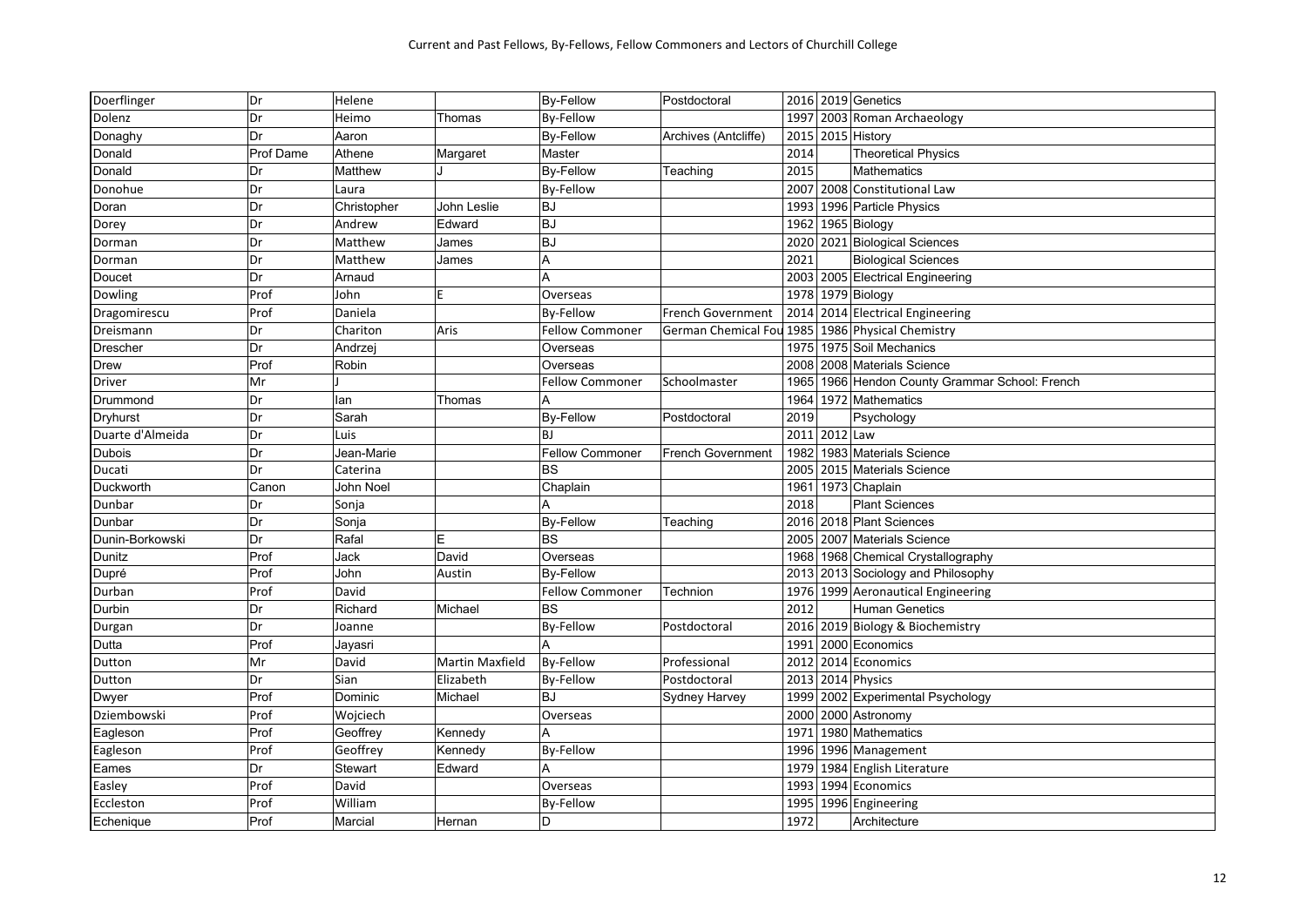| Mr<br>Colin<br>1982 Metallurgy<br>BJ<br>1980<br>Ecob<br>Roger<br>1992 Economics<br>Prof<br>1991<br>Nick<br>Α<br>Overseas<br>Economou<br>Prof<br>1976 1976 BP Research Centre, Sunbury<br>Edmonds<br>Terri<br><b>Fellow Commoner</b><br>Industrial<br>Prof<br>Robert (Bob)<br>Geoffrey<br>1979 2013 Human Reproduction<br>Edwards<br>D<br>Mr<br>Basil A<br>1964 Hailebury & ISC: English<br>Edwards<br>Edmund<br><b>Fellow Commoner</b><br>Schoolmaster<br>1964<br>Prof<br>1967<br>1968 Law<br>Edwards<br>John<br>Llewelyn Jones<br>Overseas<br>Dr<br>By-Fellow<br>2004<br>2004 Musical Theatre<br>Edwards<br>Jane<br>lD<br><b>By-Fellow</b><br>Carlsberg<br>2006 English<br>Edwards<br>Prof<br>Justin<br>2005<br>1998 1998 English<br>Dr<br>By-Fellow<br>Emily<br>Eells<br>1963 1967 Mathematics<br>Eells<br>Prof<br>James<br>Overseas<br>Ehrard<br>Prof<br>1971<br>1972 French Literature<br>Jean<br>Overseas<br>Dr<br>By-Fellow<br>2003 Biological Anthropology<br>Eiben<br>Otto<br>2003<br>Dr<br>Martin<br><b>By-Fellow</b><br>1998 1998 Psychology<br>Eimer<br>Teaching<br>1971 Geoscience<br>Prof<br>Thorleifur<br>1970<br>Einarsson<br>Overseas<br>William<br><b>BS Atlas</b><br>1969 1971 Geophysics<br>Elder<br>Dr<br>John<br>Mr<br><b>Fellow Commoner</b><br>1988<br>1990 Consultant Designer/Interior Design<br>N<br>Artist<br>Jeremy<br>2015 Astronomy<br>Dr<br><b>By-Fellow</b><br>Eldridge<br>John<br>2015<br>1980 1983 Oriental Studies<br>Prof<br>Josef<br><b>Fellow Commoner</b><br>Elfenbein<br>C <sub>R</sub><br>1996 Biology<br>Elgin<br>Prof<br>Sarah<br>1995<br>Overseas<br><b>BS</b><br>2001 Clinical Nutrition<br>Dr<br>1993<br>Elia<br>Marinos<br>Dr<br>By-Fellow<br>2005<br>2005 Energy & Environmental Policy<br>Ellerman<br>Denny<br>Elliot<br>Prof<br>2008 2009 Psychology<br>Andrew<br>Overseas<br>Dr<br>M<br><b>BJ</b><br>1996 1997 Ancient Greek Philosophy<br>Sophia<br>E<br>Ellis<br>Prof<br>Harold<br>1989 1993 Anatomy<br>Prof<br>1993<br>1994 History<br><b>Ellis</b><br>Steven<br>Godfrey<br>By-Fellow<br>Prof<br>2007 2007 Media and Culture<br>Thomas<br>Elsaesser<br>Overseas<br>1978 1979 History<br>Prof Dr<br>Cornelius<br><b>Fellow Commoner</b><br>Pieter<br>Emmer<br>Dr<br>F<br>Robert<br>1984<br>1984 Geology<br><b>Fellow Commoner</b><br>Dr<br>2008 2008 History<br>Engelhardt<br>Juliane<br><b>By-Fellow</b><br>Prof<br>Harri<br>Mikael<br>2004<br>Social Anthropology<br>Englund<br>A<br>Dr<br>By-Fellow<br>2013 2014 Applied Mathematics<br>Rica<br>Postdoctoral<br>Enriquez<br>Prof<br>1977 Marine Biology<br>David<br>Overseas<br>1976<br>Epel<br>Prof<br>David<br><b>Bernard Alper</b><br>A<br>1962<br>1962 Mathematics<br>Epstein<br>1976 Neurophysiology<br>Prof<br>Alan<br>Neil<br>1975<br>Overseas<br>Epstein<br>Victor<br>Prof<br>Richard<br>1979 1985 Criminology<br>Overseas<br>Ericson<br>2014 Plant Physiology<br>Dr<br>Maria<br>Elenor<br>By-Fellow<br>2011<br>Eriksson<br>Dr<br>David<br>1970<br>1971 Physiology<br>Erlij<br>Jazcilevich<br>Overseas | Echenique | Dr   | Pedro     | Miguel | Overseas |  | 1985 1986 Physics |
|------------------------------------------------------------------------------------------------------------------------------------------------------------------------------------------------------------------------------------------------------------------------------------------------------------------------------------------------------------------------------------------------------------------------------------------------------------------------------------------------------------------------------------------------------------------------------------------------------------------------------------------------------------------------------------------------------------------------------------------------------------------------------------------------------------------------------------------------------------------------------------------------------------------------------------------------------------------------------------------------------------------------------------------------------------------------------------------------------------------------------------------------------------------------------------------------------------------------------------------------------------------------------------------------------------------------------------------------------------------------------------------------------------------------------------------------------------------------------------------------------------------------------------------------------------------------------------------------------------------------------------------------------------------------------------------------------------------------------------------------------------------------------------------------------------------------------------------------------------------------------------------------------------------------------------------------------------------------------------------------------------------------------------------------------------------------------------------------------------------------------------------------------------------------------------------------------------------------------------------------------------------------------------------------------------------------------------------------------------------------------------------------------------------------------------------------------------------------------------------------------------------------------------------------------------------------------------------------------------------------------------------------------------------------------------------------------------------------------------------------------------------------------------------------------------------------------------------------------------------------------------------------------------------------------------------------------------------------------------------------------------------------|-----------|------|-----------|--------|----------|--|-------------------|
|                                                                                                                                                                                                                                                                                                                                                                                                                                                                                                                                                                                                                                                                                                                                                                                                                                                                                                                                                                                                                                                                                                                                                                                                                                                                                                                                                                                                                                                                                                                                                                                                                                                                                                                                                                                                                                                                                                                                                                                                                                                                                                                                                                                                                                                                                                                                                                                                                                                                                                                                                                                                                                                                                                                                                                                                                                                                                                                                                                                                                        |           |      |           |        |          |  |                   |
|                                                                                                                                                                                                                                                                                                                                                                                                                                                                                                                                                                                                                                                                                                                                                                                                                                                                                                                                                                                                                                                                                                                                                                                                                                                                                                                                                                                                                                                                                                                                                                                                                                                                                                                                                                                                                                                                                                                                                                                                                                                                                                                                                                                                                                                                                                                                                                                                                                                                                                                                                                                                                                                                                                                                                                                                                                                                                                                                                                                                                        |           |      |           |        |          |  |                   |
|                                                                                                                                                                                                                                                                                                                                                                                                                                                                                                                                                                                                                                                                                                                                                                                                                                                                                                                                                                                                                                                                                                                                                                                                                                                                                                                                                                                                                                                                                                                                                                                                                                                                                                                                                                                                                                                                                                                                                                                                                                                                                                                                                                                                                                                                                                                                                                                                                                                                                                                                                                                                                                                                                                                                                                                                                                                                                                                                                                                                                        |           |      |           |        |          |  |                   |
|                                                                                                                                                                                                                                                                                                                                                                                                                                                                                                                                                                                                                                                                                                                                                                                                                                                                                                                                                                                                                                                                                                                                                                                                                                                                                                                                                                                                                                                                                                                                                                                                                                                                                                                                                                                                                                                                                                                                                                                                                                                                                                                                                                                                                                                                                                                                                                                                                                                                                                                                                                                                                                                                                                                                                                                                                                                                                                                                                                                                                        |           |      |           |        |          |  |                   |
|                                                                                                                                                                                                                                                                                                                                                                                                                                                                                                                                                                                                                                                                                                                                                                                                                                                                                                                                                                                                                                                                                                                                                                                                                                                                                                                                                                                                                                                                                                                                                                                                                                                                                                                                                                                                                                                                                                                                                                                                                                                                                                                                                                                                                                                                                                                                                                                                                                                                                                                                                                                                                                                                                                                                                                                                                                                                                                                                                                                                                        |           |      |           |        |          |  |                   |
|                                                                                                                                                                                                                                                                                                                                                                                                                                                                                                                                                                                                                                                                                                                                                                                                                                                                                                                                                                                                                                                                                                                                                                                                                                                                                                                                                                                                                                                                                                                                                                                                                                                                                                                                                                                                                                                                                                                                                                                                                                                                                                                                                                                                                                                                                                                                                                                                                                                                                                                                                                                                                                                                                                                                                                                                                                                                                                                                                                                                                        |           |      |           |        |          |  |                   |
|                                                                                                                                                                                                                                                                                                                                                                                                                                                                                                                                                                                                                                                                                                                                                                                                                                                                                                                                                                                                                                                                                                                                                                                                                                                                                                                                                                                                                                                                                                                                                                                                                                                                                                                                                                                                                                                                                                                                                                                                                                                                                                                                                                                                                                                                                                                                                                                                                                                                                                                                                                                                                                                                                                                                                                                                                                                                                                                                                                                                                        |           |      |           |        |          |  |                   |
|                                                                                                                                                                                                                                                                                                                                                                                                                                                                                                                                                                                                                                                                                                                                                                                                                                                                                                                                                                                                                                                                                                                                                                                                                                                                                                                                                                                                                                                                                                                                                                                                                                                                                                                                                                                                                                                                                                                                                                                                                                                                                                                                                                                                                                                                                                                                                                                                                                                                                                                                                                                                                                                                                                                                                                                                                                                                                                                                                                                                                        |           |      |           |        |          |  |                   |
|                                                                                                                                                                                                                                                                                                                                                                                                                                                                                                                                                                                                                                                                                                                                                                                                                                                                                                                                                                                                                                                                                                                                                                                                                                                                                                                                                                                                                                                                                                                                                                                                                                                                                                                                                                                                                                                                                                                                                                                                                                                                                                                                                                                                                                                                                                                                                                                                                                                                                                                                                                                                                                                                                                                                                                                                                                                                                                                                                                                                                        |           |      |           |        |          |  |                   |
|                                                                                                                                                                                                                                                                                                                                                                                                                                                                                                                                                                                                                                                                                                                                                                                                                                                                                                                                                                                                                                                                                                                                                                                                                                                                                                                                                                                                                                                                                                                                                                                                                                                                                                                                                                                                                                                                                                                                                                                                                                                                                                                                                                                                                                                                                                                                                                                                                                                                                                                                                                                                                                                                                                                                                                                                                                                                                                                                                                                                                        |           |      |           |        |          |  |                   |
|                                                                                                                                                                                                                                                                                                                                                                                                                                                                                                                                                                                                                                                                                                                                                                                                                                                                                                                                                                                                                                                                                                                                                                                                                                                                                                                                                                                                                                                                                                                                                                                                                                                                                                                                                                                                                                                                                                                                                                                                                                                                                                                                                                                                                                                                                                                                                                                                                                                                                                                                                                                                                                                                                                                                                                                                                                                                                                                                                                                                                        |           |      |           |        |          |  |                   |
|                                                                                                                                                                                                                                                                                                                                                                                                                                                                                                                                                                                                                                                                                                                                                                                                                                                                                                                                                                                                                                                                                                                                                                                                                                                                                                                                                                                                                                                                                                                                                                                                                                                                                                                                                                                                                                                                                                                                                                                                                                                                                                                                                                                                                                                                                                                                                                                                                                                                                                                                                                                                                                                                                                                                                                                                                                                                                                                                                                                                                        |           |      |           |        |          |  |                   |
|                                                                                                                                                                                                                                                                                                                                                                                                                                                                                                                                                                                                                                                                                                                                                                                                                                                                                                                                                                                                                                                                                                                                                                                                                                                                                                                                                                                                                                                                                                                                                                                                                                                                                                                                                                                                                                                                                                                                                                                                                                                                                                                                                                                                                                                                                                                                                                                                                                                                                                                                                                                                                                                                                                                                                                                                                                                                                                                                                                                                                        |           |      |           |        |          |  |                   |
|                                                                                                                                                                                                                                                                                                                                                                                                                                                                                                                                                                                                                                                                                                                                                                                                                                                                                                                                                                                                                                                                                                                                                                                                                                                                                                                                                                                                                                                                                                                                                                                                                                                                                                                                                                                                                                                                                                                                                                                                                                                                                                                                                                                                                                                                                                                                                                                                                                                                                                                                                                                                                                                                                                                                                                                                                                                                                                                                                                                                                        |           |      |           |        |          |  |                   |
|                                                                                                                                                                                                                                                                                                                                                                                                                                                                                                                                                                                                                                                                                                                                                                                                                                                                                                                                                                                                                                                                                                                                                                                                                                                                                                                                                                                                                                                                                                                                                                                                                                                                                                                                                                                                                                                                                                                                                                                                                                                                                                                                                                                                                                                                                                                                                                                                                                                                                                                                                                                                                                                                                                                                                                                                                                                                                                                                                                                                                        |           |      |           |        |          |  |                   |
|                                                                                                                                                                                                                                                                                                                                                                                                                                                                                                                                                                                                                                                                                                                                                                                                                                                                                                                                                                                                                                                                                                                                                                                                                                                                                                                                                                                                                                                                                                                                                                                                                                                                                                                                                                                                                                                                                                                                                                                                                                                                                                                                                                                                                                                                                                                                                                                                                                                                                                                                                                                                                                                                                                                                                                                                                                                                                                                                                                                                                        | Eldridge  |      |           |        |          |  |                   |
|                                                                                                                                                                                                                                                                                                                                                                                                                                                                                                                                                                                                                                                                                                                                                                                                                                                                                                                                                                                                                                                                                                                                                                                                                                                                                                                                                                                                                                                                                                                                                                                                                                                                                                                                                                                                                                                                                                                                                                                                                                                                                                                                                                                                                                                                                                                                                                                                                                                                                                                                                                                                                                                                                                                                                                                                                                                                                                                                                                                                                        |           |      |           |        |          |  |                   |
|                                                                                                                                                                                                                                                                                                                                                                                                                                                                                                                                                                                                                                                                                                                                                                                                                                                                                                                                                                                                                                                                                                                                                                                                                                                                                                                                                                                                                                                                                                                                                                                                                                                                                                                                                                                                                                                                                                                                                                                                                                                                                                                                                                                                                                                                                                                                                                                                                                                                                                                                                                                                                                                                                                                                                                                                                                                                                                                                                                                                                        |           |      |           |        |          |  |                   |
|                                                                                                                                                                                                                                                                                                                                                                                                                                                                                                                                                                                                                                                                                                                                                                                                                                                                                                                                                                                                                                                                                                                                                                                                                                                                                                                                                                                                                                                                                                                                                                                                                                                                                                                                                                                                                                                                                                                                                                                                                                                                                                                                                                                                                                                                                                                                                                                                                                                                                                                                                                                                                                                                                                                                                                                                                                                                                                                                                                                                                        |           |      |           |        |          |  |                   |
|                                                                                                                                                                                                                                                                                                                                                                                                                                                                                                                                                                                                                                                                                                                                                                                                                                                                                                                                                                                                                                                                                                                                                                                                                                                                                                                                                                                                                                                                                                                                                                                                                                                                                                                                                                                                                                                                                                                                                                                                                                                                                                                                                                                                                                                                                                                                                                                                                                                                                                                                                                                                                                                                                                                                                                                                                                                                                                                                                                                                                        |           |      |           |        |          |  |                   |
|                                                                                                                                                                                                                                                                                                                                                                                                                                                                                                                                                                                                                                                                                                                                                                                                                                                                                                                                                                                                                                                                                                                                                                                                                                                                                                                                                                                                                                                                                                                                                                                                                                                                                                                                                                                                                                                                                                                                                                                                                                                                                                                                                                                                                                                                                                                                                                                                                                                                                                                                                                                                                                                                                                                                                                                                                                                                                                                                                                                                                        |           |      |           |        |          |  |                   |
|                                                                                                                                                                                                                                                                                                                                                                                                                                                                                                                                                                                                                                                                                                                                                                                                                                                                                                                                                                                                                                                                                                                                                                                                                                                                                                                                                                                                                                                                                                                                                                                                                                                                                                                                                                                                                                                                                                                                                                                                                                                                                                                                                                                                                                                                                                                                                                                                                                                                                                                                                                                                                                                                                                                                                                                                                                                                                                                                                                                                                        |           |      |           |        |          |  |                   |
|                                                                                                                                                                                                                                                                                                                                                                                                                                                                                                                                                                                                                                                                                                                                                                                                                                                                                                                                                                                                                                                                                                                                                                                                                                                                                                                                                                                                                                                                                                                                                                                                                                                                                                                                                                                                                                                                                                                                                                                                                                                                                                                                                                                                                                                                                                                                                                                                                                                                                                                                                                                                                                                                                                                                                                                                                                                                                                                                                                                                                        | Elliott   |      |           |        |          |  |                   |
|                                                                                                                                                                                                                                                                                                                                                                                                                                                                                                                                                                                                                                                                                                                                                                                                                                                                                                                                                                                                                                                                                                                                                                                                                                                                                                                                                                                                                                                                                                                                                                                                                                                                                                                                                                                                                                                                                                                                                                                                                                                                                                                                                                                                                                                                                                                                                                                                                                                                                                                                                                                                                                                                                                                                                                                                                                                                                                                                                                                                                        |           |      |           |        |          |  |                   |
|                                                                                                                                                                                                                                                                                                                                                                                                                                                                                                                                                                                                                                                                                                                                                                                                                                                                                                                                                                                                                                                                                                                                                                                                                                                                                                                                                                                                                                                                                                                                                                                                                                                                                                                                                                                                                                                                                                                                                                                                                                                                                                                                                                                                                                                                                                                                                                                                                                                                                                                                                                                                                                                                                                                                                                                                                                                                                                                                                                                                                        |           |      |           |        |          |  |                   |
|                                                                                                                                                                                                                                                                                                                                                                                                                                                                                                                                                                                                                                                                                                                                                                                                                                                                                                                                                                                                                                                                                                                                                                                                                                                                                                                                                                                                                                                                                                                                                                                                                                                                                                                                                                                                                                                                                                                                                                                                                                                                                                                                                                                                                                                                                                                                                                                                                                                                                                                                                                                                                                                                                                                                                                                                                                                                                                                                                                                                                        |           |      |           |        |          |  |                   |
|                                                                                                                                                                                                                                                                                                                                                                                                                                                                                                                                                                                                                                                                                                                                                                                                                                                                                                                                                                                                                                                                                                                                                                                                                                                                                                                                                                                                                                                                                                                                                                                                                                                                                                                                                                                                                                                                                                                                                                                                                                                                                                                                                                                                                                                                                                                                                                                                                                                                                                                                                                                                                                                                                                                                                                                                                                                                                                                                                                                                                        |           |      |           |        |          |  |                   |
|                                                                                                                                                                                                                                                                                                                                                                                                                                                                                                                                                                                                                                                                                                                                                                                                                                                                                                                                                                                                                                                                                                                                                                                                                                                                                                                                                                                                                                                                                                                                                                                                                                                                                                                                                                                                                                                                                                                                                                                                                                                                                                                                                                                                                                                                                                                                                                                                                                                                                                                                                                                                                                                                                                                                                                                                                                                                                                                                                                                                                        | Engdahl   |      |           |        |          |  |                   |
|                                                                                                                                                                                                                                                                                                                                                                                                                                                                                                                                                                                                                                                                                                                                                                                                                                                                                                                                                                                                                                                                                                                                                                                                                                                                                                                                                                                                                                                                                                                                                                                                                                                                                                                                                                                                                                                                                                                                                                                                                                                                                                                                                                                                                                                                                                                                                                                                                                                                                                                                                                                                                                                                                                                                                                                                                                                                                                                                                                                                                        |           |      |           |        |          |  |                   |
|                                                                                                                                                                                                                                                                                                                                                                                                                                                                                                                                                                                                                                                                                                                                                                                                                                                                                                                                                                                                                                                                                                                                                                                                                                                                                                                                                                                                                                                                                                                                                                                                                                                                                                                                                                                                                                                                                                                                                                                                                                                                                                                                                                                                                                                                                                                                                                                                                                                                                                                                                                                                                                                                                                                                                                                                                                                                                                                                                                                                                        |           |      |           |        |          |  |                   |
|                                                                                                                                                                                                                                                                                                                                                                                                                                                                                                                                                                                                                                                                                                                                                                                                                                                                                                                                                                                                                                                                                                                                                                                                                                                                                                                                                                                                                                                                                                                                                                                                                                                                                                                                                                                                                                                                                                                                                                                                                                                                                                                                                                                                                                                                                                                                                                                                                                                                                                                                                                                                                                                                                                                                                                                                                                                                                                                                                                                                                        |           |      |           |        |          |  |                   |
|                                                                                                                                                                                                                                                                                                                                                                                                                                                                                                                                                                                                                                                                                                                                                                                                                                                                                                                                                                                                                                                                                                                                                                                                                                                                                                                                                                                                                                                                                                                                                                                                                                                                                                                                                                                                                                                                                                                                                                                                                                                                                                                                                                                                                                                                                                                                                                                                                                                                                                                                                                                                                                                                                                                                                                                                                                                                                                                                                                                                                        |           |      |           |        |          |  |                   |
|                                                                                                                                                                                                                                                                                                                                                                                                                                                                                                                                                                                                                                                                                                                                                                                                                                                                                                                                                                                                                                                                                                                                                                                                                                                                                                                                                                                                                                                                                                                                                                                                                                                                                                                                                                                                                                                                                                                                                                                                                                                                                                                                                                                                                                                                                                                                                                                                                                                                                                                                                                                                                                                                                                                                                                                                                                                                                                                                                                                                                        |           |      |           |        |          |  |                   |
|                                                                                                                                                                                                                                                                                                                                                                                                                                                                                                                                                                                                                                                                                                                                                                                                                                                                                                                                                                                                                                                                                                                                                                                                                                                                                                                                                                                                                                                                                                                                                                                                                                                                                                                                                                                                                                                                                                                                                                                                                                                                                                                                                                                                                                                                                                                                                                                                                                                                                                                                                                                                                                                                                                                                                                                                                                                                                                                                                                                                                        |           |      |           |        |          |  |                   |
|                                                                                                                                                                                                                                                                                                                                                                                                                                                                                                                                                                                                                                                                                                                                                                                                                                                                                                                                                                                                                                                                                                                                                                                                                                                                                                                                                                                                                                                                                                                                                                                                                                                                                                                                                                                                                                                                                                                                                                                                                                                                                                                                                                                                                                                                                                                                                                                                                                                                                                                                                                                                                                                                                                                                                                                                                                                                                                                                                                                                                        |           |      |           |        |          |  |                   |
|                                                                                                                                                                                                                                                                                                                                                                                                                                                                                                                                                                                                                                                                                                                                                                                                                                                                                                                                                                                                                                                                                                                                                                                                                                                                                                                                                                                                                                                                                                                                                                                                                                                                                                                                                                                                                                                                                                                                                                                                                                                                                                                                                                                                                                                                                                                                                                                                                                                                                                                                                                                                                                                                                                                                                                                                                                                                                                                                                                                                                        |           |      |           |        |          |  |                   |
|                                                                                                                                                                                                                                                                                                                                                                                                                                                                                                                                                                                                                                                                                                                                                                                                                                                                                                                                                                                                                                                                                                                                                                                                                                                                                                                                                                                                                                                                                                                                                                                                                                                                                                                                                                                                                                                                                                                                                                                                                                                                                                                                                                                                                                                                                                                                                                                                                                                                                                                                                                                                                                                                                                                                                                                                                                                                                                                                                                                                                        |           |      |           |        |          |  |                   |
| 1992 1993 English                                                                                                                                                                                                                                                                                                                                                                                                                                                                                                                                                                                                                                                                                                                                                                                                                                                                                                                                                                                                                                                                                                                                                                                                                                                                                                                                                                                                                                                                                                                                                                                                                                                                                                                                                                                                                                                                                                                                                                                                                                                                                                                                                                                                                                                                                                                                                                                                                                                                                                                                                                                                                                                                                                                                                                                                                                                                                                                                                                                                      | Ermarth   | Prof | E (Betsy) | ١D     | Overseas |  |                   |
| Dr<br>2019<br>Mehmet<br>Erman<br><b>By-Fellow</b><br>Postdoctoral<br>Social & Political Sciences<br>Erol                                                                                                                                                                                                                                                                                                                                                                                                                                                                                                                                                                                                                                                                                                                                                                                                                                                                                                                                                                                                                                                                                                                                                                                                                                                                                                                                                                                                                                                                                                                                                                                                                                                                                                                                                                                                                                                                                                                                                                                                                                                                                                                                                                                                                                                                                                                                                                                                                                                                                                                                                                                                                                                                                                                                                                                                                                                                                                               |           |      |           |        |          |  |                   |
| 2015 2018 Engineering<br>Dr<br><b>By-Fellow</b><br>Postdoctoral (Sackler)<br>Esconjauregui<br>Santiago                                                                                                                                                                                                                                                                                                                                                                                                                                                                                                                                                                                                                                                                                                                                                                                                                                                                                                                                                                                                                                                                                                                                                                                                                                                                                                                                                                                                                                                                                                                                                                                                                                                                                                                                                                                                                                                                                                                                                                                                                                                                                                                                                                                                                                                                                                                                                                                                                                                                                                                                                                                                                                                                                                                                                                                                                                                                                                                 |           |      |           |        |          |  |                   |
| Eshelby<br>Mr<br>A<br>1965 1966 Physics<br>John<br>Douglas                                                                                                                                                                                                                                                                                                                                                                                                                                                                                                                                                                                                                                                                                                                                                                                                                                                                                                                                                                                                                                                                                                                                                                                                                                                                                                                                                                                                                                                                                                                                                                                                                                                                                                                                                                                                                                                                                                                                                                                                                                                                                                                                                                                                                                                                                                                                                                                                                                                                                                                                                                                                                                                                                                                                                                                                                                                                                                                                                             |           |      |           |        |          |  |                   |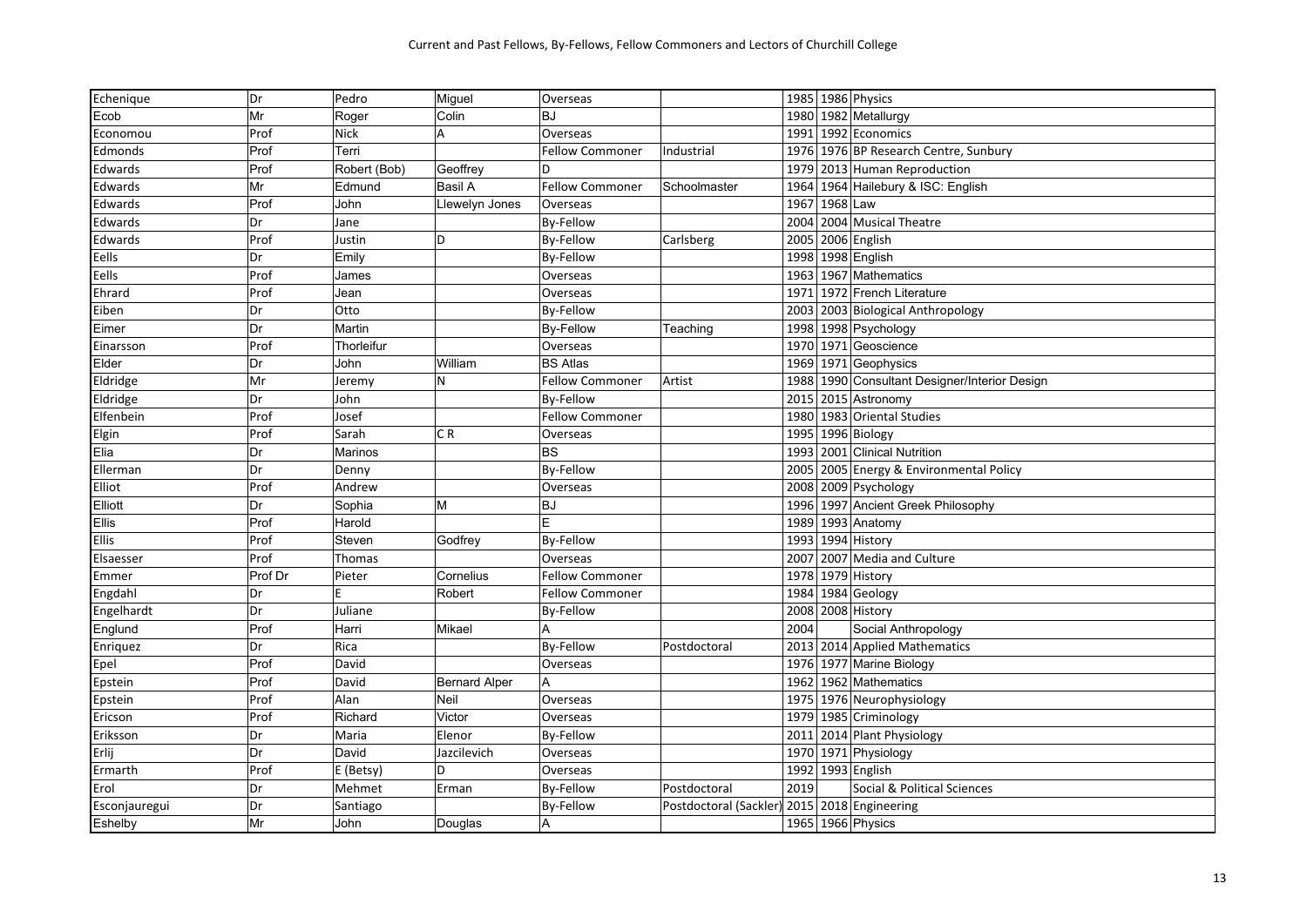| Etherington    | Dr   | Ben      |                      | <b>By-Fellow</b>       | Teaching                 |      | 2010 2012 English                     |
|----------------|------|----------|----------------------|------------------------|--------------------------|------|---------------------------------------|
| Euba           | Prof | Akin     |                      | Overseas               |                          |      | 2000 2001 Music                       |
| Evans          | Prof | Jeffrey  | Clinton              | Overseas               |                          |      | 2012 2013 Civil Engineering           |
| Evans          | Prof | Lloyd    | Thomas               | Overseas               |                          |      | 1969 1970 Plant Physiology            |
| Evans          | Prof | Robert   | Lancelot             | By-Fellow              |                          | 1987 | 2011 Mechanical Engineering           |
| Fain           | Prof | Gordon   |                      | Overseas               |                          |      | 2008 2014 Physiology                  |
| Fair           | Dr   | Alistair |                      | <b>By-Fellow</b>       | Teaching                 | 2010 | 2013 Architecture                     |
| Farmelo        | Dr   | Graham   |                      | <b>By-Fellow</b>       | Professional             | 2011 | 2017 Biographer and Historian         |
| Farmelo        | Dr   | Graham   |                      |                        |                          | 2017 | Biographer and Historian              |
| Farmer         | Dr   | George   |                      | <b>By-Fellow</b>       | Postdoctoral (Winton)    |      | 2017 2018 Psychology                  |
| Farmer         | Prof | Roger    | <b>Edward Alfred</b> | <b>Fellow Commoner</b> |                          |      | 1988 1991 Economics                   |
| Farquharson    | Dr   | lan      |                      | <b>BJ</b>              |                          | 1978 | 1981 Mathematics                      |
| Farquharson    | Dr   | lan      |                      | Lector                 |                          | 1992 | 1993 Mathematics                      |
| Farquharson    | Mr   | Reginald | Robin                | <b>BS</b>              | <b>Allen Clark</b>       | 1964 | 1966 Management Studies               |
| Farrell        | Dr   | Zoe      |                      | Α                      |                          | 2021 | History                               |
| Fawcett        | Dr   | John     | Kenneth              | A                      |                          | 2003 | <b>Computer Science</b>               |
| Fay            | Prof | James    | Alan                 | Overseas               |                          | 1980 | 1980 Mechanical Engineering           |
| Feder          | Prof | Jens     |                      | Overseas               |                          | 2008 | 2008 Physics                          |
| Fedorowich     | Dr   | Edward   | Kent                 | By-Fellow              | Archives                 |      | 2012 2012 History                     |
| Feinberg       | Prof | Gerald   |                      | Overseas               |                          |      | 1964 1964 Physics                     |
| Feix           | Dr   | Marc     | R.                   | Overseas               | <b>French Government</b> |      | 1980 1980 Theoretical Plasmaphysics   |
| Feldman        | Dr   | David    | Maurice              | <b>BJ</b>              |                          | 1983 | 1987 History                          |
| Feldman        | Dr   | Adina    | Leiah                | <b>By-Fellow</b>       | Postdoctoral (Sackler)   |      | 2014 2017 Neuroscience                |
| Fell           | Ms   | Rebecca  |                      | <b>By-Fellow</b>       | Teaching                 | 2019 | Spanish                               |
| Feng           | Dr   | Oliver   |                      | <b>By-Fellow</b>       | Teaching                 | 2021 | <b>Mathematics</b>                    |
| Fenner         | Prof | Frank    | John                 | Overseas               | <b>Founder Fellow</b>    | 1961 | 1961 Microbiology                     |
| Ferdinand      | Prof | Klaus    |                      | <b>Fellow Commoner</b> | Carlsberg                |      | 1988 1989 Social Anthropology         |
| Ferme          | Dr   | Mariane  |                      | A                      |                          |      | 2000 2003 Anthropology                |
| Ferrari        | Mr   | Andrea   | Carlo                | BJ                     |                          | 2000 | 2001 Engineering                      |
| Ferraro        | Mr   | Julian   | David                | <b>BJ</b>              |                          | 1992 | 1994 English Literature               |
| Feuillebois    | Dr   | François |                      | <b>Fellow Commoner</b> | <b>French Government</b> | 1981 | 1982 Physics                          |
| Filippucci     | Dr   | Paola    |                      | <b>By-Fellow</b>       | Teaching                 |      | 2003 2005 Social Anthropology         |
| Filochowski    | Mr   | Julian   |                      | <b>By-Fellow</b>       |                          |      | 2004 2004 Economics/International Aid |
| Finch          | Prof | Alison   | Mary                 | D                      |                          | 1972 | <b>French Literature</b>              |
| Findeis        | Dr   | Arthur   | F                    | <b>Fellow Commoner</b> |                          | 1984 | 1985 Chemistry                        |
| <b>Finding</b> | Prof | Susan    |                      | Overseas               | French Government        | 2021 | 2021 History                          |
| Findlay        | Dr   | Alan     | <b>Leonard Ross</b>  | D                      |                          | 1972 | Physiology                            |
| Finn           | Prof | William  | Daniel Liam          | Overseas               |                          | 1983 | 1984 Civil Engineering                |
| Finston        | Prof | Morton   |                      | Overseas               |                          | 1971 | 1972 Aeronautics & Astronautics       |
| Fischbarg      | Prof | Jorge    |                      | <b>Fellow Commoner</b> |                          | 1976 | 1977 Physiology                       |
| Fishel         | Prof | Simon    | <b>Brian</b>         | <b>BJ</b>              |                          |      | 1979 1982 Biochemistry                |
| Fisher         | Dr   | Robert   | M                    | Overseas               |                          |      | 1978 1979 Physics                     |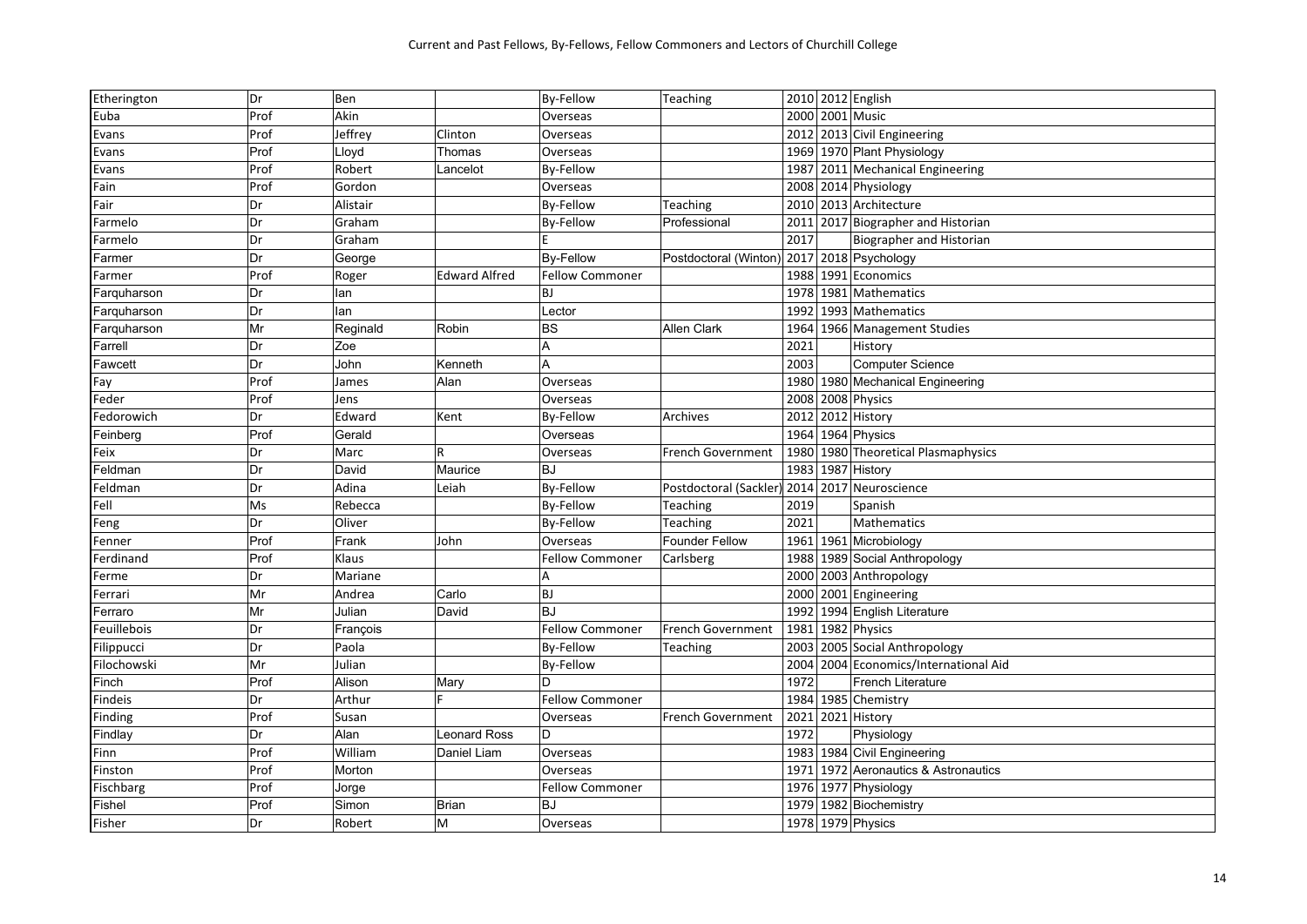| Fitch       | Prof      | Walter      |                | <b>By-Fellow</b>       |                          |      | 1998 1999 Ecology & Evolutionary Biology                 |
|-------------|-----------|-------------|----------------|------------------------|--------------------------|------|----------------------------------------------------------|
| Fitzgerald  | Dr        | Joshua      |                | <b>BJ</b>              | Rubinoff                 | 2020 | Art History/History                                      |
| Fitzmaurice | Prof      | Andrew      | K              | <b>BJ</b>              |                          |      | 1995 1998 History                                        |
| Fitzmaurice | Prof      | Andrew      | K              | <b>By-Fellow</b>       |                          |      | 2002 2002 History                                        |
| Flemings    | Prof      | Merton      | $\mathsf C$    | Overseas               |                          |      | 1970 1971 Metallurgy & Materials Science                 |
| Fletcher    | Dr        | Caroline    | A              | <b>BJ</b>              | Venice in Peril          | 2001 | 2004 Environmental Research                              |
| Fletcher    | Dr        | Andrew      | JW             | <b>By-Fellow</b>       | Teaching                 | 2001 | 2002 Physiology                                          |
| Fliedl      | Prof      | Konstanze   |                | By-Fellow              |                          | 2009 | 2009 German Literature                                   |
| Flynn       | Dr        | Beverly     | C              | <b>Fellow Commoner</b> |                          | 1981 | 1982 Community Nursing                                   |
| Flynn       | Prof      | John        | F              | <b>By-Fellow</b>       | Archives                 | 1994 | 2001 History                                             |
| Flynn       | Dr        | D           |                | Fellow Commoner        | Industrial               | 1981 | 1982 Cummins Engine Company, Columbus, Indiana           |
| Fodor       | Prof      | Gabor       | M              | Overseas               |                          | 1961 | 1961 Organic Chemistry                                   |
| Foot        | Prof      | John        | M              | <b>BJ</b>              |                          | 1992 | 1995 History                                             |
| Ford        | Dr        | Rupert      |                | By-Fellow              |                          |      | 1996 1996 Mathematics                                    |
| Forth       | Mr        | John        | William        | <b>By-Fellow</b>       | Schoolteacher            |      | 1998 1998 English: The Kingswood School, Corby           |
| Fowkes      | Mr        | D           |                | <b>Fellow Commoner</b> | Schoolmaster             | 1988 | 1988 King Edward VI School, Southampton                  |
| Fox         | Dr        | Albertine   |                | BJ                     |                          | 2016 | 2017 German                                              |
| Fox         | Dr        | James       |                | <b>BJ</b>              |                          |      | 2009 2010 History of Art                                 |
| Fragaszy    | Prof      | Richard     |                | <b>Fellow Commoner</b> |                          | 1988 | 1988 Transportation Engineering                          |
| Fraile      | <b>Ms</b> | Ana         |                | <b>By-Fellow</b>       | Archives                 | 2021 | 2021 Documentary Film                                    |
| Franklin    | Mr        | Michael     |                | <b>Fellow Commoner</b> | Schoolmaster             | 1987 | 1987 Stainbeck High School, Leeds                        |
| Fraser      | Dr        | Colin       | Hugh Thomson   | D                      |                          | 1976 | Social Psychology                                        |
| Fraser      | Dr        | Keir        | $\overline{A}$ | BJ                     |                          |      | 2004 2007 Computer Science                               |
| Frayling    | Sir       | Christopher | John           | F                      |                          | 2009 | History of Art                                           |
| Freeman     | Dr        | Colin       | G              | <b>Fellow Commoner</b> |                          | 1975 | 1976 Physical Chemistry                                  |
| Fremlin     | Dr        | David       | H              | <b>BJ</b>              |                          |      | 1968 1971 Mathematics                                    |
| Freund      | Dr        | Paul        |                | <b>Fellow Commoner</b> | Industrial               |      | 1982 1983 British Petroleum                              |
| Fricke      | Dr        | Christel    |                | <b>Fellow Commoner</b> |                          |      | 1990 1991 Philosophy                                     |
| Friedel     | Prof      | Jacques     |                | Overseas               | <b>French Government</b> | 1983 | 1983 Solid State Physics                                 |
| Friedrich   | Dr        | Oliver      |                | By-Fellow              | Postdoctoral             | 2019 | 2021 Cosmology                                           |
| Frydman     | Prof      | Sam         |                | <b>By-Fellow</b>       | Technion                 | 2001 | 2001 Civil Engineering                                   |
| Fuchs       | Prof      | Ronald      |                | Overseas               |                          |      | 1996 1997 Physics                                        |
| Fuentes     | Prof      | Carlos      |                | C                      |                          |      | University Visiting Pro 1986 1987 Latin American Studies |
| Fulford     | Mr        | Timothy     |                | <b>BJ</b>              |                          | 1987 | 1989 English                                             |
| Fuller      | Dr        |             | Thomas (Tom)   | <b>BS</b>              |                          | 1967 | 1976 Engineering                                         |
| Fulton      | Mr        | Kenneth     |                | <b>By-Fellow</b>       | Archives                 | 2001 | 2001 Biographer                                          |
| Funkhouser  | Prof      | Thomas      |                | <b>By-Fellow</b>       |                          | 2005 | 2005 Computer Science                                    |
| Gaffney     | Dr        | Philip      | Michael        | A                      |                          | 1981 | 1991 Geophysics                                          |
| Gagne       | Dr        | Christophe  |                | A                      |                          | 2013 | French                                                   |
| Gagne       | Dr        | Christophe  |                | By-Fellow              | Teaching                 |      | 2001 2013 French                                         |
| Gagnon      | Prof      | John        | Н              | Overseas               |                          |      | 1972 1973 Sociology & Psychiatry                         |
| Gai         | Dr        | Sudhir      | Laxman         | <b>Fellow Commoner</b> |                          |      | 1987 1996 Aeronautical Engineering                       |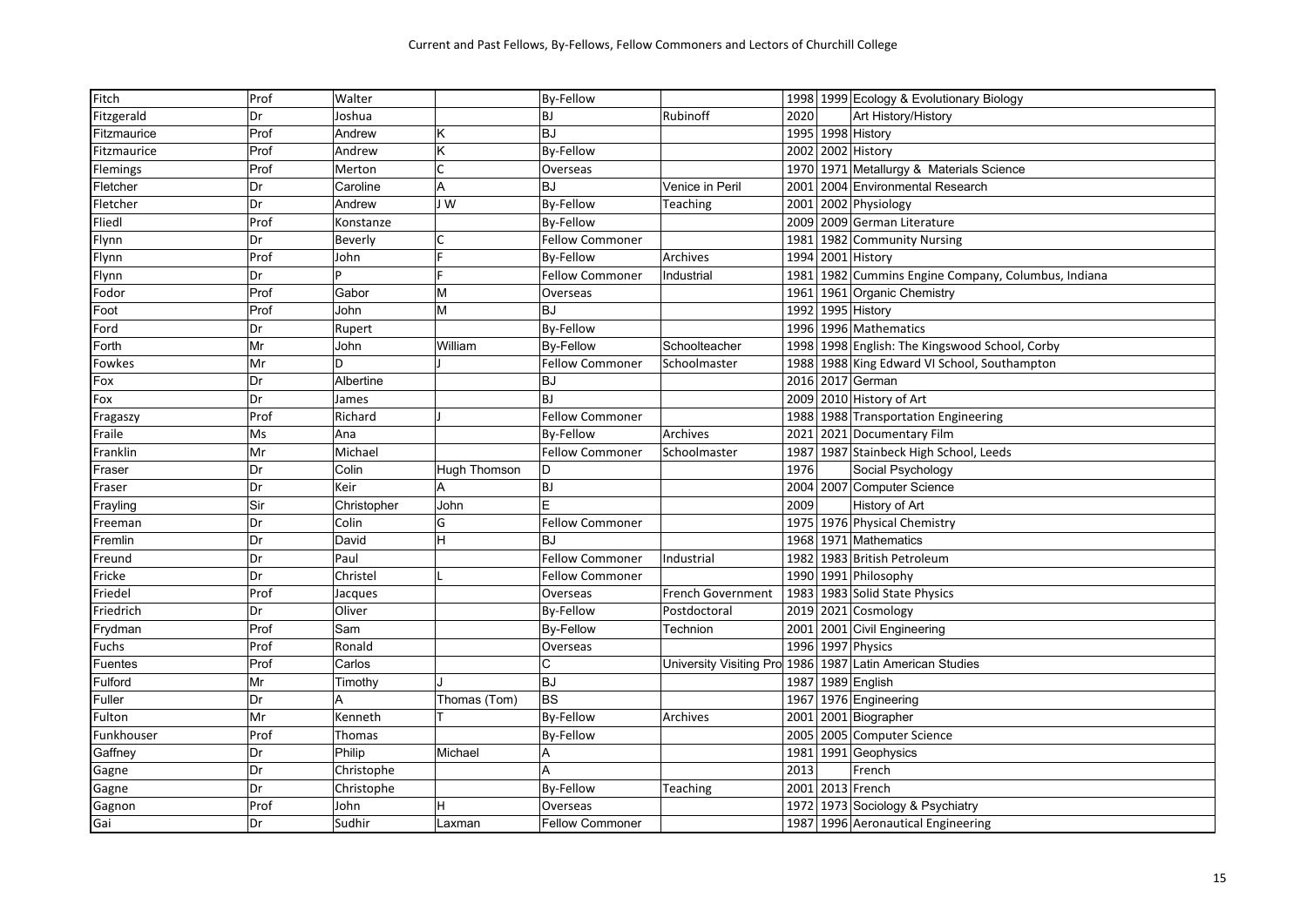| Gaigeot      | Prof | Marie-Pierre |              | Overseas               |                                                    |      | French Government   2008   2009   Physics and Physical Chemistry |
|--------------|------|--------------|--------------|------------------------|----------------------------------------------------|------|------------------------------------------------------------------|
| Galbraith    | Mr   | D            |              | <b>Fellow Commoner</b> | Schoolmaster                                       |      | 1990 1991 Education                                              |
| Gale         | Prof | Douglas      | lм           | <b>BJ</b>              |                                                    |      | 1975 2005 Economics                                              |
| Galenson     | Prof | Walter       |              | $\mathsf{C}$           | University Visiting Pro 1970 1971 American History |      |                                                                  |
| Galey        | Prof | Jean-Claude  |              | Overseas               | French Government                                  |      | 1988 1989 Social Anthropology                                    |
| Gamow        | Prof | George       |              | Overseas               |                                                    |      | 1965 1965 Physics                                                |
| Garaud       | Prof | Pascale      |              | <b>By-Fellow</b>       |                                                    |      | 2019 2019 Applied Mathematics                                    |
| Garnier      | Prof | Emmanuel     |              | Overseas               | French Government                                  |      | 2012 2013 Climate and Health                                     |
| Gaskell      | Dr   | Philip       | Hedley       | D                      |                                                    | 1976 | Physics                                                          |
| Gaskell      | Dr   | Philip       | Hedley       | <b>Fellow Commoner</b> | Industrial                                         |      | 1973 1974 Pilkington Bros Ltd                                    |
| Gaskill      | Dr   | Malcolm      |              | А                      |                                                    |      | 1999 2007 History                                                |
| Gasser       | Dr   | Gilles       | Albert       | Overseas               | <b>French Government</b>                           | 2022 | Biochemistry                                                     |
| Gatti        | Dr   | Rupert       |              | Lector                 |                                                    |      | 1994 1997 Economics                                              |
| Gavazzi      | Dr   | Raphael      |              | <b>BF</b>              | French Government                                  | 2020 | 2021 Astrophysics                                                |
| Gay          | Prof | Peter        | Jack         | Overseas               |                                                    | 1970 | 1971 History                                                     |
| Gbadamosi    | Mr   | Gabriel      |              | <b>By-Fellow</b>       | Artist                                             |      | 1996 1996 Artistic Director                                      |
| Geanakoplos  | Prof | John         |              | <b>Fellow Commoner</b> |                                                    |      | 1986 1986 Economics                                              |
| Gee          | Miss | $\mathsf{C}$ |              | Fellow Commoner        | Schoolmistress                                     |      | 1976 1976 Benenden School: Classics                              |
| Geffen       | Prof | Laurence     | Basil        | Overseas               |                                                    |      | 1975 1980 Neurochemical Pharmacology                             |
| Geli         | Prof | Louis        |              | Overseas               | <b>French Government</b>                           |      | 2015 2015 Geophysics                                             |
| Geller       | Dr   | Margaret     |              | <b>Fellow Commoner</b> |                                                    |      | 1978 1979 Astronomy                                              |
| Gell-Mann    | Prof | Murray       |              | Overseas               |                                                    | 1966 | 1966 Theoretical Physics                                         |
| Genin        | Dr   | Emmanuelle   |              | Overseas               | French Government                                  | 2009 | 2010 Genetics                                                    |
| Gentilcore   | Dr   | David        | Carmine      | <b>BJ</b>              |                                                    |      | 1992 1995 History                                                |
| George       | Mr   | Hywel        |              | D                      |                                                    | 1971 | <b>Bursar 1972-91</b>                                            |
| Ghidini      | Dr   | Massimo      |              | <b>By-Fellow</b>       | Teaching                                           |      | 2015 2018 Materials Science                                      |
| Ghobrial     | Dr   | John-Paul    |              | A                      |                                                    |      | 2009 2012 History                                                |
| Giannitsarou | Dr   | Chryssi      |              | A                      |                                                    |      | 2004 2007 Economics                                              |
| Gibson       | Prof | John         | <b>Bryan</b> | A                      |                                                    |      | 1961 1974 Cell Biology                                           |
| Gifford      | Dr   | Jayne        |              | <b>By-Fellow</b>       | Archives                                           | 2022 | History                                                          |
| Gilad        | Prof | Issachar     |              | <b>By-Fellow</b>       | Technion                                           |      | 2013 2013 Industrial Eng & Management                            |
| Gilbert      | Prof | James        | Freeman      | Overseas               |                                                    |      | 1972 1973 Geophysics                                             |
| Gilbert      | Prof | Richard      |              | <b>Fellow Commoner</b> |                                                    |      | 1979 2006 Economics                                              |
| Gilchrist    | Dr   | Alastair     | Ogilvie      | <b>BJ</b>              | Sydney Harvey/Found 1960                           |      | 1963 Engineering                                                 |
| Gill         | Dr   | David        |              | <b>By-Fellow</b>       | Archives                                           |      | 2014 2014 Politics & International Relations                     |
| Gillett      | Dr   | Alexander    |              | <b>By-Fellow</b>       | Postdoctoral                                       | 2022 | Physics                                                          |
| Gilliland    | Mr   | Richard      |              | By-Fellow              | Schoolteacher                                      |      | 1997 1997 Merrill School, Derby: Head                            |
| Gillin       | Prof | Murray       |              | <b>By-Fellow</b>       |                                                    |      | 2004 2004 Management                                             |
| Gilmore      | Prof | Myron        | Piper        | Overseas               |                                                    | 1977 | 1977 History & Government                                        |
| Gingerich    | Prof | Owen         | Jay          | Overseas               |                                                    | 1985 | 1986 Astronomy                                                   |
| Ginsborg     | Prof | Paul         |              | Α                      |                                                    |      | 1980 1991 History & Politics                                     |
| Ginzburg     | Prof | Ben          | Zion         | Overseas               |                                                    |      | 1978 1979 Botany                                                 |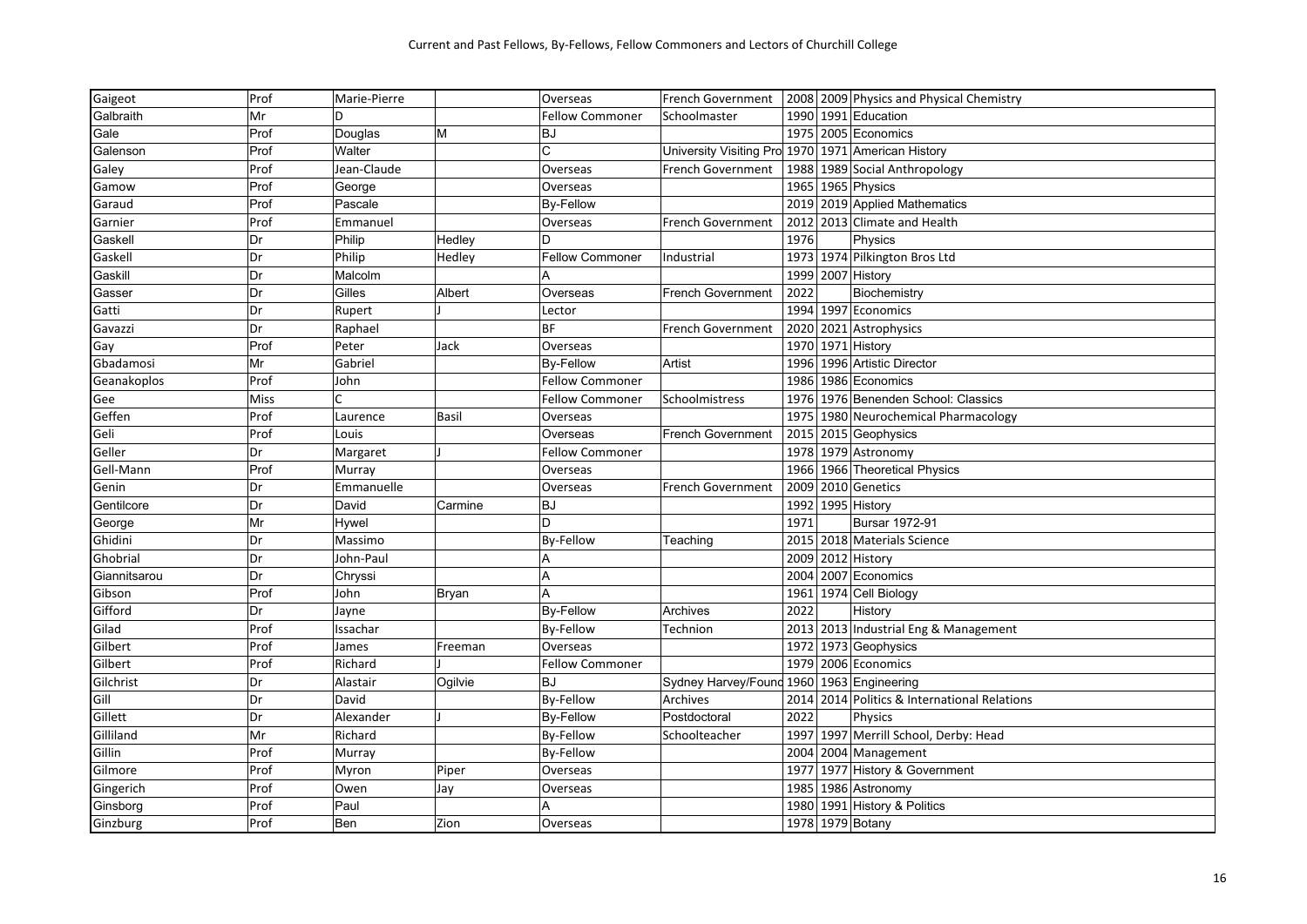| Ginzburg        | Academician | Vitaly     | Lazarevich   | Overseas                            |              |      | 1967 1967 Theoretical Physics      |
|-----------------|-------------|------------|--------------|-------------------------------------|--------------|------|------------------------------------|
| Giovannetti     | Dr          | Emanuele   |              | <b>By-Fellow</b>                    |              | 2000 | 2002 Economics                     |
| Gire            | Dr          | Camille    |              | <b>Fellow Commoner</b>              |              | 1986 | 1987 Geomagnetism                  |
| Glahn           | Prof        | Henrik     |              | Overseas                            |              | 1984 | 1984 Philosophy                    |
| Glamann         | Prof        | Kristof    |              | Overseas                            | Carlsberg    | 1971 | 1994 Economic History              |
| Goater          | Mr          | Barry      |              | <b>Fellow Commoner</b>              | Schoolmaster | 1978 | 1978 Haberdashers' Aske's School   |
| Goddard         | Dr          | Linda      | Jane         | <b>BJ</b>                           |              | 2004 | 2006 History of Art                |
| Godina          | Prof        | Elena      |              | Overseas                            |              | 1992 | 2009 Social Anthropology           |
| Goebel          | Dr          | Stefan     |              | <b>BJ</b>                           |              | 2001 | 2004 History                       |
| Gold            | Prof        | Thomas     |              | Overseas                            |              |      | 1972 1972 Astronomy                |
| Goldie          | Prof        | Mark       | Adrian       |                                     |              | 1979 | History                            |
| Goldmann        | Dr          | Josef      |              | Overseas                            |              |      | 1968 1969 Economics                |
| Goldstein       | Prof        | Raymond    | Ethan        | C                                   |              | 2007 | Mathematics                        |
| Golinski        | Dr          | Jan        | Victor       | <b>BJ</b>                           |              |      | 1986 1990 History of Science       |
| Gollub          | Prof        | Jerry      | Paul         | Overseas                            |              | 2008 | 2009 Physics                       |
| Golson          | Prof        | Jack       |              | Overseas                            |              | 1977 | 1978 Prehistory                    |
| Goodfellow      | Prof        | Peter      | Neville      |                                     |              | 1995 | 1996 Genetics                      |
| Goodings        | Prof        | Deborah    | Janet        | <b>By-Fellow</b>                    |              |      | 1996 1997 Civil Engineering        |
| Goodings        | Prof        | John       | M            | <b>By-Fellow</b>                    |              | 1999 | 1999 Chemistry                     |
| Goonetilleke    | Dr          | Devapriya  |              | Chitra Ranjan Alwis Fellow Commoner |              |      | 1977 1978 English Literature       |
| Gopal           | Prof        | Priyamvada |              |                                     |              | 2001 | English                            |
| Gordon          | Dr          | Andrew     |              | <b>By-Fellow</b>                    | Archives     |      | 2009 2009 Biographer and Historian |
| Gordon          | Prof        | James      | Edward       | <b>Fellow Commoner</b>              | Industrial   | 1967 | 1968 Materials Science             |
| Gordon          | Prof        | Manfred    |              | <b>Fellow Commoner</b>              |              | 1978 | 1978 Mathematics                   |
| Gorelik         | Prof        | Adrian     |              | Overseas                            |              | 2011 | 2012 History                       |
| Gosetti-Ference | Prof        | Jennifer   |              | Overseas                            |              | 2022 | Philosophy                         |
| Gotham          | Mr          | Mark       | Robert Haigh | <b>By-Fellow</b>                    | Artist       |      | 2013 2018 Director of Music-Making |
| Gough           | Prof        | Douglas    | Owen         | D                                   |              | 1972 | Astrophysics                       |
| Gough           | Prof        | Barry      | Morton       | <b>Fellow Commoner</b>              | Archives     | 1991 | 2009 History                       |
| Gough           | Prof        | Denis      | lan          | Overseas                            |              | 1978 | 1978 Physics                       |
| Gould           | Prof        | W (Bill)   | Benjamin     | Overseas                            |              | 1975 | 1975 Labour Law                    |
| Graaf           | Dr          | Johannes   | de Villiers  | Overseas                            |              | 1964 | 1965 Welfare Economics             |
| Grabiner        | Prof        | Sandy      |              | <b>By-Fellow</b>                    |              | 1997 | 1997 Mathematics                   |
| Grabowski       | Prof        | Zbigniew   | Ryszard      | Overseas                            |              | 1971 | 1972 Physical Chemistry            |
| Grant           | Dr          | Andrea     | Mariko       |                                     |              | 2017 | 2021 Social Anthropology           |
| Grant           | Dr          | Barbara    | Rosemary     | Overseas                            |              | 1996 | 1996 Biology                       |
| Grant           | Prof        | Peter      | Raymond      | Overseas                            |              | 1996 | 1996 Biology                       |
| Greeley         | Prof        | Ronald     |              | Overseas                            |              | 1984 | 1984 Geology                       |
| Green           | Dr          | Alix       |              | <b>By-Fellow</b>                    | Archives     | 2021 | 2021 History                       |
| Green           | Dr          | David      | Alan         | A                                   |              | 1984 | Radio Astronomy                    |
| Green           | Dr          | Sarah      | Francesca    | <b>BJ</b>                           |              |      | 1992 1995 Social Anthropology      |
| Green           | Prof        | Sarah      | Francesca    | <b>By-Fellow</b>                    |              |      | 2000 2001 Social Anthropology      |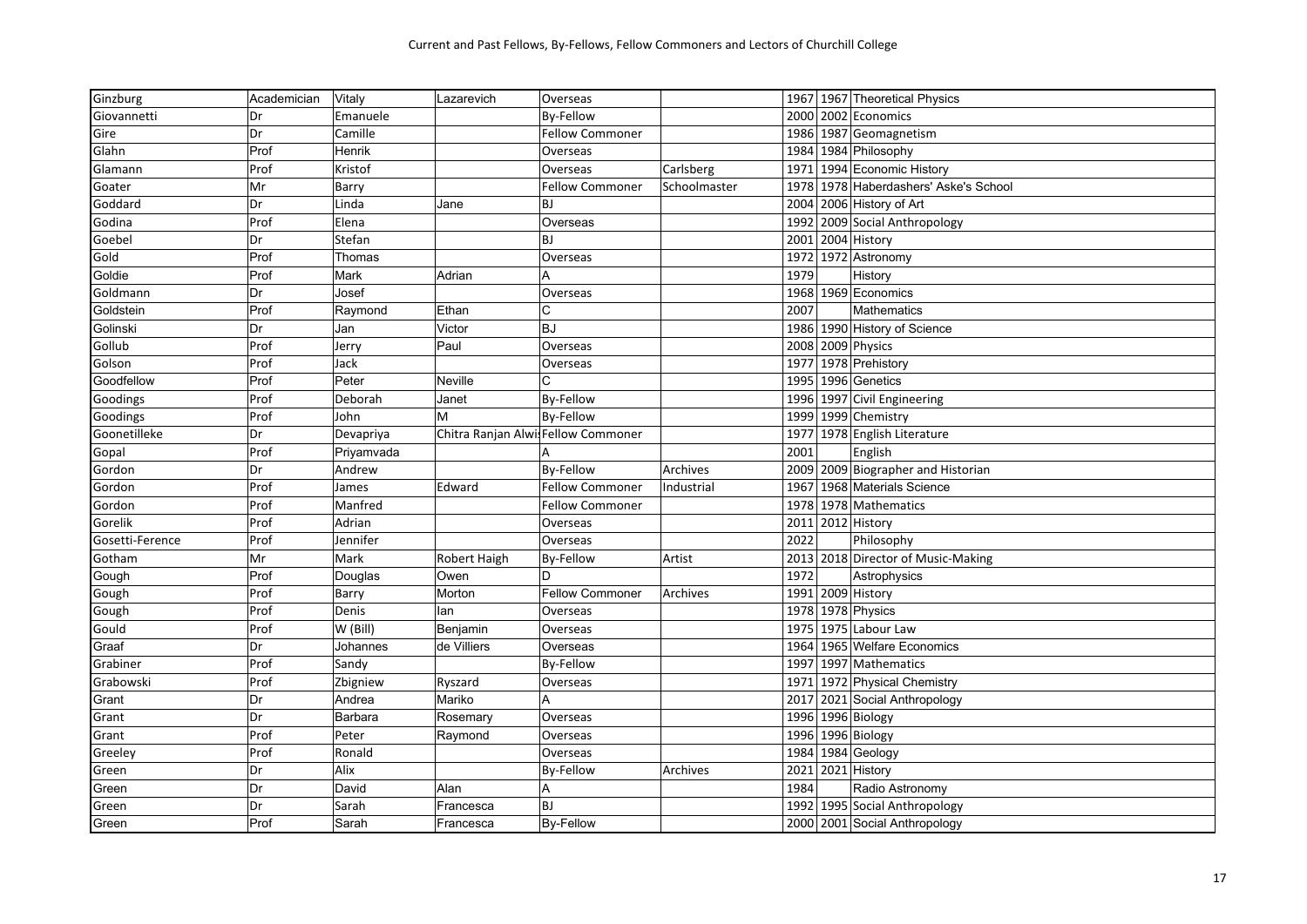| Green        | Prof                      | Jerry        | Richard        | Overseas               |                       |      | 1979 1979 Economics                            |
|--------------|---------------------------|--------------|----------------|------------------------|-----------------------|------|------------------------------------------------|
| Green        | Mr                        | Philip       |                | <b>Fellow Commoner</b> | Industrial            |      | 1973 1973 Scott Wilson, Kirkpatrick & Partners |
| Green        | Prof                      | William      | н              | <b>By-Fellow</b>       |                       |      | 2004 2005 Chemical Engineering                 |
| Greene       | Prof                      | Jack         | Philip         | Overseas               |                       |      | 1986 1986 History                              |
| Greene       | Prof                      | Lawrence     |                | <b>Fellow Commoner</b> |                       |      | 1991 1992 Anthropology                         |
| Greenwood    | Prof                      | Allan        | Nunns          | Overseas               |                       |      | 1988 1988 Engineering                          |
| Greenwood    | Prof                      | Priscilla    | Edson          | <b>Fellow Commoner</b> |                       |      | 1977 1977 Mathematics                          |
| Greer        | Dr                        | Alan         | Lindsay        | BJ                     | Goldsmiths            |      | 1984 1984 Materials Science                    |
| Gregory      | Prof Sir                  | Michael      | John           | D.                     |                       | 1985 | <b>Production Engineering</b>                  |
| Greitzer     | Prof                      | Edward       | M              | <b>Fellow Commoner</b> | Industrial            |      | 1975 1984 Pratt & Whitney Aircraft             |
| Gribble      | Dr                        | Fiona        | Mary           | <b>BS</b>              |                       |      | 1999 2004 Clinical Biochemistry                |
| Griffin      | Dr                        | Timothy      | G              | A                      |                       |      | 2005 2006 Computer Science                     |
| Griffiths    | Dr                        | Owen         | Edward         | <b>By-Fellow</b>       | Teaching              | 2018 | Philosophy                                     |
| Grillo       | Prof                      | Thomas       | Adesanya Ige   | Overseas               |                       |      | 1992 1994 Medicine/Health Sciences             |
| Grimmett     | Prof                      | Geoffrey     | Richard        |                        |                       |      | 1999 2013 Mathematical Statistics              |
| Grogan       | Prof                      | Jane         |                | <b>By-Fellow</b>       |                       |      | 2015 2015 English                              |
| Grosskinsky  | Dr                        | Stefan       | Wolfgang       |                        |                       |      | 2005 2007 Mathematics                          |
| Grossman     | Prof                      | Sanford      | Jay            | <b>Fellow Commoner</b> |                       |      | 1977 1977 Economics                            |
| Grove        | Dr                        | Richard      | Hugh           | А                      |                       |      | 1989 1994 Geography                            |
| Grundy       | Prof                      | Emily        |                |                        |                       |      | 2012 2013 Geography                            |
| Guagnini     | Dr                        | Anna         |                | <b>Fellow Commoner</b> | Archives              |      | 1988 1988 Philosophy & Communication           |
| Gubbins      | Prof                      | David        |                | А                      |                       |      | 1979 1990 Maths for Natural Sciences           |
| Gubbins      | Dr                        | Simon        |                | <b>BJ</b>              |                       |      | 1997 2001 Mathematical Biology                 |
| Guesnerie    | Prof                      | Roger        | Sylvain Maxime | Overseas               |                       |      | 1979 1979 Economics                            |
| Guessasma    | Dr                        | Sofiane      |                | <b>By-Fellow</b>       | French Government     |      | 2013 2014 Mechanical Engineering               |
| Guiard       | Dr                        | Yves         |                | Overseas               | French Government     |      | 1996 1997 Experimental Psychology              |
| Guierre      | Prof                      | Lionel       |                | <b>Fellow Commoner</b> | French Government     |      | 1977 1977 Linguistics                          |
| Gumperz      | Prof                      | John         | Joseph         | Overseas               |                       |      | 1987 1987 Anthropology & Linguistics           |
| Gundle       | Prof                      | Stephen      | James          | <b>BJ</b>              |                       |      | 1984 1988 History                              |
| Gupta        | Dr                        | Brij         | Lal            | A                      |                       |      | 1975 1994 Electron Microscopy                  |
| Gurdon       | Sir                       | John         | Bertrand       |                        |                       | 1973 | 1995 Molecular Biology                         |
| Gutman       | Dr                        | Arie         |                | <b>Fellow Commoner</b> | Technion              |      | 1987 1988 Chemistry                            |
| Guzman-Verri | Dr                        | Giancomo     |                | <b>By-Fellow</b>       |                       |      | 2018 2019 Materials Science & Engineering      |
| Gwilliam     | Prof                      | David        | Robert         |                        | R W Wright            | 1989 | 1992 Management Studies                        |
| Haden        | Mr                        | John         |                | <b>By-Fellow</b>       | Schoolteacher         |      | 1999 1999 Wymondham College: Headmaster        |
| Hagard       | Ms                        | Michelle     |                | Lector                 |                       |      | 1993 2000 French                               |
| Hagerty      | Dr                        | James        | M              | <b>By-Fellow</b>       |                       |      | 1997 1998 Military History                     |
| Hahn         | Prof                      | Frank        | Horace         | D                      | <b>Founder Fellow</b> |      | 1960 2013 Economics                            |
| Hajek        | Prof                      | <b>Bruce</b> |                | By-Fellow              |                       |      | 1993 1993 Electrical & Comp. Engineering       |
| Hall         | Dr                        | Benjamin     | Dunstan        | <b>BJ</b>              | Jafar                 |      | 1996 1997 Petroleum Engineering                |
| Hamilton     | Major-General John (Jack) |              | Robert C       | D                      | <b>Founder Fellow</b> |      | 1960 1985 Bursar 1960-72                       |
| Hamilton     | Dr                        | Charles      | lan            | <b>By-Fellow</b>       | Archives              |      | 1996 1997 History                              |
|              |                           |              |                |                        |                       |      |                                                |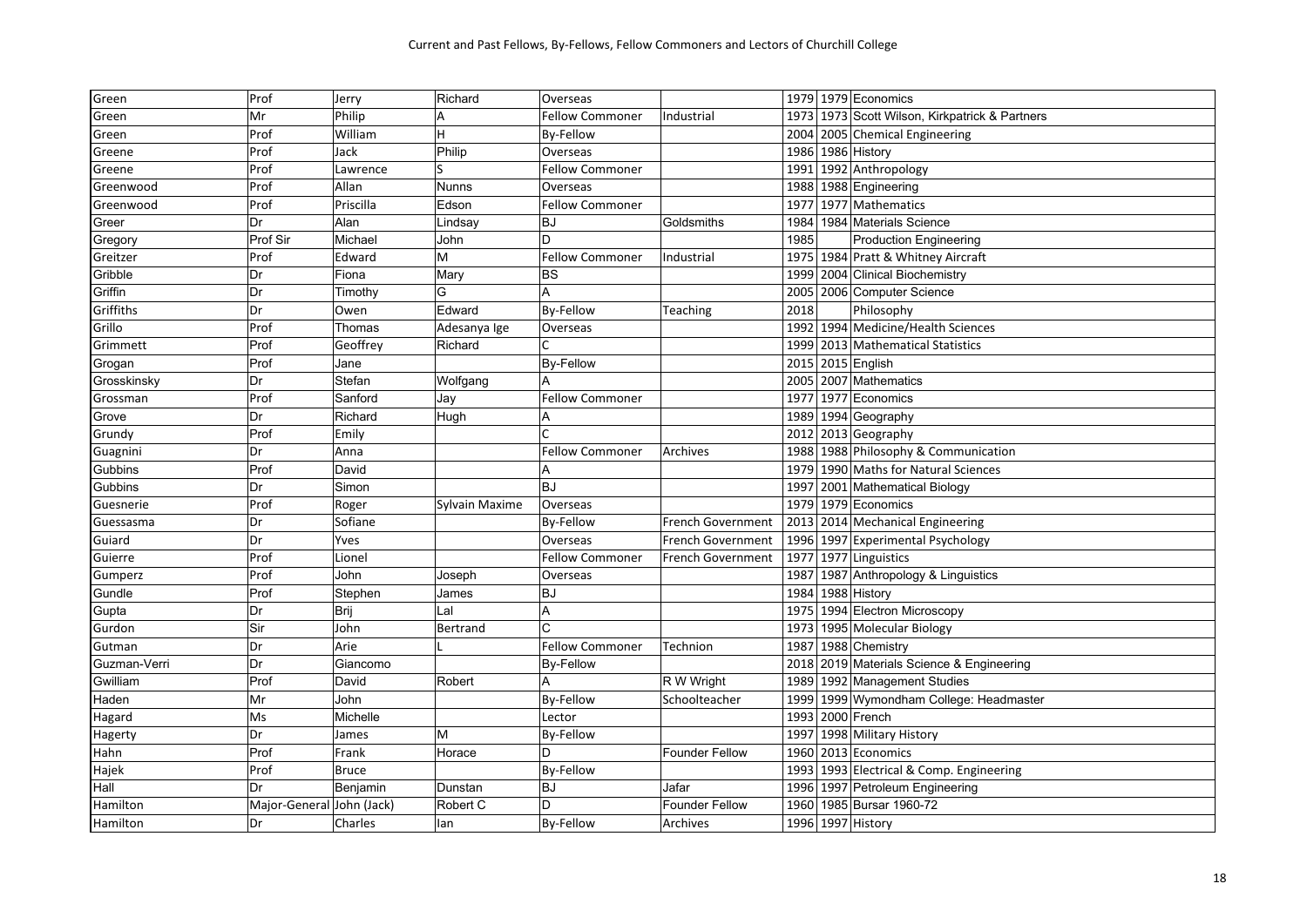| Han             | Dr       | Daniel                     | ls                      | <b>By-Fellow</b>       | Postdoctoral | 2022 |          | <b>Applied Mathematics</b>                      |
|-----------------|----------|----------------------------|-------------------------|------------------------|--------------|------|----------|-------------------------------------------------|
| Hancock         | Prof Sir | William                    | Keith                   | Overseas               |              |      |          | 1964 1964 History                               |
| Hanika          | Mr       | F de P                     | Paul                    | <b>Fellow Commoner</b> |              | 1961 |          | 1964 Royal College of Surgeons                  |
| Hanin           | Dr       | Mark                       | Leonid                  | By-Fellow              | Teaching     | 2011 | 2012 Law |                                                 |
| Hannestad       | Dr       | Lise                       |                         | By-Fellow              | Carlsberg    | 1993 |          | 1993 Classical Archaeology                      |
| Hannestad       | Prof     | Niels                      |                         | Overseas               |              | 1986 |          | 1987 Classical Archaeology                      |
| Hanquart-Turner | Dr       | Evelyne                    | <b>Christiane Reine</b> | <b>Fellow Commoner</b> |              | 1983 |          | 1984 English                                    |
| Hansen          | Prof     | Mogens                     | Herman                  | <b>Fellow Commoner</b> | Carlsberg    | 1990 |          | 1990 Classics                                   |
| Hanson          | Dr       | Louise                     |                         | <b>By-Fellow</b>       | Teaching     | 2013 |          | 2018 Philosophy                                 |
| Hansson         | Prof     | Carolyn                    | M                       | Overseas               |              | 1977 |          | 1978 Information Technology - Bell Laboratories |
| Hara            | Dr       | Chiaki                     |                         | A                      |              | 1995 |          | 2004 Economics                                  |
| Harary          | Prof     | Frank                      |                         | Overseas               |              | 1980 |          | 1981 Mathematics                                |
| Hardman         | Mr       |                            | М                       | <b>Fellow Commoner</b> | Schoolmaster | 1971 |          | 1971 Reading School: Chemistry                  |
| Hardwick        | Dr       | Kevin                      | Graham                  | <b>BJ</b>              |              | 1991 |          | 1992 Molecular Biology                          |
| Harmer          | Dr       | Alan                       |                         | <b>By-Fellow</b>       |              | 2018 |          | 2018 Engineering                                |
| Harper          | Prof     | Eamon                      |                         | <b>By-Fellow</b>       |              |      |          | 1998 1998 Physics                               |
| Harrington      | Dr       | Sophie                     | $\overline{A}$          | <b>By-Fellow</b>       | Postdoctoral | 2022 |          | Biology                                         |
| <b>Harris</b>   | Mr       | Timothy                    |                         | А                      |              |      |          | 2000 2005 Computer Science                      |
| Harris          | Prof     | Peter                      | Andrew                  | $\overline{A}$         |              | 2001 |          | Law                                             |
| Harris          | Prof     | Jose                       |                         | By-Fellow              | Archives     |      |          | 2008 2008 History                               |
| Harrison        | Dr       | Peter                      |                         | $\overline{A}$         |              | 2021 |          | <b>Music and Science</b>                        |
| Hart            | Dr       | Oliver                     | Simon D'Arcy            | A                      |              | 1975 |          | 1981 Economics                                  |
| Hart            | Dr       | <b>Bradley</b>             |                         | By-Fellow              |              | 2014 |          | 2014 History                                    |
| Hart            | Prof     | Jonathan                   | Locke                   | <b>By-Fellow</b>       |              | 2010 |          | 2010 English                                    |
| Hartley         | Dr       | David                      | Fielding                | BJ                     |              | 1964 |          | 1967 Computer Science                           |
| Harvey          | Mr       | Lawrence (Laurie) Marshall |                         | A                      |              | 1964 |          | 1983 Dep. Sec. General of the Faculties         |
| Hasan           | Dr       | Tawfique                   |                         | $\overline{A}$         |              | 2013 |          | Engineering                                     |
| Haskell         | Prof     | Dennis                     |                         | By-Fellow              |              |      |          | 2000 2000 English                               |
| Hassall         | Dr       | Barbara                    | Jane Margaret           | A                      |              |      |          | 1990 1993 Maths for Natural Sciences            |
| Hastorf         | Dr       | Christine                  | Ann                     | <b>By-Fellow</b>       |              | 1997 |          | 1997 Anthropology                               |
| Haustein        | Dr       | Katja                      | Maria                   | <b>BJ</b>              |              | 2008 |          | 2012 Medieval & Modern Languages                |
| Hawkes          | Dr       | Christopher                | M                       | <b>BS</b>              |              |      |          | 1996 1998 Physics                               |
| Hawkes          | Dr       | Peter                      | William                 | <b>BS</b>              |              |      |          | 1969 1972 Physics                               |
| Hawthorn        | Dr       | Geoffrey                   | Patrick                 | A                      |              | 1970 |          | 1976 Sociology                                  |
| Hawthorne       | Prof     | Sir William                | R                       | D (Former Master)      |              | 1968 |          | 2011 Engineering                                |
| Hayama          | Mr       | H                          |                         | <b>Fellow Commoner</b> |              | 1987 |          | 1988 Microelectronics                           |
| Hayami          | Prof     | Hiroshi                    |                         | <b>Fellow Commoner</b> |              | 1981 |          | 1981 Aerodynamics                               |
| Hayward         | Mr       |                            | H                       | <b>Fellow Commoner</b> | Schoolmaster | 1974 |          | 1974 Bodmin School, Cornwall: Physics           |
| Hazlehurst      | Dr       | Cameron                    |                         | <b>By-Fellow</b>       | Archives     | 2015 |          | 2015 History                                    |
| Heath           | Dr       | Anthony                    | Francis                 | A                      |              | 1967 |          | 1970 Sociology                                  |
| Heckman         | Prof     | Timothy                    | Martin                  | Overseas               |              |      |          | 2015 2015 Astronomy                             |
| Helemskii       | Prof     | Alexander                  | Υ                       | <b>Fellow Commoner</b> |              |      |          | 1993 1993 Mechanics & Functional Analysis       |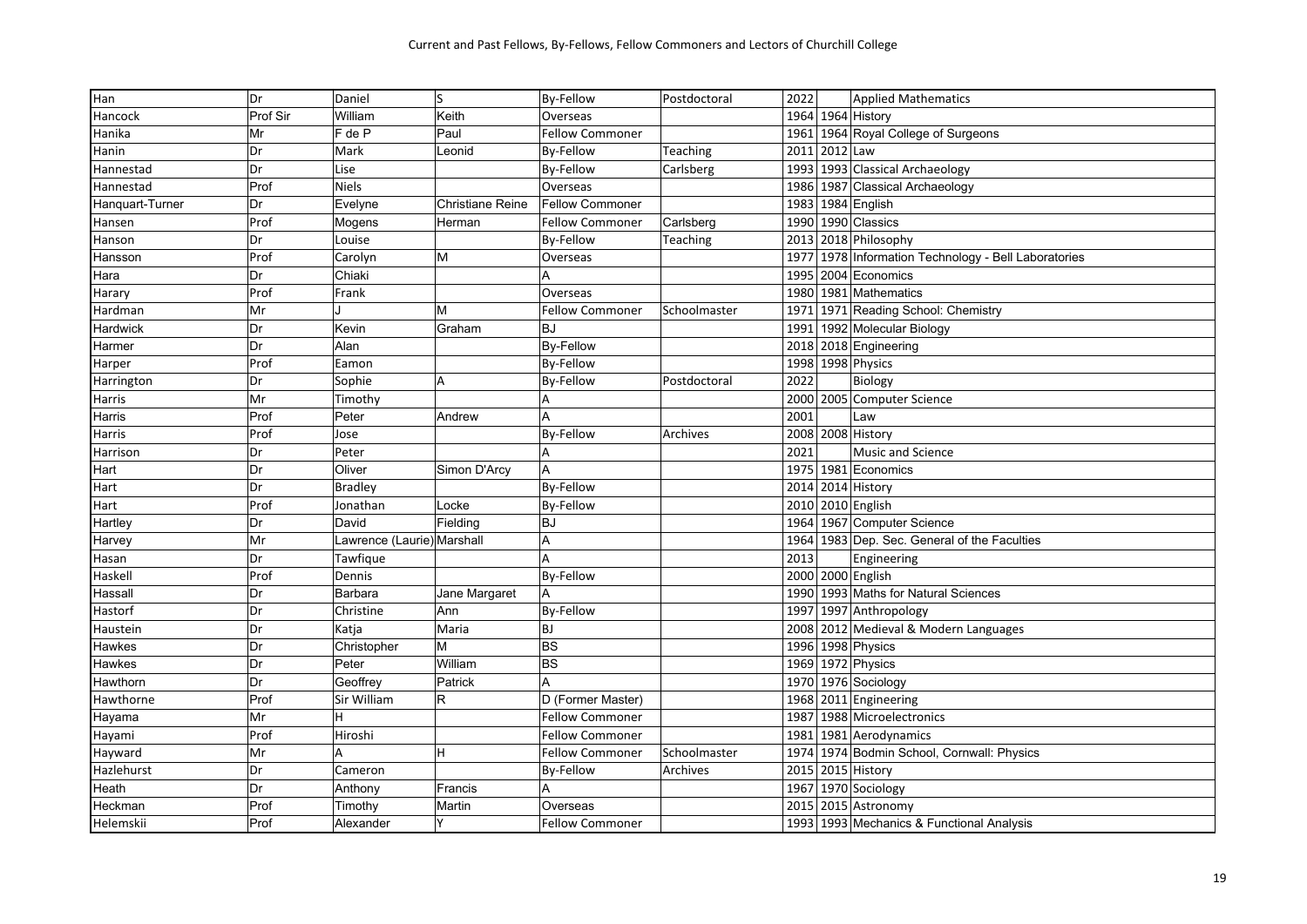| Helman         | Prof | Sandy       |                | <b>Fellow Commoner</b> |                          |      | 1980 1980 Physiology                             |
|----------------|------|-------------|----------------|------------------------|--------------------------|------|--------------------------------------------------|
| Hemecker       | Dr   | Wilhelm     |                | <b>By-Fellow</b>       |                          |      | 2007 2007 Director of Ludwig Boltzmann Institute |
| Hendrick       | Dr   | Alan        |                | <b>By-Fellow</b>       | Teaching                 |      | 2006 2018 Biology of Cells                       |
| Hepworth       | Dr   | Mike        |                | <b>By-Fellow</b>       |                          |      | 2002 2002 Sociology                              |
| Herbert        | Dr   | Steven      |                | <b>By-Fellow</b>       | Teaching                 | 2018 | Engineering                                      |
| Herbstein      | Prof | Frank       | Herzl          | <b>BF</b>              | Technion                 |      | 1987 1994 Technology                             |
| Herman         | Dr   | Gabriel     |                | Overseas               |                          | 1990 | 1991 History                                     |
| Hesketh        | Mr   | John        | Barrie         | <b>Fellow Commoner</b> |                          | 1979 | 1985 Artistic Director                           |
| Hesketh        | Mrs  | Marianne    |                | Fellow Commoner        |                          |      | 1979 1979 Artistic Director                      |
| Hestenes       | Prof | David       | Orlin          | Overseas               |                          | 1994 | 1995 Astronomy                                   |
| Hewish         | Prof | Antony      | (Tony)         | D                      |                          | 1961 | 2021 Radio Astronomy                             |
| Hewitt         | Prof | Andrew      |                | <b>By-Fellow</b>       |                          | 1996 | 1996 Comparative Literature                      |
| Hey            | Dr   | Richard     | William        | D                      | <b>Founder Fellow</b>    | 1960 | 2011 Geology                                     |
| Heywood        | Prof | John        | Benjamin       | Overseas               |                          |      | 1976 1977 Automotive Technology                  |
| Hiatt          | Dr   | Lester      | Richard        | Overseas               |                          |      | 1972 1973 Anthropology                           |
| <b>Hicks</b>   | Dr   | Christopher | Martin         | A                      |                          | 2003 | Engineering                                      |
| <b>Hicks</b>   | Dr   | Christopher | Martin         | By-Fellow              | Teaching                 | 2001 | 2003 Engineering                                 |
| Hiebert        | Prof | Erwin       | <b>Nick</b>    | Overseas               |                          |      | 1984 1985 History of Science                     |
| <b>Higgins</b> | Mr   | Patrick     |                | By-Fellow              | <b>Archives</b>          | 2000 | 2000 History                                     |
| Hill           | Dr   | Jeremy      | David          | <b>BJ</b>              |                          |      | 1993 1995 Archaeology                            |
| Hill           | Mr   |             | Paul           | <b>Fellow Commoner</b> | Industrial               | 1970 | 1971 Shell International Petroleum Company       |
| Hill           | Prof | Philip      | Graham         | Overseas               |                          | 1974 | 1974 Mechanical Engineering                      |
| Hill           | Mr   | Richard     | Stephen        | By-Fellow              | Archives                 | 1997 | 1998 History                                     |
| Hilliam        | Mr   | David       | G              | <b>Fellow Commoner</b> | Schoolmaster             | 1981 | 1981 Bournemouth School: English                 |
| Hines          | Prof | Melissa     | M              | D                      |                          | 2006 | Social & Dev Psychology                          |
| Hines          | Prof | Roderick    |                | Overseas               |                          |      | 1978 1979 Physics                                |
| Hitchner       | Prof | Robert      | <b>Bruce</b>   | <b>By-Fellow</b>       |                          |      | 1994 1995 History                                |
| Hladky         | Dr   | Stephen     | <b>Baldwin</b> | <b>BJ</b>              |                          | 1971 | 1975 Biophysics                                  |
| Ho             | Prof | Yu-Chi      | (Larry)        | Overseas               |                          | 1970 | 1970 Engineering & Applied Physics               |
| Hobbs          | Prof | Benjamin    |                | Overseas               |                          | 2009 | 2010 Environmental Engineering                   |
| Hodge          | Mr   | Robert      | lan Vere       | <b>BJ</b>              |                          |      | 1969 1972 English Literature                     |
| Hodgson        | Dr   | Paul        |                | <b>By-Fellow</b>       | Teaching                 | 2019 | <b>Chemical Engineering</b>                      |
| Hodson         | Mr   | Frank       | Roy            | <b>BS</b>              | Atlas                    |      | 1966 1967 Archaeology/Computing                  |
| Hoffmann       | Prof | Roald       |                | Overseas               |                          | 1978 | 1978 Chemistry                                   |
| Holcman        | Prof | David       |                | Overseas               | <b>French Government</b> |      | 2015 2019 Mathematics                            |
| Holcman        | Prof | David       |                | Overseas               |                          | 2022 | <b>Applied Mathematics</b>                       |
| Hollander      | Prof | John        |                | Overseas               |                          | 1967 | 1968 English                                     |
| Hollander      | Miss | Julia       |                | <b>By-Fellow</b>       | Judith E Wilson          |      | 1996 1997 Musical Theatre                        |
| Holm           | Prof | Isak        | Winkel         | By-Fellow              |                          | 2020 | Modern & Medieval Languages                      |
| Holm           | Prof | Poul        |                | <b>By-Fellow</b>       | Carlsberg                |      | 2005 2006 Maritime/Regional Studies              |
| Holmes         | Prof | Mark        | Adrian         | Α                      |                          | 2014 | Veterinary Medicine                              |
| Holmes         | Dr   | Petra       | E (Beth)       | By-Fellow              | Teaching                 |      | 2005   2006   Mathematics                        |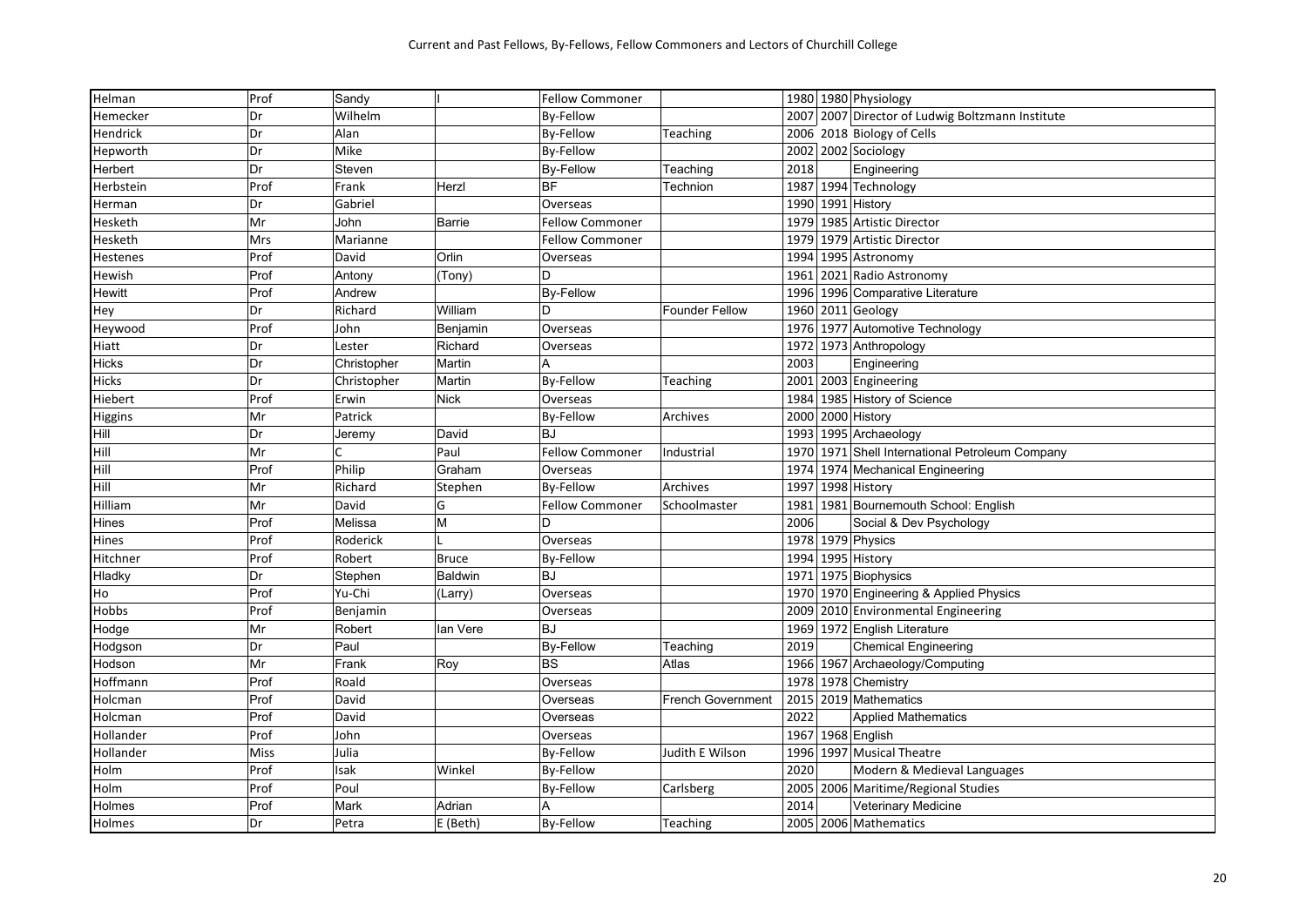| Holroyd         | Dr      | Jules        |                | BJ                     |                       |      | 2008 2009 Philosophy                        |
|-----------------|---------|--------------|----------------|------------------------|-----------------------|------|---------------------------------------------|
| Holroyd         | Prof    | Alexander    | Edward         | Overseas               |                       | 2018 | 2018 Mathematics                            |
| Holt            | Dr      | Andrew       | David          | By-Fellow              | Archives              | 2014 | 2014 British Foreign Policy                 |
| Holtzman        | Dr      | Tahl         |                | <b>BJ</b>              |                       | 2004 | 2007 Anatomy                                |
| Homans          | Prof    | George       | Caspar         | Overseas               |                       | 1972 | 1972 Sociology                              |
| Honerkamp-Smith | Dr      | Aurelia      |                | BJ                     | Sackler               | 2012 | 2015 Physical Chemistry                     |
| Hong            | Dr      | Kai          |                | <b>Fellow Commoner</b> | Artist in Residence   | 1989 | 1990 Writer                                 |
| Hooker          | Dr      | Paul         | John           | <b>BJ</b>              |                       | 1979 | 1982 Geophysics                             |
| Hoole           | Dr      | Andrew       | C <sub>F</sub> | <b>BJ</b>              |                       |      | 1994 1997 Engineering                       |
| Hooper          | Mr      |              | R E            | <b>Fellow Commoner</b> | Schoolmaster          | 1979 | 1979 Denstone College, Uttoxeter: Mod Langs |
| Hopkin          | Mr      | David        | Matthew        | <b>BJ</b>              |                       | 1997 | 1999 History                                |
| Hopkins         | Dr      | Alexander    | Desborough     | Α                      |                       | 2000 | 2006 Inorganic Chemistry                    |
| Hopkins         | Prof    | Robert       | David          | <b>BJ</b>              |                       | 1990 | 1993 Philosophy                             |
| Horridge        | Prof    | George       | Adrian         | Overseas               |                       | 1976 | 1977 Biological Sciences                    |
| Hoskin          | Dr      | Michael      | Anthony        | D                      |                       | 1969 | 2021 Pre-history                            |
| Houminer        | Dr      | Zwi          |                | <b>Fellow Commoner</b> |                       | 1991 | 1992 Astronomy                              |
| Hovius          | Dr      | <b>Niels</b> |                |                        |                       | 2002 | 2012 Earth Sciences                         |
| Hovius          | Dr      | <b>Niels</b> |                | <b>By-Fellow</b>       | Teaching              | 2001 | 2002 Earth Sciences                         |
| Howe            | Dr      | lan          |                | <b>BJ</b>              | Sydney Harvey         |      | 1968 1972 Chemistry                         |
| Howie           | Prof    | Archibald    | (Archie)       | D                      | <b>Founder Fellow</b> | 1960 | Physics                                     |
| Huang           | Dr      | Yan          |                | <b>BJ</b>              |                       | 1988 | 1991 Linguistics                            |
| Hubbard         | Dr      | Katharine    | Elizabeth      | By-Fellow              | Teaching              | 2011 | 2014 Plant Biology                          |
| Hughes          | Dr      | Patricia     | Mary           | <b>BJ</b>              |                       | 1992 | 1993 Biomechanics                           |
| Hughes-Wilson   | Colonel | John         | N              | <b>By-Fellow</b>       | Archives              | 2002 | 2002 Author and Broadcaster                 |
| Hunter          | Dr      | Morag        |                | <b>By-Fellow</b>       | Teaching              | 2012 | Earth Sciences                              |
| Hurley          | Prof    | Jarrod       |                | <b>By-Fellow</b>       |                       |      | 2015 2015 Astronomy                         |
| Hurst           | Mr      | Henry        | Robert         | D                      |                       | 1983 | Classical Archaeology                       |
| Hurst           | Prof    | Laurence     | Daniel         | <b>BS</b>              |                       | 1994 | 1997 Genetics                               |
| Hurst           | Dr      | Tom          |                | <b>By-Fellow</b>       | Archives (Antcliffe)  | 2018 | 2018 History                                |
| Huxley          | Prof    | Hugh         | Esmoor         | Ε                      |                       | 1967 | 1987 Molecular Biology                      |
| Huxley          | Prof    | Martin       | Neil           | <b>BJ</b>              |                       | 1968 | 1970 Mathematics                            |
| ladevaia        | Dr      | Giulia       |                | <b>BF</b>              | Teaching              | 2021 | Chemistry                                   |
| Ibell           | Prof    | Timothy      | James          | Ć                      |                       | 2017 | 2018 Civil Engineering                      |
| Iglehart        | Prof    | Donald       | Lee            | Overseas               |                       | 1976 | 1976 Maths for Operational Research         |
| Ilievski        | Prof    | Petar        | H              | <b>Fellow Commoner</b> |                       | 1969 | 1969 Classics                               |
| Inderwildi      | Dr      | Oliver       |                | <b>By-Fellow</b>       |                       |      | 2013 2013 Chemical Engineering              |
| Inglis          | Dr      | Nicholas     | Francis        | <b>BJ</b>              |                       |      | 1985 1988 Mathematics                       |
| Inglis          | Prof    | Stephen      | Charles        | <b>BJ</b>              |                       | 1977 | 1980 Molecular Biology                      |
| Inoue           | Prof    | Akihisa      |                | Overseas               |                       | 2012 | 2012 Engineering & Materials Science        |
| Ioffe           | Prof    | Dmitry       |                | Overseas               | Technion              | 2003 | 2004 Industrial Engineering                 |
| Iosifescu       | Dr      | Marius       |                | Overseas               |                       | 1971 | 1971 Probability & Statistics               |
| Ireland         | Mr      | Matthew      |                | <b>By-Fellow</b>       | Teaching              | 2020 | <b>Computer Science</b>                     |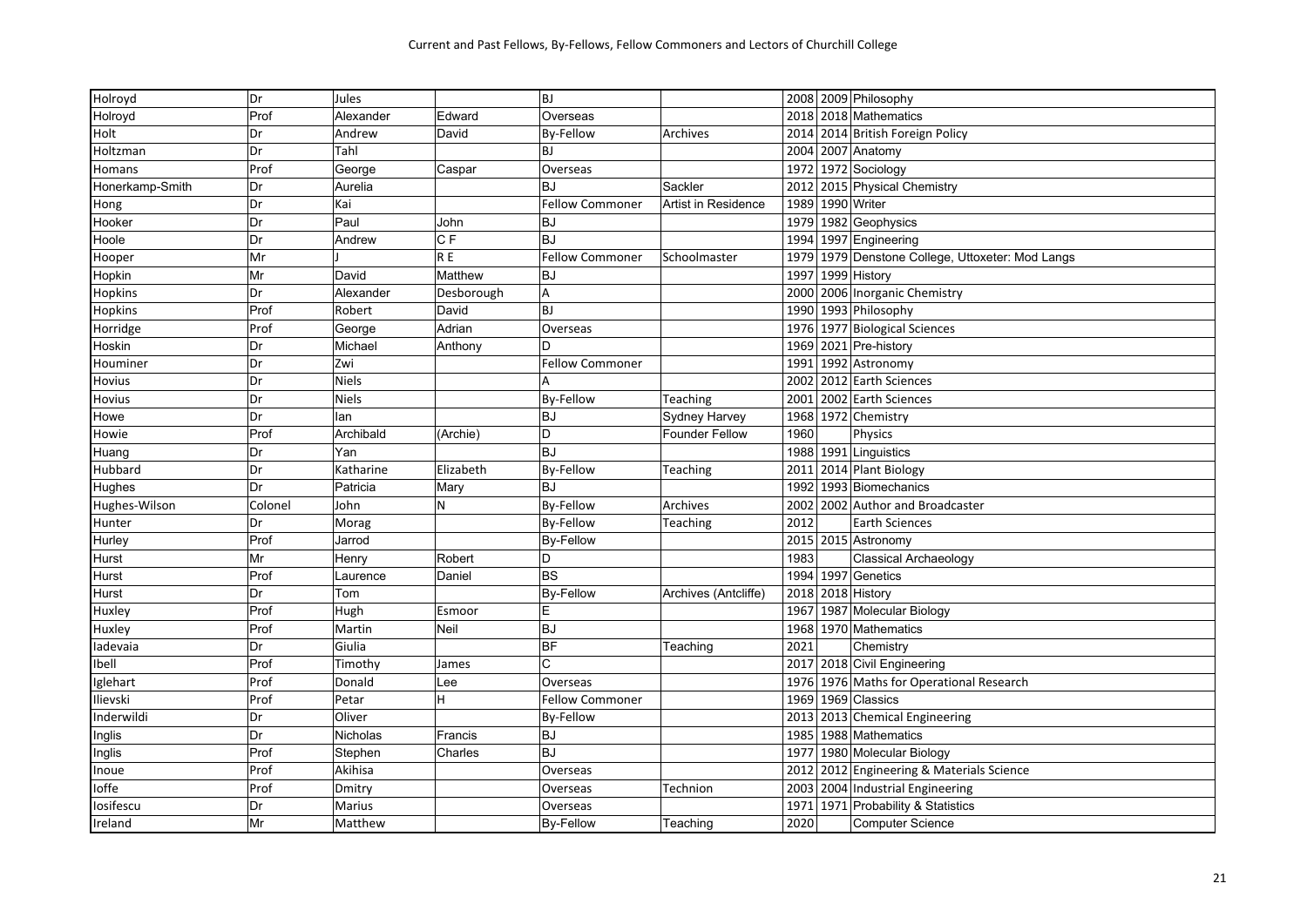| Irele          | Prof        | Francis       | Abiola         | Overseas               |                          | 1999 1999 African, French & Comparative Literature        |
|----------------|-------------|---------------|----------------|------------------------|--------------------------|-----------------------------------------------------------|
| Irmay          | Prof        | Shragga       |                | Overseas               |                          | 1978 1978 Civil Engineering                               |
| Isaac          | Prof        | Benjamin      | Henri          | Overseas               |                          | 1997 Ancient History<br>1997                              |
| Isaac          | Dr          | Joseph        |                | Overseas               |                          | 1971 Economics<br>1971                                    |
| lwasawa        | Judge       | Yuji          |                | Overseas               |                          | 2000 2001 International Law                               |
| <b>zzard</b>   | Dr          | Robert        |                | <b>By-Fellow</b>       | Teaching                 | 2015<br>2017 Astronomy                                    |
| Jabr           | Dr          | Fares         | Hilmi          | <b>By-Fellow</b>       |                          | 2010 2014 Psychology                                      |
| Jackson        | Dr          | Peter         |                | <b>BJ</b>              |                          | 1975 1979 Medieval Asian History                          |
| Jacobs         | Prof        | Patrick       | Wm McCarthy    | Overseas               |                          | 1973 1974 Physical Chemistry                              |
| Jacobs         | Dr          | Joshua        | Samuel         | <b>By-Fellow</b>       |                          | 2006 2006 Education                                       |
| Jacobson       | Dr          | <b>Birgit</b> |                | <b>By-Fellow</b>       | Møller                   | 2003 Executive Director CEI-Europe, Sweden<br>2001        |
| Jacobus        | Prof        | Mary          |                | $\mathsf{C}$           |                          | 2011 English<br>2000                                      |
| Jaikumar       | Prof        | Ramchandran   |                | <b>Fellow Commoner</b> |                          | 1990 1990 Business Administration                         |
| Jain           | Dr          | Ravinder      | К              | <b>Fellow Commoner</b> |                          | 1986 1986 Civil Engineering                               |
| Jalaal         | Dr          | Maziyar       |                | <b>By-Fellow</b>       | Postdoctoral             | 2019<br><b>Fluid Mechanics</b>                            |
| James          | <b>Mrs</b>  | Tamsin        | Melanie        | A                      | Admin                    | 2017<br><b>Bursar 2017-</b>                               |
| James          | Prof        | Alan          | Trevleven      | Overseas               |                          | 1965 1965 Statistical Mathematics                         |
| James          | Ms          | Catherine     | Trehbarne      | <b>Fellow Commoner</b> | Schoolmistress           | 1980 Ysgol y Moelwyn, Blaenau Ffestiniog: English<br>1980 |
| James          | Mr          | M             |                | <b>Fellow Commoner</b> | Schoolmaster             | 1968 1968 Manchester Grammar School: Physics              |
| Jami           | Dr          | Catherine     |                | Overseas               | French Government        | 2005 History of Chinese Mathematics<br>2004               |
| Jang           | Prof        | Bor           | Z              | <b>Fellow Commoner</b> |                          | 1992 Materials Science<br>1991                            |
| Janot          | Prof        | Christian     |                | <b>Fellow Commoner</b> | <b>French Government</b> | 1981<br>1981 Solid State Physics                          |
| Janoyan        | Prof        | Kerop         |                | <b>By-Fellow</b>       |                          | 2009 2009 Civil and Environmental Engineering             |
| Jansohn        | Prof        | Christa       |                | Overseas               |                          | 2010 2011 British Studies                                 |
| Janson         | Prof        | Svante        |                | Overseas               |                          | 2016 2016 Mathematics                                     |
| Jardine-Wright | Dr          | Lisa          | Jayne          |                        |                          | 2012<br>Physics                                           |
| Jardine-Wright | Dr          | Lisa          | Jayne          | <b>By-Fellow</b>       | Teaching                 | 2009 2012 Physics                                         |
| Jayawickrama   | Prof        | Nicholas      | Abeydeera      | Overseas               |                          | 1978 1979 Oriental & African Studies                      |
| Jeffery        | Prof        | Simon         |                | <b>By-Fellow</b>       |                          | 2019 2019 Astronomy                                       |
| Jennison       | <b>Miss</b> | <b>Brenda</b> | Margaret       | D                      |                          | 2017 Physics Education<br>1992                            |
| Jensen         | Prof        | Jorgen        |                | <b>By-Fellow</b>       |                          | 2019 2019 Biology                                         |
| Jeppesen       | Prof        | Kristian      | Knud           | Overseas               |                          | 1988 Classical Archaeology<br>1987                        |
| Jespersen      | Prof        | Jesper        |                | Overseas               | Carlsberg                | 1997 2010 Economics                                       |
| Johann         | Dr          | Charlotte     |                | <b>BJ</b>              | <b>Bodossakis</b>        | 2021<br>History                                           |
| Johansson      | Prof        | Sten          |                | <b>By-Fellow</b>       |                          | 1993 1994 Mechanical Engineering                          |
| Johnson        | Dr          | Gaynor        | Lillian        | <b>By-Fellow</b>       | Archives                 | 2010 2010 History                                         |
| Johnston       | Prof        | Francis       |                | Overseas               |                          | 2001 Anthropology<br>1994                                 |
| Jones          | Mr          | Bernard       | Jean Trevor    | $\overline{A}$         |                          | 1981 Mathematics<br>1978                                  |
| Jones          | Dr          | Bernard       | Jean Trevor    | Lector                 |                          | 1997<br>1998 Mathematics                                  |
| Jones          | Dr          | Richard       | Arnold Yardley | <b>BJ</b>              | <b>Founder Fellow</b>    | 1960 1963 Chemistry                                       |
| Jones          | Rt Hon      | Aubrey        |                | <b>Fellow Commoner</b> | Industrial               | 1971 1985 Laporte Industries                              |
| Jones          | Mr          | D             | G              | <b>Fellow Commoner</b> | Schoolmaster             | 1966 1966 RGS, High Wycombe: History                      |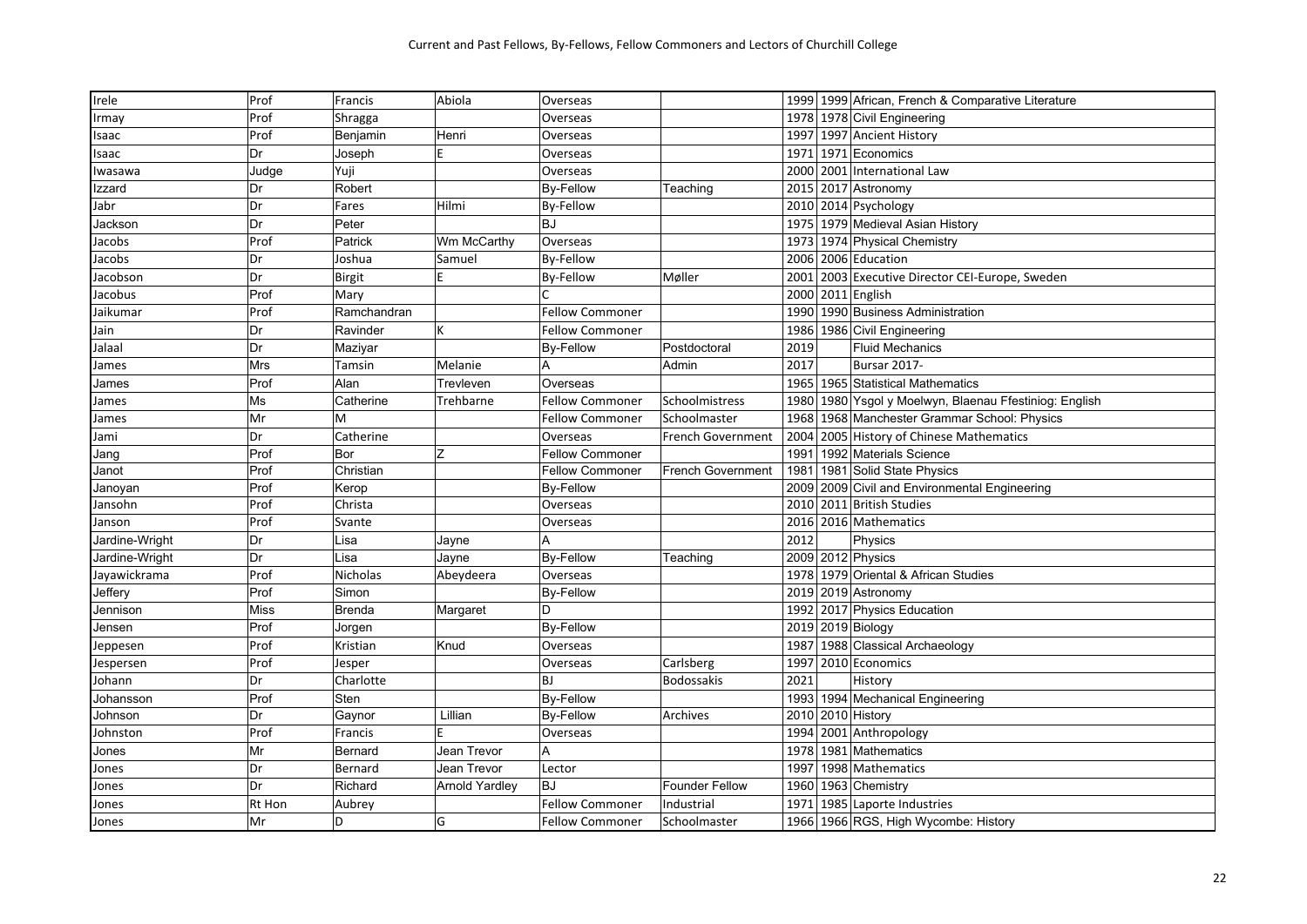| Jones             | Miss    | D            |          | <b>Fellow Commoner</b> | Schoolmistress        |      | 1979 1979 Sheffield High School for Girls      |
|-------------------|---------|--------------|----------|------------------------|-----------------------|------|------------------------------------------------|
| Jones             | Prof    | Frank        |          | Overseas               |                       |      | 1979 1979 Sociology                            |
| Jones             | Mr      | Ġ            |          | <b>Fellow Commoner</b> | Schoolmaster          |      | 1984 1984 Mirfield High School, Yorks: Biology |
| Jones             | Dr      | Richard      | Leonard  | By-Fellow              | <b>DERA</b>           | 2000 | 2000 Mechanical Sciences                       |
| Jongman           | Dr      | Willem       | Marinus  | Overseas               |                       |      | 2002 2002 Ancient History                      |
| Joshi             | Dr      | Ramchandra   | $\vee$   | Overseas               |                       |      | 1968 1969 Archaeology                          |
| Jozwik            | Dr      | Kamila       | Maria    | <b>By-Fellow</b>       | Postdoctoral          | 2019 | Neuroscience                                   |
| Jullien           | Dr      | Jerome       | Paul     | <b>By-Fellow</b>       | Postdoctoral          |      | 2015 2018 Biomedical Sciences                  |
| Jurdant           | Pr      | Badouin      |          | <b>Fellow Commoner</b> |                       |      | 1983 1984 Social Sciences                      |
| Juric             | Dr      | Damir        |          | <b>By-Fellow</b>       | French Government     | 2021 | Engineering                                    |
| Kaarsholm         | Dr      | Preben       |          | <b>Fellow Commoner</b> | Carlsberg             |      | 1992 1992 International Development Studies    |
| Kabeshov          | Dr      | Mikhail      |          | <b>By-Fellow</b>       | Teaching              | 2014 | 2017 Computer Science                          |
| Kafatos           | Prof    | Fotis        | C        | Overseas               |                       |      | 1993 1994 Biology                              |
| Kahn              | Prof    | Charles      | Milton   | Overseas               |                       |      | 1999 2000 Economics & Finance                  |
| Kahn              | Dr      | Scott        | D        | <b>Fellow Commoner</b> |                       |      | 1986 1987 Chemistry                            |
| Kailath           | Prof    | Thomas       |          | Overseas               |                       | 1977 | 1977 Electrical Engineering                    |
| Kalecki           | Prof    | Michal       |          | Overseas               |                       | 1969 | 1969 Economics                                 |
| Kambhampati       | Prof    | Srinivas     |          | <b>By-Fellow</b>       |                       |      | 1999 1999 Entomology                           |
| Kaminski          | Dr      | Juliane      | Gabriele | <b>BJ</b>              |                       | 2007 | 2009 Psychology                                |
| Kapil             | Prof    | Bhanu        |          | <b>By-Fellow</b>       | Artist                | 2019 | Poetry                                         |
| Kapil             | Prof    | Bhanu        |          | E                      |                       | 2021 | Poetry                                         |
| Kapil             | Dr      | Venkat       |          | <b>BJ</b>              | Sydney Harvey         | 2022 | Chemistry                                      |
| Kaplan            | Prof    | Bernice      | A        | <b>Fellow Commoner</b> |                       |      | 1983 1984 Anthropology                         |
| Kappler           | Dr      | Julian       |          | By-Fellow              | Postdoctoral          | 2019 | <b>Theoretical Biophysics</b>                  |
| Kapur             | Mr      | Sandeep      |          | Lector                 |                       |      | 1990 1991 Economics                            |
| Karanassios       | Prof    | Vassili      |          | Overseas               |                       |      | 2009 2009 Chemistry                            |
| Karasik           | Dr      | Avner        |          | By-Fellow              | Postdoctoral          | 2022 | Physics                                        |
| Karni             | Dr      | Eyal         |          | <b>By-Fellow</b>       | Technion              |      | 2005 2006 Architecture & Town Planning         |
| Karp              | Prof    | Larry        | S        | <b>Fellow Commoner</b> |                       |      | 1989 1989 Economics                            |
| Katayama          | Prof    | Hiroshi      |          | <b>By-Fellow</b>       |                       | 2008 | 2008 Operations & Production Management        |
| Katgert           | Dr      | Peter        |          | <b>Fellow Commoner</b> |                       | 1974 | 1974 Radio Astronomy                           |
| Katritzky         | Prof    | Alan         | Roy      | Α                      | <b>Founder Fellow</b> |      | 1960 1963 Chemistry                            |
| Katzir-Katchalsky | Prof    | Aharon       |          | Overseas               |                       | 1971 | 1971 Physical Chemistry                        |
| Kauppinen         | Dr      | Anna-Riika   |          | <b>By-Fellow</b>       | Postdoctoral          | 2018 | 2021 Social Anthropology                       |
| Kawaler           | Dr      | Steven       | D        | By-Fellow              |                       |      | 1995 1995 Physics                              |
| Kaye              | Revd Dr | <b>Bruce</b> | N        | <b>Fellow Commoner</b> |                       | 1991 | 1992 Theology                                  |
| Keck              | Prof    | James        |          | Overseas               |                       | 1979 | 1980 Mechanical Engineering                    |
| Kehoe             | Prof    | Timothy      |          | <b>Fellow Commoner</b> |                       |      | 1983 1984 Economics                            |
| Keller            | Dr      | Julien       |          | By-Fellow              | French Government     | 2015 | 2015 Mathematics                               |
| Kellogg           | Mr      | Willliam     | O        | <b>Fellow Commoner</b> |                       |      | 1977 1978 History                              |
| Kelly             | Prof    | Anthony      |          | D                      | <b>Founder Fellow</b> |      | 1960 2014 Metallurgy                           |
| Kelly             | Dr      | Stephen      |          | <b>By-Fellow</b>       | Archives              |      | 2017 2017 History                              |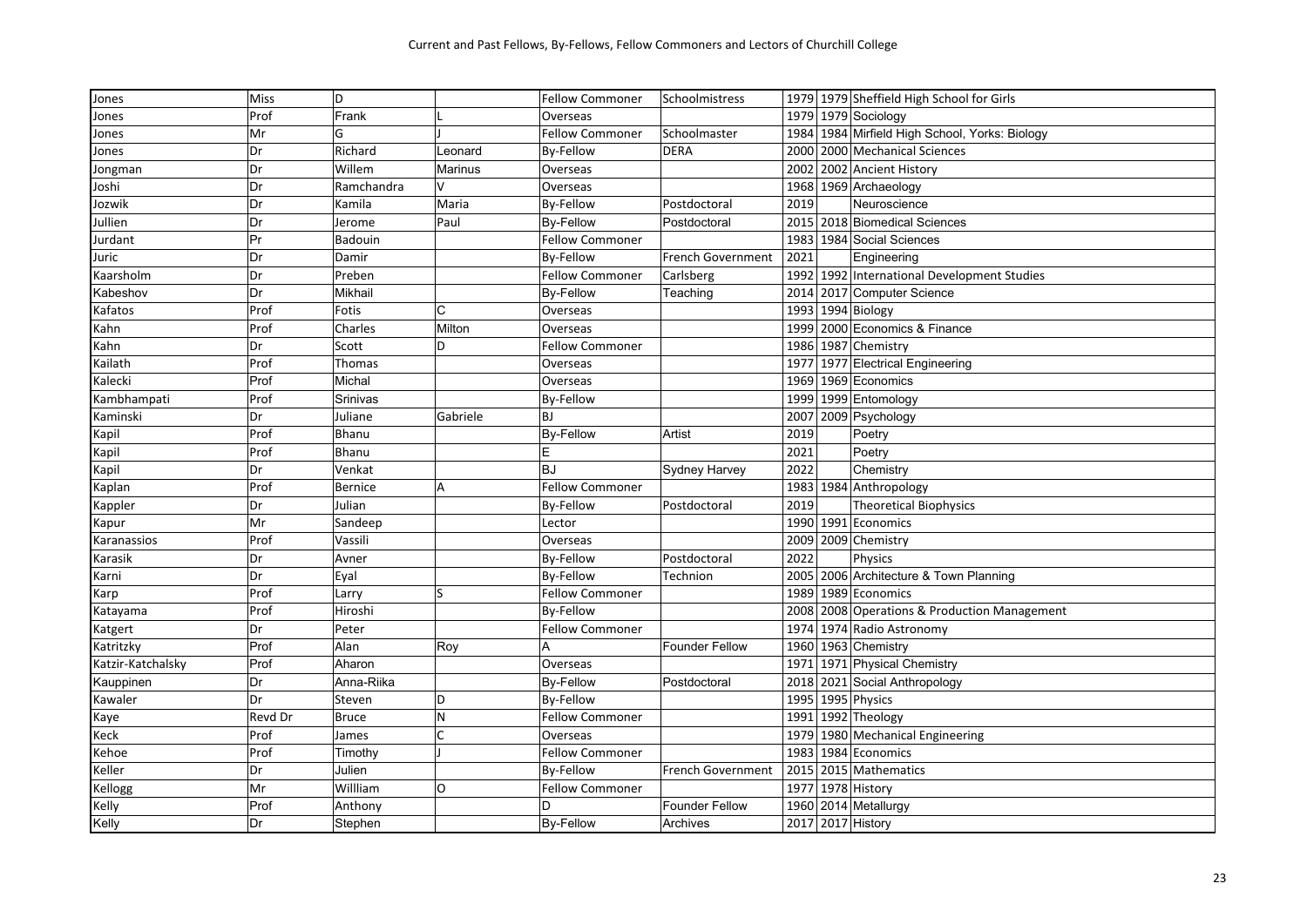| Kelsey      | Prof        | David     |                 | <b>BJ</b>              |                            |      |                 | 1984 1988 Economics                            |
|-------------|-------------|-----------|-----------------|------------------------|----------------------------|------|-----------------|------------------------------------------------|
| Kelsey      | Mr          | Thomas    |                 | <b>By-Fellow</b>       | Archives                   | 2020 |                 | 2020 History                                   |
| Kelton      | Prof        | Kenneth   |                 | <b>By-Fellow</b>       |                            |      |                 | 1993 1993 Physics                              |
| Kemp        | Dr          | Geoff     |                 | <b>By-Fellow</b>       |                            |      |                 | 2008 2008 History                              |
| Kenchington | Dr          | Charlotte | Guenevere       | <b>By-Fellow</b>       | Postdoctoral               |      |                 | 2018 2021 Earth Sciences                       |
| Kendall     | Prof        | David     | George          | D                      |                            |      |                 | 1962 2007 Statistics                           |
| Kendall     | <b>Miss</b> | Mary      | Irene           | D                      |                            | 2001 |                 | Librarian 1987-2015                            |
| Kendall     | Dr          | Norman    |                 | <b>BS</b>              |                            |      |                 | 1976 1982 Mechanical Engineering               |
| Kendall     | Dr          | Norman    |                 | <b>Fellow Commoner</b> | Industrial                 |      | 1974 1975 Shell |                                                |
| Kenna       | Dr          | Victor    | E G             | <b>Fellow Commoner</b> |                            |      |                 | 1967 1968 Classics                             |
| Kennicutt   | Prof        | Robert    | C               | C                      |                            |      |                 | 2006 2018 Astronomy                            |
| Kenny       | Dr          | Neil      | E               | A                      |                            | 1994 |                 | 2005 French                                    |
| Kent        | Dr          | Marian    | Ruth            | <b>Fellow Commoner</b> | Archives                   | 1991 |                 | 1992 History                                   |
| Keown       | Prof        | John      |                 | <b>BS</b>              |                            |      | 2001 2002 Law   |                                                |
| Kerr        | Dr          | John      |                 | BF                     | Postdoctoral (Winton) 2020 |      |                 |                                                |
| Kerr        | Dr          | Ross      | Campbell        | <b>BJ</b>              | Gulbenkian                 |      |                 | 1986 1989 Fluid Mechanics                      |
| Kerswell    | Prof        | Richard   | R               | By-Fellow              |                            |      |                 | 2008 2008 Applied Mathematics                  |
| Kervaire    | Prof        | Michel    | André           | Overseas               |                            |      | 1964 1964       |                                                |
| Kesten      | Prof        | Harry     |                 | Overseas               |                            |      |                 | 1993 1993 Mathematics                          |
| Keynes      | Prof        | Richard   | Darwin          | D                      |                            | 1961 |                 | 2010 Physiologist                              |
| Khair       | Dr          | Tabish    |                 | <b>By-Fellow</b>       | Carlsberg                  |      |                 | 2007 2007 English                              |
| Khalil      | Dr          | Ihab      | Mohy            | <b>Fellow Commoner</b> | Industrial                 | 1986 |                 | 1986 Cummins Engine Company, Columbus, Indiana |
| Khorana     | Prof        | Har       | Gobind          | Overseas               |                            |      |                 | 1967 1967 Medicine                             |
| Kilgarriff  | Mr          |           |                 | <b>Fellow Commoner</b> | Schoolmaster               | 1980 |                 | 1980 Thornhill School, Sunderland: Mod Langs   |
| Killen      | Dr          | John      | Tyrrell         | A                      | Gulbenkian                 | 1961 |                 | 1969 Classics                                  |
| Killian     | Dr          | James     | Rhyne           | Overseas               |                            | 1965 |                 | 1966 Management/former President MIT           |
| Kim         | Prof        | Jong      | Min             | C                      |                            | 2016 |                 | Electronics                                    |
| Kimball     | Prof        | Warren    |                 | <b>By-Fellow</b>       | <b>Archives</b>            | 1998 |                 | 1998 History                                   |
| Kimura      | Prof        | Tsutomu   |                 | Overseas               |                            | 1997 |                 | 1998 Engineering                               |
| King        | Mrs         | Anny      | <b>Nina</b>     | D                      |                            | 1994 |                 | Linguistics                                    |
| King        | Dr          | Frank     | Haydon          | D                      |                            | 1977 |                 | <b>Computer Science</b>                        |
| King        | Prof Dame   | Julia     | Elizabeth       | E                      |                            | 1987 |                 | Materials Science & Metallurgy                 |
| King        | Dr          | Robin     | William         | <b>By-Fellow</b>       |                            |      |                 | 1994 1994 Electrical Engineering               |
| Kingston    | Dr          | (lan)     | Barry           | D                      |                            | 2004 |                 | Pathology                                      |
| Kinsella    | Prof        | John      |                 | E                      |                            | 1998 |                 | Poet, Editor and Writer                        |
| Kinsella    | Prof        | John      |                 | <b>By-Fellow</b>       | Artist                     |      |                 | 1997 1998 Poet, Editor and Writer              |
| Kirk        | Dr          | Paul      |                 | <b>By-Fellow</b>       | Postdoctoral               | 2017 |                 | 2020 Genomics                                  |
| Kirk        | Prof        | Kiaran    |                 | Overseas               |                            | 2002 |                 | 2003 Biochemistry & Molecular Biology          |
| Kirkpatrick | Prof        | R         | James           | Overseas               |                            | 1985 |                 | 1985 Geology                                   |
| <b>Kiss</b> | Dr          | Demeter   |                 | <b>By-Fellow</b>       | Postdoctoral               |      |                 | 2013 2014 Applied Mathematics                  |
| Kitchen     | Mr          | Jonathan  | Saville         | <b>BJ</b>              | <b>Bodossakis</b>          |      |                 | 1974 1976 Comparative Law                      |
| Kittelson   | Prof        | David     | <b>Burnelle</b> | Overseas               |                            |      |                 | 1985 2009 Mechanical Engineering               |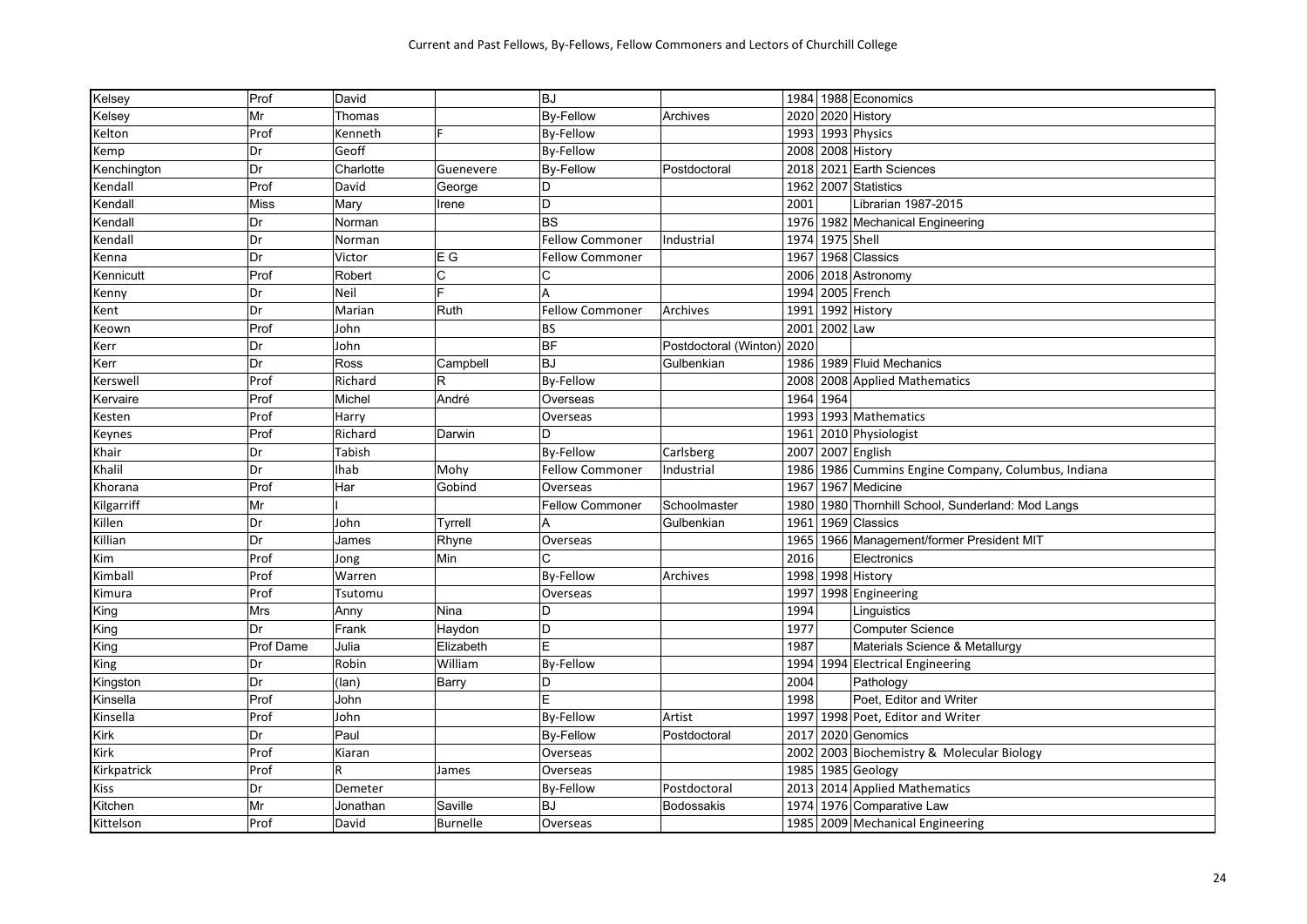| Kittelson      | Mr   | Sverre        | Andreas Campbell By-Fellow |                        |                   |      |               | 1997 1997 Economics                                         |
|----------------|------|---------------|----------------------------|------------------------|-------------------|------|---------------|-------------------------------------------------------------|
| Klaus          | Prof | Marshall      |                            | Overseas               |                   |      |               | 1979 1980 Pediatrics                                        |
| Klemperer      | Prof | W (Bill)      | A                          | Overseas               |                   |      |               | 1968 1974 Chemistry                                         |
| Kneebone       | Dr   | Emily         | Sarah                      | <b>By-Fellow</b>       | Teaching          |      |               | 2012 2013 Classics                                          |
| Knight         | Dr   | Claire        |                            | <b>By-Fellow</b>       | <b>Archives</b>   | 2022 |               | Russian                                                     |
| Knight         | Mr   | James         | Thomson                    | <b>BJ</b>              |                   |      |               | 1968 1970 Mathematics                                       |
| Knight         | Mr   | Nigel         | Vincent                    |                        |                   | 2008 |               | Economics                                                   |
| Knight         | Mr   | Nigel         | Vincent                    | <b>By-Fellow</b>       | Teaching          |      |               | 2007 2008 Economics                                         |
| Knott          | Dr   | John          | Frederick                  |                        |                   |      |               | 1967 2006 Metallurgy                                        |
| Knowles        | Dr   | Kevin         | Maxwell                    | A                      |                   | 1987 |               | Materials Science & Metallurgy                              |
| Knowles        | Dr   | Christopher   | <b>Walter Magnus</b>       | <b>By-Fellow</b>       | Archives          |      |               | 2018 2018 History                                           |
| Кo             | Prof | Hon-Yim       |                            | <b>Fellow Commoner</b> |                   |      |               | 1977 1978 Soil Mechanics                                    |
| Kohayakawa     | Dr   | Yoshiharu     |                            | <b>BJ</b>              |                   |      |               | 1992 1993 Pure Mathematics                                  |
| Kokaram        | Dr   | Anil          | Christopher                | A                      |                   |      |               | 1996 1998 Engineering                                       |
| Kolesnikov     | Dr   | Alexander     | А                          | <b>Fellow Commoner</b> |                   |      |               | 1977 1977 Molecular Biology                                 |
| Kolkenbrock    | Dr   | Marie         |                            | <b>By-Fellow</b>       | Postdoctoral      |      |               | 2015 2018 German                                            |
| Komiya         | Prof | Fumito        |                            | Overseas               |                   |      | 2009 2009 Law |                                                             |
| Kornberg       | Prof | Arthur        |                            | Overseas               |                   |      |               | 1970 1970 Biochemistry                                      |
| Korhonen       | Prof | Anna          |                            | <b>BS</b>              |                   | 2021 |               | Comp Sci & Linguistics                                      |
| Kraft          | Prof | <b>Markus</b> |                            | C                      |                   | 1999 |               | Chemical Engineering                                        |
| Kramer         | Prof | Matthew       | Henry                      | A                      |                   | 1994 |               | Law/Jurisprudence                                           |
| Krause         | Prof | Lucjan        |                            | Overseas               |                   |      |               | 1976 1977 Physics                                           |
| Kreps          | Dr   | David         | M                          | Fellow Commoner        |                   |      |               | 1978 1979 Economics                                         |
| Kress          | Dr   | Berthold      | $J\overline{G}$            | <b>BJ</b>              |                   |      |               | 2006 2007 History of Art                                    |
| Krinsley       | Prof | David         | Henry                      | Overseas               |                   |      |               | 1970 1971 Geology                                           |
| Kronberger     | Dr   | Nicole        |                            | By-Fellow              |                   |      |               | 2007 2007 Social Psychology                                 |
| Krüger         | Dr   | Oliver        |                            |                        |                   |      |               | 2000 2009 Animal Ecology                                    |
| Krzeczkowski   | Mr   | Henryk        |                            | <b>Fellow Commoner</b> |                   |      |               | 1979 1982 Writer                                            |
| Kucherenko     | Dr   | Olga          |                            | <b>By-Fellow</b>       | Archives          |      |               | 2019 2019 History                                           |
| Kusakabe       | Prof | Osamu         |                            | <b>Fellow Commoner</b> |                   |      |               | 1979 1990 Civil Engineering                                 |
| Kutter         | Prof | <b>Bruce</b>  |                            | Overseas               |                   |      |               | 2010 2010 Environmental Engineering                         |
| <b>Kuypers</b> | Prof | Hans          | Gerardus Jacobus C         |                        |                   |      |               | 1986 1989 Anatomy                                           |
| Kypraiou       | Dr   | Anna-Maria    |                            | <b>By-Fellow</b>       | Teaching          |      |               | 2019 2019 Engineering                                       |
| Kypraiou       | Dr   | Anna-Maria    |                            | A                      |                   | 2019 |               | Engineering                                                 |
| Labaree        | Prof | Benjamin      | Woods                      | Overseas               |                   |      |               | 1975 1976 History                                           |
| Ladipo         | Mr   | David         |                            | <b>BJ</b>              |                   |      |               | 1997 1999 Comparative Sociology                             |
| Lahaussois     | Dr   | Aimee         |                            | BF                     | French Government | 2021 |               |                                                             |
| Lake           | Dr   | George        |                            | <b>Fellow Commoner</b> |                   |      |               | 1980 1981 Astronomy                                         |
| Lake           | Prof | James         | A                          | Overseas               |                   |      |               | 1982 1982 Molecular Biology                                 |
| Lamb           | Dr   | Frederick     | К                          | <b>Fellow Commoner</b> |                   |      |               | 1976 1976 Astrophysics                                      |
| Lambert        | Dr   | Samuel        |                            | By-Fellow              | Postdoctoral      | 2019 |               | Genetics                                                    |
| Landeau        | Dr   | Maylis        |                            | <b>By-Fellow</b>       |                   |      |               | Postdoctoral (Sackler) 2016 2019 Geophysical Fluid Dynamics |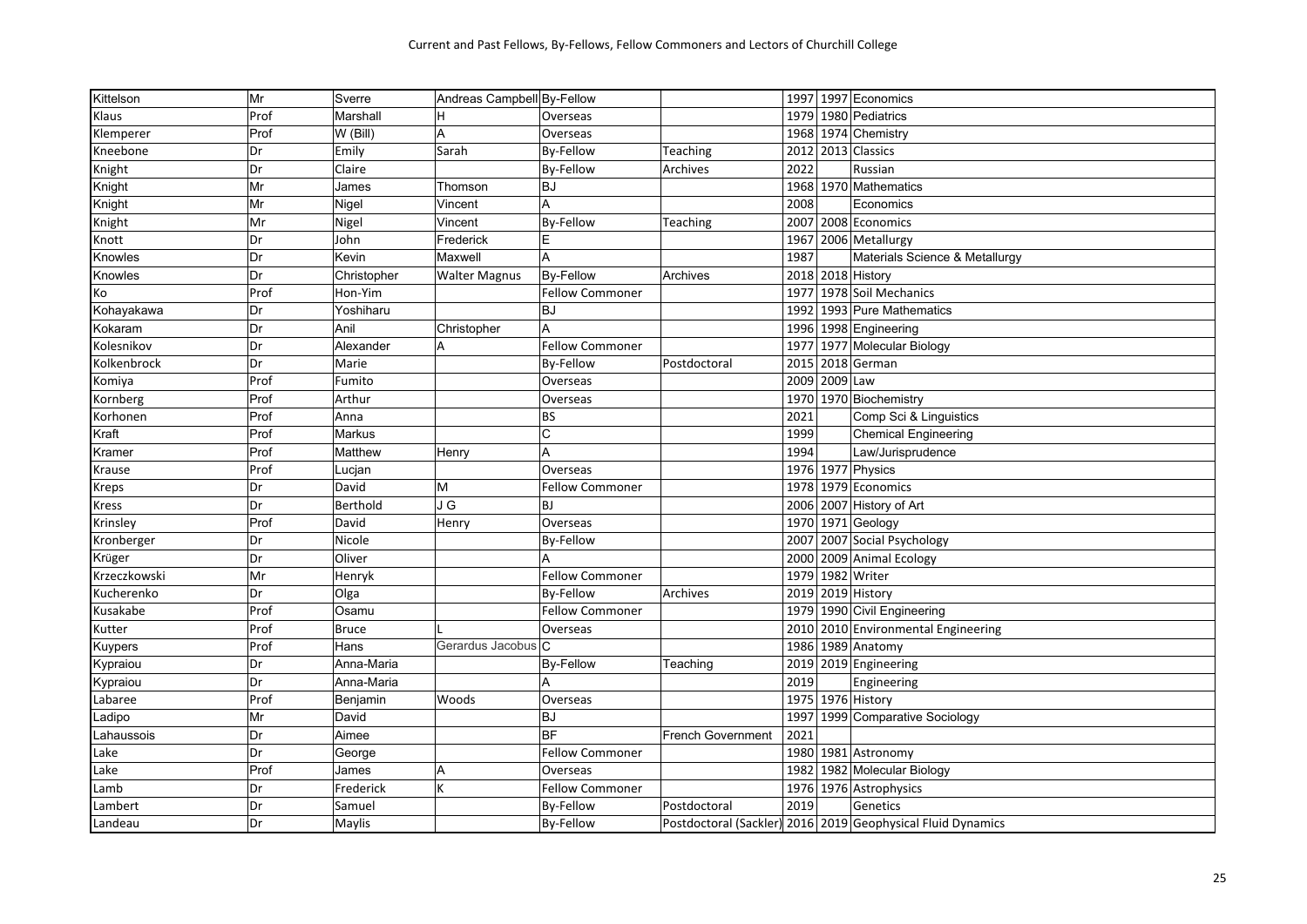| Landes          | Prof | David           | Saul              | Overseas               |                    |      |      | 1968 1969 History                 |
|-----------------|------|-----------------|-------------------|------------------------|--------------------|------|------|-----------------------------------|
| Landrock        | Prof | Peter           |                   | <b>By-Fellow</b>       | Professional       | 2021 |      | Cryptology                        |
| Lane            | Prof | Robert          | Edward            | Overseas               |                    | 1972 |      | 1973 Political Science            |
| Langer          | Prof | Ebbe            | Wang              | <b>Fellow Commoner</b> | Carlsberg          | 1993 |      | 1993 Metallurgy                   |
| Larder          | Dr   | Brendan         | Alexander         | BJ                     | Sydney Harvey      | 1983 |      | 1985 Medical Virology             |
| Lasker          | Prof | Gabriel         | Ward              | <b>Fellow Commoner</b> |                    | 1983 |      | 1984 Human Biology                |
| Lattanzio       | Dr   | John            | $\mathsf{C}$      | By-Fellow              |                    | 2004 |      | 2004 Mathematics                  |
| Lau             | Prof | Lawrence        |                   | Overseas               |                    | 1984 |      | 1984 Economics                    |
| Laughlin        | Prof | Simon           | Barry             | D                      |                    | 1991 |      | Neurobiology                      |
| Laurence        | Dr   | Keith           | Ormiston          | <b>Fellow Commoner</b> |                    |      |      | 1972 1972 History                 |
| Lavery          | Dr   | Richard         |                   | Overseas               | French Government  | 2003 |      | 2003 Biology & Physical Chemistry |
| Lawlor          | Dr   | Sheila          | Margaret Mary     | <b>BJ</b>              | <b>Bodossakis</b>  | 1984 |      | 1987 History                      |
| Laycock         | Mrs  | Paula           |                   | By-Fellow              | Staff              | 2006 |      | Registrar 1991/2014               |
| Leader-Williams | Prof | Nigel           |                   | C                      |                    |      |      | 2009 2019 Geography               |
| -eather         | Mr   | Richard         |                   | <b>BF</b>              | Moller             | 2021 |      | MD of Moller Centre               |
| Lebras          | Prof | Herve           |                   | Overseas               | French Government  |      |      | 2002 2002 Social Sciences         |
| Lecar           | Prof | Harold          |                   | <b>Fellow Commoner</b> |                    | 1975 |      | 1976 Biophysics                   |
| Lecar           | Prof | Myron           |                   | <b>Fellow Commoner</b> |                    | 1977 |      | 1977 Astrophysics                 |
| Lee             | Prof | Kyoung Jin      |                   | Overseas               |                    | 2013 |      | 2014 Physics                      |
| _eech-Wilkinson | Prof | Daniel          | Joseph            | <b>BJ</b>              |                    | 1980 |      | 1984 Music                        |
| Leer            | Dr   | Martin          |                   | <b>By-Fellow</b>       | Carlsberg          | 2003 |      | 2003 English                      |
| Legendre        | Dr   | Eveline         |                   | <b>By-Fellow</b>       | French Government  | 2020 |      | 2020 Mathematics                  |
| Leijonhufvud    | Prof | Axel            | <b>Stig Bengt</b> | Overseas               |                    | 1974 |      | 1974 Economics                    |
| Lemaire         | Dr   | Patrick         |                   | <b>Fellow Commoner</b> | <b>ICI France</b>  | 1990 |      | 1993 Molecular Biology            |
| Lemmerich       | Dr   | Jost            |                   | <b>Fellow Commoner</b> | Archives           | 1992 |      | 1993 History of Science           |
| Lengyel         | Prof | Maté            |                   | <b>BS</b>              |                    | 2018 |      | <b>Computational Biology</b>      |
| Lenne           | Dr   | Pierre-François |                   | <b>By-Fellow</b>       |                    |      |      | 2017 2017 Genetics                |
| Leong           | Dr   | Louise          | Yi Won            | By-Fellow              | Teaching           |      |      | 1996 1998 Biological Sciences     |
| Leptos          | Dr   | Kyriacos        |                   | <b>By-Fellow</b>       | Postdoctoral       | 2018 |      | Biophysics                        |
| Lesaffre        | Dr   | Pierre          |                   | Overseas               | French Government  | 2008 |      | 2008 Astronomy                    |
| Levene          | Dr   | Charles         | Isadore           | D                      |                    |      |      | 1978 2004 Pathology               |
| Levillain       | Prof | Charles-Edouard |                   | By-Fellow              |                    | 2011 |      | 2011 History/British Studies      |
| Levin           | Prof | Harry           | Tuchman           | Overseas               |                    | 1967 |      | 1967 Comparative Literature       |
| Lewandowski     | Prof | John            |                   | Overseas               |                    | 2003 |      | 2004 Materials Science            |
| ewis            | Dr   | Joanna          |                   | A                      |                    | 1995 |      | 1999 History                      |
| _ewis           | Prof | Tobias          |                   | <b>BS</b>              | <b>Allen Clark</b> | 1964 |      | 1965 Statistics                   |
| Lewis           | Dr   | Edward          | Lyn               | Overseas               |                    | 1986 |      | 1987 Oceanography                 |
| Lewis           | Mr   | M               |                   | <b>Fellow Commoner</b> | Schoolmaster       | 1981 | 1981 | Rednock School, Glos: History     |
| Li              | Dr   | Tengfei         |                   | By-Fellow              | Postdoctoral       | 2022 |      | Chemistry                         |
| Liang           | Dr   | Dongfang        |                   | A                      |                    | 2006 |      | Engineering                       |
| Liben-Nowell    | Prof | David           |                   | <b>By-Fellow</b>       |                    |      |      | 2015 2019 Computer Science        |
| Lighty          | Prof | Jo-Ann          | Slama             | <b>By-Fellow</b>       |                    |      |      | 2010 2010 Chemical Engineering    |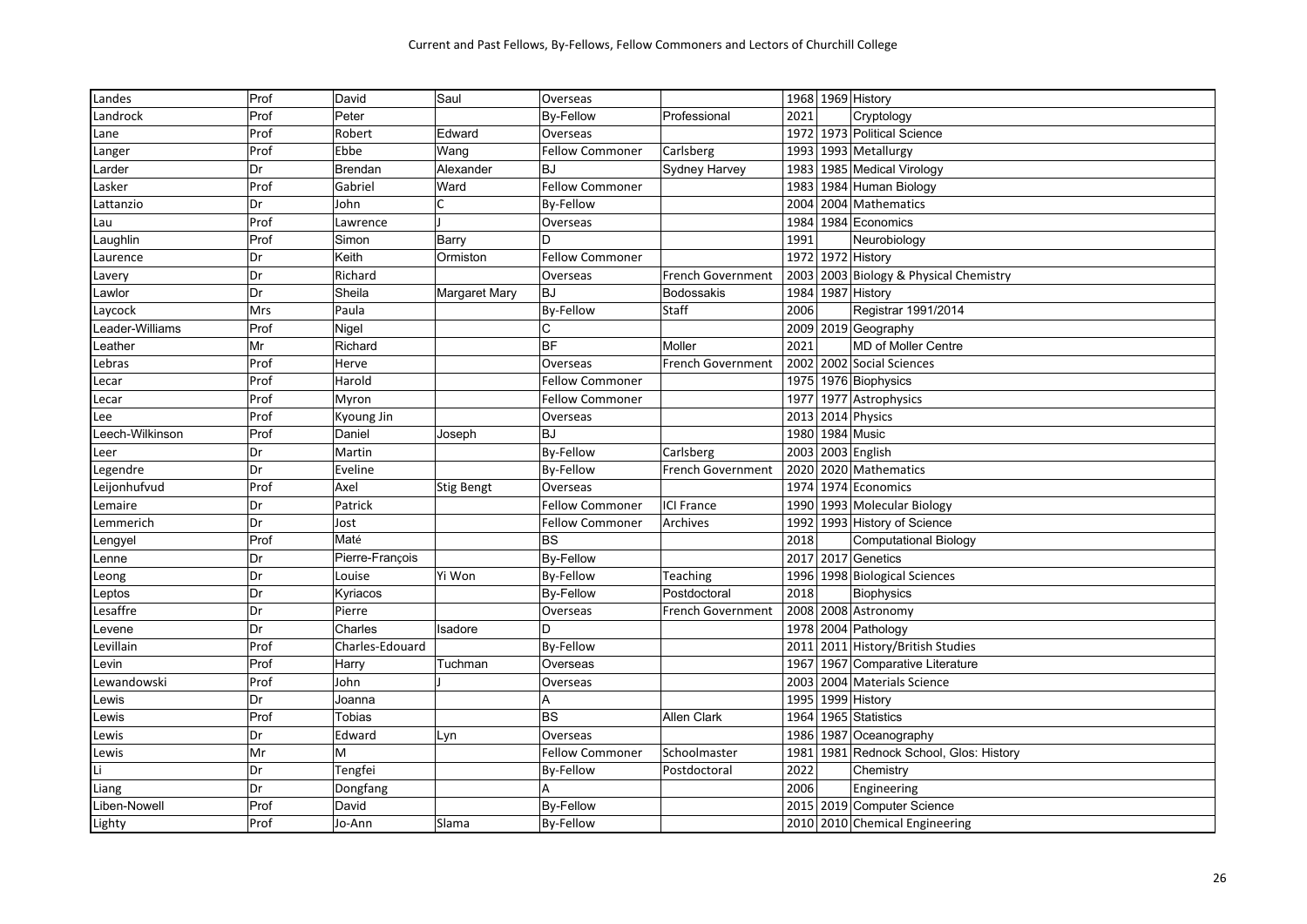| Lilienfeld  | Prof   | Abraham       | M                  | Overseas               |                       |      | 1982 1982 Epidemiology                        |
|-------------|--------|---------------|--------------------|------------------------|-----------------------|------|-----------------------------------------------|
| Lillehammer | Dr     | Hallvard      |                    | <b>BS</b>              |                       |      | 2010 2013 Philosophy                          |
| Lim         | Prof   | Youngil       |                    | <b>By-Fellow</b>       |                       |      | 1997 1997 Engineering                         |
| Lin         | Prof   | Douglas       | Nelson Chao        | Overseas               |                       |      | 1985 2004 Astronomy & Astrophysics            |
| Linares     | Prof   | Pedro         |                    | <b>By-Fellow</b>       |                       |      | 2018 2018 Engineering                         |
| Lindqvist   | Prof   | Svante        |                    | Overseas               |                       |      | 1995 1996 History of Science                  |
| Lindsay     | Prof   | <b>Stuart</b> |                    | Overseas               |                       |      | 1994 1994 Biodesign                           |
| Ling        | Dr     | Keck          | Voon               | <b>By-Fellow</b>       |                       |      | 2016 2016 Electrical & Electronic Engineering |
| Linklater   | Mr     | Peter         |                    | <b>Fellow Commoner</b> | Industrial            |      | 1980 1982 Shell Oil Company                   |
| Linterman   | Dr     | Michelle      | Angela             |                        |                       | 2010 | <b>Biological Sciences</b>                    |
| Lipscomb    | Prof   | William       | Nunn               | Overseas               |                       |      | 1966 1966 Chemistry                           |
| Liptak      | Prof   | Tamas         |                    | Overseas               |                       |      | 1981 1982 Mathematical Economics              |
| Lishman     | Mr     | Benjamin      | <b>Stanley Roy</b> | <b>By-Fellow</b>       |                       |      | 2005 2009 Engineering                         |
| Liston      | Prof   | Adrian        |                    | <b>BS</b>              |                       | 2020 | Immunology                                    |
| Liu         | Prof   | Dun           |                    | Overseas               |                       |      | 2006 2007 History of Natural Sciences         |
| Livesley    | Dr     | Robert        | Kenneth            | D                      | <b>Founder Fellow</b> |      | 1960 2020 Engineering                         |
| Lloyd       | Prof   | Howell        | A                  | <b>Fellow Commoner</b> |                       |      | 1993 1993 History                             |
| Lo          | Dr     | $H-M$         |                    | <b>Fellow Commoner</b> |                       |      | 1984 1985 History                             |
| Loeffler    | Dr     | David         |                    | BJ                     |                       |      | 2008 2010 Mathematics                         |
| _oewe       | Prof   | Benedikt      |                    | E                      |                       | 2017 | Mathematics                                   |
| Loewenstein | Dr     | Yael          | Rebecca            | <b>BJ</b>              |                       |      | 2018 2019 Philosophy                          |
| Loewenstein | Prof   | Aharon        |                    | Overseas               |                       |      | 1988 1989 Chemistry                           |
| Loewenstein | Prof   | David         |                    | Overseas               |                       |      | 1999 1999 English                             |
| Loewenthal  | Prof   | H (Eli)       | J E                | Overseas               | Technion              |      | 1974 1975 Chemistry                           |
| Lohne       | Lector | Johannes      | August             | Overseas               |                       |      | 1970 1970 History of Science                  |
| Loi         | Dr     | Shyeh         | Tjing (Cleo)       | <b>BJ</b>              |                       |      | 2018 2021 Physics                             |
| Lokhova     | Ms     | Svetlana      |                    | <b>By-Fellow</b>       | Archives              |      | 2018 2018 History                             |
| Long        | Dr     | Michael       | Dudley             |                        |                       |      | 1965 2009 English                             |
| Longbottom  | Dr     | Deborah       |                    | <b>By-Fellow</b>       | Teaching              |      | 2007 2011 Organic Chemistry                   |
| Longley     | Miss   | А             |                    | <b>Fellow Commoner</b> | Schoolmistress        |      | 1974 1974 Chadderton Grammar School, Lancs    |
| Longo       | Prof   | Sandro        |                    | <b>By-Fellow</b>       |                       |      | 2012 2012 Hydrodynamics                       |
| Loone       | Prof   | Eero          |                    | <b>By-Fellow</b>       |                       |      | 1993 1993 Philosophy & Political Science      |
| _opes       | Dr     | Raphael       |                    | <b>BJ</b>              | Tizard                |      | 2016 2018 Physics                             |
| Lopes-Gomez | Dr     | Carlos        | Enrique            | <b>By-Fellow</b>       | Professional          | 2021 | Industrial Innovation Policy                  |
| ouis        | Prof   | William       | Roger              | Overseas               |                       |      | 1985 1985 History                             |
| Lovas       | Dr     | Terese        |                    |                        |                       |      | 2005 2008 Engineering                         |
| Love        | Dr     | Gary          |                    | By-Fellow              | Archives              |      | 2017 2018 History                             |
| Lovelace    | Prof   | Richard       | V <sub>E</sub>     | Overseas               |                       |      | 1994 1994 Physics                             |
| Low         | Prof   | Donald        | Anthony            |                        |                       |      | 1983 1987 History                             |
| Lownie      | Mr     | Andrew        |                    | <b>By-Fellow</b>       | Archives              |      | 2016 2016 Biographer                          |
| Loynes      | Prof   | Robert        | Michael            | <b>BJ</b>              | CEGB                  |      | 1962 1965 Mathematics                         |
| Lu          | Prof   | Chaoyang      |                    | <b>BJ</b>              | Tizard                |      | 2012 2013 Physics                             |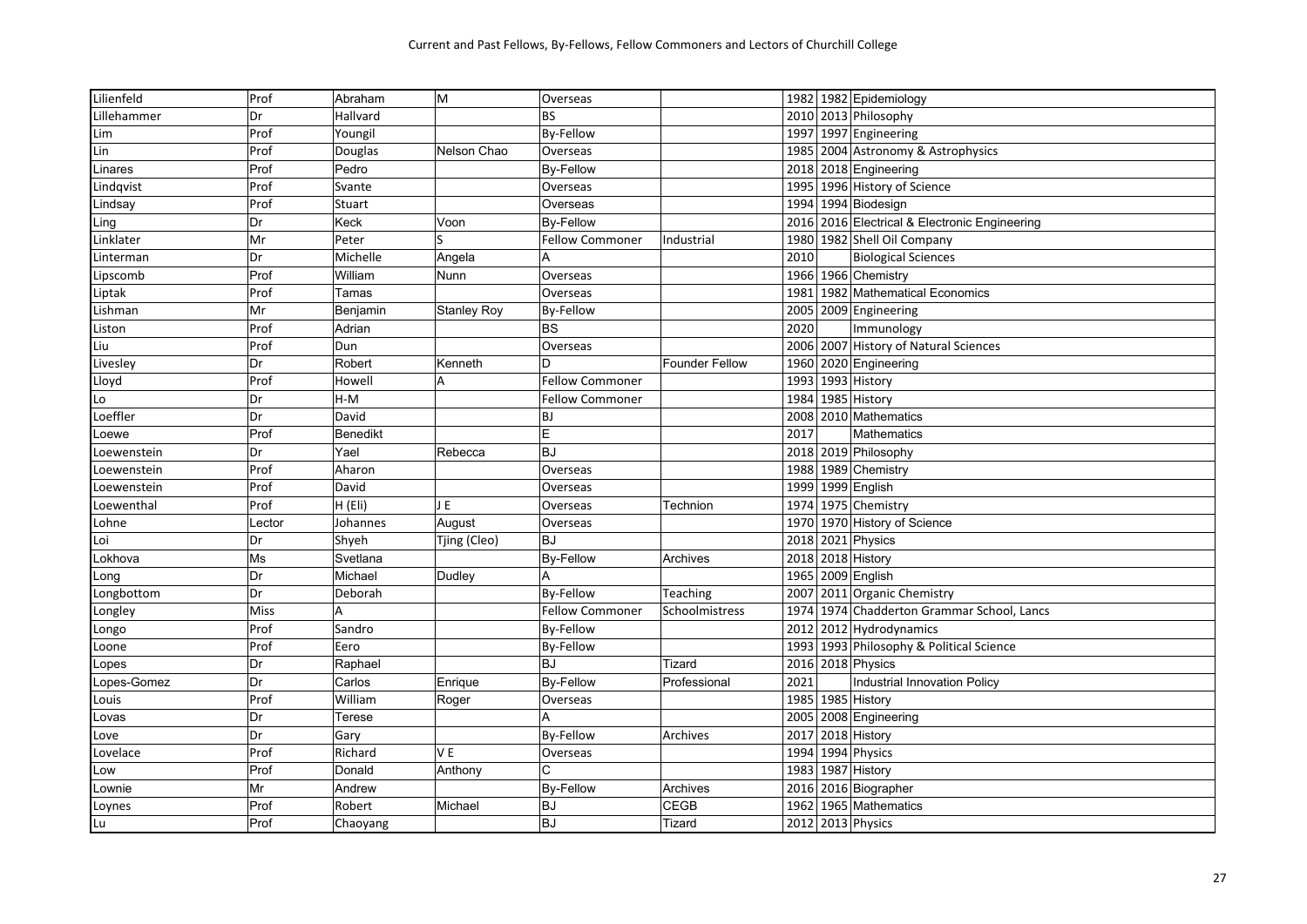| Lubbock        | Mr        | Hugh           | Roger                  | <b>BJ</b>              |                     |      |               | 1978 1981 Zoology                                   |
|----------------|-----------|----------------|------------------------|------------------------|---------------------|------|---------------|-----------------------------------------------------|
| Luca           | Dr        | Davide         |                        | <b>By-Fellow</b>       | Postdoctoral        | 2019 |               | 2021 Economic Geography                             |
| Lucchesi       | Prof      | John           | Charles                | Overseas               |                     |      |               | 1984 1984 Biology                                   |
| Luczak         | Dr        | Malwina        |                        |                        |                     | 2001 |               | 2004 Mathematics                                    |
| udford.        | Prof      | G              | S S                    | <b>Fellow Commoner</b> |                     | 1981 |               | 1981 Applied Mathematics                            |
| udlam_         | Dr        | Jonathan       | James                  | A                      |                     | 2006 |               | <b>Mathematical Biology</b>                         |
| Ludlam         | Dr        | Jonathan       | James                  | <b>By-Fellow</b>       | Teaching            | 2004 |               | 2006 Mathematical Biology                           |
| ukas.          | Prof      | Wolfgang       |                        | <b>By-Fellow</b>       |                     | 2010 |               | 2010 German Literature                              |
| _uscombe       | Prof      | David          | Edward                 |                        |                     |      |               | 1964 1972 Medieval History                          |
| Luzzatto-Fegiz | Dr        | Paolo          |                        | <b>BJ</b>              |                     | 2012 |               | 2015 Aerospace Engineering                          |
| Lwoga          | Dr        | Christopher    | <b>Michael Francis</b> | <b>Fellow Commoner</b> |                     |      |               | 1979 1979 Social & Political Sciences               |
| Lygeros        | Dr        | John           |                        |                        |                     | 2000 |               | 2003 Engineering                                    |
| ∟yne           | Mr        | R              | Oliver A M             | Α                      |                     |      |               | 1969 1971 Classics                                  |
| Lyon           | Mr        | Peter          |                        | <b>Fellow Commoner</b> | Artist-in-residence | 1979 |               | 1981 Sculptor                                       |
| MacCaffrey     | Prof      | Wallace        | Trevethic              | Overseas               |                     | 1968 |               | 1969 History                                        |
| MacCulloch     | Prof Sir  | Diarmaid       | Ninian John            | <b>BJ</b>              |                     |      |               | 1976 1979 History                                   |
| MacDonald      | <b>Ms</b> | Claire         |                        | <b>Fellow Commoner</b> | Judith E Wilson     |      |               | 1986 1987 Theatre Director                          |
| MacFadyen      | Dr        | Neil           | William                | BJ                     |                     |      |               | 1970 1973 Theoretical Physics                       |
| MacKendrick    | Prof      | Paul           |                        | Overseas               |                     |      |               | 1977 1978 Classics                                  |
| Mackenzie      | <b>Ms</b> | M              |                        | Fellow Commoner        | Schoolmistress      |      |               | 1978 1978 Henbury School, Bristol: Humanities       |
| Mackenzie      | Mr        | R              |                        | <b>Fellow Commoner</b> | Schoolmaster        | 1970 |               | 1970 Wyggeston Boys' School, Leicester: Mathematics |
| Mackinlay      | Major     | John           | <b>Charles Greaves</b> | <b>Fellow Commoner</b> |                     | 1985 |               | 1986 Ministry of Defence                            |
| MacLeod        | Prof      | Roy            | Malcolm                | <b>BJ</b>              |                     |      |               | 1966 1970 History                                   |
| MacLeod        | Prof      | Roy            | Malcolm                | <b>By-Fellow</b>       | Archives            | 2016 |               | 2016 History                                        |
| Macpherson     | Prof      | Crawford       | Brough                 | Overseas               |                     | 1967 |               | 1968 Political Science                              |
| MacRae         | Mrs       | Mary           |                        | <b>By-Fellow</b>       | Schoolteacher       | 1995 |               | 1995 James Allen's Girls' School, Dulwich: English  |
| Maddever       | Dr        | R              | <b>S</b>               | <b>Fellow Commoner</b> | Schoolmaster        | 1969 |               | 1969 Geelong G S, Australia: Natural Sciences       |
| Majeed         | Prof      | Javed          |                        | <b>BJ</b>              |                     | 1988 |               | 1992 English Literature                             |
| Majeed         | Dr        | Raamy          |                        | <b>By-Fellow</b>       | Postdoctoral        | 2015 |               | 2017 Philosophy                                     |
| Majorek        | Prof      | Czeslaw        |                        | <b>Fellow Commoner</b> |                     | 1990 |               | 1990 Education                                      |
| Majumdar       | Prof      | Mukul          | К                      | Overseas               |                     | 2003 |               | 2003 Economics                                      |
| Malaree        | Ms        | Francisca      | Andrea                 | A                      | Admin               | 2017 |               | Development Director                                |
| Maldoom        | Mr        | Daniel         |                        | <b>By-Fellow</b>       | Teaching            | 1993 |               | 1994 Economics                                      |
| Mallaby        | Sir       | Howard         | George                 | Ε                      |                     |      |               | 1963 1969 Classics                                  |
| Mallucci       | Prof      | Giovanna       | Rachele                |                        |                     | 2018 |               | Medicine (Neuroscience)                             |
| Manev          | Mr        | Emil           | Deyanov                | <b>Fellow Commoner</b> |                     |      |               | 1968 1969 Chemistry                                 |
| Mangin         | Prof      | Stephane       |                        | Overseas               |                     | 2021 |               | Physics                                             |
| Mao            | Mr        | X              |                        | Fellow Commoner        |                     | 1982 |               | 1984 Animal Physiology                              |
| Marble         | Prof      | Frank          | Earl                   | Overseas               |                     | 1972 |               | 1973 Engineering                                    |
| Marin Aguilera | Dr        | <b>Beatriz</b> |                        | <b>BJ</b>              |                     | 2018 |               | Archaeology                                         |
| Markesinis     | Prof      | <b>Basil</b>   | Spyridonos             | <b>BJ</b>              | Gulbenkian          |      | 1970 1973 Law |                                                     |
| Marks          | Prof      | Richard        |                        | <b>By-Fellow</b>       |                     |      |               | 2007 2007 Medieval English Art                      |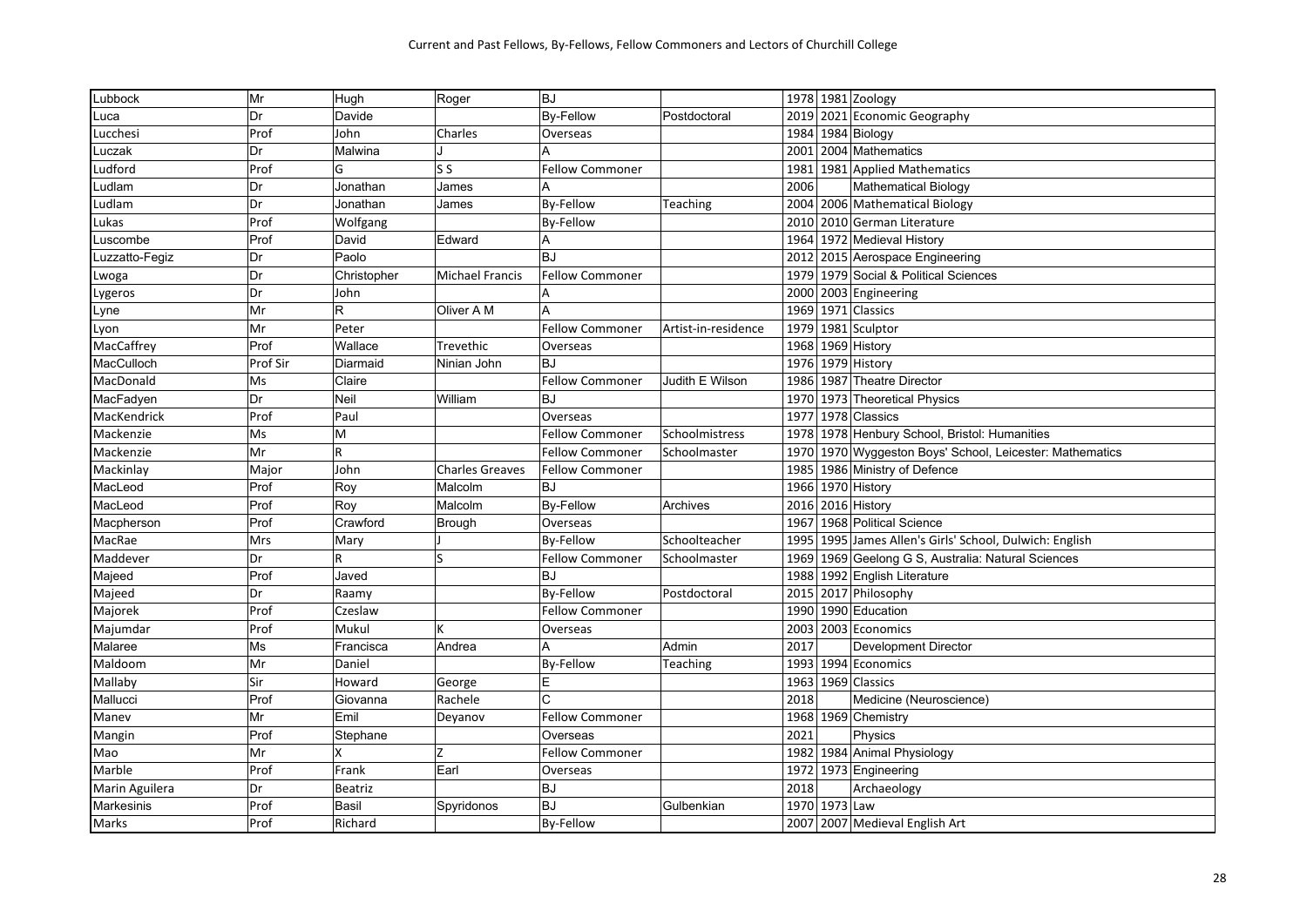| Marsh            | Mr   | Christopher                 | <b>W</b>                   | <b>BJ</b>              |                                          |      |           | 1989 1992 History                               |
|------------------|------|-----------------------------|----------------------------|------------------------|------------------------------------------|------|-----------|-------------------------------------------------|
| Marshall         | Mr   | Edward                      | Lewis                      | <b>Fellow Commoner</b> |                                          |      |           | 1979 1980 Engineering                           |
| Marshall         | Prof | John                        | William                    | Overseas               |                                          |      |           | 2018 2018 History                               |
| Martin           | Dr   | Rainer                      | Eugen                      | <b>BJ</b>              |                                          |      |           | 1999 2000 Organic Chemistry                     |
| Martin           | Prof | Crystal                     |                            | Overseas               |                                          |      |           | 2013 2014 Physics                               |
| Martin           | Dr   | Peter                       | Gordon                     | <b>Fellow Commoner</b> |                                          |      |           | 1978 1979 Astronomy                             |
| Martin-Alvarez   | Dr   | Sergio                      |                            | <b>By-Fellow</b>       | Postdoctoral                             | 2019 |           | Astrophysics                                    |
| Martinez         | Dr   | Manuela                     |                            | <b>BF</b>              |                                          |      |           | 1998 1998 Psychobiology                         |
| Martinez Jimenez | Dr   | Javier                      |                            | <b>By-Fellow</b>       | Postdoctoral                             |      |           | 2017 2021 Classics                              |
| Mascie-Taylor    | Prof | Christopher                 | <b>Guy Nicholas (NickD</b> |                        |                                          | 1980 |           | <b>Biological Anthropology</b>                  |
| Mashoodh         | Dr   | Rahia                       |                            | <b>By-Fellow</b>       | Postdoctoral (Sackler) 2018 2021 Ecology |      |           |                                                 |
| Maskin           | Prof | Eric                        | <b>Stark</b>               | Overseas               |                                          | 1980 |           | 1982 Economics                                  |
| Mason            | Mr   | R                           | B                          | <b>Fellow Commoner</b> | Schoolmaster                             | 1989 | 1989      |                                                 |
| Massabuau        | Dr   | Fabien                      |                            | <b>By-Fellow</b>       | Postdoctoral (Sackler) 2017              |      |           | 2020 Nanotechnology                             |
| Massey           | Prof | Percival                    | Campbell                   | <b>Fellow Commoner</b> |                                          |      | 1960 1962 |                                                 |
| Masuda-Nakagawa  | Dr   | Liria                       | Monica                     | <b>By-Fellow</b>       | Postdoctoral                             |      |           | 2013 2014 Genetics                              |
| Mather           | Mrs  | Sharon                      | Diane                      | А                      |                                          |      |           | 2006 2014 Development Director                  |
| Mathur           | Prof | Neil                        | David                      | C                      |                                          | 2000 |           | <b>Materials Science</b>                        |
| Matravers        | Prof | Derek                       | Cameron                    | E                      |                                          | 2021 |           | Philosophy                                      |
| Matthewman       | Dr   | John                        | H                          | Lector                 |                                          |      |           | 1967 1972 Engineering                           |
| Matthews         | Dr   | John                        | Wauchope                   | Overseas               |                                          | 1973 |           | 1974 IBM Research Scientist                     |
| Matthewson       | Mr   | Michael                     | John                       | <b>BJ</b>              | Goldsmiths                               |      |           | 1978 1981 Materials Science                     |
| Mattoo           | Mr   | Aaditya                     |                            | Lector                 |                                          |      |           | 1988 1989 Economics                             |
| Mattos           | Dr   | Carla                       |                            | <b>By-Fellow</b>       |                                          |      |           | 2007 2007 Biochemistry                          |
| Mazey            | Dr   | Sonia                       | Þ                          |                        |                                          |      |           | 1992 1999 Social & Political Sciences           |
| McBurney         | Dr   | Robert                      | Nicholas                   | <b>Fellow Commoner</b> |                                          |      |           | 1974 1976 Physiology                            |
| McClintock       | Prof | Frederick (Derick) Hemmings |                            | A                      |                                          |      |           | 1962 1974 Criminology                           |
| McClure          | Dr   | Frank                       | Trelford                   | Overseas               |                                          |      |           | 1964 1966 Physics                               |
| McClure          | Dr   | John                        |                            | <b>By-Fellow</b>       |                                          | 1998 |           | 1998 Psychology                                 |
| McConnell        | Prof | James                       | Desmond Caldwell E         |                        |                                          | 1962 |           | 1987 Crystallography                            |
| McCormack Smyth  | Prof | Delmar                      |                            | Fellow Commoner        |                                          | 1960 |           | 1962 Educator and Administrator                 |
| McCrum           | Mr   | John                        | Robert                     | <b>By-Fellow</b>       |                                          |      |           | 2002 2003 Literary Editor, the Observer         |
| McCune           | Prof | James                       | F                          | Overseas               |                                          | 1973 |           | 1973 Aeronautics & Astronautics                 |
| McDermott        | Prof | <b>Brett</b>                |                            | <b>By-Fellow</b>       |                                          | 2003 |           | 2003 Mental Health                              |
| <b>McDowell</b>  | Prof | Glenn                       | Richard                    | <b>BJ</b>              | Goldsmiths                               | 1996 |           | 1998 Soil Mechanics                             |
| McElroy          | Mr   | David                       | Eric                       | <b>Fellow Commoner</b> | Schoolmaster                             |      |           | 1988 1988 Drumgor Primary School, Craigavon, NI |
| McEniery         | Dr   | Carmel                      | Mary                       |                        |                                          | 2007 |           | Physiology                                      |
| McEniery         | Dr   | Carmel                      | Mary                       | <b>By-Fellow</b>       | <b>Teaching</b>                          |      |           | 2004 2007 Physiology                            |
| McKearney        | Dr   | Patrick                     |                            | <b>By-Fellow</b>       | Postdoctoral                             |      |           | 2018 2021 Social Anthropology                   |
| McKenzie         | Dr   | David                       | Robert                     | By-Fellow              |                                          |      |           | 1996 1996 Physics                               |
| McLafferty       | Prof | Fred                        | Warren                     | Overseas               |                                          |      |           | 1979 1979 Chemistry                             |
| McLaren          | Dr   | Alexander                   | David                      | <b>BJ</b>              |                                          |      |           | 1964 1967 Mathematics                           |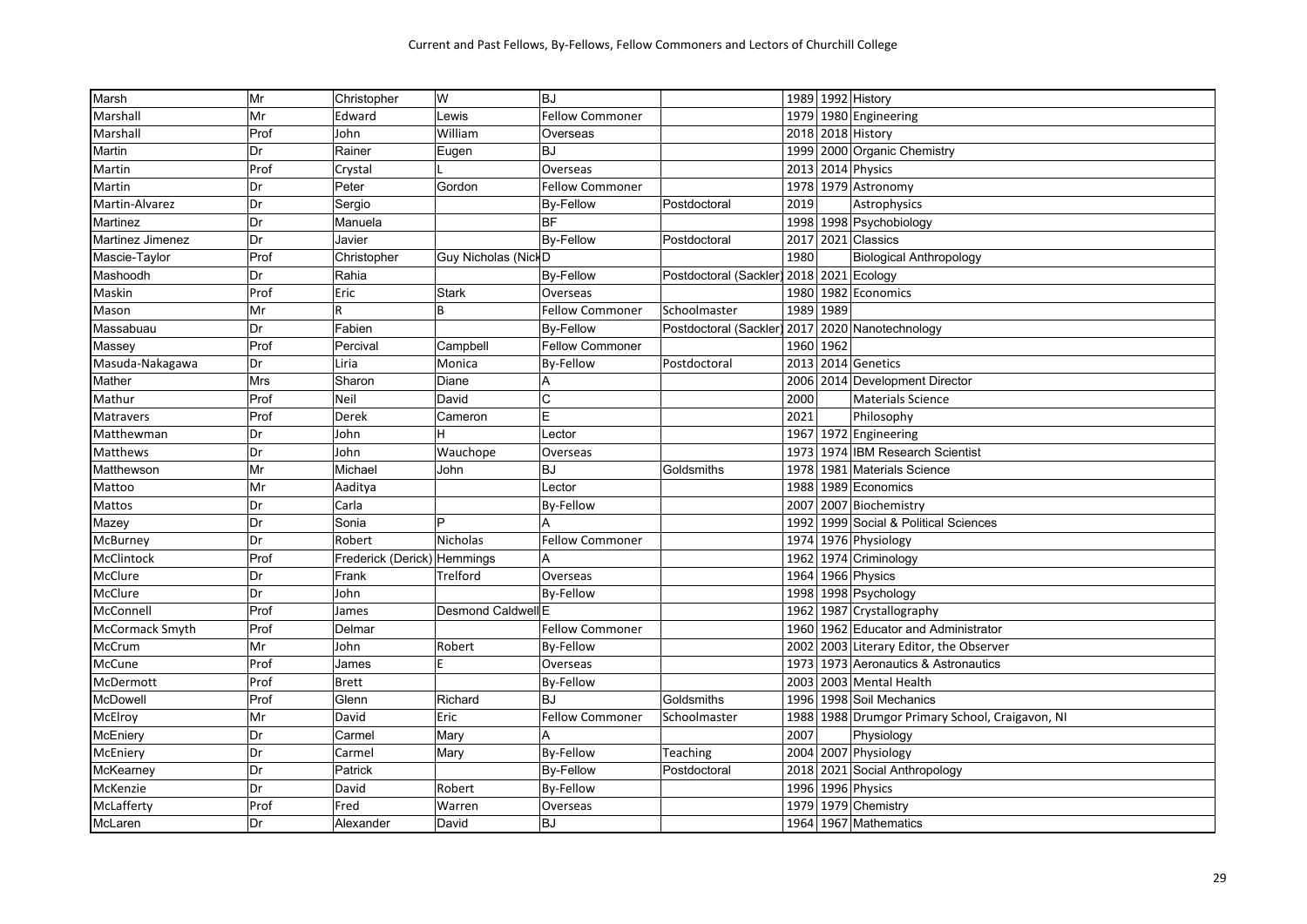| McLaren       | Prof | Peter          | Grant   | İΑ                     |                            |      | 1968 1988 Engineering                          |
|---------------|------|----------------|---------|------------------------|----------------------------|------|------------------------------------------------|
| McLaughlin    | Mr   | John           |         | <b>Fellow Commoner</b> | Schoolmaster               | 1977 | 1977 Farnham College, Surrey: Deputy Principal |
| McLay         | Prof | Richard        | Warren  | <b>Fellow Commoner</b> |                            | 1976 | 1977 Mechanical Engineering                    |
| McMahon       | Prof | Charles        |         | Overseas               |                            | 1973 | 1974 Metallurgy                                |
| McMeekin      | Mrs  | Susan          | Michele | By-Fellow              | Staff                      | 2013 | Finance Manager                                |
| McMullan      | Mr   | Joshua         |         | <b>By-Fellow</b>       | Archives                   | 2021 | 2021 History                                   |
| McQuillen     | Dr   | Kenneth        |         | D                      | Founder Fellow             | 1960 | 2005 Biochemistry                              |
| Meade         | Mr   | Damien         |         | <b>By-Fellow</b>       | Artist                     | 1994 | 1994 Artist                                    |
| Medina        | Dr   | Raul           |         | <b>By-Fellow</b>       |                            | 1998 | 1999 Social Psychology                         |
| Meeks Gardner | Dr   | Julie          |         | <b>By-Fellow</b>       |                            | 1994 | 1994 Nutrition                                 |
| Mei           | Prof | Jianjun        |         | <b>BS</b>              |                            | 2014 | Historical Metallurgy & Materials              |
| Meier         | Dr   | Lukas          | Jost    | <b>BJ</b>              |                            | 2021 | Philosophy                                     |
| Melcher       | Prof | James          | R       | Overseas               |                            | 1971 | 1972 Electrical Engineering                    |
| Menard        | Prof | Henry          | William | Overseas               |                            | 1970 | 1971 Geologist                                 |
| Mendelsohn    | Prof | Everett        |         | Overseas               |                            | 1968 | 1969 History of Science                        |
| Meng          | Dr   | Fanran         |         | <b>By-Fellow</b>       | Postdoctoral Sustaina 2022 |      | Resource Efficiency & Sustainability           |
| Menning       | Dr   | Ralph          |         | <b>By-Fellow</b>       | Archives                   | 2008 | 2008 History                                   |
| Menter        | Sir  | James          | Woodham | Ε                      |                            | 1966 | 1988 Metallurgy                                |
| Meredith      | Dr   | Stephen        | Clive   | <b>By-Fellow</b>       | Archives (Antcliffe)       | 2019 | 2019 History                                   |
| Meroueh       | Mr   | Ares           |         | <b>By-Fellow</b>       | Teaching                   | 2015 | 2017 Pure Mathematics                          |
| Merriam       | Prof | John           | R       | <b>Fellow Commoner</b> |                            | 1987 | 1988 Genetics                                  |
| Meyerson      | Prof | Martin         |         | Overseas               |                            | 1983 | 1983 Urban Studies                             |
| Meyns         | Dr   | Chris          |         | <b>By-Fellow</b>       | Postdoctoral               | 2015 | 2016 Philosophy                                |
| Meyrand       | Dr   | Pierre         |         | Overseas               |                            | 2009 | 2010 Neuroscience                              |
| Michalski     | Prof | Jan            | Josef   | Overseas               |                            | 1964 | 1964 Organic Chemistry                         |
| Michalski     | Dr   | Krzysztof      |         | <b>Fellow Commoner</b> |                            | 1982 | 1983 Philosophy                                |
| Michelin      | Dr   | Sebastian      |         | <b>By-Fellow</b>       | French Government          | 2016 | 2017 Applied Mathematics                       |
| Middleton     | Mr   | William        | Haydn   | <b>Fellow Commoner</b> | Schoolmaster               |      | 1976 1976 Queen's College, Nassau: Principal   |
| Mileiko       | Prof | Sergei         |         | Overseas               |                            | 2002 | 2003 Solid State Physics                       |
| Miles         | Prof | John           | W       | Overseas               |                            | 1980 | 1980 Geophysics                                |
| Miles         | Prof | Richard        |         | By-Fellow              | Teaching                   | 1998 | 1999 Classics                                  |
| Miles         | Prof | Richard        |         | Fellow                 |                            | 199  | 2002 Classics                                  |
| Miller        | Dr   | John (Jack)    | Alfred  | D                      |                            | 1961 | 2007 Earth Sciences                            |
| Miller        | Dr   | Mark           | Andrew  | A                      |                            | 2003 | 2013 Chemical Physics                          |
| Miller        | Prof | William        | Hughes  | Overseas               |                            | 1975 | 1976 Physical & Theoretical Chemistry          |
| Millerd       | Dr   | Alison         | Adele   | Overseas               |                            | 1975 | 1976 Developmental Botany                      |
| Millett       | Dr   | Martin         |         | <b>Fellow Commoner</b> |                            | 1991 | 1991 Archaeology                               |
| <b>Mills</b>  | Prof | Ivor           | Henry   | C                      |                            |      | 1964 1988 Medicine                             |
| Milne         | Prof | William (Bill) | Ireland | D                      |                            | 1977 | Engineering                                    |
| Ming          | Dr   | Alison         | Donna   | A                      |                            | 2018 | <b>Applied Mathematics</b>                     |
| Ming          | Dr   | Alison         | Donna   | <b>By-Fellow</b>       | Teaching                   | 2016 | 2018 Applied Mathematics                       |
| Minshall      | Prof | Timothy        |         | C                      |                            | 2015 | Engineering                                    |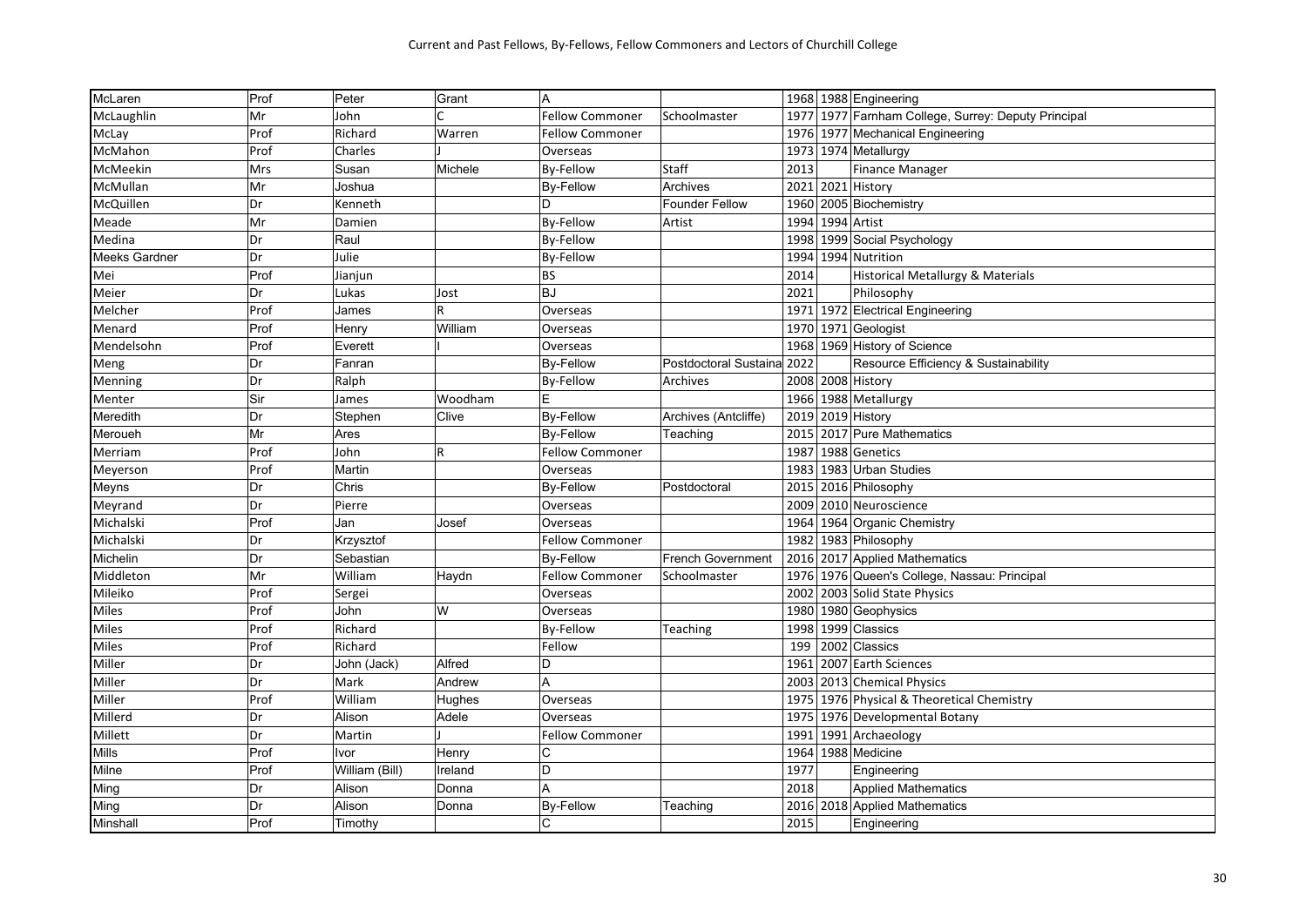| Miri        | Dr     | Mandana      |                     | <b>By-Fellow</b>       | Postdoctoral          | 2019 |               | Molecular Biology                            |
|-------------|--------|--------------|---------------------|------------------------|-----------------------|------|---------------|----------------------------------------------|
| Mislow      | Prof   | Kurt         |                     | Overseas               |                       |      |               | 1975 1975 Chemistry                          |
| Mistry      | Mr     | Dhruva       |                     | <b>Fellow Commoner</b> | Artist in Residence   |      |               | 1984 1985 Artist                             |
| Mitchell    | Dr     | John         | <b>Blayney Owen</b> |                        |                       |      |               | 2000 2009 Chemistry                          |
| Mitchell    | Mr     | John         | Vernon              | <b>Fellow Commoner</b> | Industrial            |      | 1976 1977 BP  |                                              |
| Mitchell    | Mr     | Paul         | G                   | <b>Fellow Commoner</b> | Schoolmaster          |      |               | 1989 1989 Dereham Sixth Form Centre, Norfolk |
| Mitter      | Prof   | Partha       |                     | <b>BJ</b>              | Gulbenkian            |      |               | 1968 1970 Indian History                     |
| Mohun       | Dr     | Timothy      | John                | <b>BS</b>              |                       |      |               | 1983 1988 Molecular Biology                  |
| Mojahedi    | Dr     | Mohammad     |                     | <b>By-Fellow</b>       |                       |      |               | 2011 2011 Political Theory                   |
| Moji        | Prof   | Kazuhiko     |                     | By-Fellow              |                       |      |               | 1998 2000 Medicine                           |
| Monaghan    | Prof   | Joseph (Joe) | John                | <b>BJ</b>              | Gulbenkian            |      |               | 1964 1967 Mathematics                        |
| Monaghan    | Prof   | Joseph (Joe) | John                | Overseas               |                       |      |               | 1981 2002 Mathematics                        |
| Monge       | Dr     | Carlos       |                     | Overseas               |                       |      |               | 1973 1973 Medicine                           |
| Monismith   | Prof   | Stephen      |                     | Overseas               |                       |      |               | 2016 2016 Civil & Environmental Engineering  |
| Monson      | Dr     | Rita         | Elaine              |                        |                       | 2011 |               | Biology                                      |
| Monson      | Dr     | Rita         | Elaine              | <b>By-Fellow</b>       | Teaching              |      |               | 2007 2011 Biology                            |
| Montemaggi  | Dr     | Vittorio     |                     | <b>BJ</b>              |                       |      |               | 2005 2008 Modern & Medieval Langs/Theology   |
| Moody       | Mr     | James        | A                   | <b>Fellow Commoner</b> |                       |      |               | 1978 1979 English                            |
| Moon        | Dr     | Jeremy       | Warwick             | <b>By-Fellow</b>       |                       |      |               | 1997 1997 Political Science                  |
| Moore       | Dr     | Robert       |                     | <b>Fellow Commoner</b> | Industrial            |      |               | 1986 1987 Computer Science                   |
| Moore       | Dr     | Robert       | M                   | <b>By-Fellow</b>       |                       |      |               | 1999 1999 Transport Studies                  |
| Morgan      | Dr     | Graeme       | Hedley              | <b>By-Fellow</b>       | Teaching              | 2017 |               | Computing                                    |
| Morgan      | Prof   | Peter        |                     | <b>By-Fellow</b>       |                       |      |               | 2016 2016 European Studies                   |
| Morgan      | Dr     | Sarah        |                     | <b>By-Fellow</b>       | Postdoctoral          |      |               | 2016 2017 Physics                            |
| Morison     | Prof   | Elting       | Elmore              | Overseas               |                       |      |               | 1975 1980 American History                   |
| Morris      | Mr     |              | D                   | <b>Fellow Commoner</b> | Schoolmaster          |      |               | 1966 1966 Charterhouse: Mathematics          |
| Morrison    | Dr     | Neil         | Alexander           |                        |                       |      |               | 1999 2003 Engineering                        |
| Morrison    | Prof   | John         | Sinclair            | A                      | <b>Founder Fellow</b> |      |               | 1960 1965 Classics                           |
| Morss       | Dr     | John         | R                   | <b>By-Fellow</b>       |                       |      | 2008 2008 Law |                                              |
| Mortara     | Dr     | Letizia      |                     | <b>By-Fellow</b>       | Postdoctoral          |      |               | 2015 2018 Engineering                        |
| Mosbach     | Dr     | Sebastian    |                     | <b>BJ</b>              | Sackler               |      |               | 2008 2011 Chemical Engineering               |
| Moscovici   | Prof   | Serge        |                     | Overseas               |                       |      |               | 1980 1980 Social Psychology                  |
| Moss        | Lt Cdr | Robert       |                     | <b>Fellow Commoner</b> | Schoolmaster          |      |               | 1961 1962 Wellington College: Physics        |
| Mosson      | Mr     | G            |                     | <b>Fellow Commoner</b> | Schoolmaster          |      |               | 1985 1985 Wickersley Comprehensive School    |
| Moya        | Dr     | Xavier       |                     | <b>BS</b>              |                       | 2014 |               | <b>Materials Science</b>                     |
| Mroz        | Prof   | Zenon        |                     | Overseas               |                       |      |               | 1980 1980 Solid Mechanics                    |
| Muetterties | Prof   | Earl         | Leonard             | Overseas               |                       |      |               | 1972 1972 Inorganic Chemistry                |
| Mughal      | Prof   | Rafique      |                     | Overseas               |                       |      |               | 1998 1999 Anthropology                       |
| Muhunthan   | Dr     | Balasingam   |                     | <b>By-Fellow</b>       |                       |      |               | 1998 1999 Civil & Environmental Engineering  |
| Muller      | Prof   | James        | Waldemar            | <b>By-Fellow</b>       | Archives              |      |               | 1995 1995 Political Science                  |
| Munk        | Prof   | Walter       | Heinrich            | Overseas               |                       |      |               | 1963 1963 Oceanography                       |
| Murphy      | Prof   | Andrew       | R                   | Overseas               |                       |      |               | 2012 2012 Political Science                  |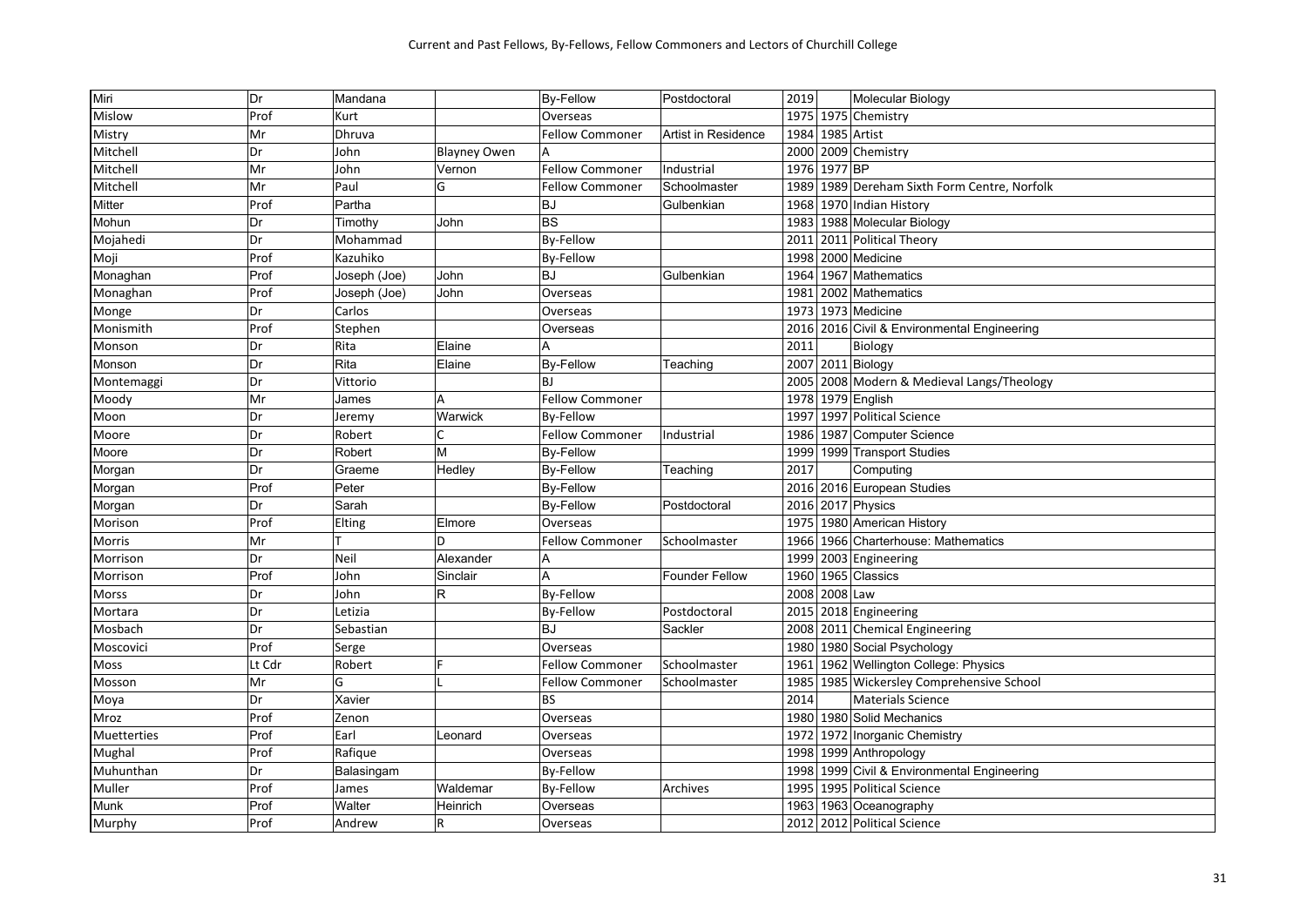| Murray           | Dr      | David     | Robert                 | <b>Fellow Commoner</b> |                             |      | 1977 1978 History                          |
|------------------|---------|-----------|------------------------|------------------------|-----------------------------|------|--------------------------------------------|
| Murray-Rust      | Dr      | Peter     |                        | <b>BS</b>              |                             | 2005 | 2010 Chemistry                             |
| Murray-Rust      | Dr      | Peter     |                        | <b>By-Fellow</b>       |                             | 2010 | 2011 Chemistry                             |
| Mwambari         | Dr      | David     |                        | <b>By-Fellow</b>       |                             | 2019 | <b>Social Sciences</b>                     |
| Myerscough       | Dr      | Colin     | John                   | <b>BJ</b>              |                             |      | 1968 1972 Mathematics                      |
| Nabarro          | Prof    | Frank     | R <sub>N</sub>         | Overseas               |                             |      | 1966 1967 Physics                          |
| Nahal            | Prof    | Chaman    |                        | Overseas               |                             | 1991 | 1992 English                               |
| Nakata           | Dr      | Yukio     |                        | <b>By-Fellow</b>       |                             | 2000 | 2001 Civil Engineering                     |
| Narasimha        | Prof    | Roddam    |                        |                        | University Visiting Pro     | 1989 | 1990 Aerospace Engineering                 |
| Nasar            | Ms      | Sylvia    |                        | <b>By-Fellow</b>       |                             | 2000 | 2000 Economics (New York Times)            |
| Nash             | Dr      | Peter     |                        | <b>BS</b>              |                             |      | 1978 1985 Operational Research             |
| Nathan           | Prof    | Arokia    |                        | Overseas               |                             | 2005 | 2006 Electrical & Computer Engineering     |
| Neely            | Dr      | Andrew    | David                  |                        |                             | 1996 | 1999 Engineering                           |
| Neergaard        | Prof    | Peter     |                        | By-Fellow              | Carlsberg                   | 1995 | 1995 Management Studies                    |
| Nelles           | Prof    | Henry     | Vivian                 | Overseas               |                             | 2000 | 2000 History                               |
| Nelson           | Dr      | Joseph    | Richard                | <b>By-Fellow</b>       | Postdoctoral                | 2019 | <b>Materials Science</b>                   |
| Nesbitt          | Mr      | Stephen   |                        | By-Fellow              | <b>Staff</b>                | 2022 | <b>IT Director</b>                         |
| Nesheim          | Prof    | Malden    | Charles                | Overseas               |                             |      | 1972 1973 Animal Nutrition                 |
| Neumcke          | Prof    | Berthold  |                        | Overseas               |                             | 1982 | 1983 Physiology                            |
| Newbery          | Prof    | David     | <b>Michael Garrood</b> | D.                     |                             | 1966 | Economics                                  |
| Newell           | Prof    | William   | Hare                   | Overseas               |                             | 1967 | 1967 Anthropology                          |
| Ng               | Prof    | Charles   |                        | Overseas               |                             | 2005 | 2005 Civil Engineering                     |
| Nicholls         | Mr      | Stuart    |                        | <b>Fellow Commoner</b> | Schoolmaster                | 1985 | 1985 Peter Symonds' College, Winchester    |
| Nichols          | Mr      |           |                        | <b>Fellow Commoner</b> | Schoolmaster                | 1961 | 1962 RGS, Newcastle upon Tyne: Geography   |
| Nicoll           | Prof    | Gordon    | Ramsay                 |                        |                             |      | 1962 1968 Engineering                      |
| Nielsen          | Prof    | Hans      | Frede                  | <b>By-Fellow</b>       | Carlsberg                   | 2000 | 2004 Historical Linguistics                |
| Nielsen          | Dr      | Kristian  | Steensen               | <b>By-Fellow</b>       | Postdoctoral                | 2021 | <b>Environmental Psychology</b>            |
| Nierenberg       | Dr      | W (Bill)  | Aaron                  | Overseas               |                             | 1969 | 1969 Oceanography                          |
| Nikolka          | Dr      | Mark      |                        | <b>By-Fellow</b>       | Postdoctoral (Sackler) 2016 |      | 2020 Optoelectronics                       |
| Nishikawa        | Prof    | Kahoko    |                        | <b>By-Fellow</b>       |                             | 2022 | <b>Environmental Science</b>               |
| Nixon            | Mr      | Paul      | M                      | <b>Fellow Commoner</b> | Schoolmaster                |      | 1973 1973 St Peter's School, York: English |
| Noel-Baker       | The Hon | Francis   |                        | <b>Fellow Commoner</b> | Archives                    | 1990 | 1990 History                               |
| Nolan            | Dr      | Kevin     | Francis John           | <b>By-Fellow</b>       |                             | 2011 | 2012 English                               |
| Norgard-Sorensen | Prof    | Jens      |                        | <b>By-Fellow</b>       | Carlsberg                   |      | 1994 1995 Eastern European Studies         |
| Norris           | Prof    | James     | Ritchie                |                        |                             | 1985 | <b>Mathematics</b>                         |
| Northeast        | Miss    | Christine | Heather                |                        |                             |      | 1991 2004 Computer Science                 |
| Novo             | Dr      | Clara     | Lopes                  | <b>By-Fellow</b>       | Postdoctoral                | 2017 | 2020 Epigenetics                           |
| Nozieres         | Prof    | Philippe  |                        | Overseas               |                             | 1965 | 1965 Physics                               |
| Nye              | Prof    | David     | Edwin                  | <b>By-Fellow</b>       | Carlsberg                   | 1999 | 1999 American History                      |
| Nye              | Prof    | Mary-Jo   |                        | <b>By-Fellow</b>       |                             | 1995 | 1995 History of Science                    |
| Nye              | Prof    | Robert    | Α                      | By-Fellow              |                             | 1995 | 1995 History                               |
| Nyronen          | Dr      | Tommi     | Henrik                 | <b>By-Fellow</b>       |                             |      | 2012 2012 Bioinformatics                   |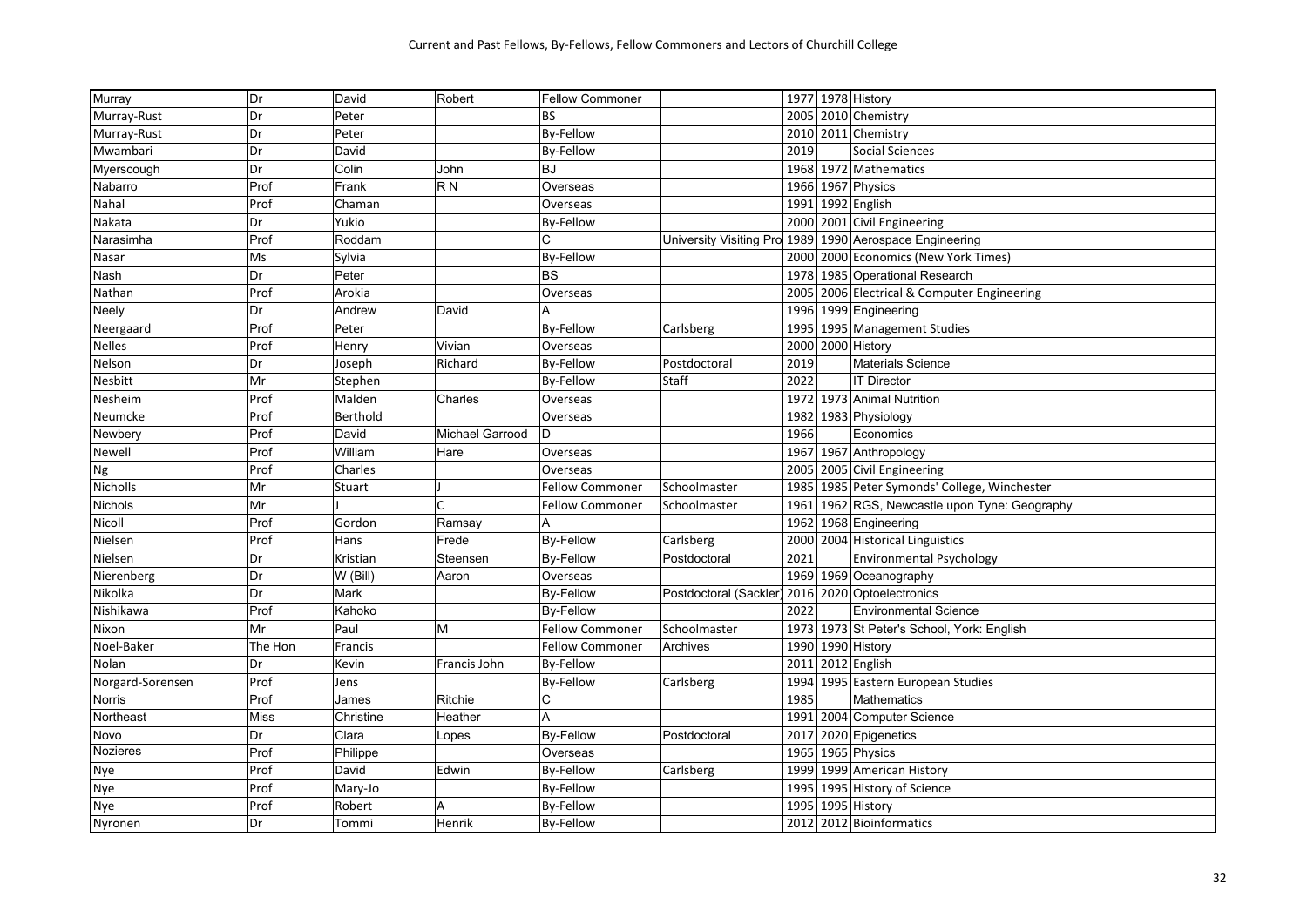| Nyrup              | Dr       | Rune            |                    | <b>By-Fellow</b>       | Postdoctoral          |      |          | 2017 2021 Philosophy                      |
|--------------------|----------|-----------------|--------------------|------------------------|-----------------------|------|----------|-------------------------------------------|
| Oates              | Mr       | Tim             |                    |                        |                       | 2015 |          | <b>Cambridge Assessment</b>               |
| Oates              | Mr       | Tim             |                    | <b>By-Fellow</b>       | Professional          | 2013 |          | 2015 Cambridge Assessment                 |
| O'Brien            | Dr       | Conor           |                    | <b>BJ</b>              | Newton Gulbenkian     | 2015 |          | 2018 History                              |
| O'Connor           | Dr       | Peter           | <b>Emmet James</b> | <b>BJ</b>              |                       |      |          | 1983 1985 Politics                        |
| O'Donnell          | Dr       | Peter           | John               | <b>By-Fellow</b>       | Teaching              | 2017 |          | Mathematics                               |
| O'Halloran         | Dr       | Clare           |                    | A                      |                       |      |          | 1992 1993 History                         |
| O'Halloran         | Dr       | Clare           |                    | <b>By-Fellow</b>       |                       | 1998 |          | 1998 History                              |
| O'Hara             | Prof     | Maureen         |                    | Overseas               |                       | 1993 |          | 1994 Finance                              |
| Ohta               | Dr       | Hideki          |                    | <b>Fellow Commoner</b> |                       | 1973 |          | 1974 Civil Engineering                    |
| Okajima            | Prof     | Atsushi         |                    | <b>Fellow Commoner</b> |                       |      |          | 1980 1981 Applied Mechanics               |
| O'Kane             | Dr       | Charles (Cahir) | Joseph             | A                      |                       | 1996 |          | Genetics                                  |
| Okano              | Prof     | Ken             |                    | By-Fellow              |                       |      |          | 2003 2004 Physics                         |
| Okawara            | Mr       | Hiroshi         |                    | <b>By-Fellow</b>       |                       |      |          | 1999 2000 Electronics                     |
| Okazaki            | Prof     | Takuro          |                    | Overseas               |                       | 1977 |          | 1978 Aeronautics                          |
| Okeke              | Dr       | Pius            | N                  | <b>Fellow Commoner</b> |                       | 1978 |          | 1979 Physics                              |
| Okoye              | Prof     | Samuel          | Ejikeme            | <b>Fellow Commoner</b> |                       | 1991 |          | 1993 Physics                              |
| Olby               | Dr       | Robert          |                    | <b>By-Fellow</b>       | <b>Archives</b>       | 2004 |          | 2004 History                              |
| Olfert             | Dr       | Jason           |                    | By-Fellow              |                       | 2014 |          | 2014 Mechanical Engineering               |
| Olive              | Prof     | David           | lan                | <b>BJ</b>              |                       | 1964 |          | 1967 Mathematics                          |
| Olkin              | Prof     | Ingram          |                    | Overseas               |                       | 1967 |          | 1967 Statistical Mathematics              |
| Olsen              | Dr       | Birgit          |                    | By-Fellow              | Carlsberg             | 2001 | 2001     | Humanities                                |
| Olsen              | Prof     | Frances         | Elisabeth          | Overseas               |                       | 1997 | 1998 Law |                                           |
| Olson              | Dr       | Eric            |                    | A                      |                       | 1997 |          | 2003 Philosophy                           |
| Omine              | Dr       | Kiyoshi         |                    | <b>By-Fellow</b>       |                       | 1997 |          | 1998 Civil Engineering                    |
| Omosini            | Prof     | Olufemi         |                    | By-Fellow              |                       | 1998 |          | 1999 History                              |
| Onatski            | Prof     | Alexei          |                    | А                      | Hahn                  | 2014 |          | Economics                                 |
| Opalka             | Dr       | Daniel          |                    | <b>By-Fellow</b>       | Teaching              | 2013 |          | 2014 Chemistry                            |
| Oraee-Mirzamani    | Prof     | Hashem          |                    | <b>By-Fellow</b>       |                       | 2006 |          | 2006 Engineering                          |
| O'Rahilly          | Prof Sir | Stephen         |                    | C                      |                       | 1992 |          | 2006 Metabolic Sciences                   |
| Oref               | Prof     | Izhack          |                    | <b>By-Fellow</b>       | Technion              | 1994 |          | 1995 Chemistry                            |
| Oriel              | Mr       | John            | Augustus           | Е                      | <b>Founder Fellow</b> | 1960 |          | 1963 Chemistry                            |
| O'Rourke           | Prof     | Thomas          |                    | Overseas               |                       | 1999 |          | 2014 Civil Engineering                    |
| Osborne            | Prof     | Daphne          | Joan               | A                      |                       | 1971 |          | 1979 Botany                               |
| Osmond             | Prof     | Charles         | Barry              | Overseas               |                       | 1980 |          | 1980 Environmental Biology                |
| Ostermark-Johansen | Dr       | Lene            |                    | <b>By-Fellow</b>       | Carlsberg             | 2008 |          | 2012 Victorian Art and Culture            |
| Ostroy             | Prof     | Joseph          | M                  | <b>Fellow Commoner</b> |                       |      |          | 1979 1979 Economics                       |
| Overy              | Prof     | Richard         | James              | <b>BJ</b>              |                       | 1972 |          | 1974 History                              |
| Owen               | Miss     | Veronica        | M <sub>H</sub>     | <b>Fellow Commoner</b> | Schoolmistress        | 1977 |          | 1977 Malvern Girls' College: Headmistress |
| Owens              | Dr       | Thomas          |                    | <b>BJ</b>              |                       |      |          | 2013 2017 English Literature              |
| Ozanne             | Prof     | Susan           | Е                  | A                      |                       | 2004 |          | <b>Biological Sciences</b>                |
| Ozanne             | Dr       | Susan           | E                  | <b>By-Fellow</b>       | Teaching              |      |          | 1996 2004 Biological Sciences             |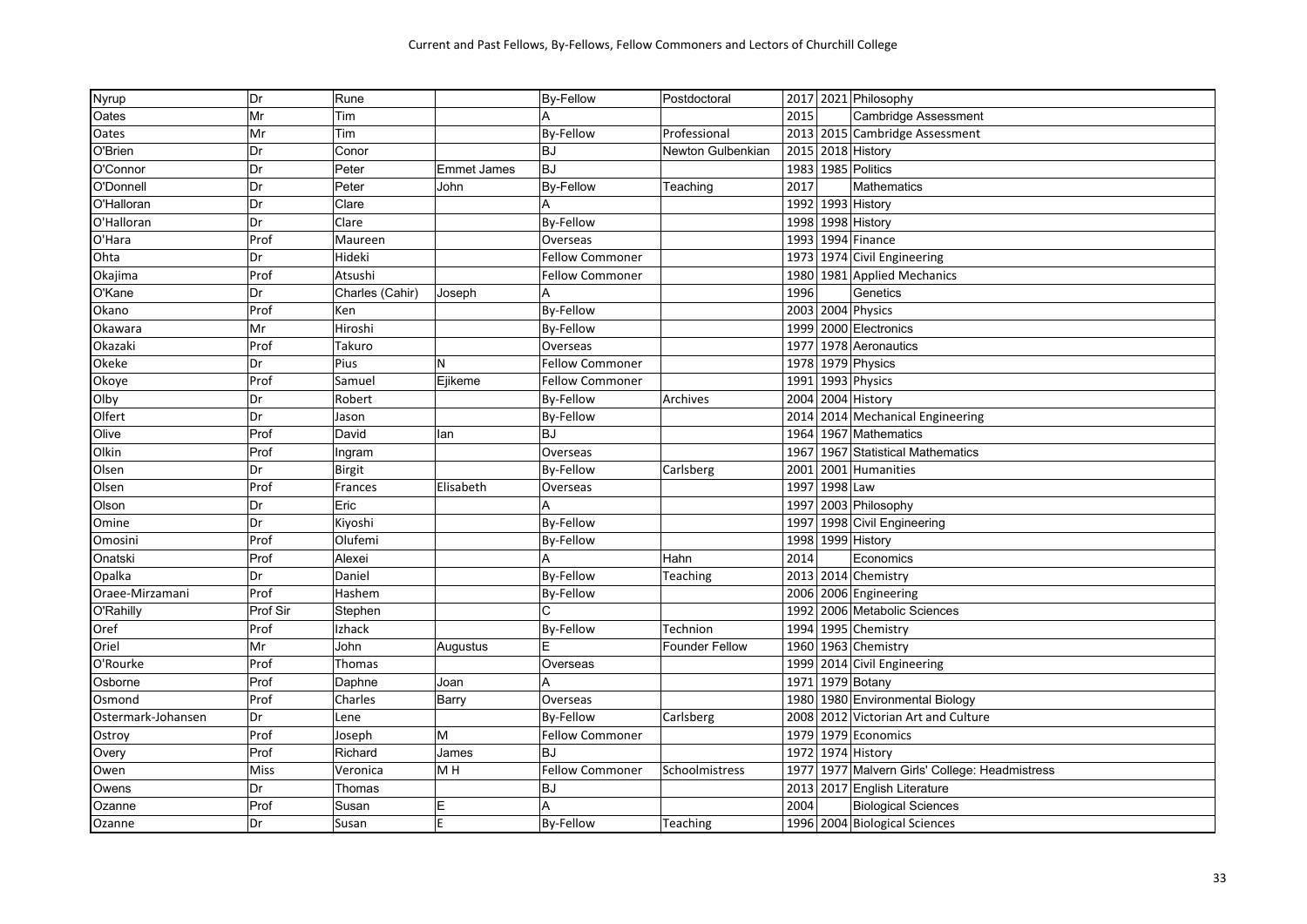| Pachos        | Prof          | Jiannis     | Ιĸ                  | A                      |                          |      |           | 2003 2006 Mathematics                        |
|---------------|---------------|-------------|---------------------|------------------------|--------------------------|------|-----------|----------------------------------------------|
| Packwood      | Mr            | Allen       | George              | A                      | Admin                    | 2002 |           | Director, Archives Centre                    |
| Paddison      | Dr            | Joseph      |                     | <b>BJ</b>              |                          |      |           | 2016 2019 Chemistry                          |
| Padley        | Dr            | Jonathan    | Peter Henry         | A                      |                          | 2017 |           | English Literature                           |
| Pallister     | Mr            | John        | н                   | <b>Fellow Commoner</b> | Schoolmaster             |      |           | 1967 1967 Cheltenham College: Science        |
| Palmer        | Prof          | Andrew      | Clennell            | D                      |                          | 1967 |           | 2019 Petroleum Engineering                   |
| Panther       | Mr            | Austin      | <b>Francis Noel</b> | <b>Fellow Commoner</b> | Schoolmaster             | 1970 |           | 1970 Blundell's: Chemistry                   |
| Papadakis     | Mr            | Ioannis     |                     | <b>BJ</b>              | <b>Bodossakis</b>        | 1993 |           | 1996 Social Anthropology                     |
| Pappenheimer  | Prof          | John        | Richard             | Overseas               |                          | 1971 |           | 1972 Physiology                              |
| Parent        | Dr            | Eric        |                     | Overseas               | <b>French Government</b> | 2013 |           | 2014 Environmental Engineering               |
| Parish        | Dr            | Meera       | lм                  | <b>BJ</b>              |                          | 2005 |           | 2006 Physics                                 |
| Parisi        | Mr            | Joseph      |                     | <b>By-Fellow</b>       |                          | 2003 |           | 2004 Literary Editor                         |
| Park          | Prof          | Andrus      |                     | <b>Fellow Commoner</b> |                          | 1990 |           | 1990 History                                 |
| Parker        | Dr            | Geoffrey    | <b>Thomas</b>       | <b>By-Fellow</b>       | Sharjah                  | 2009 |           | 2015 Environmental Engineering               |
| Parker        | Prof          | William     | N                   | Overseas               |                          | 1980 |           | 1980 Economics                               |
| Parkhouse     | Mr            | Peter       | George John T       | <b>Fellow Commoner</b> | Schoolmaster             | 1972 |           | 1973 Sevenoaks School: Physics               |
| Parmiggiani   | Dr            | Flavio      |                     | <b>Fellow Commoner</b> |                          | 1992 |           | 1993 Physics                                 |
| Parpola       | Prof          | Asko        | H K                 | <b>Fellow Commoner</b> |                          | 1987 |           | 1987 Indology                                |
| Parry         | Rr Admiral Dr | Christopher |                     | <b>By-Fellow</b>       | Archives                 | 2018 |           | 2018 History                                 |
| Parsons       | Mr            | Michael     |                     | <b>By-Fellow</b>       | Artist                   | 1996 |           | 1997 Composer                                |
| Partington    | Mr            | Richard     | John                | А                      |                          | 2007 |           | 2021 History                                 |
| Pateman       | Prof          | John        | Arthur              |                        |                          | 1961 |           | 1966 Genetics                                |
| Paterson      | Prof          | Mervyn      | Silas               | Overseas               |                          | 1965 |           | 1966 Geophysics                              |
| Pauza         | Dr            | Andrew      | John                | <b>BJ</b>              | Hawthorne                | 1993 |           | 1996 Electrical Engineering                  |
| Payne         | Prof          | Harry       | Charles             | Overseas               |                          | 1977 |           | 1977 History                                 |
| Paz Lozano    | Prof          | Octavio     |                     | Overseas               |                          | 1970 | 1970 Poet |                                              |
| Peachey       | Prof          | Lee         | De Borde            | Overseas               |                          | 1967 |           | 1967 Biochemistry & Biophysics               |
| Pearson       | Prof          | William     |                     | Overseas               |                          | 2007 |           | 2008 Biochemistry/Molecular Genetics         |
| Pechatnov     | Prof          | Vladimir    | O                   | <b>By-Fellow</b>       | Archives                 | 2011 |           | 2011 International Relations                 |
| Pedersen      | Prof          | Roger       | A <sub>L</sub>      | C                      |                          | 2006 |           | 2018 Regenerative Medicine                   |
| Peel          | Dr            | Andrew      |                     | <b>By-Fellow</b>       | Teaching                 | 2018 |           | 2021 Chemistry                               |
| Pekeris       | Prof          | Chaim       | Leib                | Overseas               |                          | 1974 |           | 1975 Applied Mathematics                     |
| Pennant       | Mr            | John        |                     |                        | Admin                    | 2014 |           | 2016 Development Director                    |
| Pennells      | Mr            | David       |                     | <b>Fellow Commoner</b> | Schoolmaster             | 1985 |           | 1985 Cheadle Hulme High School               |
| Penny-Stewart | Mrs           | Valerie     |                     | <b>Fellow Commoner</b> | Schoolteacher            | 1997 |           | 1997 The Wakeman School, Shrewsbury: English |
| Percival      | Dr            | Eric        |                     | <b>Fellow Commoner</b> |                          | 1971 |           | 1971 Boteler G S, Warrington: English        |
| Pereira       | Dr            |             | C <sub>N</sub>      | <b>Fellow Commoner</b> | SRI                      | 1987 |           | 1988 Computer Science                        |
| Perez         | Prof          | Ramon       |                     | <b>Fellow Commoner</b> |                          | 1983 |           | 1984 Architecture                            |
| Perez Oyarzun | Prof          | Fernando    |                     | <b>By-Fellow</b>       |                          | 1996 |           | 2001 Architecture                            |
| Perrin        | Prof          | Edward      | $\mathsf B$         | Overseas               |                          | 1991 |           | 1992 Medicine                                |
| Perryman      | Ms            | Margot      |                     | By-Fellow              | Artist                   |      |           | 2002   2003   Visual Artist                  |
| Peter         | Dr            | Patrick     | Philippe            | Overseas               | <b>French Government</b> |      |           | 2018 2019 Astrophysics                       |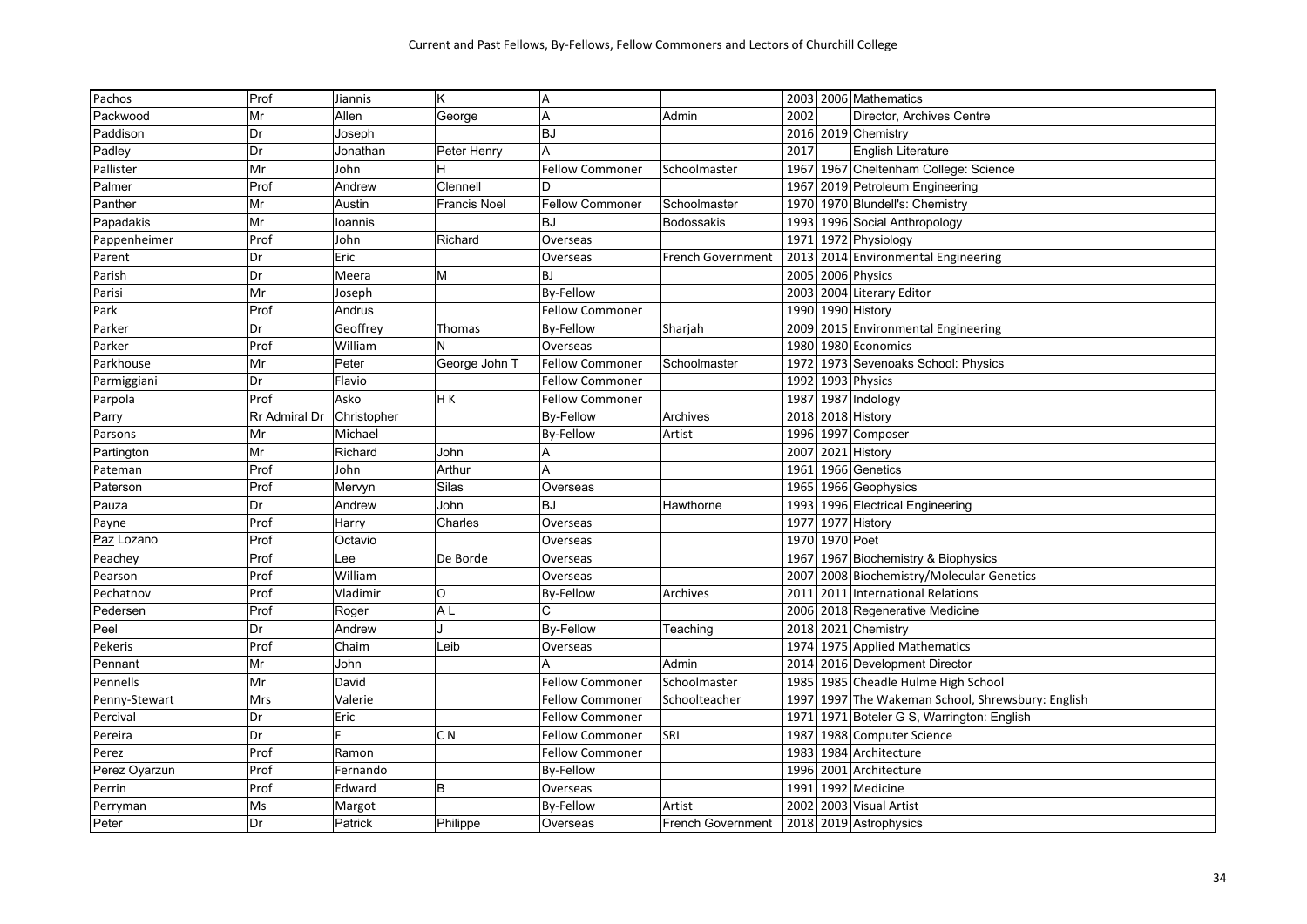| Peters          | Dr   | Martha     | Kate           | <b>By-Fellow</b>       | Teaching                 |      |          | 2007 2009 History                               |
|-----------------|------|------------|----------------|------------------------|--------------------------|------|----------|-------------------------------------------------|
| Petersen        | Dr   | lan        | R              | <b>Fellow Commoner</b> |                          | 1989 |          | 1989 Electrical Engineering                     |
| Petford         | Prof | Nicholas   |                | <b>BJ</b>              |                          | 1991 |          | 1993 Earth Sciences                             |
| Pettit          | Prof | Philip     | Noel           | Overseas               |                          | 1986 |          | 1986 Social and Political Theory                |
| Pfann           | Prof | William    | G              | Overseas               |                          | 1962 |          | 1962 Metallurgy                                 |
| Phalan          | Dr   | Benjamin   | Timothy        | BJ                     |                          | 2009 |          | 2012 Zoology                                    |
| <b>Phillips</b> | Mr   | Charles    | Kenyon         | Δ                      |                          | 1961 | 1964 Law |                                                 |
| Phillips        | Mr   | G          |                | <b>Fellow Commoner</b> | Schoolmaster             | 1970 |          | 1970 Bacup and Rawtenstall: Chemistry           |
| <b>Phillips</b> | Prof | Thomas     | G              | <b>By-Fellow</b>       |                          | 1994 |          | 1994 Physics                                    |
| Phillipson      | Prof | Andrew     | Tindal         | С                      |                          |      |          | 1963 1977 Veterinary Medicine                   |
| Phipps          | Mr   | Barry      | James          |                        |                          | 2008 |          | Curator of Works of Art                         |
| Phipps          | Mr   | Barry      | James          | By-Fellow              | Artist                   | 2006 |          | 2008 History of Art                             |
| Pichler         | Mr   | Karl       |                | <b>BJ</b>              |                          | 1993 |          | 1996 Solid State Physics                        |
| Pichon          | Prof | Christophe |                | Overseas               | <b>French Government</b> |      |          | 2015 2015 Astronomy                             |
| Pier            | Dr   | Benoit     |                | <b>By-Fellow</b>       | French Government        | 2015 |          | 2015 Fluid Dynamics                             |
| Piffer          | Dr   | Tommaso    |                | <b>BJ</b>              | <b>Bodossakis</b>        | 2016 |          | 2019 Contemporary History                       |
| Pilling         | Prof | Michael    | John           | <b>BJ</b>              |                          | 1967 |          | 1970 Chemistry                                  |
| Pinder-Wilson   | Mr   | Ralph      | Hutchinson     | <b>Fellow Commoner</b> |                          | 1982 |          | 1983 Afghan Studies                             |
| Pink            | Prof | Thomas     | Leonard        | <b>BJ</b>              |                          | 1990 |          | 1993 Philosophy                                 |
| Pitarke         | Prof | Jose       | Maria          | <b>By-Fellow</b>       |                          | 2005 |          | 2005 Condensed Matter Physics                   |
| Pitman          | Dr   | Jim        | W              | A                      |                          | 1976 |          | 1978 Mathematics                                |
| Platts          | Mr   | Michael    | James          | <b>BS</b>              | Atlas                    | 1971 |          | 1973 Engineering                                |
| Pocock          | Prof | John       | Greville Agard | Overseas               |                          | 1969 |          | 1969 History & Political Science                |
| Poddar          | Prof | Prem       | Kumar          | <b>By-Fellow</b>       | Carlsberg                | 2007 |          | 2007 Literary & Cultural Studies                |
| Pole            | Prof | Jack       | Richon         |                        |                          |      |          | 1963 1979 American History                      |
| Polemarchakis   | Prof | Herakles   |                | Overseas               |                          | 1986 |          | 1998 Economics                                  |
| Politi          | Mrs  | Georgia    | Jina           | А                      |                          |      |          | 1973 1975 English Literature                    |
| Pollard         | Prof | Thomas     |                | Overseas               |                          | 1984 |          | 1984 Cell Biology                               |
| Pollock         | Dr   | Linda      | Anne           | A                      |                          | 1983 |          | 1988 History                                    |
| Pope            | Prof | Stephen    | B              | Overseas               |                          | 1989 |          | 1989 Mechanical & Aerospace Engineering         |
| Porter          | Dr   | Angus      | James          | <b>BJ</b>              | Goldsmiths               | 1982 |          | 1983 Metallurgy                                 |
| Porter          | Dr   | Nigel      |                | A                      |                          | 1989 | 1994 Law |                                                 |
| Porter          | Dr   | Roy        | Sydney         |                        |                          | 1972 |          | 1979 History                                    |
| Porter          | Prof | William    |                | <b>Fellow Commoner</b> |                          | 1982 |          | 1982 Architecture                               |
| Possehl         | Prof | Gregory    |                | Overseas               |                          | 2001 |          | 2002 Anthropology                               |
| Powell          | Prof | Jeffrey    | Robert         | Overseas               |                          | 1993 |          | 1994 Biology                                    |
| Prager          | Dr   | Theodor    |                | Overseas               |                          | 1973 |          | 1973 Economics                                  |
| Prakash         | Dr   | Shri       |                | <b>BJ</b>              |                          | 1983 | 1987     | Indian History                                  |
| Prasad          | Ms   | Karina     |                | <b>By-Fellow</b>       | Professional             | 2016 |          | Head of Office of Postdoctoral Affairs          |
| Preston         | Dr   | Laura      |                |                        |                          |      |          | 2002 2003 Classics                              |
| Preston         | Mr   | David      | William        | <b>Fellow Commoner</b> | Schoolmaster             | 1987 |          | 1987 Medina High School, Newport, Isle of Wight |
| Preucel         | Dr   | Robert     | W              | <b>Fellow Commoner</b> |                          |      |          | 1993 1993 Anthropology                          |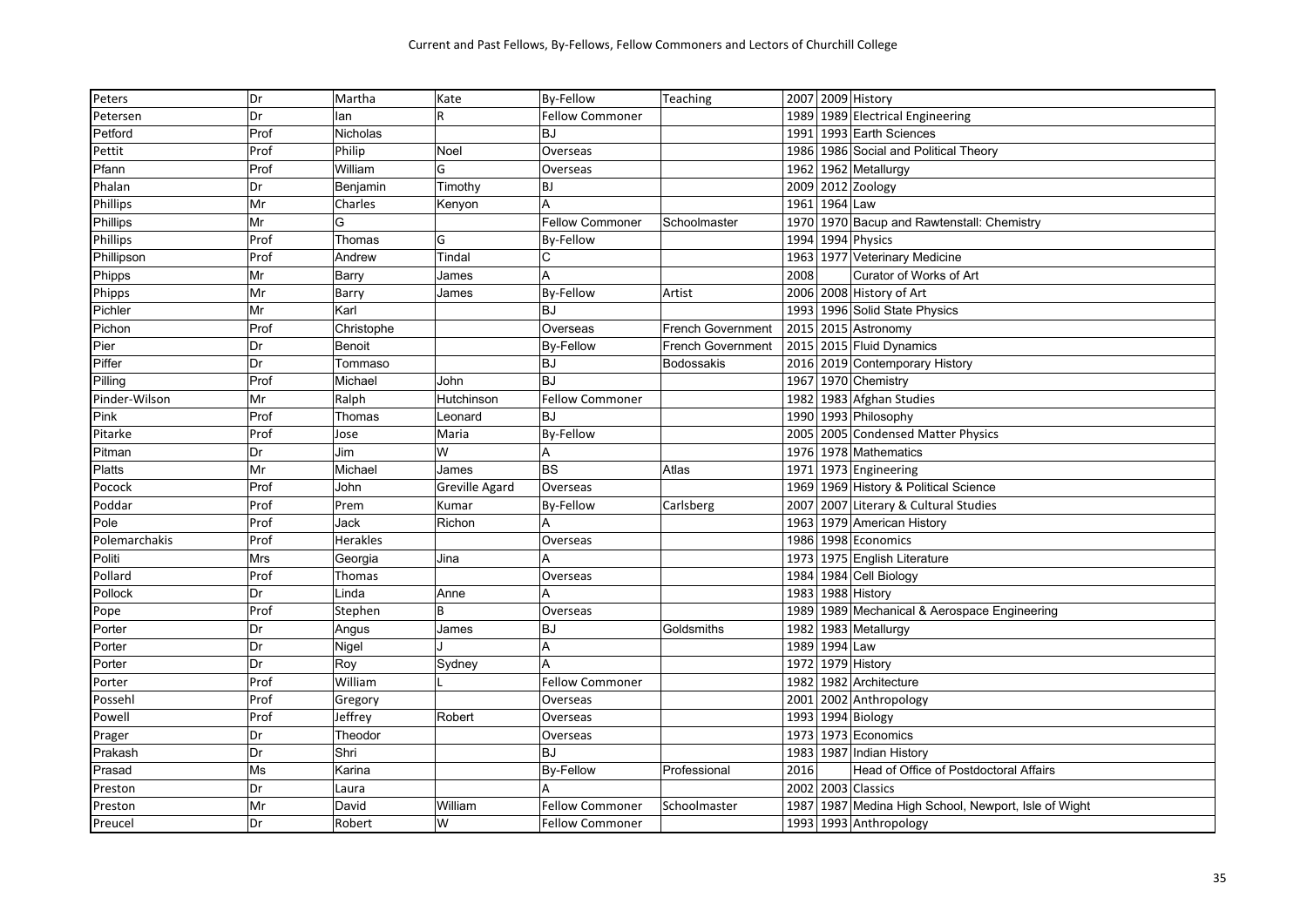| Prewitt              | Prof | Charles        |                     | Overseas               |                |      |               | 1975 1975 Crystallography                                |
|----------------------|------|----------------|---------------------|------------------------|----------------|------|---------------|----------------------------------------------------------|
| Price                | Revd | R              |                     | <b>Fellow Commoner</b> | Schoolmaster   | 1967 |               | 1967 Churchfields, West Bromwich: Classics               |
| Prokhorov            | Prof | Yuri           | Vasilyevich         | Overseas               |                |      |               | 1969 1969 Mathematics                                    |
| Proust               | Prof | Jacques        |                     | Overseas               |                |      |               | 1973 1973 French Literature                              |
| Pudney               | Prof | Stephen        | E                   | А                      |                |      |               | 1989 1990 Applied Economics                              |
| Putnam               | Prof | Frank          | William             | Overseas               |                | 1973 |               | 1973 Molecular Biology                                   |
| Putnis               | Prof | Andrew         |                     |                        |                | 1976 |               | 1995 Earth Sciences                                      |
| Qian                 | Dr   | Wei            |                     | <b>BJ</b>              |                | 2017 |               | 2020 Mathematics                                         |
| Quartey              | Prof | Joseph         | Adeodatus Kwatek BS |                        |                | 1965 |               | 1966 Chemistry                                           |
| Quartey              | Prof | Joseph         | Adeodatus Kwatek OF |                        |                |      |               | 1963 1968 Chemistry                                      |
| Quinault             | Dr   | Roland         |                     | <b>By-Fellow</b>       | Archives       | 2014 |               | 2014 History                                             |
| Ra                   | Prof | Jong           | Yil                 | <b>Fellow Commoner</b> |                | 1981 |               | 1982 Political Science                                   |
| Racionero            | Dr   | Luis           |                     | <b>By-Fellow</b>       |                | 1994 |               | 1994 Engineer/Journalist                                 |
| Radner               | Prof | Roy            |                     | Overseas               |                | 1969 |               | 1989 Economics & Statistics                              |
| Rainsford            | Dr   | Dominic        |                     | <b>By-Fellow</b>       | Carlsberg      | 2006 |               | 2007 Literature                                          |
| Rajantie             | Dr   | Arttu          | K                   | <b>BJ</b>              |                | 2002 |               | 2005 Theoretical Physics                                 |
| Ralph                | Prof | Daniel (Danny) |                     | C                      |                | 2006 |               | <b>Operations Research</b>                               |
| Ramakrishna          | Dr   | Manasa         |                     | <b>By-Fellow</b>       | Postdoctoral   |      |               | 2018 2021 Bioinformatics                                 |
| Ramazotti            | Mr   | Marco          |                     | Fellow Commoner        |                |      |               | 1993 1993 Economic Anthropology                          |
| Ramsey               | Dr   | Monica         | Nicolaides          | <b>By-Fellow</b>       | Postdoctoral   | 2021 |               | Archaeology                                              |
| Rana                 | Mr   | Kishan         | S                   | By-Fellow              | Archives       | 2004 | 2004          | Frmr senior member of Indian Foreign Service             |
| Rasiah               | Mr   | Nathan         |                     | By-Fellow              | Professional   | 2021 |               | Law                                                      |
| Raven                | Mr   | R.             | <b>NE</b>           | <b>Fellow Commoner</b> | Schoolmaster   |      |               | 1966 1966 Shrewsbury: Classics                           |
| Ray                  | Mr   | Neil           | Hunter              | <b>Fellow Commoner</b> | Industrial     |      | 1974 1974 ICI |                                                          |
| Recchia              | Dr   | Gabriel        |                     | <b>By-Fellow</b>       | Postdoctoral   | 2019 |               | Psychology                                               |
| Reddy                | Mr   | Bobby          | Vijay               |                        |                | 2017 |               | Law                                                      |
| Redmond              | Dr   | Mary           |                     | A                      |                |      | 1980 1981 Law |                                                          |
| Reed                 | Mr   | lan            |                     | <b>By-Fellow</b>       | Schoolteacher  | 2000 |               | 2000 Farringtons School, Chislehurst: Music              |
| Rees                 | Dr   | Eric           | John                |                        |                | 2014 |               | 2021 Chemical Engineering                                |
| Rees                 | Dr   | Eric           | John                | <b>By-Fellow</b>       | Teaching       | 2021 |               | <b>Chemical Engineering</b>                              |
| Rees                 | Ms   | Sheila         |                     | <b>Fellow Commoner</b> | Schoolmistress | 1975 |               | 1975 Bath High School: Modern Languages                  |
| Reeve                | Mr   |                | M                   | <b>Fellow Commoner</b> | Schoolmaster   | 1978 |               | 1978 Saltley Grammar School, Birmingham: App Maths       |
| Reichart             | Dr   | Roi            |                     | <b>By-Fellow</b>       |                | 2021 |               | <b>Computational Linguistics</b>                         |
| Reid                 | Dr   | Alice          | Mary                | A                      |                | 2005 |               | Geography                                                |
| Reinsberg            | Dr   | Bernhard       |                     | By-Fellow              | Postdoctoral   |      |               | 2016 2018 International Relations                        |
| Remenikova-Braginsky | Prof | Tanya          |                     | <b>Fellow Commoner</b> |                | 1981 |               | 1986 Music                                               |
| Rendel               | Dr   | James          | Meadows             | Overseas               |                | 1971 |               | 1972 Animal Genetics                                     |
| Renwick              | Dr   | John           | Peter Henry         |                        |                | 1966 |               | 1972 French Literature                                   |
| Renyi                | Prof | Alfred         |                     | Overseas               |                | 1968 |               | 1968 Mathematics                                         |
| Requena              | Prof | Jaime          |                     | C                      |                |      |               | University Visiting Pro 1994 1995 Latin American Studies |
| Resnick              | Prof | William        |                     | Overseas               |                |      |               | 1977 1977 Chemical Engineering                           |
| Reynolds             | Prof | Clark          | Gilbert             | <b>Fellow Commoner</b> |                |      |               | 1980 1980 Military & Naval History                       |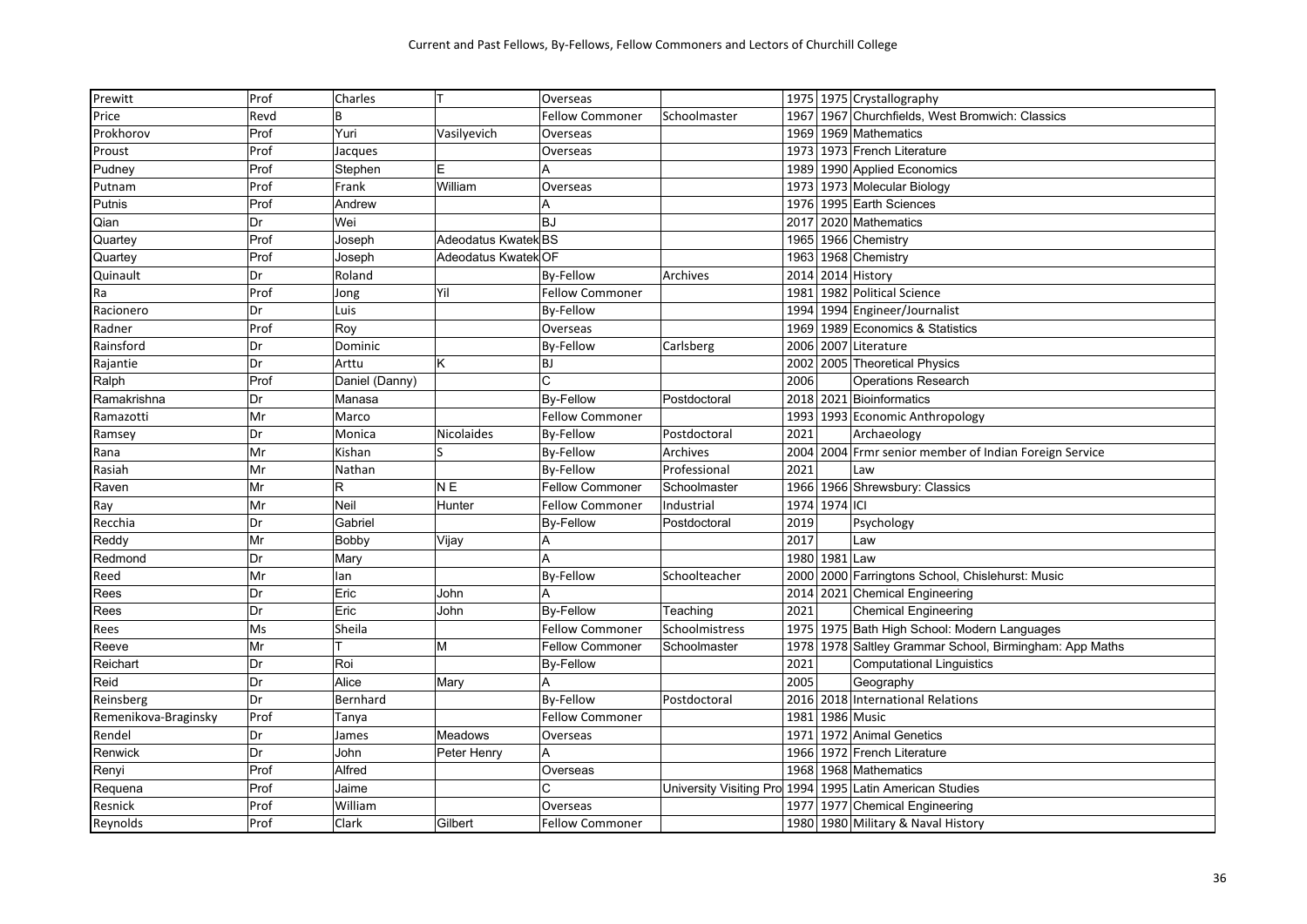| Reynolds          | Prof | George        | Thomas        | Overseas               |                   | 1973 1974 Physics                                        |
|-------------------|------|---------------|---------------|------------------------|-------------------|----------------------------------------------------------|
| Rice              | Prof | James         | R             | Overseas               |                   | 1972 Engineering<br>1971                                 |
| Richards          | Dr   | Philip        | Hugh          | <b>BS</b>              | <b>CEGB</b>       | 1981 Engineering<br>1976                                 |
| Richards          | Dr   | Judith        | M             | <b>Fellow Commoner</b> |                   | 1987<br>2000 History                                     |
| Richards          | Mr   | John          | Roger C       | <b>Fellow Commoner</b> | Schoolmaster      | 1966 1967 Priory School, Shrewsbury: Classics            |
| Richardson        | Prof | Harry         | W             | Overseas               |                   | 2004<br>2004 Urban and Regional Planning                 |
| Richardson        | Mrs  | ς             |               | <b>Fellow Commoner</b> | Schoolmistress    | 1987 Ebbw Vale Senior Comprehensive School<br>1987       |
| <b>Richens</b>    | Prof | Paul          |               | Α                      |                   | 1994<br>2005 Architecture                                |
| Richer            | Dr   | John          |               | A                      |                   | 2013 Astrophysics<br>2004                                |
| Riddiford         | Prof | Lynn          | Moorhead      | Overseas               |                   | 2000<br>2001 Zoology                                     |
| Rieger            | Prof | Bernhard      |               | <b>By-Fellow</b>       |                   | 2002 History<br>2002                                     |
| Rigby             | Prof | Peter         | John Arthur   | Overseas               |                   | 1973<br>1974 Sociology                                   |
| Riley             | Prof | John          | G             | <b>Fellow Commoner</b> |                   | 1982 1982 Economics                                      |
| Riley             | Prof | Russell       |               | <b>By-Fellow</b>       |                   | 2022<br>History                                          |
| Rindler           | Prof | Wolfgang      |               | <b>Fellow Commoner</b> |                   | 1990 1990 Physics                                        |
| Ringwood          | Prof | Alfred        | Edward        | Overseas               |                   | 1973 Geochemistry<br>1973                                |
| Ritchie           | Prof | Robert        | Oliver        | <b>BJ</b>              |                   | 1972<br>1974 Metallurgy                                  |
| Ritchie           | Prof | Joseph        | Murdoch       | Overseas               |                   | 1964 1965 Pharmacology                                   |
| Ritchie           | Prof | Rufus         | Haynes        | Overseas               |                   | 1974 1975 Physics                                        |
| Roberts           | Dr   | <b>Brian</b>  | <b>Birley</b> | E                      |                   | 1965 1978 Polar Studies                                  |
| <b>Roberts</b>    | Dr   | Eric          | Alastair      | <b>BS</b>              | Allen Clark       | 1968<br>1971 Industrial Engineering Production           |
| Roberts           | Dr   | Gareth        |               | A                      |                   | 1993<br>2000 Chemistry                                   |
| Roberts           | Dr   | John          | Douglas       | A                      |                   | 1970 1973 Control Engineering                            |
| Roberts           | Mr   | M             | M             | <b>Fellow Commoner</b> | Schoolmaster      | 1980 Great Barr School<br>1980                           |
| Robertson         | Prof | John          |               | C                      |                   | 2020 Engineering<br>1996                                 |
| Robertson         | Prof | James         | O             | <b>Fellow Commoner</b> |                   | 1983 History<br>1982                                     |
| Robertson         | Prof | William       | Donald        | Overseas               |                   | 1964 1965 Metallurgy                                     |
| Robinson          | Prof | Carol         | Vivien        | C                      |                   | 2009 Chemistry<br>2003                                   |
| Robinson          | Mr   | lan           | Clive         | <b>BJ</b>              |                   | 1962 1963 English                                        |
| Robinson          | Mr   | Alexander     |               | <b>Fellow Commoner</b> | Schoolmaster      | 1982<br>1982 Radclyffe School, Oldham: Deputy Headmaster |
| Robinson          | Dr   |               |               | <b>Fellow Commoner</b> | Industrial        | 1984 SRI International, California<br>1984               |
| Robinson          | Dr   | John          | Gwilym        | Overseas               |                   | 2010<br>2012 Wildlife Conservation                       |
| Robinson          | Dr   |               | M             | <b>Fellow Commoner</b> | Schoolmaster      | 1986 1986                                                |
| Roch              | Prof | Jean-Francois |               | Overseas               | French Government | 2017 Physics<br>2017                                     |
| Roche             | Prof | Helen         | M             | By-Fellow              |                   | 2000<br>2001 Clinical Biochemistry                       |
| Rockwell          | Prof | Donald        | O             | Overseas               |                   | 1981<br>1981<br>Mechanical Engineering                   |
| Rodefer           | Mr   | Stephen       |               | <b>By-Fellow</b>       |                   | 1993 Poet<br>1993                                        |
| Rodriguez-Pereyra | Mr   | Gonzalo       | Jose          | <b>BJ</b>              |                   | 1998 2000 Metaphysics                                    |
| Rodwin            | Prof | Lloyd         |               | Overseas               |                   | 1974<br>1975 Urban Studies                               |
| Rogoff            | Mr   | Noah          | Turner        | <b>By-Fellow</b>       | Artist            | 2018 Music<br>2017                                       |
| Rohe              | Dr   | Alex          |               | <b>By-Fellow</b>       |                   | 2016 2017 Engineering                                    |
| Rojas             | Prof | Eduardo       | E             | Overseas               |                   | 1969 1970 Physiology                                     |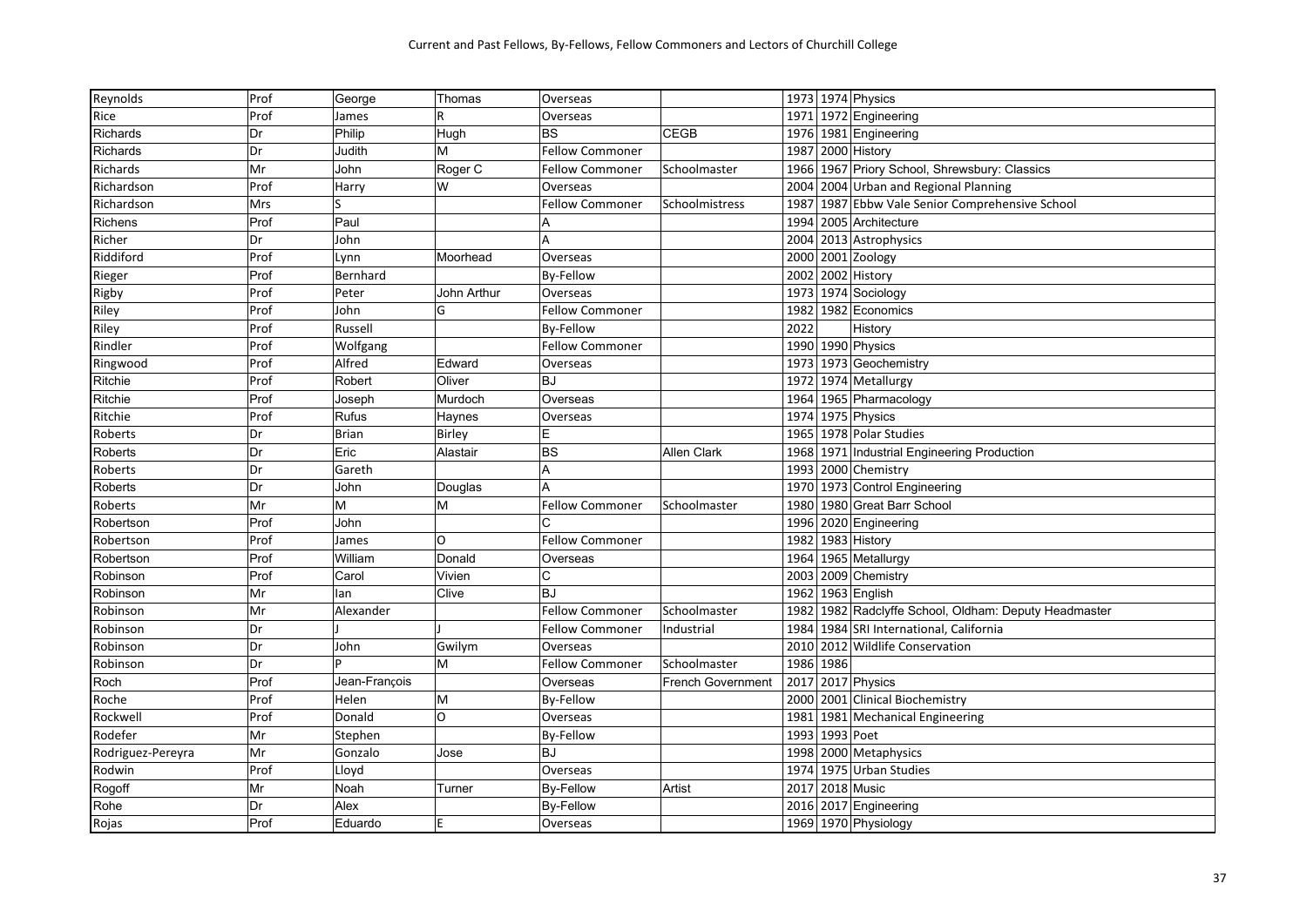| Rollinson                    | Mr      | C          | A           | <b>Fellow Commoner</b> | Schoolmaster             | 1982 1982 Brigshaw Comprehensive School, Castleford: HM |
|------------------------------|---------|------------|-------------|------------------------|--------------------------|---------------------------------------------------------|
| Ron                          | Prof    | David      |             |                        |                          | 2011<br><b>Metabolic Sciences</b>                       |
| Roozenbeek                   | Dr      | Jon        |             | <b>By-Fellow</b>       | Postdoctoral             | 2019<br>Psychology                                      |
| Roper                        | Dr      | Timothy    | James       | <b>BJ</b>              |                          | 1975 1977 Animal Behaviour                              |
| Rose                         | Dr      | Margaret   | Α           | Overseas               |                          | 1989 1990 History & Philosophy of Science               |
| Rosenbeck                    | Prof    | Bente      |             | <b>By-Fellow</b>       | Carlsberg                | 1999 1999 History of Science & Medicine                 |
| Rosenberg                    | Dr      | Harry      |             | Fellow Commoner        |                          | 1981<br>1981 Biochemistry                               |
| Rosenblatt                   | Prof    | Murray     |             | Overseas               |                          | 1979 1979 Mathematics                                   |
| Rosetta                      | Dr      | Lyliane    |             | Overseas               | <b>French Government</b> | 1993 1996 Biological Anthropoloy                        |
| Roskill                      | Captain | Stephen    | Wentworth   | D                      |                          | 1961 1982 Naval History                                 |
| Rosmus                       | Prof    | Pavel      |             | Overseas               |                          | German Chemical Fdr 1987 1988 Chemistry                 |
| Ross                         | Dr      | Oliver     | Þ           | Δ                      |                          | 2015 English Literature<br>2013                         |
| Ross                         | Dr      | Oliver     |             | <b>By-Fellow</b>       | Teaching                 | 2013 2013 English Literature                            |
| Ross                         | Dr      | Valerie    |             | By-Fellow              |                          | 2011 2011 Music/composer                                |
| Rossi                        | Dr      | Corinna    |             | <b>BJ</b>              |                          | 2000 2003 Egyptology                                    |
| Rouguette                    | Dr      | Sebastien  |             | <b>By-Fellow</b>       | <b>French Government</b> | 2013 Mechanical & Civil Engineering<br>2013             |
| Rowland                      | Dr      | Hannah     | Miriam      | А                      |                          | 2011<br>2017 Zoology                                    |
| Rowthorn                     | Prof    | Robert     | Eric        | A                      |                          | 1964 1965 Economics                                     |
| Ruane                        | Prof    | Kevin      | Joseph      | <b>By-Fellow</b>       | Archives                 | 2018 2018 History                                       |
| Rubin                        | Prof    | Edward     | $\varsigma$ | <b>Fellow Commoner</b> |                          | 1979 1980 Mechanical Engineering                        |
| Rubinov                      | Dr      | Mikail     |             | <b>BJ</b>              |                          | 2015 Psychiatry<br>2012                                 |
| Rubinstein                   | Dr      | Helena     |             | <b>By-Fellow</b>       | Teaching                 | 2012 2014 Psychology                                    |
| Ruggiero                     | Dr      | Michael    |             | By-Fellow              | Postdoctoral             | 2016 2018 Chemical Engineering & Biotechnology          |
| Ruprecht                     | Dr      | Lucia      |             | <b>BJ</b>              |                          | 2002   2004 German Literature                           |
| Ruprecht                     | Dr      | Lucia      |             | <b>By-Fellow</b>       | Teaching                 | 2005 2007 German Literature                             |
| Russell                      | Dr      | N          |             | Lector                 |                          | 1974 1975 Biochemistry                                  |
| Russell                      | Dr      | James      |             | A                      |                          | 1998 2001 Cognitive Development                         |
| Russell                      | Dr      | Paul       | Alexander   | A                      |                          | Mathematics<br>2008                                     |
| Russell                      | Dr      | Matthew    |             | <b>By-Fellow</b>       | Professional             | 2016<br>Director of Office of Intercollegiate Services  |
| Rustichini                   | Prof    | Aldo       |             | <b>By-Fellow</b>       |                          | 1995 1995 Economics                                     |
| Ryall                        | Dr      | Ronald     | Walter      | D                      |                          | 2019 Pharmacology<br>1973                               |
| Ryder                        | Dr      | Dennis     | A           | <b>Fellow Commoner</b> |                          | 1981 1982 Metallurgy                                    |
| Sabnis                       | Dr      | Kshitij    |             | <b>By-Fellow</b>       | Postdoctoral             | 2022<br>Engineering                                     |
| Sabourian                    | Mr      | Hamid      |             | Lector                 |                          | 1983 1985 Economics                                     |
| Saenz-Frances San Baldome Dr |         | Emilio     |             | <b>By-Fellow</b>       | Archives                 | 2014 2014 History                                       |
| Salager                      | Dr      | Elodie     |             | <b>BJ</b>              | Sackler                  | 2011 2012 Chemistry                                     |
| Salecl                       | Prof    | Renata     |             | Overseas               |                          | 2003 2004 Criminology                                   |
| Salehabadi                   | Dr      | Manoochehr |             | <b>By-Fellow</b>       | Sharjah                  | 2010 2011 Petroleum Engineering                         |
| Salpeter                     | Prof    | Edwin      | Ernest      | Overseas               | <b>Founder Fellow</b>    | 1961<br>1961 Theoretical Physics                        |
| Samuelsen                    | Dr      | Helle      |             | <b>By-Fellow</b>       | Carlsberg                | 2003 2003 International Health                          |
| Sand                         | Prof    | Gregory    | W           | <b>By-Fellow</b>       | Archives                 | 1999 2000 History                                       |
| Sandeman                     | Dr      | Karl       | George      | Α                      |                          | 2004 2009 Physics                                       |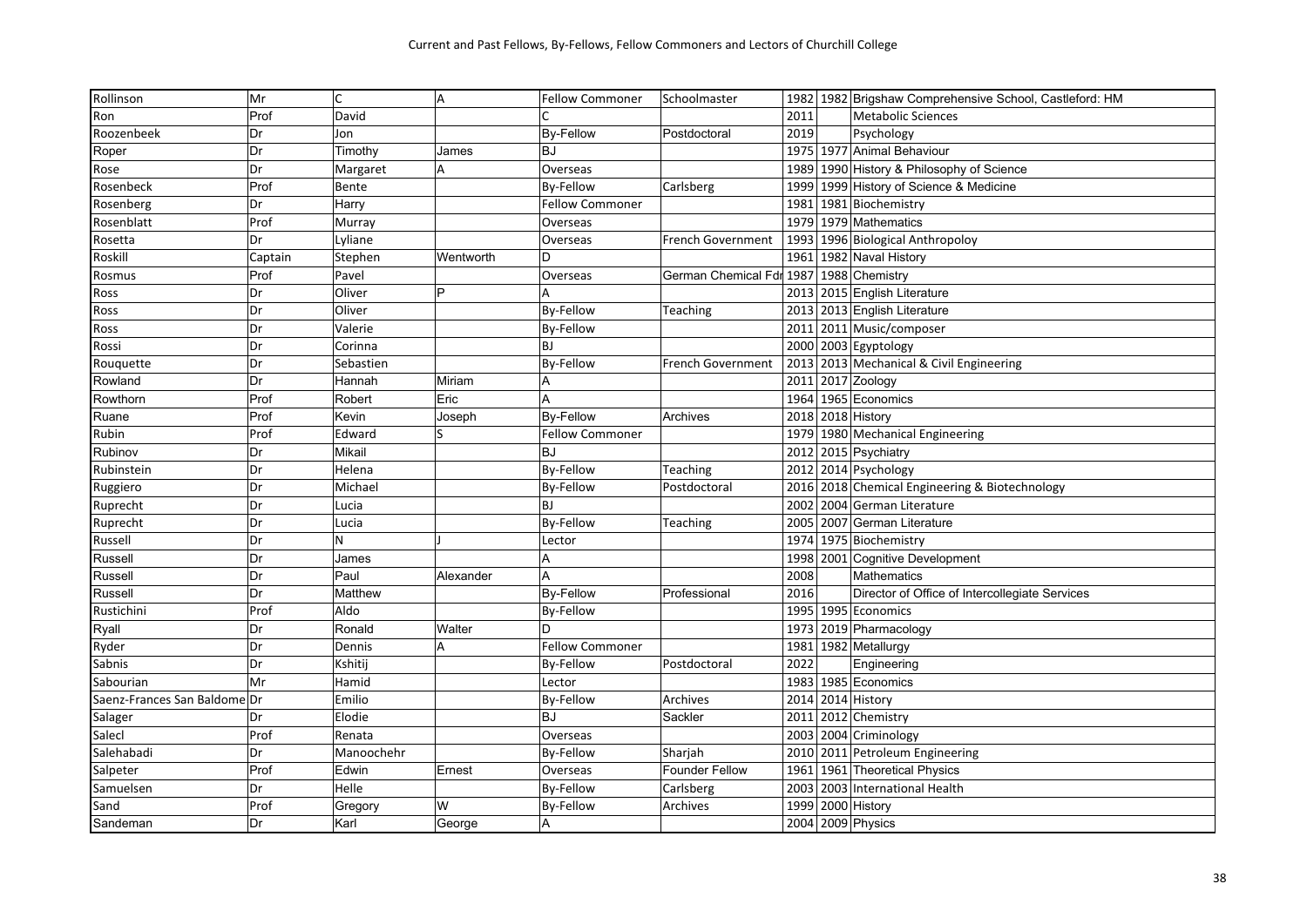| Dr<br>Noriaki<br><b>By-Fellow</b><br>2001 2002 Chemical Engineering<br>Sano<br>Prof<br>$\Omega$<br>1974 1976 Statistics<br>Saretsalo<br>Lauri<br><b>Fellow Commoner</b><br>Prof<br>1987 Geology & Mineralogy<br>Gerald<br><b>Ernest George</b><br>1986<br>Sargent<br>Overseas<br>Prof<br>1982 1983 Social Studies<br><b>Fellow Commoner</b><br>Sato<br>Masayuki<br>1966 1969 Classics<br>N <sub>W</sub><br>Mr<br>Saunders<br>Lector<br>Prof<br>Christopher<br>$\mathcal{C}_{\mathcal{C}}$<br>Smuts Visiting Fellow 1987<br>1987 Commonwealth Studies<br><b>Fellow Commoner</b><br>Saunders<br>Dr<br>Elizabeth<br><b>By-Fellow</b><br>Postdoctoral<br>2016 2018 History of Art<br>Savage<br>Prof<br>Sebastian<br>2015<br>Engineering<br>Savory<br>С<br>Dr<br>1989 1996 Engineering<br>Chrysanthi<br>A<br>Savvidou<br>Dr<br>Martin<br>1984 1986 Engineering<br>John<br>A<br>Saxon<br>Prof<br>Richard<br>1995<br>1995 Chemistry<br>Saykally<br>James<br>By-Fellow<br>1970 Economics<br>Prof<br>1969<br>Scarf<br>Herbert<br>Eric<br>Overseas<br>Prof<br>1994 2002 French<br>Charlotte<br><b>Fellow Commoner</b><br>Technion<br>Schapira<br>Mr<br>Richard<br>G<br>1962<br>1963 Leighton Park School: Biology<br>Schardt<br><b>Fellow Commoner</b><br>Schoolmaster<br>Prof<br>Paul<br>Schedl<br>Harold<br>1965 1966 Medicine<br>Overseas<br>Prof<br><b>Fellow Commoner</b><br>1986<br>1986 Philosophy/Intellectual History<br>Schlesier<br>Renate<br>Schluter<br>Prof<br>1961 Plasma Physics<br>Arnulf<br>Overseas<br>1961<br>Prof<br>Peter<br>2012 2012 Mathematics<br>Schmid<br>Overseas<br>Dr<br>2018 2020 Physics<br>Schmitt<br>Julian<br><b>By-Fellow</b><br>Postdoctoral<br>Dr<br>Alain<br>1989<br>1990 Anthropology<br>Schnapp<br>Overseas<br>French Government<br>Dr<br>Schneebeli<br>Robert<br><b>Fellow Commoner</b><br>1980<br>1980 Extra-Mural Studies<br>Jakob<br>Dr<br>Postdoctoral (Winton) 2019<br>Schneider<br>Claudia<br><b>By-Fellow</b><br>Psychology<br>Prof<br>Schofield<br>1964<br>Soil Mechanics<br>Andrew<br>Noel<br>D<br>Prof<br>F<br>1979 1979 Medicine<br>Schonell<br>Malcolm<br><b>Fellow Commoner</b><br>Schosler<br>Prof<br><b>By-Fellow</b><br>Carlsberg<br>2007<br>2007 Romance Philology<br>Lene<br>Prof<br>Julian<br>Overseas<br>2019 2019 Biological Sciences<br>Schroeder<br>Prof Dr<br>Karl<br><b>By-Fellow</b><br>1998 1998 Materials Science<br>Schulte<br>C<br>Prof<br>2004<br>Schultz<br>Wolfram<br>Neuroscience<br>Schultz<br>Prof<br>Stanley<br>1976<br>1976 Physiology<br>George<br>Overseas<br>Dr<br>Sergei<br>Mikhailovich<br><b>By-Fellow</b><br>1996<br>1997 Engineering<br>Schurov<br>Industrial<br>Prof<br>Helmut<br>1977 1981 Organic Chemistry<br>Schwarz<br>Overseas<br>Dr<br>2002 Physiology<br>Schwiening<br>Christof<br>1997<br>A<br>E<br>Prof<br>William S<br>Sciama<br>Dennis<br>1986<br>1994 Astrophysics<br>Dr<br>1998 2000 French<br>Scott<br>Pelzel<br><b>By-Fellow</b><br>Teaching<br>Anne<br>Prof<br>1972 1973 Engineering<br>Ronald<br>Scott<br>Overseas<br>R<br>1965 Sevenoaks School: English<br>Mr<br>M<br>Schoolmaster<br><b>Fellow Commoner</b><br>1965<br><b>Scraggs</b><br>Dr<br>Nicholas<br>1998 2000 Clinical Radiology<br><b>By-Fellow</b><br>Screaton<br>Teaching<br>Dr<br>1992<br>1995 Biological Sciences<br>Scrutton<br>Nigel<br>Shaun<br>A<br>1986 2000 Economics<br>Dr<br>Paul<br><b>Bartlett</b><br><b>BS</b><br>Seabright<br><b>BJ</b><br>Prof<br>1982 1985 History of Science<br>Secord<br>Andrew<br>James<br>2012 2020 CEO, Møller Centre | Sandeman | Dr         | Karl    | George | <b>By-Fellow</b> | Teaching |  | 2003 2004 Physics |
|---------------------------------------------------------------------------------------------------------------------------------------------------------------------------------------------------------------------------------------------------------------------------------------------------------------------------------------------------------------------------------------------------------------------------------------------------------------------------------------------------------------------------------------------------------------------------------------------------------------------------------------------------------------------------------------------------------------------------------------------------------------------------------------------------------------------------------------------------------------------------------------------------------------------------------------------------------------------------------------------------------------------------------------------------------------------------------------------------------------------------------------------------------------------------------------------------------------------------------------------------------------------------------------------------------------------------------------------------------------------------------------------------------------------------------------------------------------------------------------------------------------------------------------------------------------------------------------------------------------------------------------------------------------------------------------------------------------------------------------------------------------------------------------------------------------------------------------------------------------------------------------------------------------------------------------------------------------------------------------------------------------------------------------------------------------------------------------------------------------------------------------------------------------------------------------------------------------------------------------------------------------------------------------------------------------------------------------------------------------------------------------------------------------------------------------------------------------------------------------------------------------------------------------------------------------------------------------------------------------------------------------------------------------------------------------------------------------------------------------------------------------------------------------------------------------------------------------------------------------------------------------------------------------------------------------------------------------------------------------------------------------------------------------------------------------------------------------------------------------------------------------------------------------------------------------------------------------------------------------------------------------------------------------------------------------------------------------------------------------------------------------------------------------------------------------------------------------------------------------------------------------------------|----------|------------|---------|--------|------------------|----------|--|-------------------|
|                                                                                                                                                                                                                                                                                                                                                                                                                                                                                                                                                                                                                                                                                                                                                                                                                                                                                                                                                                                                                                                                                                                                                                                                                                                                                                                                                                                                                                                                                                                                                                                                                                                                                                                                                                                                                                                                                                                                                                                                                                                                                                                                                                                                                                                                                                                                                                                                                                                                                                                                                                                                                                                                                                                                                                                                                                                                                                                                                                                                                                                                                                                                                                                                                                                                                                                                                                                                                                                                                                                           |          |            |         |        |                  |          |  |                   |
|                                                                                                                                                                                                                                                                                                                                                                                                                                                                                                                                                                                                                                                                                                                                                                                                                                                                                                                                                                                                                                                                                                                                                                                                                                                                                                                                                                                                                                                                                                                                                                                                                                                                                                                                                                                                                                                                                                                                                                                                                                                                                                                                                                                                                                                                                                                                                                                                                                                                                                                                                                                                                                                                                                                                                                                                                                                                                                                                                                                                                                                                                                                                                                                                                                                                                                                                                                                                                                                                                                                           |          |            |         |        |                  |          |  |                   |
|                                                                                                                                                                                                                                                                                                                                                                                                                                                                                                                                                                                                                                                                                                                                                                                                                                                                                                                                                                                                                                                                                                                                                                                                                                                                                                                                                                                                                                                                                                                                                                                                                                                                                                                                                                                                                                                                                                                                                                                                                                                                                                                                                                                                                                                                                                                                                                                                                                                                                                                                                                                                                                                                                                                                                                                                                                                                                                                                                                                                                                                                                                                                                                                                                                                                                                                                                                                                                                                                                                                           |          |            |         |        |                  |          |  |                   |
|                                                                                                                                                                                                                                                                                                                                                                                                                                                                                                                                                                                                                                                                                                                                                                                                                                                                                                                                                                                                                                                                                                                                                                                                                                                                                                                                                                                                                                                                                                                                                                                                                                                                                                                                                                                                                                                                                                                                                                                                                                                                                                                                                                                                                                                                                                                                                                                                                                                                                                                                                                                                                                                                                                                                                                                                                                                                                                                                                                                                                                                                                                                                                                                                                                                                                                                                                                                                                                                                                                                           |          |            |         |        |                  |          |  |                   |
|                                                                                                                                                                                                                                                                                                                                                                                                                                                                                                                                                                                                                                                                                                                                                                                                                                                                                                                                                                                                                                                                                                                                                                                                                                                                                                                                                                                                                                                                                                                                                                                                                                                                                                                                                                                                                                                                                                                                                                                                                                                                                                                                                                                                                                                                                                                                                                                                                                                                                                                                                                                                                                                                                                                                                                                                                                                                                                                                                                                                                                                                                                                                                                                                                                                                                                                                                                                                                                                                                                                           |          |            |         |        |                  |          |  |                   |
|                                                                                                                                                                                                                                                                                                                                                                                                                                                                                                                                                                                                                                                                                                                                                                                                                                                                                                                                                                                                                                                                                                                                                                                                                                                                                                                                                                                                                                                                                                                                                                                                                                                                                                                                                                                                                                                                                                                                                                                                                                                                                                                                                                                                                                                                                                                                                                                                                                                                                                                                                                                                                                                                                                                                                                                                                                                                                                                                                                                                                                                                                                                                                                                                                                                                                                                                                                                                                                                                                                                           |          |            |         |        |                  |          |  |                   |
|                                                                                                                                                                                                                                                                                                                                                                                                                                                                                                                                                                                                                                                                                                                                                                                                                                                                                                                                                                                                                                                                                                                                                                                                                                                                                                                                                                                                                                                                                                                                                                                                                                                                                                                                                                                                                                                                                                                                                                                                                                                                                                                                                                                                                                                                                                                                                                                                                                                                                                                                                                                                                                                                                                                                                                                                                                                                                                                                                                                                                                                                                                                                                                                                                                                                                                                                                                                                                                                                                                                           |          |            |         |        |                  |          |  |                   |
|                                                                                                                                                                                                                                                                                                                                                                                                                                                                                                                                                                                                                                                                                                                                                                                                                                                                                                                                                                                                                                                                                                                                                                                                                                                                                                                                                                                                                                                                                                                                                                                                                                                                                                                                                                                                                                                                                                                                                                                                                                                                                                                                                                                                                                                                                                                                                                                                                                                                                                                                                                                                                                                                                                                                                                                                                                                                                                                                                                                                                                                                                                                                                                                                                                                                                                                                                                                                                                                                                                                           |          |            |         |        |                  |          |  |                   |
|                                                                                                                                                                                                                                                                                                                                                                                                                                                                                                                                                                                                                                                                                                                                                                                                                                                                                                                                                                                                                                                                                                                                                                                                                                                                                                                                                                                                                                                                                                                                                                                                                                                                                                                                                                                                                                                                                                                                                                                                                                                                                                                                                                                                                                                                                                                                                                                                                                                                                                                                                                                                                                                                                                                                                                                                                                                                                                                                                                                                                                                                                                                                                                                                                                                                                                                                                                                                                                                                                                                           |          |            |         |        |                  |          |  |                   |
|                                                                                                                                                                                                                                                                                                                                                                                                                                                                                                                                                                                                                                                                                                                                                                                                                                                                                                                                                                                                                                                                                                                                                                                                                                                                                                                                                                                                                                                                                                                                                                                                                                                                                                                                                                                                                                                                                                                                                                                                                                                                                                                                                                                                                                                                                                                                                                                                                                                                                                                                                                                                                                                                                                                                                                                                                                                                                                                                                                                                                                                                                                                                                                                                                                                                                                                                                                                                                                                                                                                           |          |            |         |        |                  |          |  |                   |
|                                                                                                                                                                                                                                                                                                                                                                                                                                                                                                                                                                                                                                                                                                                                                                                                                                                                                                                                                                                                                                                                                                                                                                                                                                                                                                                                                                                                                                                                                                                                                                                                                                                                                                                                                                                                                                                                                                                                                                                                                                                                                                                                                                                                                                                                                                                                                                                                                                                                                                                                                                                                                                                                                                                                                                                                                                                                                                                                                                                                                                                                                                                                                                                                                                                                                                                                                                                                                                                                                                                           |          |            |         |        |                  |          |  |                   |
|                                                                                                                                                                                                                                                                                                                                                                                                                                                                                                                                                                                                                                                                                                                                                                                                                                                                                                                                                                                                                                                                                                                                                                                                                                                                                                                                                                                                                                                                                                                                                                                                                                                                                                                                                                                                                                                                                                                                                                                                                                                                                                                                                                                                                                                                                                                                                                                                                                                                                                                                                                                                                                                                                                                                                                                                                                                                                                                                                                                                                                                                                                                                                                                                                                                                                                                                                                                                                                                                                                                           |          |            |         |        |                  |          |  |                   |
|                                                                                                                                                                                                                                                                                                                                                                                                                                                                                                                                                                                                                                                                                                                                                                                                                                                                                                                                                                                                                                                                                                                                                                                                                                                                                                                                                                                                                                                                                                                                                                                                                                                                                                                                                                                                                                                                                                                                                                                                                                                                                                                                                                                                                                                                                                                                                                                                                                                                                                                                                                                                                                                                                                                                                                                                                                                                                                                                                                                                                                                                                                                                                                                                                                                                                                                                                                                                                                                                                                                           |          |            |         |        |                  |          |  |                   |
|                                                                                                                                                                                                                                                                                                                                                                                                                                                                                                                                                                                                                                                                                                                                                                                                                                                                                                                                                                                                                                                                                                                                                                                                                                                                                                                                                                                                                                                                                                                                                                                                                                                                                                                                                                                                                                                                                                                                                                                                                                                                                                                                                                                                                                                                                                                                                                                                                                                                                                                                                                                                                                                                                                                                                                                                                                                                                                                                                                                                                                                                                                                                                                                                                                                                                                                                                                                                                                                                                                                           |          |            |         |        |                  |          |  |                   |
|                                                                                                                                                                                                                                                                                                                                                                                                                                                                                                                                                                                                                                                                                                                                                                                                                                                                                                                                                                                                                                                                                                                                                                                                                                                                                                                                                                                                                                                                                                                                                                                                                                                                                                                                                                                                                                                                                                                                                                                                                                                                                                                                                                                                                                                                                                                                                                                                                                                                                                                                                                                                                                                                                                                                                                                                                                                                                                                                                                                                                                                                                                                                                                                                                                                                                                                                                                                                                                                                                                                           |          |            |         |        |                  |          |  |                   |
|                                                                                                                                                                                                                                                                                                                                                                                                                                                                                                                                                                                                                                                                                                                                                                                                                                                                                                                                                                                                                                                                                                                                                                                                                                                                                                                                                                                                                                                                                                                                                                                                                                                                                                                                                                                                                                                                                                                                                                                                                                                                                                                                                                                                                                                                                                                                                                                                                                                                                                                                                                                                                                                                                                                                                                                                                                                                                                                                                                                                                                                                                                                                                                                                                                                                                                                                                                                                                                                                                                                           |          |            |         |        |                  |          |  |                   |
|                                                                                                                                                                                                                                                                                                                                                                                                                                                                                                                                                                                                                                                                                                                                                                                                                                                                                                                                                                                                                                                                                                                                                                                                                                                                                                                                                                                                                                                                                                                                                                                                                                                                                                                                                                                                                                                                                                                                                                                                                                                                                                                                                                                                                                                                                                                                                                                                                                                                                                                                                                                                                                                                                                                                                                                                                                                                                                                                                                                                                                                                                                                                                                                                                                                                                                                                                                                                                                                                                                                           |          |            |         |        |                  |          |  |                   |
|                                                                                                                                                                                                                                                                                                                                                                                                                                                                                                                                                                                                                                                                                                                                                                                                                                                                                                                                                                                                                                                                                                                                                                                                                                                                                                                                                                                                                                                                                                                                                                                                                                                                                                                                                                                                                                                                                                                                                                                                                                                                                                                                                                                                                                                                                                                                                                                                                                                                                                                                                                                                                                                                                                                                                                                                                                                                                                                                                                                                                                                                                                                                                                                                                                                                                                                                                                                                                                                                                                                           |          |            |         |        |                  |          |  |                   |
|                                                                                                                                                                                                                                                                                                                                                                                                                                                                                                                                                                                                                                                                                                                                                                                                                                                                                                                                                                                                                                                                                                                                                                                                                                                                                                                                                                                                                                                                                                                                                                                                                                                                                                                                                                                                                                                                                                                                                                                                                                                                                                                                                                                                                                                                                                                                                                                                                                                                                                                                                                                                                                                                                                                                                                                                                                                                                                                                                                                                                                                                                                                                                                                                                                                                                                                                                                                                                                                                                                                           |          |            |         |        |                  |          |  |                   |
|                                                                                                                                                                                                                                                                                                                                                                                                                                                                                                                                                                                                                                                                                                                                                                                                                                                                                                                                                                                                                                                                                                                                                                                                                                                                                                                                                                                                                                                                                                                                                                                                                                                                                                                                                                                                                                                                                                                                                                                                                                                                                                                                                                                                                                                                                                                                                                                                                                                                                                                                                                                                                                                                                                                                                                                                                                                                                                                                                                                                                                                                                                                                                                                                                                                                                                                                                                                                                                                                                                                           |          |            |         |        |                  |          |  |                   |
|                                                                                                                                                                                                                                                                                                                                                                                                                                                                                                                                                                                                                                                                                                                                                                                                                                                                                                                                                                                                                                                                                                                                                                                                                                                                                                                                                                                                                                                                                                                                                                                                                                                                                                                                                                                                                                                                                                                                                                                                                                                                                                                                                                                                                                                                                                                                                                                                                                                                                                                                                                                                                                                                                                                                                                                                                                                                                                                                                                                                                                                                                                                                                                                                                                                                                                                                                                                                                                                                                                                           |          |            |         |        |                  |          |  |                   |
|                                                                                                                                                                                                                                                                                                                                                                                                                                                                                                                                                                                                                                                                                                                                                                                                                                                                                                                                                                                                                                                                                                                                                                                                                                                                                                                                                                                                                                                                                                                                                                                                                                                                                                                                                                                                                                                                                                                                                                                                                                                                                                                                                                                                                                                                                                                                                                                                                                                                                                                                                                                                                                                                                                                                                                                                                                                                                                                                                                                                                                                                                                                                                                                                                                                                                                                                                                                                                                                                                                                           |          |            |         |        |                  |          |  |                   |
|                                                                                                                                                                                                                                                                                                                                                                                                                                                                                                                                                                                                                                                                                                                                                                                                                                                                                                                                                                                                                                                                                                                                                                                                                                                                                                                                                                                                                                                                                                                                                                                                                                                                                                                                                                                                                                                                                                                                                                                                                                                                                                                                                                                                                                                                                                                                                                                                                                                                                                                                                                                                                                                                                                                                                                                                                                                                                                                                                                                                                                                                                                                                                                                                                                                                                                                                                                                                                                                                                                                           |          |            |         |        |                  |          |  |                   |
|                                                                                                                                                                                                                                                                                                                                                                                                                                                                                                                                                                                                                                                                                                                                                                                                                                                                                                                                                                                                                                                                                                                                                                                                                                                                                                                                                                                                                                                                                                                                                                                                                                                                                                                                                                                                                                                                                                                                                                                                                                                                                                                                                                                                                                                                                                                                                                                                                                                                                                                                                                                                                                                                                                                                                                                                                                                                                                                                                                                                                                                                                                                                                                                                                                                                                                                                                                                                                                                                                                                           |          |            |         |        |                  |          |  |                   |
|                                                                                                                                                                                                                                                                                                                                                                                                                                                                                                                                                                                                                                                                                                                                                                                                                                                                                                                                                                                                                                                                                                                                                                                                                                                                                                                                                                                                                                                                                                                                                                                                                                                                                                                                                                                                                                                                                                                                                                                                                                                                                                                                                                                                                                                                                                                                                                                                                                                                                                                                                                                                                                                                                                                                                                                                                                                                                                                                                                                                                                                                                                                                                                                                                                                                                                                                                                                                                                                                                                                           |          |            |         |        |                  |          |  |                   |
|                                                                                                                                                                                                                                                                                                                                                                                                                                                                                                                                                                                                                                                                                                                                                                                                                                                                                                                                                                                                                                                                                                                                                                                                                                                                                                                                                                                                                                                                                                                                                                                                                                                                                                                                                                                                                                                                                                                                                                                                                                                                                                                                                                                                                                                                                                                                                                                                                                                                                                                                                                                                                                                                                                                                                                                                                                                                                                                                                                                                                                                                                                                                                                                                                                                                                                                                                                                                                                                                                                                           |          |            |         |        |                  |          |  |                   |
|                                                                                                                                                                                                                                                                                                                                                                                                                                                                                                                                                                                                                                                                                                                                                                                                                                                                                                                                                                                                                                                                                                                                                                                                                                                                                                                                                                                                                                                                                                                                                                                                                                                                                                                                                                                                                                                                                                                                                                                                                                                                                                                                                                                                                                                                                                                                                                                                                                                                                                                                                                                                                                                                                                                                                                                                                                                                                                                                                                                                                                                                                                                                                                                                                                                                                                                                                                                                                                                                                                                           |          |            |         |        |                  |          |  |                   |
|                                                                                                                                                                                                                                                                                                                                                                                                                                                                                                                                                                                                                                                                                                                                                                                                                                                                                                                                                                                                                                                                                                                                                                                                                                                                                                                                                                                                                                                                                                                                                                                                                                                                                                                                                                                                                                                                                                                                                                                                                                                                                                                                                                                                                                                                                                                                                                                                                                                                                                                                                                                                                                                                                                                                                                                                                                                                                                                                                                                                                                                                                                                                                                                                                                                                                                                                                                                                                                                                                                                           |          |            |         |        |                  |          |  |                   |
|                                                                                                                                                                                                                                                                                                                                                                                                                                                                                                                                                                                                                                                                                                                                                                                                                                                                                                                                                                                                                                                                                                                                                                                                                                                                                                                                                                                                                                                                                                                                                                                                                                                                                                                                                                                                                                                                                                                                                                                                                                                                                                                                                                                                                                                                                                                                                                                                                                                                                                                                                                                                                                                                                                                                                                                                                                                                                                                                                                                                                                                                                                                                                                                                                                                                                                                                                                                                                                                                                                                           |          |            |         |        |                  |          |  |                   |
|                                                                                                                                                                                                                                                                                                                                                                                                                                                                                                                                                                                                                                                                                                                                                                                                                                                                                                                                                                                                                                                                                                                                                                                                                                                                                                                                                                                                                                                                                                                                                                                                                                                                                                                                                                                                                                                                                                                                                                                                                                                                                                                                                                                                                                                                                                                                                                                                                                                                                                                                                                                                                                                                                                                                                                                                                                                                                                                                                                                                                                                                                                                                                                                                                                                                                                                                                                                                                                                                                                                           |          |            |         |        |                  |          |  |                   |
|                                                                                                                                                                                                                                                                                                                                                                                                                                                                                                                                                                                                                                                                                                                                                                                                                                                                                                                                                                                                                                                                                                                                                                                                                                                                                                                                                                                                                                                                                                                                                                                                                                                                                                                                                                                                                                                                                                                                                                                                                                                                                                                                                                                                                                                                                                                                                                                                                                                                                                                                                                                                                                                                                                                                                                                                                                                                                                                                                                                                                                                                                                                                                                                                                                                                                                                                                                                                                                                                                                                           |          |            |         |        |                  |          |  |                   |
|                                                                                                                                                                                                                                                                                                                                                                                                                                                                                                                                                                                                                                                                                                                                                                                                                                                                                                                                                                                                                                                                                                                                                                                                                                                                                                                                                                                                                                                                                                                                                                                                                                                                                                                                                                                                                                                                                                                                                                                                                                                                                                                                                                                                                                                                                                                                                                                                                                                                                                                                                                                                                                                                                                                                                                                                                                                                                                                                                                                                                                                                                                                                                                                                                                                                                                                                                                                                                                                                                                                           |          |            |         |        |                  |          |  |                   |
|                                                                                                                                                                                                                                                                                                                                                                                                                                                                                                                                                                                                                                                                                                                                                                                                                                                                                                                                                                                                                                                                                                                                                                                                                                                                                                                                                                                                                                                                                                                                                                                                                                                                                                                                                                                                                                                                                                                                                                                                                                                                                                                                                                                                                                                                                                                                                                                                                                                                                                                                                                                                                                                                                                                                                                                                                                                                                                                                                                                                                                                                                                                                                                                                                                                                                                                                                                                                                                                                                                                           |          |            |         |        |                  |          |  |                   |
|                                                                                                                                                                                                                                                                                                                                                                                                                                                                                                                                                                                                                                                                                                                                                                                                                                                                                                                                                                                                                                                                                                                                                                                                                                                                                                                                                                                                                                                                                                                                                                                                                                                                                                                                                                                                                                                                                                                                                                                                                                                                                                                                                                                                                                                                                                                                                                                                                                                                                                                                                                                                                                                                                                                                                                                                                                                                                                                                                                                                                                                                                                                                                                                                                                                                                                                                                                                                                                                                                                                           |          |            |         |        |                  |          |  |                   |
|                                                                                                                                                                                                                                                                                                                                                                                                                                                                                                                                                                                                                                                                                                                                                                                                                                                                                                                                                                                                                                                                                                                                                                                                                                                                                                                                                                                                                                                                                                                                                                                                                                                                                                                                                                                                                                                                                                                                                                                                                                                                                                                                                                                                                                                                                                                                                                                                                                                                                                                                                                                                                                                                                                                                                                                                                                                                                                                                                                                                                                                                                                                                                                                                                                                                                                                                                                                                                                                                                                                           |          |            |         |        |                  |          |  |                   |
|                                                                                                                                                                                                                                                                                                                                                                                                                                                                                                                                                                                                                                                                                                                                                                                                                                                                                                                                                                                                                                                                                                                                                                                                                                                                                                                                                                                                                                                                                                                                                                                                                                                                                                                                                                                                                                                                                                                                                                                                                                                                                                                                                                                                                                                                                                                                                                                                                                                                                                                                                                                                                                                                                                                                                                                                                                                                                                                                                                                                                                                                                                                                                                                                                                                                                                                                                                                                                                                                                                                           |          |            |         |        |                  |          |  |                   |
|                                                                                                                                                                                                                                                                                                                                                                                                                                                                                                                                                                                                                                                                                                                                                                                                                                                                                                                                                                                                                                                                                                                                                                                                                                                                                                                                                                                                                                                                                                                                                                                                                                                                                                                                                                                                                                                                                                                                                                                                                                                                                                                                                                                                                                                                                                                                                                                                                                                                                                                                                                                                                                                                                                                                                                                                                                                                                                                                                                                                                                                                                                                                                                                                                                                                                                                                                                                                                                                                                                                           |          |            |         |        |                  |          |  |                   |
|                                                                                                                                                                                                                                                                                                                                                                                                                                                                                                                                                                                                                                                                                                                                                                                                                                                                                                                                                                                                                                                                                                                                                                                                                                                                                                                                                                                                                                                                                                                                                                                                                                                                                                                                                                                                                                                                                                                                                                                                                                                                                                                                                                                                                                                                                                                                                                                                                                                                                                                                                                                                                                                                                                                                                                                                                                                                                                                                                                                                                                                                                                                                                                                                                                                                                                                                                                                                                                                                                                                           |          |            |         |        |                  |          |  |                   |
|                                                                                                                                                                                                                                                                                                                                                                                                                                                                                                                                                                                                                                                                                                                                                                                                                                                                                                                                                                                                                                                                                                                                                                                                                                                                                                                                                                                                                                                                                                                                                                                                                                                                                                                                                                                                                                                                                                                                                                                                                                                                                                                                                                                                                                                                                                                                                                                                                                                                                                                                                                                                                                                                                                                                                                                                                                                                                                                                                                                                                                                                                                                                                                                                                                                                                                                                                                                                                                                                                                                           |          |            |         |        |                  |          |  |                   |
|                                                                                                                                                                                                                                                                                                                                                                                                                                                                                                                                                                                                                                                                                                                                                                                                                                                                                                                                                                                                                                                                                                                                                                                                                                                                                                                                                                                                                                                                                                                                                                                                                                                                                                                                                                                                                                                                                                                                                                                                                                                                                                                                                                                                                                                                                                                                                                                                                                                                                                                                                                                                                                                                                                                                                                                                                                                                                                                                                                                                                                                                                                                                                                                                                                                                                                                                                                                                                                                                                                                           |          |            |         |        |                  |          |  |                   |
|                                                                                                                                                                                                                                                                                                                                                                                                                                                                                                                                                                                                                                                                                                                                                                                                                                                                                                                                                                                                                                                                                                                                                                                                                                                                                                                                                                                                                                                                                                                                                                                                                                                                                                                                                                                                                                                                                                                                                                                                                                                                                                                                                                                                                                                                                                                                                                                                                                                                                                                                                                                                                                                                                                                                                                                                                                                                                                                                                                                                                                                                                                                                                                                                                                                                                                                                                                                                                                                                                                                           | Secrett  | <b>Mrs</b> | Gillian |        | G                |          |  |                   |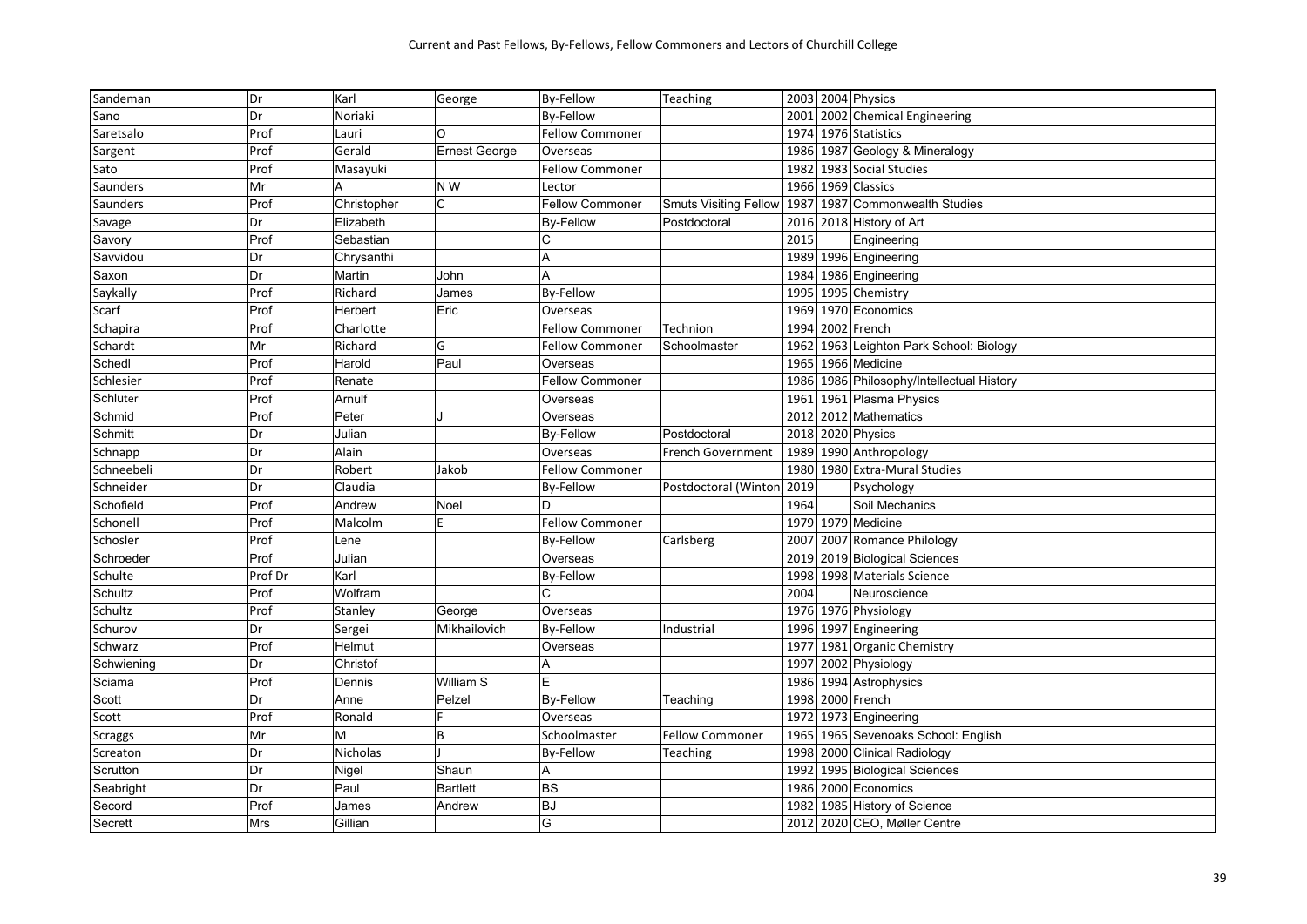| Secrett     | <b>Mrs</b> | Gillian        |              | <b>By-Fellow</b>       | Professional          |      | 2004 2012 CEO, Møller Centre                      |
|-------------|------------|----------------|--------------|------------------------|-----------------------|------|---------------------------------------------------|
| Seferiades  | Dr         | Seraphim       |              | <b>BJ</b>              | <b>Bodossakis</b>     | 1999 | 2001 Comparative Politics/Historical Sociology    |
| Segalowitz  | Prof       | Sidney         |              | <b>By-Fellow</b>       |                       |      | 1996 1996 Psychology                              |
| Seidel      | Mr         | Oliver         |              | Lector                 |                       |      | 1998 1999 Computer Science                        |
| Sekiguchi   | Prof       | Hideo          |              | <b>Fellow Commoner</b> |                       |      | 1988 1989 Disaster Prevention Research            |
| Sellier     | Prof       | Antoine        |              | Overseas               | French Government     |      | 2007 2007 Fluid Mechanics                         |
| Senior      | Dr         | Emma           |              | <b>By-Fellow</b>       | <b>Teaching</b>       |      | 2003 2004 Medical Sciences                        |
| Sequeira    | Dr         | Carl           | Luis         | <b>By-Fellow</b>       | Teaching              |      | 2015 2017 Engineering                             |
| Sevaldsen   | Dr         | Jorgen         |              | By-Fellow              | Carlsberg             |      | 1997 1997 English                                 |
| Sevik       | Prof       | Maurice        |              | Overseas               |                       | 1970 | 1970 Aerospace Engineering                        |
| Sgroi       | Dr         | Daniel         |              |                        |                       | 2000 | 2007 Microeconomics                               |
| Shapiro     | Prof       | James          | Alan         | Overseas               |                       | 2000 | 2000 Biology                                      |
| Shara       | Prof       | Michael        |              | Overseas               |                       | 2016 | 2017 Astronomy                                    |
| Shaw        | Dr         | <b>Brent</b>   | Donald       | <b>Fellow Commoner</b> |                       |      | 1982 1983 History                                 |
| Shea        | Prof       | Kenneth        |              | Overseas               |                       | 1990 | 1990 Chemistry                                    |
| Sheffield   | Prof       | Gary           |              | <b>By-Fellow</b>       | Archives              |      | 2008 2008 Modern History                          |
| Shell       | Prof       | Karl           |              | <b>By-Fellow</b>       |                       |      | 1995 1995 Economics                               |
| Shepherd    | Dr         | Andrew         |              |                        |                       |      | 2002 2005 Geography                               |
| Sheppard    | Mr         | Н              |              | <b>Fellow Commoner</b> | Schoolmaster          | 1970 | 1970 Warwick School: Chemistry                    |
| Sheppard    | Dr         | Michael        | $\mathsf{C}$ | <b>By-Fellow</b>       | Industrial            | 1998 | 2003 Part III Maths 1974/5, MD of Schlumberger    |
| Sherlock    | Mr         | Ceri           |              | <b>Fellow Commoner</b> | Judith E Wilson       | 1993 | 1993 Actor/Director                               |
| Shibahashi  | Prof       | Hiromoto       |              | Overseas               |                       | 2003 | 2003 Astronomy                                    |
| Shiels      | Dr         | David          | Clarke       | By-Fellow              | Archives              |      | 2013 2013 Biographer                              |
| Shirley     | Mrs        | Katherine      |              | <b>By-Fellow</b>       | Staff                 | 2022 | HR & Governance Director                          |
| Shotter     | Prof       | John           |              | Overseas               |                       | 1997 | 1997 Psychology                                   |
| Shull       | Prof       | John           | Michael      | Overseas               |                       |      | 2013 2014 Physics                                 |
| Siddle      | Prof       | Kenneth        |              | G                      |                       | 1982 | Biochemistry                                      |
| Siepel      | Prof       | Adam           |              | <b>By-Fellow</b>       |                       |      | 2012 2013 Biological Statistics                   |
| Sievert     | Dr         | Holger         |              | <b>By-Fellow</b>       |                       |      | 2005 2005 Media & Communication Science           |
| Silver      | Prof       | lan            | Adair        | A                      |                       | 1966 | 1970 Veterinary Medicine                          |
| Silver      | Prof       | Steven         | David        | By-Fellow              |                       | 1997 | 2002 Psychology                                   |
| Simmonds    | Mr         | E              | J K          | <b>Fellow Commoner</b> | Schoolmaster          | 1979 | 1979 St Andrew's School, Senderwood, S Africa: HM |
| Simon       | Dr         | Michael        | Julian       | <b>BJ</b>              |                       | 1982 | 1985 Applied Mathematics                          |
| Simoniti    | Dr         | Vid            |              | <b>BJ</b>              | Rubinoff              | 2015 | 2018 History of Art                               |
| Sinclair    | Dr         | Andrew         | Annandale    | A                      | <b>Founder Fellow</b> | 1960 | 1963 History                                      |
| Singer      | Prof       | Wendy          |              | By-Fellow              |                       |      | 2004 2004 History                                 |
| Singh       | Dr         | Sumeetpal      | Sidhu        |                        |                       | 2007 | Engineering                                       |
| Singh       | Prof       | Satpal         |              | <b>By-Fellow</b>       |                       | 2018 | 2019 Pharmacology                                 |
| Sirluck     | Prof       | Ernest         |              | Overseas               |                       |      | 1966 1966 English                                 |
| Sirringhaus | Prof       | Henning        |              | C                      |                       | 1999 | Physics                                           |
| Skinner     | Dr         | Luke           | Cameron      | <b>BJ</b>              | Sackler               | 2004 | 2005 Earth Sciences                               |
| Skinner     | Prof       | <b>Burrhus</b> | Frederic     | Overseas               |                       |      | 1969 1969 Psychology                              |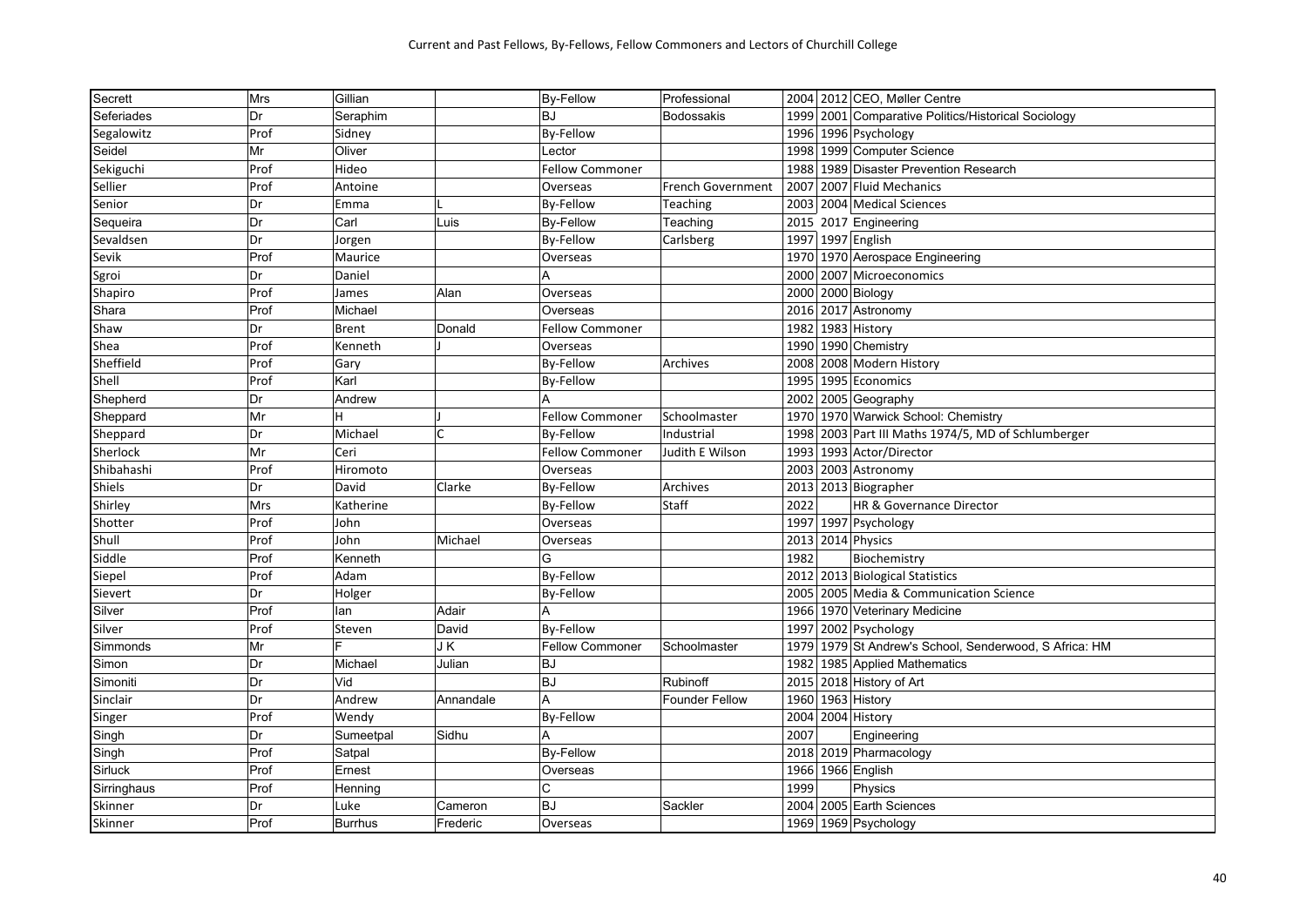| Skrebowski    | Dr       | Luke            | Alexander Conrad A         |                        |                       |      |           | 2012 2016 History of Art                          |
|---------------|----------|-----------------|----------------------------|------------------------|-----------------------|------|-----------|---------------------------------------------------|
| Skrebowski    | Dr       | Luke            | Alexander Conrad By-Fellow |                        | Teaching              | 2010 |           | 2012 History of Art                               |
| Skydsgaard    | Prof     | Jens            | Eric                       | Overseas               |                       | 1984 |           | 1984 History and Philology                        |
| Slater        | Dr       | Benjamin        |                            | <b>By-Fellow</b>       | Postdoctoral          | 2015 |           | 2016 Earth Sciences                               |
| Sloman        | Dr       | Peter           |                            |                        |                       | 2015 |           | Politics                                          |
| Smick         | Mr       | Christopher     | W                          | <b>Fellow Commoner</b> | Schoolmaster          | 1993 |           | 1993 Computer Science: The Rivers School, MA, USA |
| Smith         | Prof     | John            | Dargavel                   |                        |                       | 1991 |           | 1993 Oriental Studies                             |
| Smith         | Dr       | Nicola          | Patricia                   | А                      |                       | 2011 |           | 2016 Medicine                                     |
| Smith         | Mr       | Jonathan        | Bevan                      | <b>Fellow Commoner</b> | Schoolmaster          | 1992 |           | 1992 English/Author: Tonbridge School, Kent       |
| Smith         | Prof     | Kenneth         | А                          | Overseas               |                       | 1993 |           | 2008 Chemical Engineering                         |
| Smith         | Dr       | Peter           |                            | By-Fellow              | Industrial            | 1999 |           | 2003 Director of BP Amoco Fluids Institute        |
| Smith         | Prof     | Richard         |                            | <b>By-Fellow</b>       |                       | 1998 |           | 1998 Econometrics                                 |
| Smith         | Prof     | Robert          |                            | By-Fellow              |                       | 1998 |           | 2000 Medicine                                     |
| Smith         | Prof     | Walter          | Laws                       | Overseas               |                       |      |           | 1974 1975 Statistics                              |
| Smoluchowski  | Prof     | Roman           |                            | Overseas               |                       | 1974 |           | 1975 Solid State Physics                          |
| Smyth         | Prof     | James           | Desmond                    | Overseas               |                       | 1964 |           | 1964 Parasitology & Zoology                       |
| Snell         | Prof     | James           | Laurie                     | Overseas               |                       | 1981 |           | 1981 Mathematics                                  |
| Snow          | Lord     | Charles         | Percy                      | Ε                      | <b>Founder Fellow</b> | 1960 |           | 1980 Chemist and Novelist                         |
| Soga          | Prof     | Kenichi         |                            | Α                      |                       | 1995 |           | 2016 Engineering                                  |
| Soilleux      | Dr       | Elizabeth       |                            |                        |                       | 2000 |           | Pathology                                         |
| Solomon       | Prof     | Philip          | M                          | Overseas               |                       | 1981 |           | 1997 Molecular Astrophysics                       |
| Solow         | Prof     | Robert          | Merton                     | Overseas               |                       | 1984 |           | 1991 Economics                                    |
| Sommer        | Dr       | Andreas         |                            | <b>BJ</b>              |                       | 2014 |           | 2017 Philosophy & HPS                             |
| Sondergaard   | Prof     | Morten          |                            | <b>By-Fellow</b>       | Carlsberg             | 1994 |           | 1994 Limnology                                    |
| Sondheimer    | Prof     | Franz           |                            | <b>BS</b>              |                       | 1964 |           | 1964 Chemistry                                    |
| Sorensen      | Prof     | Andrew          | Aaron                      | <b>Fellow Commoner</b> |                       | 1980 |           | 1980 Former President, University of Alabama      |
| Sorenson      | Prof     | Georgia         |                            | <b>By-Fellow</b>       | Møller                | 2015 |           | 2020 Leadership                                   |
| Sotinel       | Dr       | Claire          |                            | By-Fellow              |                       | 2001 |           | 2002 History                                      |
| Southall      | Prof     | Aidan           | William                    | Overseas               |                       | 1980 |           | 1980 Cultural Anthropology                        |
| Sowerby       | Dr       | Scott           |                            | <b>By-Fellow</b>       |                       | 2016 |           | 2017 History                                      |
| Soyinka       | Prof     | Akinwande (Ole) | Oluwole Babatund Overseas  |                        |                       | 1973 | 1974 Poet |                                                   |
| Sparck        | Dr       | Jorgen          | Vilhelm                    | <b>Fellow Commoner</b> | Carlsberg             | 1988 |           | 1989 Immunology                                   |
| Specht        | Dr       | Henrik          |                            | <b>By-Fellow</b>       | Carlsberg             | 1992 |           | 1992 English & American Literature & Culture      |
| Speight       | Mr       |                 | G                          | <b>Fellow Commoner</b> | Schoolmaster          | 1975 |           | 1975 Scarborough Boys' High School: Physics       |
| Spence        | Prof     | John            | CH                         | Overseas               |                       | 2004 |           | 2012 Physics                                      |
| Spence        | Dr       | Peter           | Edward                     | By-Fellow              |                       | 1996 |           | 1997 History                                      |
| Spencer       | Dr       | Jane            |                            |                        |                       | 1996 | 2004 Law  |                                                   |
| Spencer       | Ms       | Jean            |                            | <b>By-Fellow</b>       | Artist                | 1997 |           | 1997 Painter                                      |
| Spicer        | Prof     | William         | E                          | Overseas               |                       | 1979 |           | 1979 Engineering                                  |
| Spiegelhalter | Prof Sir | David           | John                       | C                      |                       | 2007 |           | <b>Statistics</b>                                 |
| Spinks        | Prof Rev | Bryan           | Douglas                    | <b>Fellow Commoner</b> | Schoolmaster          | 1988 |           | 2003 Liturgical Studies                           |
| Spohr         | Dr       | Kristina        |                            | <b>By-Fellow</b>       | Archives              |      |           | 2016 2016 History                                 |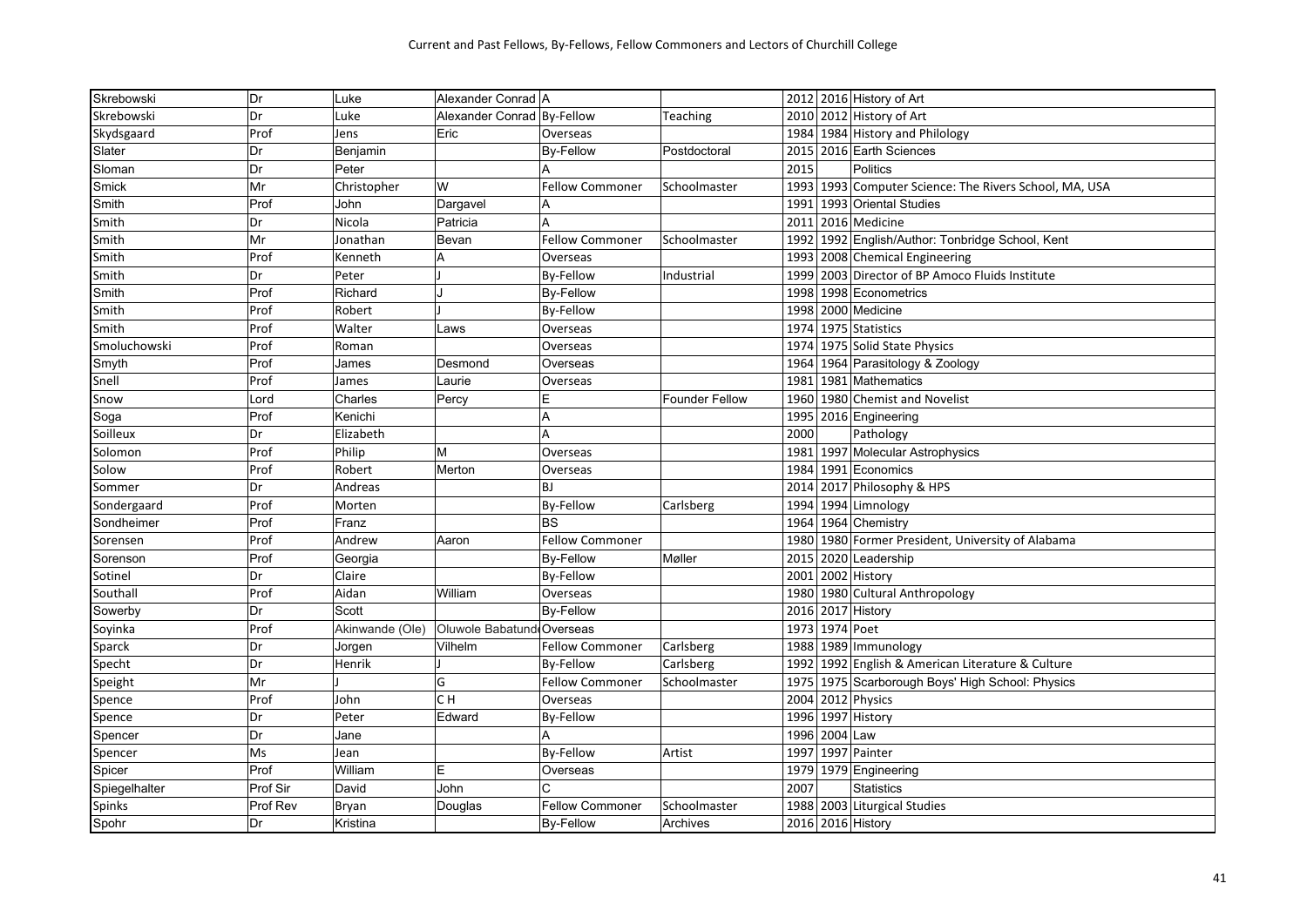| Squire           | Dr   | Leonard (Len) | Charles     | lD.                    |                        | 1968 | Aerodynamics                                |
|------------------|------|---------------|-------------|------------------------|------------------------|------|---------------------------------------------|
| Squire           | Dr   | Peter         | Stansfield  | D                      | <b>Founder Fellow</b>  | 1960 | 2009 Russian Literature                     |
| Srivastava       | Dr   | Neelam        |             | Lector                 |                        | 2003 | 2003 English                                |
| Stafford         | Prof | David         |             | <b>By-Fellow</b>       |                        |      | 2016 2017 History                           |
| Stancliffe       | Dr   | Richard       | James       | <b>BJ</b>              |                        |      | 2005 2008 Astrophysics                      |
| Stanley-Marbell  | Dr   | Philip        |             | Α                      |                        | 2017 | 2019 Engineering                            |
| Stapleton        | Dr   | R (Dick)      | Christopher | A                      |                        | 1986 | 1989 Management Science                     |
| Stapleton        | Prof | Thomas        |             | Overseas               |                        | 1983 | 1984 Child Health                           |
| Steele           | Prof | William       | A           | Overseas               |                        | 1971 | 1972 Theoretical Chemistry                  |
| Steenrod         | Prof | Norman        | Earl        | Overseas               |                        | 1970 | 1971 Mathematics                            |
| Steigman         | Prof | Gary          |             | Overseas               |                        | 1994 | 1994 Physics                                |
| Steiner          | Prof | Francis       | George      | D                      | <b>Founder Fellow</b>  | 1961 | 2020 Comparative Literature                 |
| Steiner          | Prof | Francis       | George      | Overseas               |                        | 1961 | 1963 Comparative Literature                 |
| Steiner          | Dr   | Henrietta     |             | <b>By-Fellow</b>       |                        |      | 2013 2014 Architecture                      |
| Steinhardt       | Prof | Richard       | Anthony     | Overseas               |                        | 1981 | 1982 Neurobiology                           |
| Stein-Holkeskamp | Dr   | Elke          |             | <b>Fellow Commoner</b> |                        | 1990 | 1991 Ancient History                        |
| Stern            | Prof | David         | Lawrence    | <b>BS</b>              |                        | 1994 | 2001 Evolutionary Biology                   |
| Stern            | Dr   | Robert        | Arthur      | <b>BJ</b>              |                        | 1986 | 1987 Philosophy                             |
| Steven           | Mr   | Donald        | Hume        | $A^*$                  |                        | 1971 | 2005 Veterinary Anatomy                     |
| Stevens          | Dr   | Martin        |             |                        |                        | 2009 | 2012 Zoology                                |
| Stevens          | Mr   | $\mathsf{C}$  | Keith       | <b>Fellow Commoner</b> | Schoolmaster           | 1968 | 1968 Birkenhead School: English             |
| Stidham          | Prof | Shaler        |             | Overseas               |                        | 1982 | 1983 Statistics & Operations Research       |
| Stieber          | Prof | Jack          |             | Overseas               |                        | 1975 | 1975 Labour Relations                       |
| Stillwell        | Dr   | John          | Colin       | <b>Fellow Commoner</b> |                        | 1983 | 1983 Mathematics                            |
| Stobbs           | Dr   | William       | Michael     | BJ                     | Goldsmiths             | 1969 | 1971 Metallurgy                             |
| Stoddart         | Dr   | David         | Ross        | А                      |                        | 1966 | 1987 Geography                              |
| Stone            | Ms   | Margaret      | B           | <b>Fellow Commoner</b> | Schoolmistress         |      | 1983 1983 Jersey College for Girls: History |
| Stott            | Dr   | Katherine     | Mary        |                        |                        | 2012 | Chemistry                                   |
| Stott            | Dr   | Katherine     | Mary        | <b>By-Fellow</b>       | Teaching               | 2011 | 2012 Chemistry                              |
| Stott            | Miss | Rachel        |             | <b>By-Fellow</b>       | Artist                 | 2020 | 2021 Music                                  |
| Stourzh          | Prof | Gerald        |             | Overseas               |                        | 1977 | 1977 Modern History                         |
| Strachey         | Mr   | Christopher   |             | <b>BS</b>              |                        |      | 1962 1965 Mathematics                       |
| Strand           | Mr   | $\mathsf{C}$  | Torsten     | <b>Fellow Commoner</b> | Industrial             | 1976 | 1976 STAL-LAVAL                             |
| Strathern        | Dr   | Alan          |             |                        |                        | 2008 | 2011 History                                |
| Strauch          | Dr   | Matthias      | Johannes    | <b>By-Fellow</b>       | Teaching               | 2006 | 2012 Pure Mathematics                       |
| Streufert        | Prof | Peter         |             | By-Fellow              |                        |      | 1999 1999 Economics                         |
| Stroobants       | Dr   | Karen         |             | By-Fellow              | Postdoctoral (Sackler) |      | 2015 2018 Chemistry                         |
| Stroustrup       | Prof | Bjarne        |             | Overseas               |                        | 2012 | 2012 Computer Science                       |
| Stubbs           | Mr   | Richard       | James       | <b>BJ</b>              | Glaxo                  |      | 1992 1993 Human Nutrition                   |
| Stuttard         | Sir  | John          | Boothman    | By-Fellow              | Møller                 | 2008 | 2014 Chartered Accountant                   |
| Subrahmanyam     | Prof | Marti         | G           | Overseas               |                        | 1988 | 1988 Finance and Economics                  |
| Sumida           | Prof | Jon           | Tetsuro     | <b>Fellow Commoner</b> | Archives               |      | 1983 1983 Modern History                    |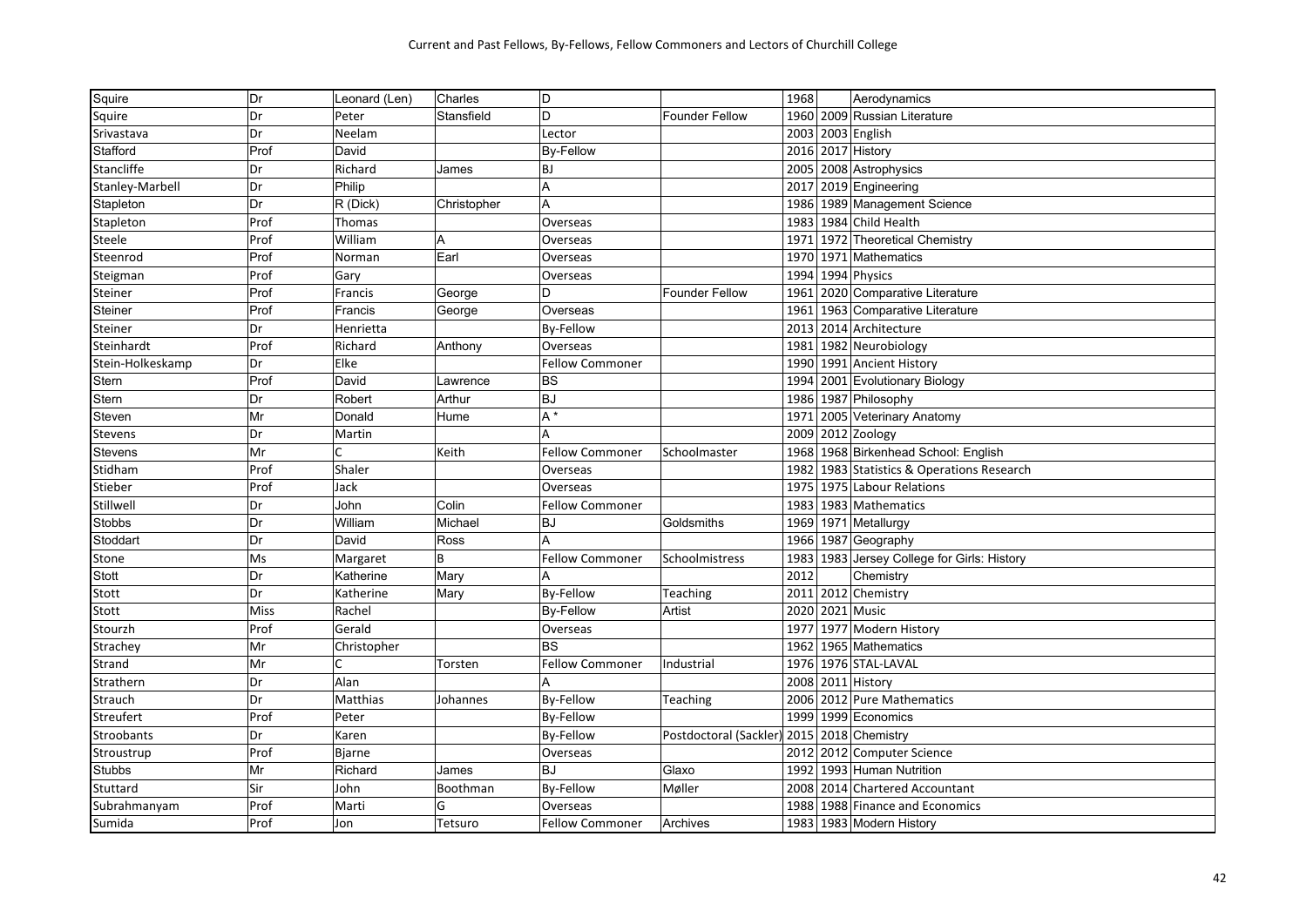| Sunikka-Blank        | Dr      | Minna           | Marjaana         | A                      |                       | 2006 |               | Architecture                        |
|----------------------|---------|-----------------|------------------|------------------------|-----------------------|------|---------------|-------------------------------------|
| Surie von Czechowski | Dr      | Aditi           | Devika           | <b>BJ</b>              |                       |      |               | 2018 2021 Social Anthropology       |
| Surtees              | Mrs     | Shelley         | Jane Breese      | A                      | Admin                 |      |               | 2014 2021 Domestic Bursar           |
| Surtees              | Mrs     | Shelley         | Jane Breese      | <b>By-Fellow</b>       | Staff                 | 2010 |               | 2014 Domestic Bursar                |
| Sutherland           | Prof    | <b>Bruce</b>    | $\mathsf{R}$     | Overseas               |                       | 2012 |               | 2012 Physics                        |
| Sutton               | Prof    | Richard         | John             | Overseas               |                       |      | 1987 1987 Law |                                     |
| Svaldi               | Dr      | Roberto         |                  |                        |                       |      |               | 2016 2019 Pure Mathematics          |
| Symons               | Dr      | Digby           | Duncan           | Title A                |                       |      |               | 2003 2005 Engineering               |
| Szekely              | Prof    | Julian          |                  | Fellow Commoner        |                       |      |               | 1983 1983 Materials Engineering     |
| Szent-Györgyi        | Prof    | Andrew          | G                | Overseas               |                       |      |               | 1972 1973 Biology                   |
| Take                 | Dr      | William         | Andrew           | <b>BJ</b>              |                       |      |               | 2002 2004 Geotechnical Engineering  |
| Takeuchi             | Mr      | Yusuke          |                  | <b>By-Fellow</b>       |                       |      |               | 1993 1994 Engineering               |
| Tan                  | Dr      | David           | <b>Guan Hock</b> | A                      |                       |      |               | 1988 1998 Applied Mathematics       |
| Tan                  | Prof Dr | Ka Kheng        |                  | <b>By-Fellow</b>       |                       |      |               | 2000 2000 Chemical Engineering      |
| Tanaka               | Mr      | Takeshi         |                  | <b>Fellow Commoner</b> |                       | 1991 |               | 1992 Engineering                    |
| Tandan               | Dr      | <b>Banmali</b>  |                  | <b>By-Fellow</b>       |                       |      |               | 2003 2005 Author                    |
| Tanida               | Prof    | Yoshimichi      |                  | Overseas               |                       |      |               | 1985 1985 Engineering               |
| Tasker               | Dr      | Angela          | D                | <b>By-Fellow</b>       | <b>Teaching</b>       | 2004 |               | <b>Medical Sciences</b>             |
| <b>Tattersall</b>    | Prof    | Glenn           | Jeffrey          | <b>BJ</b>              |                       |      |               | 1998 1999 Zoology                   |
| Tavosanis            | Prof    | Gaia            |                  | <b>By-Fellow</b>       |                       | 2020 |               | Neurogenetics                       |
| Taylor               | Dr      | Andrew          | William S        | A                      |                       | 2006 |               | English                             |
| Taylor               | Prof    | John            | Gerald           | <b>BS</b>              | <b>Founder Fellow</b> |      |               | 1963 1964 Mathematics               |
| Taylor               | Prof    | Andrew          | McDonald         | By-Fellow              |                       |      |               | 1999 1999 English                   |
| Taylor               | Prof    | Christopher     | John             | <b>By-Fellow</b>       |                       |      |               | 2005 2005 Business Law and Taxation |
| Taylor               | Prof    | Richard         | D                | Overseas               |                       |      |               | 1988 1989 English                   |
| Taylor               | Prof    | Samuel          |                  | Overseas               |                       | 1990 |               | 1990 Mathematics                    |
| Taylor               | Prof    | <b>Telford</b>  |                  | Overseas               |                       |      | 1969 1969 Law |                                     |
| Teichmann            | Dr      | Sarah           |                  | <b>BS</b>              |                       | 2016 |               | Molecular Biology                   |
| Tennant              | Prof    | Neil            | Wellesley        | Overseas               |                       |      |               | 1993 1994 Philosophy                |
| Terrenato            | Dr      | Nicola          |                  | <b>By-Fellow</b>       |                       | 2001 |               | 2001 Classics                       |
| Tester               | Prof    | Mark            | Alfred           |                        |                       |      |               | 1988 2003 Plant Physiology          |
| Teugels              | Prof    | Jozef           |                  | Overseas               |                       |      |               | 1977 1977 Statistics                |
| Thacker              | Dr      | Vivek           | Vijay            | <b>By-Fellow</b>       | Postdoctoral          | 2014 |               | 2015 Biological & Soft Sciences     |
| Thackray             | Mr      | Arnold          | Wilfred          | <b>BJ</b>              |                       |      |               | 1965 1967 History of Science        |
| Thalabard            | Prof    | Jean-Christophe |                  | Overseas               | French Government     | 2013 |               | 2014 Human Reproductive Ecology     |
| Thapar               | Prof    | Romila          |                  | <b>By-Fellow</b>       |                       |      |               | 1988 1998 Asian History             |
| Thapar               | Mr      | Bal             | Krishon          | Overseas               |                       |      |               | 1971 1971 Archaeologist             |
| Thatcher             | Dr      | Janet           | Mary             | <b>By-Fellow</b>       | Schoolteacher         |      |               | 1999 1999 Physics: Bolton School    |
| Thebaud              | Prof    | Christophe      |                  | Overseas               | French Government     | 2011 |               | 2011 Evolutionary Biology           |
| Thibault-Starzyk     | Dr      | Frederic        |                  | Overseas               | French Government     |      |               | 2003 2004 Chemistry                 |
| Thom                 | Dr      | Alexander       | JW               | BJ                     |                       |      |               | 2006 2010 Chemistry                 |
| Thom                 | Prof    | <b>Bruce</b>    | Graham           | Overseas               |                       |      |               | 1980 1980 Geography                 |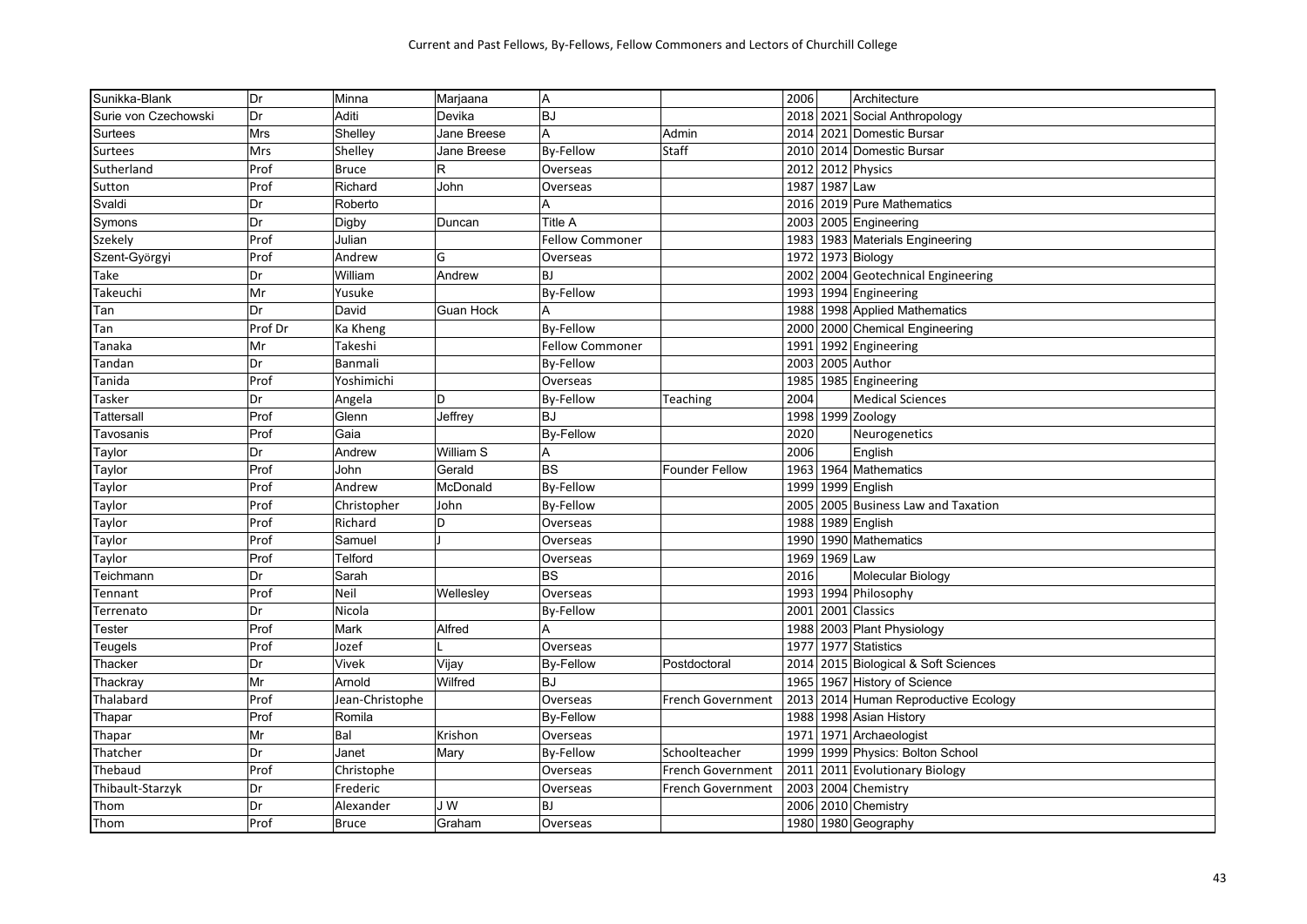| Thomas          | Ms        | Maureen      |                | <b>BS</b>                     |                        |      | 2004 2014 Dramatist                        |
|-----------------|-----------|--------------|----------------|-------------------------------|------------------------|------|--------------------------------------------|
| Thomas          | Dr        | Alun         |                | <b>Fellow Commoner</b>        | Industrial             |      | 1978 1980 Thornton Research Centre/Shell   |
| Thompson        | Prof      | John         | Griggs         | D                             |                        | 1968 | <b>Pure Mathematics</b>                    |
| Thompson        | Prof      | Anthony      | W              | Overseas                      |                        |      | 1982 1983 Materials Science                |
| Thompson        | Prof      | Carl         | V              | <b>Fellow Commoner</b>        |                        |      | 1990 1991 Electronic Materials             |
| Thompson        | Dr        | Martyn       | D              | <b>Fellow Commoner</b>        |                        |      | 1985 1986 English                          |
| Thomsen         | Dr        | Preben       | D              | <b>Fellow Commoner</b>        | Carlsberg              |      | 1991 1992 Animal Science                   |
| Thomson         | Prof      | Murray       |                | <b>By-Fellow</b>              |                        |      | 2013 2013 Chemical Engineering             |
| Thorn           | Dr        | Peter        |                | A                             |                        |      | 1997 2000 Pharmacology                     |
| Thornbury       | Dr        | Emily        | Victoria       | <b>BJ</b>                     |                        |      | 2004 2007 Anglo-Saxon Poetics              |
| Thorneywork     | Dr        | Alice        |                | <b>By-Fellow</b>              | Postdoctoral (Sackler) | 2018 | Chemistry                                  |
| Thornton        | Prof Dame | Janet        | Maureen        | E                             |                        |      | 2002 2019 Molecular Biology                |
| Thorp           | Prof      | James        | S              | Overseas                      |                        |      | 1988 1988 Electrical Engineering           |
| Thorpe          | Prof      | Rex          | Barry          | $\overline{A}$                |                        |      | 1986 2001 Chemical Engineering             |
| Thorpe          | Mr        | David        | Richard        | <b>Fellow Commoner</b>        | Archives               |      | 1986 1986 Biographer                       |
| <b>Thouless</b> | Prof      | David        | James          | <b>BS</b>                     | <b>Founder Fellow</b>  |      | 1961 1965 Physics                          |
| <b>Thouless</b> | Prof      | Michael      | David          | Overseas                      |                        |      | 2011 2018 Mechanical Engineering           |
| Thune           | Prof      | Eva-Maria    |                | <b>By-Fellow</b>              |                        | 2022 | German Language                            |
| Thurlow         | Prof      | Jeremy       | Robert         | <b>BJ</b>                     |                        |      | 1996 2000 Music                            |
| Thusyanthan     | Dr        | Indrasenan   |                | <b>BJ</b>                     | Hawthorne              |      | 2005 2008 Engineering                      |
| Tiao            | Dr        | Yun-Cheng    |                | <b>Fellow Commoner</b>        |                        |      | 1974 1975 Biophysics                       |
| Tikhomirov      | Dr        | <b>Boris</b> | Aleksandrovich | <b>Fellow Commoner</b>        |                        |      | 1974 1975 Turbomachinery                   |
| <b>Tippett</b>  | Dr        | Maria        |                | <b>BS</b>                     |                        |      | 1995 2004 History                          |
| <b>Tizard</b>   | Mr        | Richard      | Henry (Dick)   | D                             | <b>Founder Fellow</b>  |      | 1960 2005 Engineering                      |
| Tolhurst        | Dr        | David        | John           | <b>BJ</b>                     |                        |      | 1973 1976 Physiology                       |
| Tombaugh        | Prof      |              |                | <b>Fellow Commoner</b>        |                        |      | 1985 1986 Psychology                       |
| Toner           | Dr        | Jerry        | Peter          | $\overline{A}$                |                        | 2013 | Classics                                   |
| Toomre          | Prof      | Juri         |                | Overseas                      |                        |      | 2004 2004 Astrophysics                     |
| Torregrosa      | Prof      | Jose         | Raman          | Overseas                      |                        |      | 1993 1993 Social Psychology                |
| Torto           | Prof      | Frank        | Gibbs          | Overseas                      |                        |      | 1968 1969 Chemistry                        |
| Tosca           | Dr        | Nicholas     | James          | <b>BJ</b>                     |                        | 2009 | 2011 Geosciences                           |
| Totton          | Mr        | Robin        |                | <b>Fellow Commoner</b>        | Schoolmaster           |      | 1982 1982 Charterhouse: Modern Languages   |
| Tout            | Prof      | Christopher  | Adam           | A                             |                        | 2000 | Astronomy                                  |
| Townend         | Mr        | D            |                | <b>Fellow Commoner</b>        | Schoolmaster           |      | 1981 1981 Exmouth School: Modern Languages |
| Tozer           | Dr        | David        | James          | <b>BJ</b>                     |                        |      | 1995 1999 Chemistry                        |
| Treacy          | Prof      | Michael      |                | Overseas                      |                        |      | 2016 2017 Physics                          |
| Treanor         | Dr        | Nicholas     | Battram        |                               |                        |      | 2008 2012 Philosophy                       |
| Tregear         | Dr        | Peter        |                | <b>Joint College Lecturer</b> |                        |      | 2000 2006 Music                            |
| Treiman         | Prof      | Sam          | Bard           | Overseas                      | <b>Founder Fellow</b>  | 1960 | 1961 Theoretical Physics                   |
| Trentmann       | Prof      | Frank        |                | <b>By-Fellow</b>              |                        |      | 2000 2001 History                          |
| Tristram        | Dr        | Andrew       | Garth          | D                             |                        | 1967 | <b>Pure Mathematics</b>                    |
| Trozzi          | Prof      | Adriana      |                | <b>By-Fellow</b>              |                        |      | 2003 2004 English/Anglo American Studies   |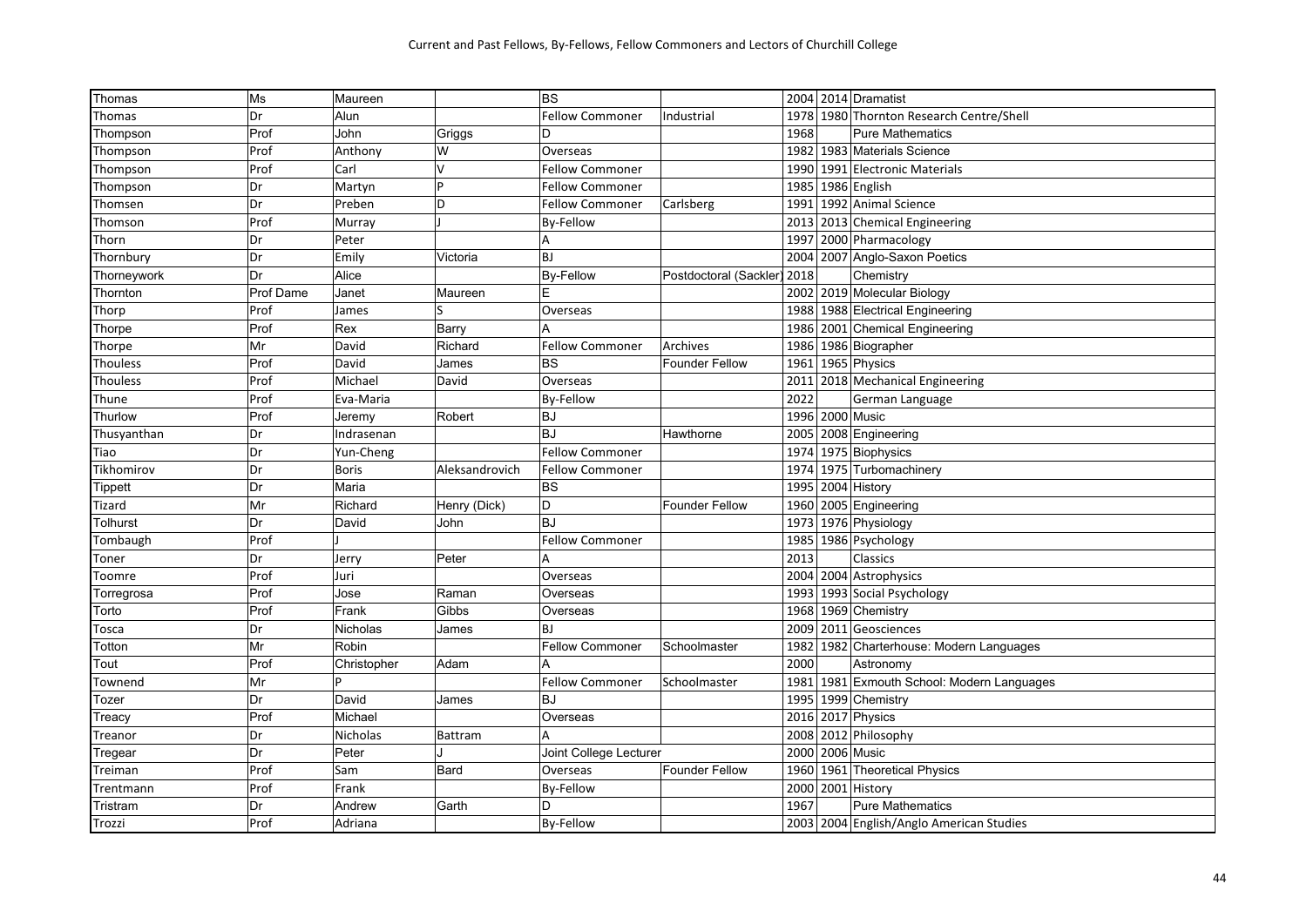| Truman          | Prof | James          | W              | Overseas               |                          |      | 2000 2001 Zoology                        |
|-----------------|------|----------------|----------------|------------------------|--------------------------|------|------------------------------------------|
| <b>Try</b>      | Dr   | Andrew         | Carl           | By-Fellow              | Xenova                   | 1994 | 1996 Chemistry                           |
| Tsanev          | Prof | Roumen         | Georgiev       | Overseas               |                          |      | 1969 1969 Biochemistry                   |
| Tsien           | Dr   |                | C              | <b>Fellow Commoner</b> |                          | 1979 | 1981 Astronomy                           |
| Tu              | Prof | King-Ning      |                | Overseas               |                          | 1990 | 1991 Materials Science                   |
| Tucker          | Prof | Charles        |                | <b>Fellow Commoner</b> |                          | 1984 | 1985 Mechanical Engineering              |
| Turnbull        | Dr   | Constance      | Mary           | <b>Fellow Commoner</b> | Archives                 | 1993 | 1993 History                             |
| Turner          | Prof | Herbert (Bert) | A <sub>F</sub> | D                      |                          | 1963 | 1998 Industrial Relations                |
| Turner          | Prof | John           | Stewart        | Overseas               |                          | 1985 | 1985 Earth Sciences                      |
| Turner          | Prof | Terence        | S              | Overseas               |                          | 1977 | 1978 Anthropology                        |
| Twidle          | Mr   | John           |                | By-Fellow              | Schoolteacher            | 2000 | 2000 Science: Hartshill School, Nuneaton |
| Uchida          | Dr   | Yasutaka       |                | <b>Fellow Commoner</b> |                          | 1990 | 1991 Electronics & Information Science   |
| Uchikoga        | Dr   | Shuichi        |                | <b>By-Fellow</b>       |                          | 1997 | 1998 Engineering                         |
| Uchimura        | Dr   | Taro           |                | <b>By-Fellow</b>       |                          | 2006 | 2007 Civil Engineering                   |
| Ui Chionna      | Dr   | Jackie         |                | <b>By-Fellow</b>       | Archives                 |      | 2019 2019 History                        |
| Uliano da Silva | Dr   | Marcela        |                | <b>By-Fellow</b>       | Postdoctoral             | 2022 | <b>Bioinformatics and Genomics</b>       |
| Un              | Dr   | Hio-leng       |                | <b>By-Fellow</b>       | Postdoctoral             | 2022 | <b>Chemistry and Material Physics</b>    |
| Ungvari         | Dr   | Tamas          |                | Overseas               |                          |      | 1971 1972 English Literature             |
| Uzawa           | Prof | Hirofumi       |                | Overseas               |                          |      | 1966 1967 Economics                      |
| Vacha           | Dr   | Robert         |                | <b>BJ</b>              | <b>Tizard</b>            | 2010 | $\overline{2011}$ Chemistry              |
| Vallmitjana     | Prof | Marta          |                | <b>Fellow Commoner</b> |                          | 1980 | 1981 Urbanism                            |
| Valls-Gabaud    | Prof | David          |                | Overseas               |                          | 2015 | 2016 Astronomy                           |
| Valsangkar      | Prof | Arun           |                | By-Fellow              |                          |      | 1998 2007 Engineering                    |
| van Bueren      | Prof | Hendrik        | Gerard         | <b>Fellow Commoner</b> |                          |      | 1975 1976 Astrophysics                   |
| Van Dam         | Prof | Raymond        | Henry          | <b>BJ</b>              |                          |      | 1976 1979 Classics                       |
| Van der Bles    | Dr   | Anne           | Marthe         | <b>By-Fellow</b>       | Postdoctoral (Winton)    | 2017 | 2019 Social Psychology                   |
| Van der Linden  | Dr   | Sander         |                |                        |                          | 2016 | Psychology                               |
| van Helvoort    | Dr   | Antonius       | T J            | <b>By-Fellow</b>       |                          |      | 2015 2015 Physics                        |
| van Houten      | Dr   | Pieter         | Jacob          | Δ                      |                          | 2000 | Social & Political Sciences              |
| van Houtte      | Prof | Jan            | Arthur Edmond  | Overseas               |                          | 1974 | 1974 History                             |
| van Onselen     | Prof | Charles        |                | Overseas               |                          | 1989 | 1990 Historical Studies                  |
| Vandamme        | Dr   | Matthieu       |                | <b>By-Fellow</b>       | <b>French Government</b> | 2017 | 2018 Materials Science                   |
| Vandenberg      | Prof | Steven         | G              | <b>Fellow Commoner</b> |                          | 1984 | 1984 Behavioural Genetics                |
| Vander Sande    | Prof | John           |                | F                      |                          | 2000 | 2003 Director of C'ge MIT Institute      |
| Vanhove         | Dr   | Pierre         |                | <b>By-Fellow</b>       | <b>French Government</b> | 2015 | 2016 Theoretical Physics                 |
| Vannucci        | Prof | Stefano        |                | By-Fellow              |                          | 1997 | 1998 Economics                           |
| Vargas Llosa    | Prof | Jorge          | Mario Pedro    | Overseas               |                          | 1977 | 1978 Literature                          |
| Varilly         | Dr   | Patrick        | Stephen        | <b>BJ</b>              |                          | 2012 | 2013 Chemistry                           |
| Varley          | Prof | Eric           |                | Overseas               |                          | 1973 | 1974 Mathematics                         |
| Vaughan         | Dr   | Megan          | $\overline{A}$ | <b>BJ</b>              |                          | 1985 | 1986 African History                     |
| Vaughan         | Prof | Graham         | Michael        | By-Fellow              |                          |      | 1996 1996 Psychology                     |
| Vecchi          | Dr   | Eva            | Maria          | By-Fellow              | Postdoctoral             |      | 2014 2017 Human Language Technology      |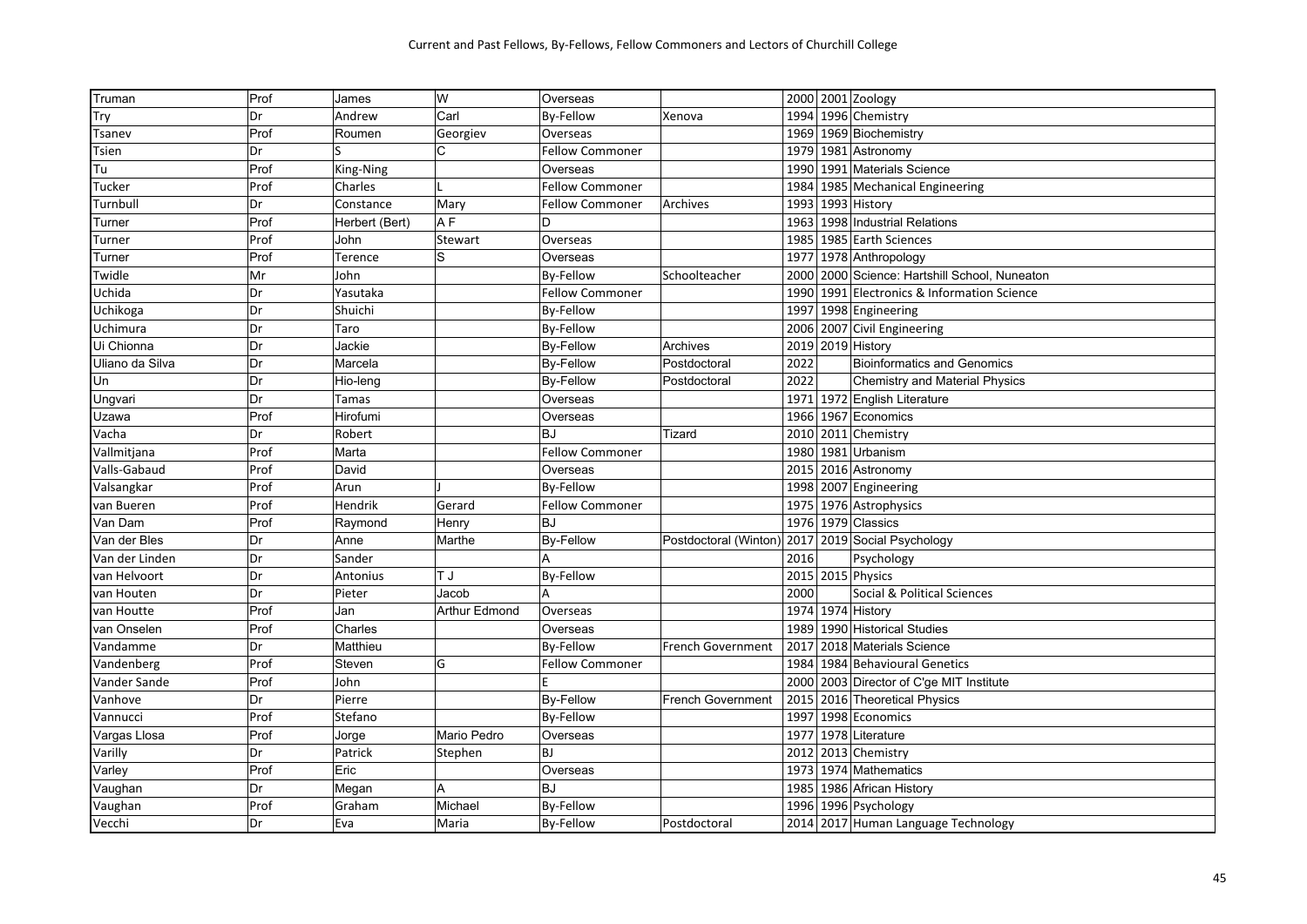| Veel           | Dr       | Kristin      | Eva Albrechtsen      | <b>By-Fellow</b>       |                                                      |      | 2013 2013 Art & Cultural Studies                 |
|----------------|----------|--------------|----------------------|------------------------|------------------------------------------------------|------|--------------------------------------------------|
| Vega           | Prof     | Luis         | Victor               | <b>Fellow Commoner</b> |                                                      |      | 1993 1993 Engineering                            |
| Velarde        | Prof     | Manuel       | Garcia               | <b>By-Fellow</b>       |                                                      |      | 1996 1996 Fluid Physics                          |
| Vendler        | Prof     | Helen        | Hennessy             | Overseas               |                                                      |      | 1980 1980 Poet and Literary Critic               |
| Verbruggen     | Prof     | Nathalie     |                      | Overseas               |                                                      | 2021 | <b>Plant Sciences</b>                            |
| Vesic          | Prof     | Aleksander   | Sedmak               | Overseas               |                                                      |      | 1972 1972 Engineering                            |
| Viallaneix     | Prof     | Paul         |                      | Overseas               |                                                      |      | 1969 1969 French Literature                      |
| <b>Vickers</b> | Prof Sir | <b>Brian</b> | William              | <b>BJ</b>              |                                                      |      | 1964 1967 English                                |
| Vickery        | Dr       | Amanda       | Jane                 | <b>BJ</b>              |                                                      |      | 1989 1992 History                                |
| Vidal-Naquet   | Prof     | Pierre       | Emmanuel             | Overseas               |                                                      |      | 1973 1974 History                                |
| Viebahn        | Dr       | Emanuel      |                      | <b>By-Fellow</b>       |                                                      |      | 2017 2018 Philosophy                             |
| Vinnicombe     | Dr       | Glenn        |                      | А                      |                                                      |      | 1987 1993 Engineering                            |
| Vinson         | Prof     | Ted          |                      | <b>Fellow Commoner</b> |                                                      |      | 1984 1984 Civil Engineering                      |
| Von Bar        | Prof     | Christian    | F-WR                 | <b>BJ</b>              | <b>Bodossakis</b>                                    |      | 1981 1982 Comparative Law                        |
| von Kiedrowski | Dr       | Gunther      |                      | <b>Fellow Commoner</b> | German Chemical Fdr 1991 1991 Chemistry              |      |                                                  |
| von Klemperer  | Prof     | Klemens      |                      | Overseas               |                                                      |      | 1973 1974 History                                |
| Vorley         | Dr       | Timothy      | Ross                 |                        |                                                      |      | 2008 2010 Geography                              |
| Vorley         | Dr       | Timothy      | Ross                 | <b>By-Fellow</b>       | Teaching                                             |      | 2010 2011 Geography                              |
| Vreugdenhil    | Dr       | Catherine    | Ann                  | <b>By-Fellow</b>       | Postdoctoral (Sackler) 2017 2020 Applied Mathematics |      |                                                  |
| Vuckovic       | Dr       | Dragana      |                      | <b>By-Fellow</b>       | Postdoctoral (Sackler) 2018                          |      | <b>Biostatistics</b>                             |
| Wadhams        | Prof     | Peter        |                      | <b>BS</b>              |                                                      |      | 1983 1993 Ocean Physics                          |
| Wagenaar       | Prof     | Willem       | Albert               | Overseas               |                                                      |      | 1991 1992 Psychology                             |
| Wager          | Dr       | Alan         | John                 | <b>By-Fellow</b>       | Archives (WCMT)                                      |      | 2017 2017 Social & Political Sciences            |
| Wagner         | Dr       | Donald       | B                    | <b>Fellow Commoner</b> | Carlsberg                                            |      | 1990 1991 East Asian Studies                     |
| Wakabayashi    | Prof     | Shigenori    |                      | By-Fellow              |                                                      |      | 2019 2019 Linguistics                            |
| Wald           | Prof     | George       | David                | Overseas               |                                                      |      | 1963 1964 Biology                                |
| Waldren        | Dr       | William      | H                    | Overseas               |                                                      |      | 1988 1990 Archaeology                            |
| Walker         | Mr       | Andrew       | <b>Morris</b>        |                        |                                                      |      | 1964 1968 Mathematics                            |
| Walker         | Mr       | Michael      | Joseph               | <b>By-Fellow</b>       | Schoolteacher                                        |      | 1996 1996 King Edward VII H S, King's Lynn: Head |
| Wall           | Prof     | David        |                      | <b>By-Fellow</b>       |                                                      |      | 2000 2001 Chinese Studies                        |
| Wallace        | Sir      | David        | James                | D (Former Master)      |                                                      | 2006 | <b>Theoretical Physics</b>                       |
| Wallace        | Dr       | Debra        | Jane                 | <b>BJ</b>              |                                                      |      | 1996 1998 Organic Chemistry                      |
| Wallace        | Prof     | John         | Malcolm              | Overseas               |                                                      |      | 1969 1970 English Literature                     |
| Wallis         | Dr       | Richard      | Tyrrel               | <b>BJ</b>              |                                                      |      | 1965 1969 Classics                               |
| Walters        | Dr       | David        | Eurof                | D.                     |                                                      | 1988 | <b>Statistics</b>                                |
| Walton         | Dr       | Alan         | John                 | <b>Fellow Commoner</b> |                                                      |      | 1984 1985 Physics                                |
| Walton         | Prof     | Ernest       | <b>Thomas Sinton</b> | <b>Fellow Commoner</b> |                                                      |      | 1972 1972 Physics                                |
| Wang           | Mr       | Tsung-chen   |                      | <b>Fellow Commoner</b> |                                                      |      | 1980 1981 Engineering                            |
| Wang           | Dr       | Yang         |                      | <b>By-Fellow</b>       | Postdoctoral                                         | 2022 | <b>Materials Science Engineering</b>             |
| Ward           | Prof     | David        | Robert               | <b>BJ</b>              |                                                      |      | 1975 1978 Mathematics                            |
| Ward-Williams  | Dr       | Jordan       |                      | <b>By-Fellow</b>       | Postdoctoral                                         | 2022 | <b>Chemical Engineering</b>                      |
| Warren         | Dr       | Stuart       | G                    | D                      |                                                      |      | 1973 2020 Organic Chemistry                      |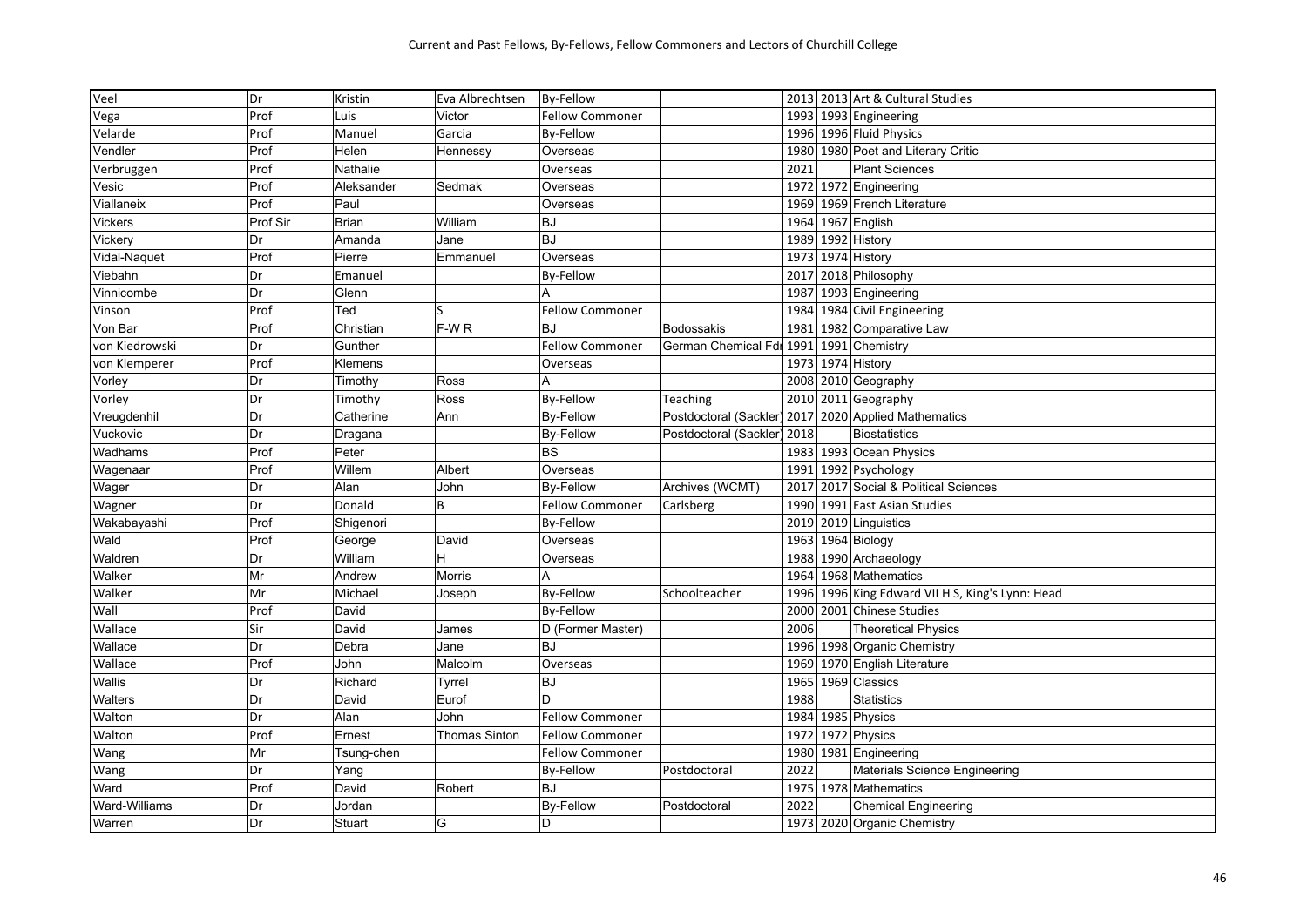| Wassell            | Dr   | lan          | James                  | A                      |                       | 2006          | Engineering                                    |
|--------------------|------|--------------|------------------------|------------------------|-----------------------|---------------|------------------------------------------------|
| Watanabe           | Dr   | Masataka     |                        | Overseas               |                       |               | 2018 2019 Psychology                           |
| Waterhouse         | Mr   | Graham       |                        | <b>By-Fellow</b>       |                       |               | 2008 2008 Cellist and Composer                 |
| Watkins            | Prof | Calvert      |                        | Overseas               |                       | 1970          | 1971 Linguistics & Classics                    |
| Watson             | Prof | James        | Dewey                  | Overseas               | <b>Founder Fellow</b> |               | 1962 1962 Molecular Biology                    |
| <b>Watts-Tobin</b> | Dr   | Richard      | John                   |                        |                       |               | 1964 1967 Molecular Biology                    |
| Wayman             | Prof | Clarence     | Marvin                 | Overseas               |                       |               | 1969 1969 Metallurgy                           |
| Weaver             | Prof | Paul         | <b>Richard Carey</b>   | Overseas               |                       |               | 1978 1978 Classics                             |
| Webb               | Prof | Alex         | R                      | А                      |                       | 2001          | <b>Plant Sciences</b>                          |
| Webb               | Prof | Wilse        | Bernie                 | Overseas               |                       |               | 1980 1980 Psychology                           |
| Webber             | Prof | Andrew       | John                   |                        |                       | 1990          | German                                         |
| Wegmann            | Dr   | Rudi         | E                      | <b>Fellow Commoner</b> | Industrial            |               | 1967 1967 Shell Company                        |
| Wein               | Prof | Lawrence     | M                      | <b>By-Fellow</b>       |                       | 1994          | 1995 Management                                |
| Weinstein          | Dr   | Eric         | <b>Theodore Ariely</b> | <b>Fellow Commoner</b> |                       | 1969 1969     |                                                |
| Weiskrantz         | Prof | Lawrence     |                        |                        | Bridges               | 1963          | 1967 Psychology                                |
| <b>Weiss</b>       | Prof | Thomas       |                        | Overseas               |                       |               | 1997 1998 Engineering                          |
| Welche             | Dr   | Patrick      | R <sub>L</sub>         | By-Fellow              | Teaching              | 2021          | Physics                                        |
| Wells              | Mr   | Clive        | G                      | Lector                 |                       |               | 2000 2001 Mathematics                          |
| Wells              | Dr   | Martin       | John                   | D.                     | <b>Founder Fellow</b> |               | 1960 2009 Zoology                              |
| Wells              | Mr   | Ivan         |                        | <b>Fellow Commoner</b> | Schoolmaster          | 1969          | 1969 George Watson's College, Edinburgh: Maths |
| Wells              | Mr   | Mark         |                        | <b>Fellow Commoner</b> | Schoolmaster          | 1992          | 1992 Oundle School, Peterborough: Physics      |
| Werner             | Prof | Hans         | Joachim                | <b>Fellow Commoner</b> |                       |               | 1984 1984 Chemistry                            |
| West               | Prof | Francis      | James                  | Overseas               |                       |               | 1984 1985 History & Government                 |
| Westheimer         | Prof | Frank        | Henry                  | Overseas               |                       |               | 1962 1962 Chemistry                            |
| Weston             | Dr   | Eleanor      | Mary                   | <b>BJ</b>              |                       |               | 1999 2002 Evolutionary Biology                 |
| Westwood           | Dr   | <b>Brian</b> | Arthur                 | D                      |                       | 1966          | <b>Computer Science</b>                        |
| Wheatley           | Dr   | Joseph       | M                      | <b>BJ</b>              |                       |               | 1990 1993 Physics                              |
| Whelan             | Mr   | Colin        | Thomas                 | Lector                 |                       |               | 1982 1983 Applied Mathematics                  |
| White              | Mr   | Michael      | Christopher            | <b>BJ</b>              |                       |               | 1988 1991 Mathematics                          |
| White              | Dr   | Simon        | David Manton           | <b>BS</b>              |                       | 1978          | 1994 Astronomy                                 |
| White              | Dr   | John         | Andrew                 | <b>By-Fellow</b>       |                       |               | 2001 2001 Biomedical Engineering               |
| Whiteside          | Prof | Derek        | Thomas                 | <b>BS</b>              |                       |               | 1970 1975 History of Science                   |
| Whittaker          | Dr   | Charles      | Richard (Dick)         | D                      |                       |               | 1971   2008   Ancient History                  |
| Whittembury        | Prof | Guillermo    |                        | Overseas               |                       |               | 1976 1977 Physiology                           |
| Whittle            | Dr   | Ann          |                        | Α                      |                       |               | 2005 2007 Philosophy                           |
| Whittle            | Prof | Peter        |                        | D                      |                       |               | 1967   2021 Maths for Operational Rsrch        |
| Whittle            | Prof | Andrew       |                        | Overseas               |                       |               | 2007 2007 Civil Engineering                    |
| Wickramasekera     | Prof | Neshan       | Geethike               |                        |                       | 2007          | Mathematics                                    |
| Wickramasinghe     | Prof | N            | Chandra                | <b>By-Fellow</b>       |                       | 2015          | 2016 Astrobiology                              |
| Wickson            | Mr   | R            |                        | <b>Fellow Commoner</b> | Schoolmaster          | 1972          | 1972 Ardingley College                         |
| Wightman           | Dr   | Robert       | Mark                   | <b>By-Fellow</b>       |                       |               | 2011 2011 Chemistry                            |
| Wijffels           | Prof | Alain        | Alexandre              | <b>BJ</b>              | <b>Bodossakis</b>     | 1989 1992 Law |                                                |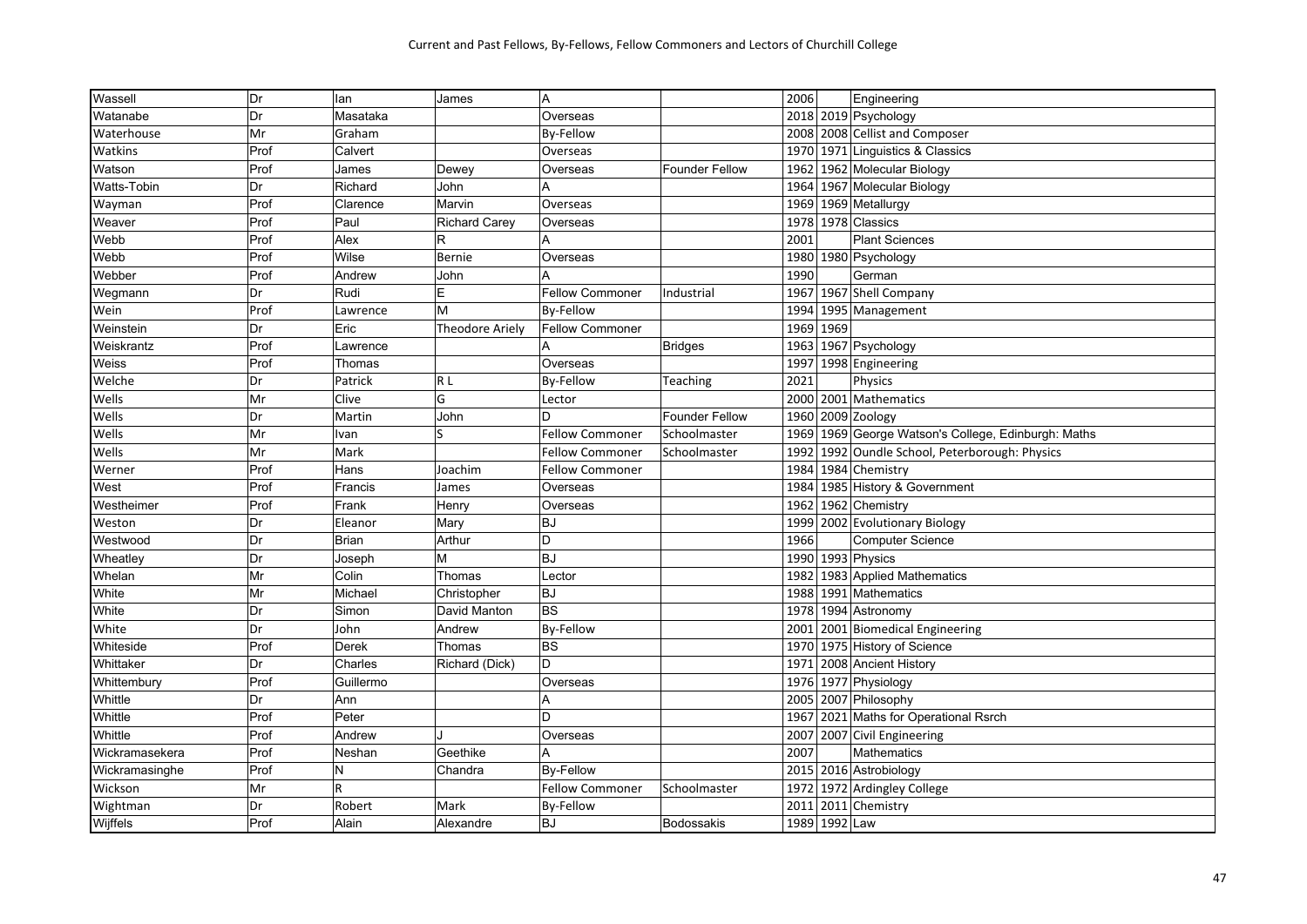| Wilkins         | Mr       | Paul          |                 | <b>Fellow Commoner</b> | Schoolmaster                                  |      | 1984 1984 St Columb's College                              |
|-----------------|----------|---------------|-----------------|------------------------|-----------------------------------------------|------|------------------------------------------------------------|
| Wilkinson       | Dr       | Toby          |                 | <b>BJ</b>              |                                               |      | 2016 2020 Archaeology                                      |
| Wilkinson       | Mr       | Alan          |                 | <b>Fellow Commoner</b> | Schoolmaster                                  |      | 1962 1963 Barnard Castle School: English                   |
| <b>Wilks</b>    | Prof     | Ivor          | Gordon Hughes   | <b>BS</b>              |                                               |      | 1968 1970 African History                                  |
| Wille           | Prof     | Rudolf        |                 | Overseas               |                                               |      | 1973 1973 Fluid Mechanics                                  |
| Willey          | Prof     | Gordon        | Randolph        | Overseas               |                                               |      | 1968 1969 Archaeology & Ethnology                          |
| Williams        | Prof     | Dudley        | Howard          | D                      |                                               |      | 1964 2010 Chemistry                                        |
| Williams        | Dr       | Gareth        | David           | <b>BJ</b>              |                                               |      | 1990 1992 Classical Roman Literature                       |
| Williams        | Mr       | Keith         | Rolls           | G                      |                                               |      | 1987 2007 Energy Research                                  |
| Williams        | Mr       | Keith         | Rolls           | <b>Fellow Commoner</b> | Industrial                                    |      | 1983 1987 Shell Petroleum                                  |
| Williams        | Dr       | Kevin         | А               | <b>By-Fellow</b>       | Teaching                                      |      | 2002 2003 Engineering                                      |
| Williams        | Dr       | Kevin         | A               | A                      |                                               |      | 2003 2006 Engineering                                      |
| Williams        | Dr       | Peter         | Richard         | <b>Fellow Commoner</b> | Schoolmaster                                  |      | 1994 1994 Gorseinon Tertiary College, W Glamorgan: History |
| Williamson      | Prof     | Michael       | Paul            | <b>BJ</b>              |                                               |      | 1981   1984   Molecular Biology                            |
| Williamson      | Dr       | Richard       | Edward          | <b>BJ</b>              |                                               |      | 1972 1974 Botany                                           |
| Williamson      | Prof     | Samuel        | Ruthven         | Overseas               |                                               |      | 1976 1977 History                                          |
| Willis          | Dr       | Anne          | Elizabeth       |                        |                                               |      | 1988 1992 Biochemistry                                     |
| Wilson          | Mr       | John          | Earl            | <b>Fellow Commoner</b> | Schoolmaster                                  |      | 1990 1990 Computer Science                                 |
| Wilson          | Prof     | Jock          | Tuzo            | Overseas               |                                               |      | 1965 1971 Geophysics                                       |
| Wilson          | Dr       | James         | R               | <b>Fellow Commoner</b> | Carlsberg                                     |      | 1985 1986 Geology                                          |
| Wilson          | Prof     | Peter         | Joseph          | <b>Fellow Commoner</b> |                                               |      | 1977 1977 Social Anthropology                              |
| Wilson, St John | Prof Sir | Colin (Sandy) | Alexander       | A                      | <b>Founder Fellow</b>                         |      | 1960 1972 Architecture                                     |
| Wingfield       | Dr       | Emily         | Louise          | Α                      |                                               |      | 2010 2012 English                                          |
| Winpenny        | Dr       | Eleanor       |                 | <b>By-Fellow</b>       | Postdoctoral (Sackler) 2016 2019 Epidemiology |      |                                                            |
| Winstanley      | Mr       | Paul          |                 | <b>Fellow Commoner</b> | Artist                                        |      | 1991 1992 Artist                                           |
| Winton          | Dr       | Richard       | lan             | <b>BJ</b>              |                                               |      | 1970 1973 Ancient Political Theory                         |
| Witcomb         | Mr       | Roger         | Mark            | A                      |                                               |      | 1972 1973 Economics                                        |
| Wolfgang        | Prof     | Marvin        | Eugene          | Overseas               |                                               |      | 1969 1969 Sociology                                        |
| Woll            | Prof     | Stanley       |                 | <b>By-Fellow</b>       |                                               |      | 1996 1996 Psychology                                       |
| Wong            | Dr       | John          | Yue-Wo          | <b>Fellow Commoner</b> |                                               |      | 1980 1980 History                                          |
| Wong            | Dr       | Owen          | Hong-hin        | <b>Fellow Commoner</b> |                                               |      | 1980 1981 Chinese Language & Culture                       |
| Wong            | Dr       | Wang          | Ivy             | <b>By-Fellow</b>       |                                               | 2022 | Psychology                                                 |
| Wood            | Mr       | Hugh          | <b>Bradshaw</b> | D                      |                                               |      | 1977 2021 Music                                            |
| Wood            | Prof     | John          | Vivian          | <b>BJ</b>              | Goldsmiths                                    |      | 1975 1978 Metallurgy                                       |
| Wood            | Mr       | A             | Ċ               | <b>Fellow Commoner</b> | Schoolmaster                                  |      | 1964 1965 Winchester College: History                      |
| Woodley         | Mr       | Gary          |                 | <b>By-Fellow</b>       | Artist                                        |      | 1996 1997 Sculptor                                         |
| Woodrow         | Mr       | K             |                 | <b>Fellow Commoner</b> | Schoolmaster                                  |      | 1982 1982 Wheelwright College, Dewsbury: History           |
| Woods           | Prof     | <b>Brian</b>  | A               | <b>Fellow Commoner</b> |                                               |      | 1975 1975 Mathematics                                      |
| Woolf           | Prof     | Harry         |                 | Overseas               |                                               |      | 1987 1988 History of Science/Advanced Study                |
| Woolner         | Prof     | David         |                 | <b>By-Fellow</b>       | Archives                                      |      | 2007 2007 History                                          |
| Worley          | Dr       | Clare         |                 | <b>By-Fellow</b>       | Postdoctoral                                  |      | 2013 2014 Astronomy                                        |
| Worrall         | Mr       | Andrew        | Charles         | <b>Fellow Commoner</b> | Schoolmaster                                  |      | 1986 1986 Weston Road High School                          |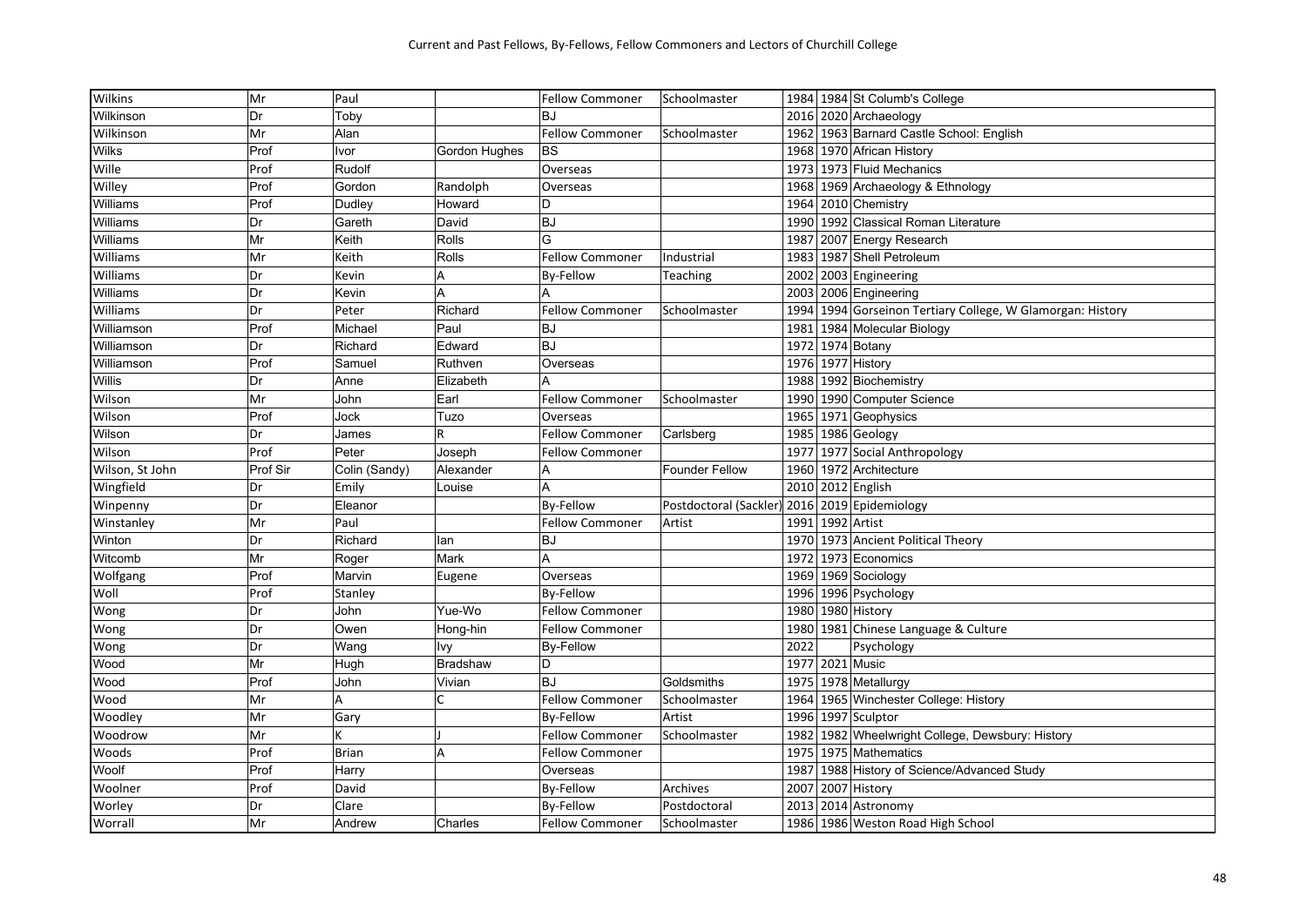| Wright          | Dr   | Patricia  | Ann          | A                      |              |      | 1972 1998 Psychology                         |
|-----------------|------|-----------|--------------|------------------------|--------------|------|----------------------------------------------|
| Wright          | Prof | Ernest    | M            | Overseas               |              |      | 1975 1975 Physiology                         |
| Wroth           | Prof | Charles   | Peter        | A                      |              | 1962 | 1991 Geotechnical Engineering                |
| Wynne           | Dr   | Samantha  | А            | <b>By-Fellow</b>       | Teaching     | 2001 | 2004 Biochemistry                            |
| Wyse            | Dr   | Dominic   |              | G                      |              | 2006 | 2011 Education/Music                         |
| Xia             | Prof | Junqiang  |              | <b>By-Fellow</b>       |              |      | 2013 2013 Engineering                        |
| Xia             | Dr   | Shanhong  |              | <b>Fellow Commoner</b> |              |      | 1990 1991 Electronics                        |
| Xiao            | Prof | Yun-nan   |              | Overseas               |              | 2003 | 2004 Business English                        |
| Xu              | Dr   | Yang      |              | <b>By-Fellow</b>       |              | 2014 | 2014 Electrical & Comp. Engineering          |
| Yaari           | Prof | Menahem   | Eliahu       | Overseas               |              |      | 1982 1982 Economics                          |
| Yamanaka        | Prof | Akiko     |              | By-Fellow              | Professional | 2010 | 2010 International Media & Communications    |
| Yasuda          | Mr   | Atsushi   |              | <b>By-Fellow</b>       |              | 2001 | 2002 Senior Engineer, Sony, Japan            |
| Yasukouchi      | Prof | Akira     |              | Overseas               |              | 2002 | 2003 Physiological Anthropology              |
| Yates           | Prof | Ivan      |              | <b>Fellow Commoner</b> | Industrial   | 1992 | 1999 Fellowship of Engineering Visiting Prof |
| Yeh             | Prof | Hsuan     |              | Overseas               |              | 1974 | 1974 Civil & Mechanical Engineering          |
| Yevtushenko     | Mr   | Yevgeny   |              | <b>Fellow Commoner</b> |              |      | 1975 1975 Poetry                             |
| Yiakoumetti     | Dr   | Androula  |              | <b>BJ</b>              |              |      | 2003 2006 Applied Linguistics                |
| Yoshikawa       | Prof | Hiroyuki  |              | Overseas               |              | 1998 | 1998 Engineering                             |
| Young           | Dr   | Anna      | M            | A                      |              | 2015 | 2019 Engineering                             |
| Young           | Lord | Michael   | Dunlop       | <b>BS</b>              |              | 1961 | 1966 Sociologist                             |
| Young           | Dr   | William   | Robert       | <b>By-Fellow</b>       |              | 2012 | 2012 History                                 |
| Yu              | Prof | Tong-Xi   |              | <b>Fellow Commoner</b> |              | 1980 | 1981 Engineering                             |
| Yuan            | Dr   | Boping    |              | A                      |              | 1998 | <b>Chinese and Linguistics</b>               |
| Zachar          | Prof | Jozef     |              | Overseas               |              | 1969 | 1970 Physiology                              |
| Zaczek          | Dr   | Adam      | Joseph       | <b>By-Fellow</b>       | Teaching     | 2019 | 2020 Chemistry                               |
| Zaffaroni       | Dr   | Paolo     |              | А                      |              | 2001 | 2003 Economics                               |
| Zangeneh-Kazemi | Mr   | Mehrdad   |              | <b>BJ</b>              | <b>CEGB</b>  | 1988 | 1990 Engineering                             |
| Zelazkiewicz    | Dr   | Marek     |              | <b>Fellow Commoner</b> |              | 1983 | 1984 Comparative Education                   |
| Zeng            | Prof | Xiangwu   |              | <b>BJ</b>              | Hawthorne    | 1990 | 1993 Soil Mechanics                          |
| Zhao            | Dr   | Wenhua    |              | <b>By-Fellow</b>       |              | 2019 | 2020 Engineering                             |
| Zhao            | Dr   | Wenhua    |              | <b>By-Fellow</b>       |              | 2022 | Engineering                                  |
| Zhao            | Prof | Xin Sheng |              | Overseas               | Wing Yip     | 2006 | 2006 Chemical Biology                        |
| Zheng           | Dr   | Binghan   |              | <b>By-Fellow</b>       |              | 2014 | 2015 Chinese Studies                         |
| Zhou            | Prof | Wei       |              | <b>By-Fellow</b>       |              | 2014 | 2014 Mechanical & Aerospace Engineering      |
| Zmigrod         | Dr   | Leor      |              | <b>BJ</b>              |              | 2019 | <b>Experimental Psychology</b>               |
| Zorzan          | Dr   | Irene     |              | <b>By-Fellow</b>       | Postdoctoral | 2022 | Epigenetics                                  |
| Zou             | Dr   | Xudong    |              | <b>By-Fellow</b>       | Postdoctoral | 2014 | 2016 Engineering                             |
| Zucker          | Prof | Steven    | W            | <b>By-Fellow</b>       |              |      | 1993 2009 Electrical Engineering             |
| Zuckerman       | Dr   | Ghil'ad   |              | <b>BJ</b>              | Gulbenkian   | 2000 | 2004 Linguistics                             |
| Zunz            | Sir  | Gerhard   | Jacob (Jack) | <b>Fellow Commoner</b> | Industrial   |      | 1967 1967 Ove Arup and Partners              |
| Zweig           | Dr   | Ronald    | W            | <b>By-Fellow</b>       | Archives     |      | 1994 1994 Jewish History                     |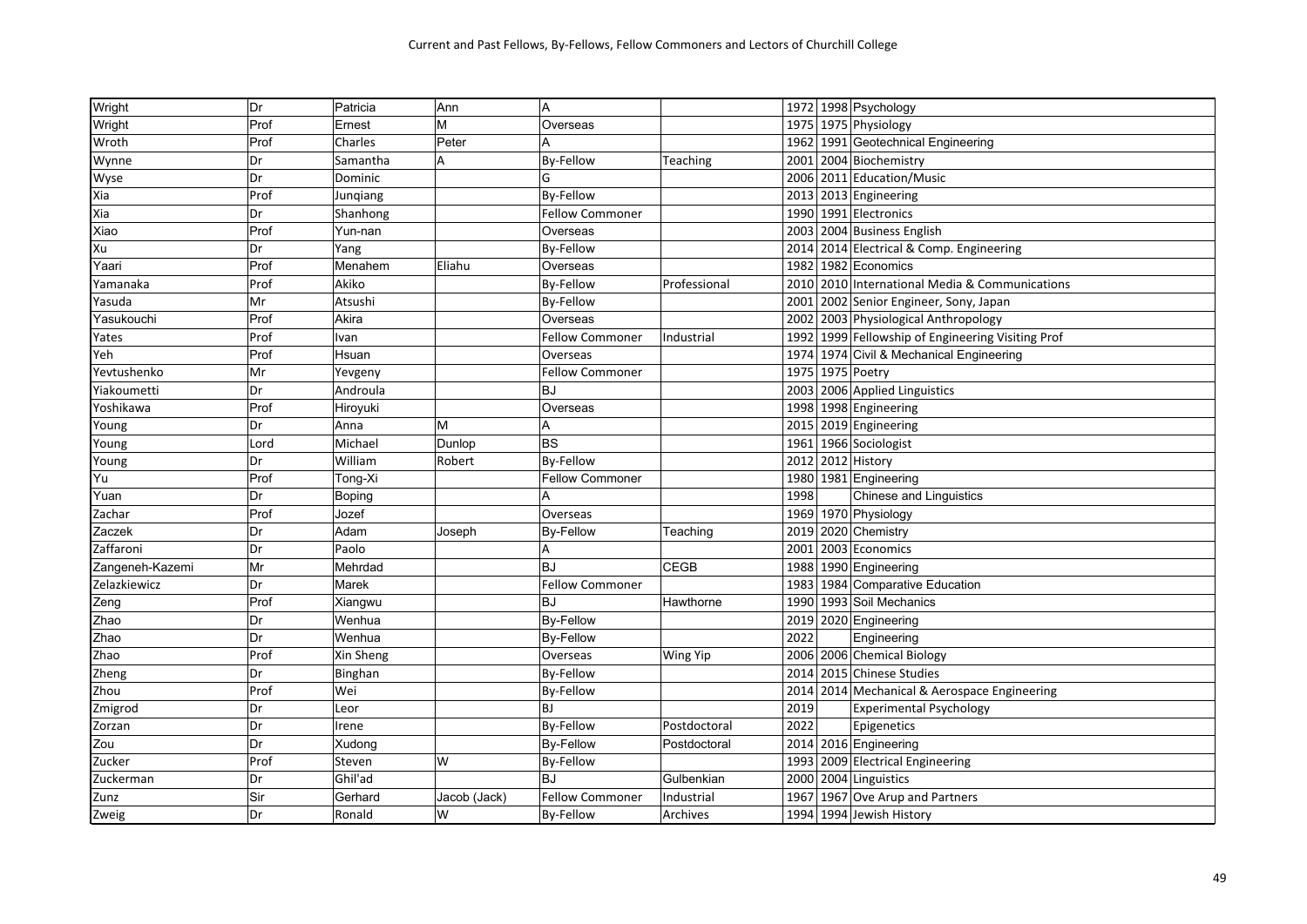| <b>Elected</b> |  |  |  |  |
|----------------|--|--|--|--|
|                |  |  |  |  |
| 2020           |  |  |  |  |
|                |  |  |  |  |
|                |  |  |  |  |
| 2010-2020      |  |  |  |  |
| 2015           |  |  |  |  |
| 2015           |  |  |  |  |
| 2015-2017      |  |  |  |  |
| 2016           |  |  |  |  |
| 2019           |  |  |  |  |
| 2022           |  |  |  |  |
|                |  |  |  |  |